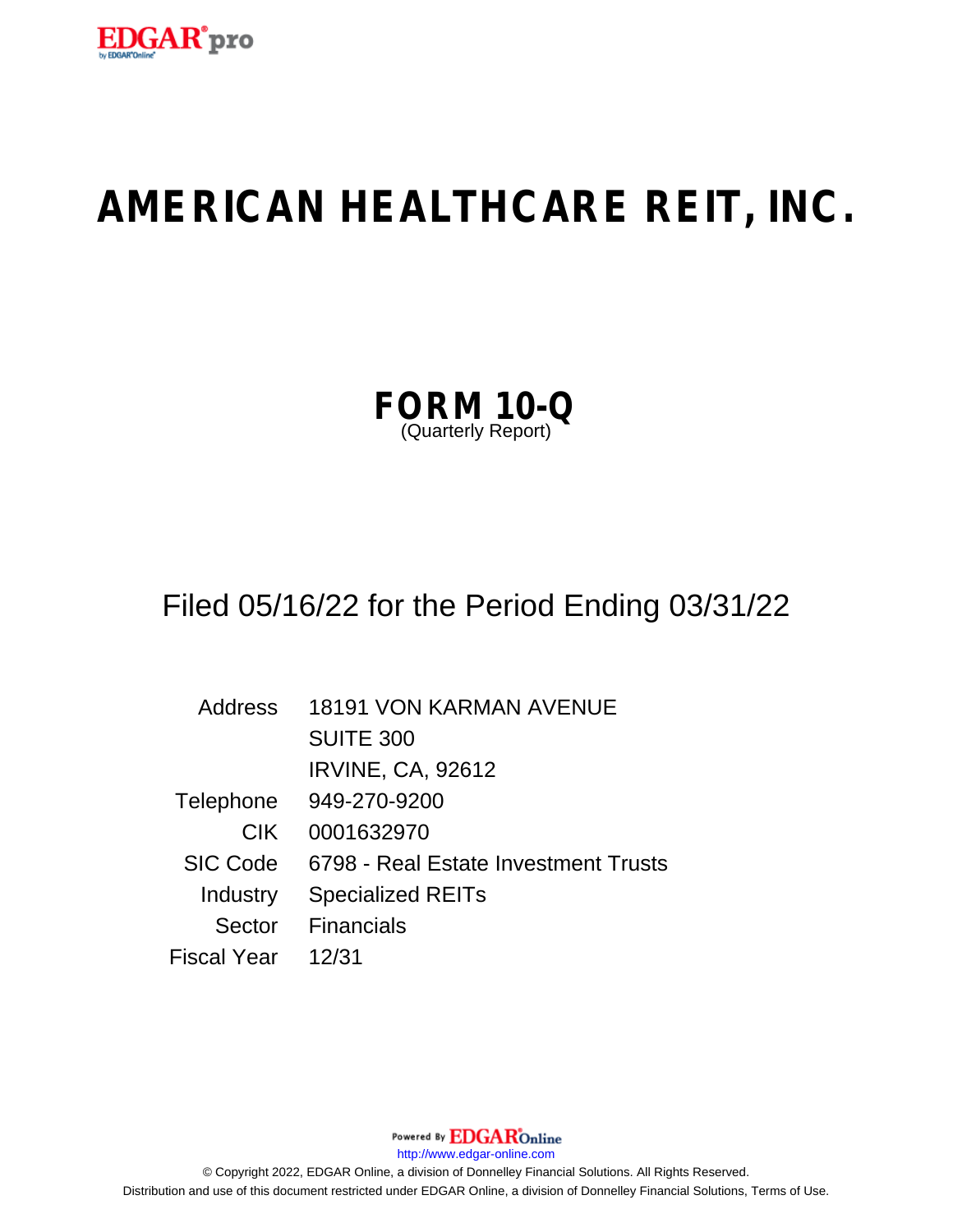## **IINITED STATES SECURITIES AND EXCHANGE COMMISSION** Washington, D.C. 20549

## **FORM 10-Q**

(Mark One)

#### QUARTERLY REPORT PURSUANT TO SECTION 13 OR 15(d) OF THE SECURITIES EXCHANGE ACT OF 1934 X

For the quarterly period ended March 31, 2022

or

#### $\Box$ TRANSITION REPORT PURSUANT TO SECTION 13 OR 15(d) OF THE SECURITIES EXCHANGE ACT OF 1934

For the transition period from

Commission File Number: 000-55775

## AMERICAN HEALTHCARE REIT, INC.

(Exact name of registrant as specified in its charter)

Maryland

to

(State or other jurisdiction of incorporation or organization)

18191 Von Karman Avenue, Suite 300 Irvine, California

(Address of principal executive offices)

 $(949)$  270-9200

(Registrant's telephone number, including area code)

**Not Applicable** 

(Former name, former address and former fiscal year, if changed since last report)

Securities registered pursuant to Section 12(b) of the Act:

| Name of each exchange on which registered<br>Title of each class<br>Trading Symbol(s)                                                                                               |      |      |  |  |  |  |  |
|-------------------------------------------------------------------------------------------------------------------------------------------------------------------------------------|------|------|--|--|--|--|--|
| None                                                                                                                                                                                | None | None |  |  |  |  |  |
| Indicate by check mark whether the registrant (1) has filed all reports required to be filed by Sections 13 or 15(d) of the Securities Exchange Act of 1934 during the preceding 12 |      |      |  |  |  |  |  |
| months (or for such shorter period that the registrant was required to file such reports), and (2) has been subject to such filing requirements for the past 90 days.               |      |      |  |  |  |  |  |

 $\boxtimes$  Yes  $\Box$  No

Indicate by check mark whether the registrant has submitted electronically every Interactive Data File required to be submitted pursuant to Rule 405 of Regulation S-T (§232.405 of this chapter) during the preceding 12 months (or for such shorter period that the registrant was required to submit such files).  $\boxtimes$  Yes  $\Box$  No

Indicate by check mark whether the registrant is a large accelerated filer, an accelerated filer, a non-accelerated filer, a smaller reporting company, or an emerging growth company. See the definitions of "large accelerated filer," "accelerated filer," "smaller reporting company," and "emerging growth company" in Rule 12b-2 of the Exchange Act.

| Large accelerated filer | Accelerated filer         |  |
|-------------------------|---------------------------|--|
| Non-accelerated filer   | Smaller reporting company |  |
|                         | Emerging growth company   |  |

If an emerging growth company, indicate by check mark if the registrant has elected not to use the extended transition period for complying with any new or revised financial accounting standards provided pursuant to Section 13(a) of the Exchange Act.  $\Box$ 

Indicate by check mark whether the registrant is a shell company (as defined in Rule 12b-2 of the Exchange Act).  $\Box$  Yes  $\boxtimes$  No

As of May 13, 2022, there were 77,678,544 shares of Class T common stock and 186,233,584 shares of Class I common stock of American Healthcare REIT, Inc. outstanding.

47-2887436

(I.R.S. Employer Identification No.)

92612

(Zip Code)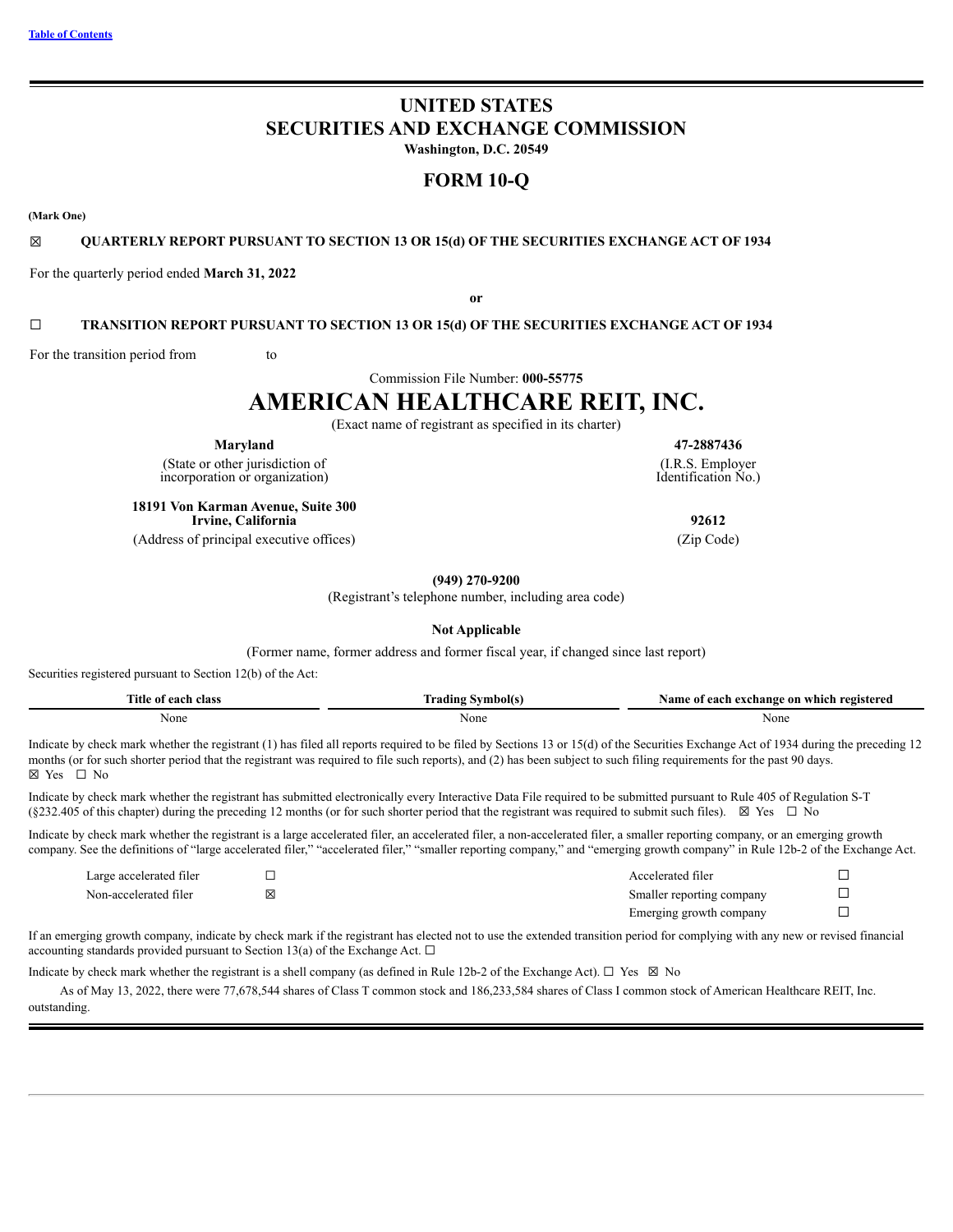**Table of [Contents](#page-1-0)**

## **AMERICAN HEALTHCARE REIT, INC. (A Maryland Corporation)**

## **TABLE OF CONTENTS**

## **PART I — FINANCIAL [INFORMATION](#page-2-0)**

**Page**

| Item 1. Financial Statements (Unaudited)                                                                                  |    |  |  |  |  |  |
|---------------------------------------------------------------------------------------------------------------------------|----|--|--|--|--|--|
| Condensed Consolidated Balance Sheets as of March 31, 2022 and December 31, 2021                                          |    |  |  |  |  |  |
| Condensed Consolidated Statements of Operations and Comprehensive Loss for the Three Months Ended March 31, 2022 and 2021 |    |  |  |  |  |  |
| Condensed Consolidated Statements of Equity for the Three Months Ended March 31, 2022 and 2021                            |    |  |  |  |  |  |
| Condensed Consolidated Statements of Cash Flows for the Three Months Ended March 31, 2022 and 2021                        |    |  |  |  |  |  |
| <b>Notes to Condensed Consolidated Financial Statements</b>                                                               |    |  |  |  |  |  |
| <u>Item 2. Management's Discussion and Analysis of Financial Condition and Results of Operations</u>                      | 37 |  |  |  |  |  |
| <u>Item 3. Quantitative and Qualitative Disclosures About Market Risk</u>                                                 | 54 |  |  |  |  |  |
| Item 4. Controls and Procedures                                                                                           | 56 |  |  |  |  |  |
| <b>PART II - OTHER INFORMATION</b>                                                                                        |    |  |  |  |  |  |
| Item 1. Legal Proceedings                                                                                                 | 57 |  |  |  |  |  |

<span id="page-2-0"></span>

| $\frac{100 \text{ m}}{100 \text{ s}}$                                      | <u>- 1</u> |
|----------------------------------------------------------------------------|------------|
| Item 1A. Risk Factors                                                      | 57         |
| <u>Item 2. Unregistered Sales of Equity Securities and Use of Proceeds</u> | 57         |
| Item 3. Defaults Upon Senior Securities                                    | <u>57</u>  |
| <u>Item 4. Mine Safety Disclosures</u>                                     | 57         |
| Item 5. Other Information                                                  | 57         |
| Item 6. Exhibits                                                           | 58         |
| <b>Signatures</b>                                                          | 59         |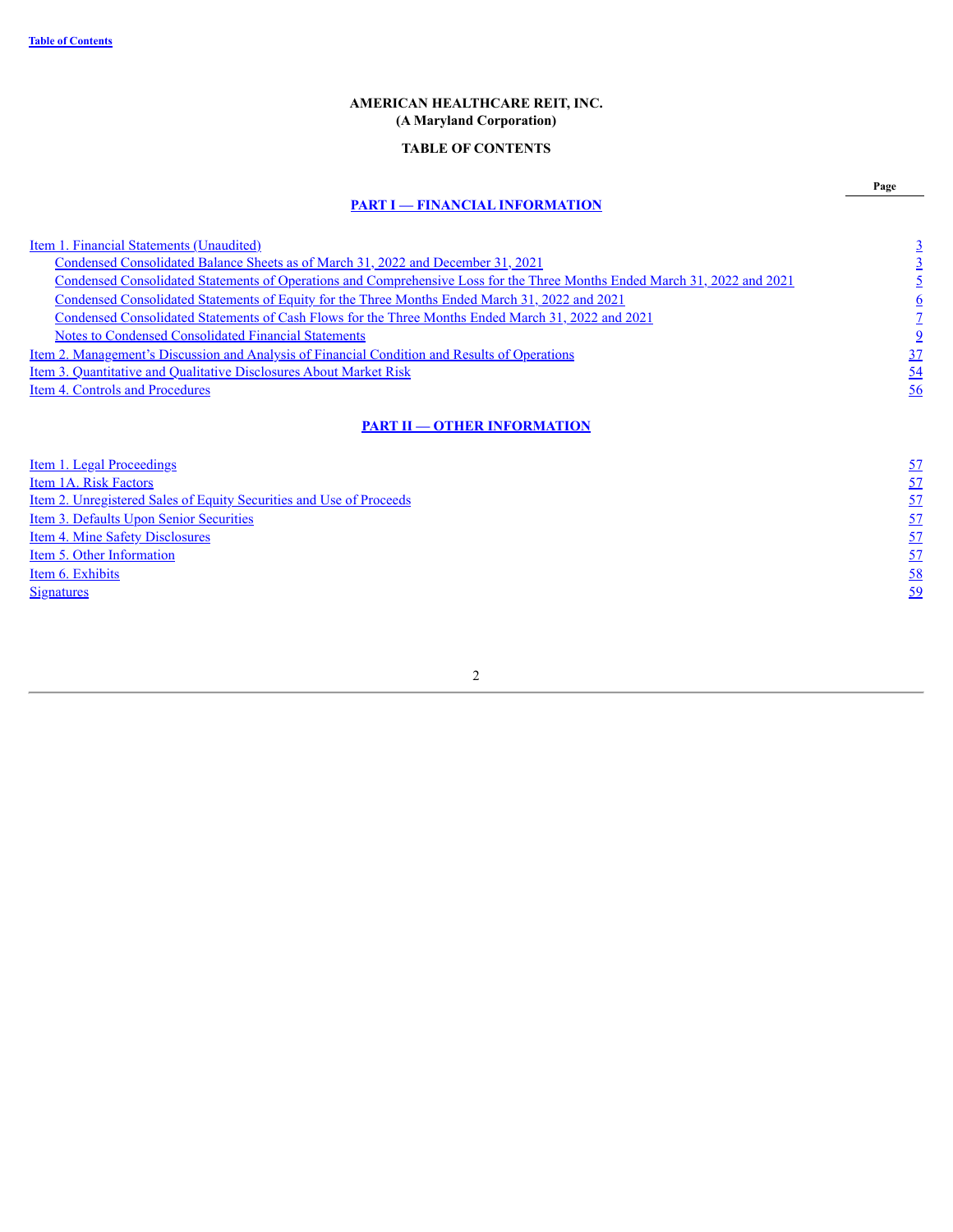## **PART I — FINANCIAL INFORMATION**

### <span id="page-3-1"></span><span id="page-3-0"></span>**Item 1. Financial Statements.**

## **AMERICAN HEALTHCARE REIT, INC. CONDENSED CONSOLIDATED BALANCE SHEETS As of March 31, 2022 and December 31, 2021 (Unaudited)**

**March 31, 2022 ASSETS** Real estate investments, net 5.514,686,000 \$ 3,514,686,000 \$ 3,514,686,000 \$ 3,514,686,000 \$ 3,514,686,000 \$ 3,514,686,000 \$ 3,514,686,000 \$ 3,514,686,000 \$ 3,514,686,000 \$ 3,514,686,000 \$ 3,514,686,000 \$ 3,514,686,000 \$ 3 Debt security investment, net 80,239,000 79,315,000 79,315,000 Cash and cash equivalents 75,115,000 81,597,000

**December 31, 2021**

| Restricted cash                          | 44,055,000    | 43,889,000    |
|------------------------------------------|---------------|---------------|
| Accounts and other receivables, net      | 130,872,000   | 122,778,000   |
| Identified intangible assets, net        | 241,140,000   | 248,871,000   |
| Goodwill                                 | 211,724,000   | 209,898,000   |
| Operating lease right-of-use assets, net | 154,619,000   | 158,157,000   |
| Other assets, net                        | 142,786,000   | 121,148,000   |
| Total assets                             | 4,556,185,000 | 4,580,339,000 |

|  |  | <b>LIABILITIES, REDEEMABLE NONCONTROLLING INTERESTS AND EQUITY</b> |  |
|--|--|--------------------------------------------------------------------|--|
|--|--|--------------------------------------------------------------------|--|

| Liabilities:                                                                                                                                                                                           |     |                 |      |                 |
|--------------------------------------------------------------------------------------------------------------------------------------------------------------------------------------------------------|-----|-----------------|------|-----------------|
| Mortgage loans payable, $net(1)$                                                                                                                                                                       | \$. | 1,103,006,000   | - \$ | 1,095,594,000   |
| Lines of credit and term loans, $net(1)$                                                                                                                                                               |     | 1,238,147,000   |      | 1,226,634,000   |
| Accounts payable and accrued liabilities(1)                                                                                                                                                            |     | 170,757,000     |      | 187,254,000     |
| Accounts payable due to affiliates(1)                                                                                                                                                                  |     |                 |      | 866,000         |
| Identified intangible liabilities, net                                                                                                                                                                 |     | 12,077,000      |      | 12,715,000      |
| Financing obligations(1)                                                                                                                                                                               |     | 32,921,000      |      | 33,653,000      |
| Operating lease liabilities(1)                                                                                                                                                                         |     | 142,615,000     |      | 145,485,000     |
| Security deposits, prepaid rent and other liabilities (1)                                                                                                                                              |     | 50,574,000      |      | 48,567,000      |
| <b>Total liabilities</b>                                                                                                                                                                               |     | 2,750,097,000   |      | 2,750,768,000   |
|                                                                                                                                                                                                        |     |                 |      |                 |
| Commitments and contingencies (Note 12)                                                                                                                                                                |     |                 |      |                 |
| Redeemable noncontrolling interests (Note 13)                                                                                                                                                          |     | 75,267,000      |      | 72,725,000      |
| Equity:                                                                                                                                                                                                |     |                 |      |                 |
| Stockholders' equity:                                                                                                                                                                                  |     |                 |      |                 |
| Preferred stock, \$0.01 par value per share; 200,000,000 shares authorized; none issued and outstanding                                                                                                |     |                 |      |                 |
| Class T common stock, \$0.01 par value per share; 200,000,000 shares authorized; 77,504,480 and 77,176,406<br>shares issued and outstanding as of March 31, 2022 and December 31, 2021, respectively   |     | 766,000         |      | 763,000         |
| Class I common stock, \$0.01 par value per share; 800,000,000 shares authorized; 186,305,249 and<br>185,855,625 shares issued and outstanding as of March 31, 2022 and December 31, 2021, respectively |     | 1,863,000       |      | 1,859,000       |
| Additional paid-in capital                                                                                                                                                                             |     | 2,536,811,000   |      | 2,531,940,000   |
| Accumulated deficit                                                                                                                                                                                    |     | (980, 613, 000) |      | (951, 303, 000) |
| Accumulated other comprehensive loss                                                                                                                                                                   |     | (2,160,000)     |      | (1,966,000)     |
| Total stockholders' equity                                                                                                                                                                             |     | 1,556,667,000   |      | 1,581,293,000   |
| Noncontrolling interests (Note 14)                                                                                                                                                                     |     | 174,154,000     |      | 175,553,000     |
| Total equity                                                                                                                                                                                           |     | 1,730,821,000   |      | 1,756,846,000   |
| Total liabilities, redeemable noncontrolling interests and equity                                                                                                                                      | S   | 4,556,185,000   | \$   | 4,580,339,000   |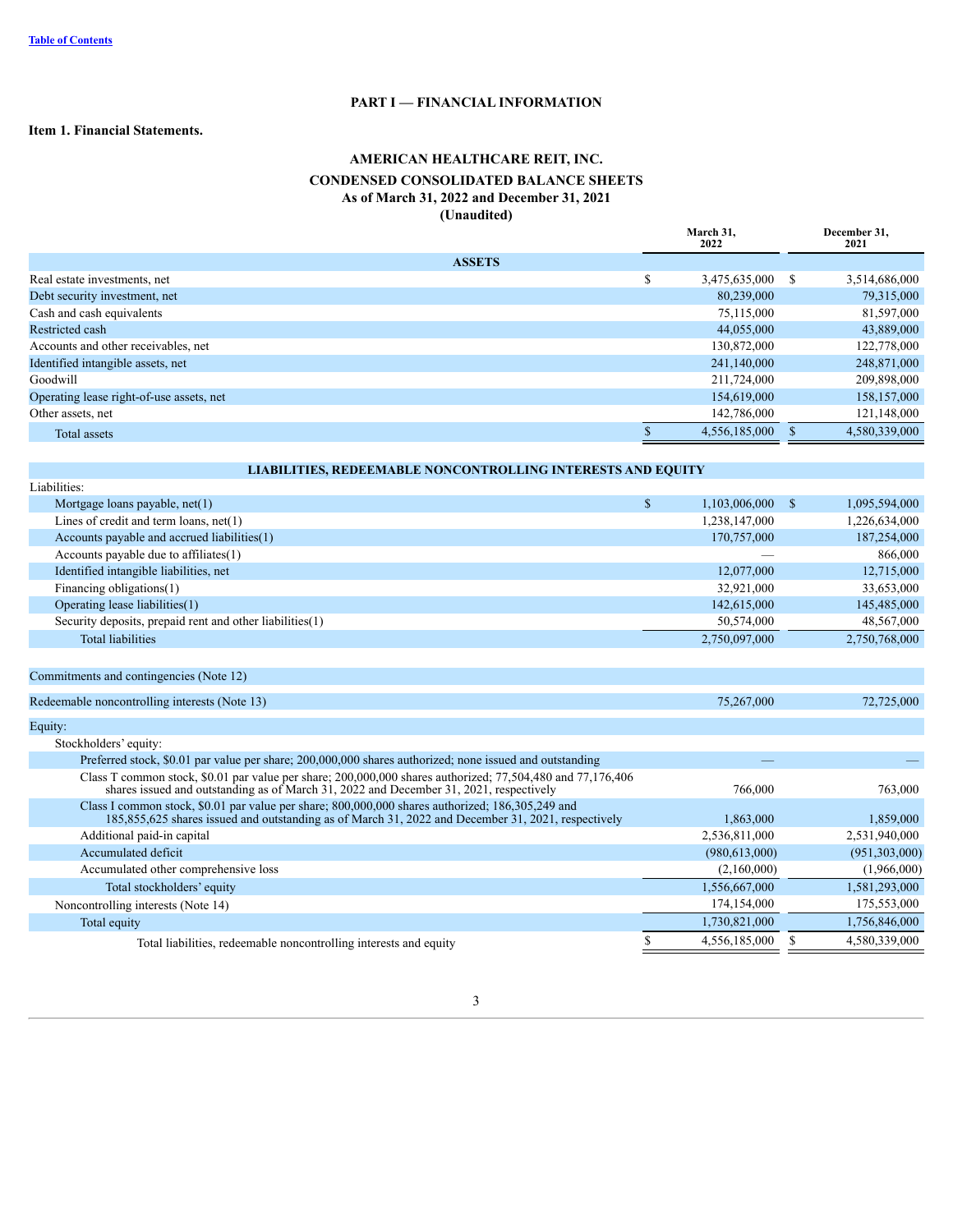$\frac{1}{2}$ 

## **AMERICAN HEALTHCARE REIT, INC. CONDENSED CONSOLIDATED BALANCE SHEETS — (Continued) As of March 31, 2022 and December 31, 2021 (Unaudited)**

<span id="page-4-0"></span>(1) Such liabilities of American Healthcare REIT, Inc. represented liabilities of American Healthcare REIT Holdings, LP or its consolidated subsidiaries as of March 31, 2022 and December 31, 2021. American Healthcare REIT Holdings, LP is a variable interest entity, or VIE, and a consolidated subsidiary of American Healthcare REIT, Inc. The creditors of American Healthcare REIT Holdings, LP or its consolidated subsidiaries do not have recourse against American Healthcare REIT, Inc., except for the 2022 Credit Facility, as defined in Note 9, held by American Healthcare REIT Holdings, LP in the amount of \$934,400,000 as of March 31, 2022 and the 2018 Credit Facility and 2019 Credit Facility, each as defined in Note 9, held by American Healthcare REIT Holdings, LP in the amount of \$441,900,000 and \$480,000,000, respectively, as of December 31, 2021, which were guaranteed by American Healthcare REIT, Inc.

The accompanying notes are an integral part of these condensed consolidated financial statements.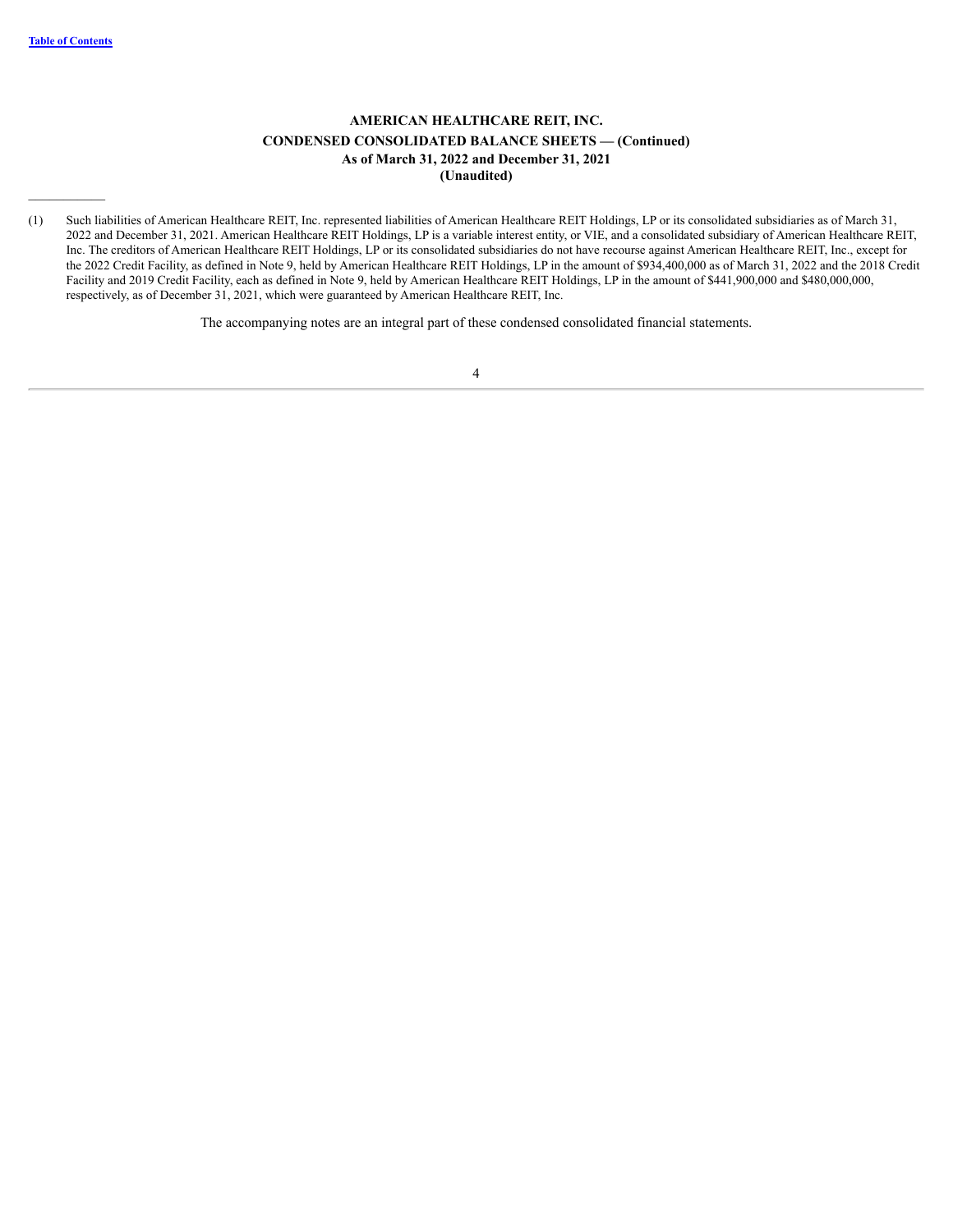## **CONDENSED CONSOLIDATED STATEMENTS OF OPERATIONS AND COMPREHENSIVE LOSS**

#### **For the Three Months Ended March 31, 2022 and 2021**

**(Unaudited)**

|                                                                                                                                  |                           | Three Months Ended March 31, |               |                |
|----------------------------------------------------------------------------------------------------------------------------------|---------------------------|------------------------------|---------------|----------------|
|                                                                                                                                  |                           | 2022                         |               | 2021           |
| Revenues and grant income:                                                                                                       |                           |                              |               |                |
| Resident fees and services                                                                                                       | \$                        | 318,974,000                  | -S            | 253,026,000    |
| Real estate revenue                                                                                                              |                           | 51,943,000                   |               | 30,023,000     |
| Grant income                                                                                                                     |                           | 5,214,000                    |               | 8,229,000      |
| Total revenues and grant income                                                                                                  |                           | 376, 131, 000                |               | 291,278,000    |
| <b>Expenses:</b>                                                                                                                 |                           |                              |               |                |
| Property operating expenses                                                                                                      |                           | 287,160,000                  |               | 245,142,000    |
| Rental expenses                                                                                                                  |                           | 15,287,000                   |               | 8,055,000      |
| General and administrative                                                                                                       |                           | 11,119,000                   |               | 7,257,000      |
| Business acquisition expenses                                                                                                    |                           | 173,000                      |               | 1,248,000      |
| Depreciation and amortization                                                                                                    |                           | 42,311,000                   |               | 25,723,000     |
| Total expenses                                                                                                                   |                           | 356,050,000                  |               | 287,425,000    |
| Other income (expense):                                                                                                          |                           |                              |               |                |
| Interest expense:                                                                                                                |                           |                              |               |                |
| Interest expense (including amortization of deferred financing costs, debt discount/premium and loss<br>on debt extinguishments) |                           | (23,325,000)                 |               | (20, 365, 000) |
| Gain in fair value of derivative financial instruments                                                                           |                           | 500,000                      |               | 1,821,000      |
| Gain (loss) on dispositions of real estate investments                                                                           |                           | 756,000                      |               | (335,000)      |
| Income (loss) from unconsolidated entities                                                                                       |                           | 1,386,000                    |               | (1,771,000)    |
| Foreign currency (loss) gain                                                                                                     |                           | (1,387,000)                  |               | 415,000        |
| Other income                                                                                                                     |                           | 1,260,000                    |               | 272,000        |
| Total net other expense                                                                                                          |                           | (20, 810, 000)               |               | (19,963,000)   |
| Loss before income taxes                                                                                                         |                           | (729,000)                    |               | (16, 110, 000) |
| Income tax expense                                                                                                               |                           | (168,000)                    |               | (163,000)      |
| <b>Net loss</b>                                                                                                                  |                           | (897,000)                    |               | (16, 273, 000) |
| Net (income) loss attributable to noncontrolling interests                                                                       |                           | (2,059,000)                  |               | 4,426,000      |
| Net loss attributable to controlling interest                                                                                    | \$                        | $(2,956,000)$ \$             |               | (11, 847, 000) |
| Net loss per Class T and Class I common share attributable to controlling interest - basic and diluted                           | $\boldsymbol{\mathsf{S}}$ | (0.01)                       | $\sqrt{3}$    | (0.07)         |
| Weighted average number of Class T and Class I common shares outstanding — basic and diluted                                     |                           | 262,516,815                  |               | 179,627,778    |
|                                                                                                                                  |                           |                              |               |                |
| Net loss                                                                                                                         | \$                        | $(897,000)$ \$               |               | (16, 273, 000) |
| Other comprehensive (loss) income:                                                                                               |                           |                              |               |                |
| Foreign currency translation adjustments                                                                                         |                           | (194,000)                    |               | 69,000         |
| Total other comprehensive (loss) income                                                                                          |                           | (194,000)                    |               | 69,000         |
| <b>Comprehensive loss</b>                                                                                                        |                           | (1,091,000)                  |               | (16, 204, 000) |
| Comprehensive (income) loss attributable to noncontrolling interests                                                             |                           | (2,059,000)                  |               | 4,426,000      |
| Comprehensive loss attributable to controlling interest                                                                          | \$                        | (3,150,000)                  | $\mathcal{S}$ | (11, 778, 000) |

<span id="page-5-0"></span>The accompanying notes are an integral part of these condensed consolidated financial statements.

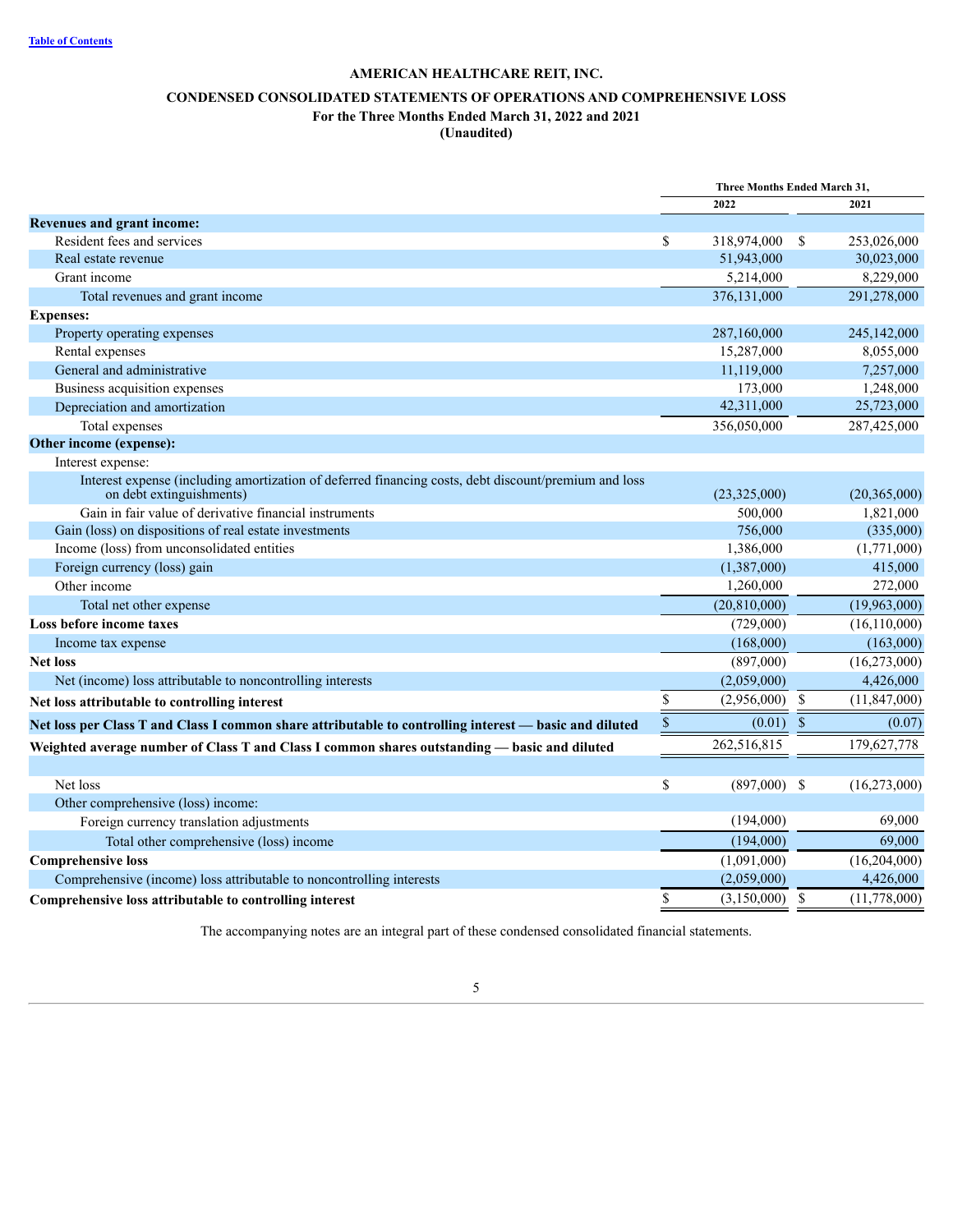## **AMERICAN HEALTHCARE REIT, INC. CONDENSED CONSOLIDATED STATEMENTS OF EQUITY For the Three Months Ended March 31, 2022 and 2021 (Unaudited)**

|                                                                           | <b>Common Stock</b>                            |                |                                         |                        |                                                      |                                                |                                    |                       |
|---------------------------------------------------------------------------|------------------------------------------------|----------------|-----------------------------------------|------------------------|------------------------------------------------------|------------------------------------------------|------------------------------------|-----------------------|
|                                                                           | <b>Number</b><br>of<br><b>Shares</b><br>Amount |                | <b>Additional</b><br>Paid-In<br>Capital | Accumulated<br>Deficit | <b>Accumulated</b><br>Other<br>Comprehensive<br>Loss | <b>Total</b><br>Stockholders'<br><b>Equity</b> | Noncontrolling<br><b>Interests</b> | <b>Total Equity</b>   |
| BALANCE - December 31,<br>2021                                            | 263,032,031                                    | 2,622,000<br>S | 2,531,940,000<br>S.                     | (951, 303, 000)<br>S   | (1,966,000)<br>-S                                    | 1,581,293,000<br>-8                            | 175,553,000                        | 1,756,846,000<br>- \$ |
| Offering costs — common stock                                             |                                                |                | (3,000)                                 |                        |                                                      | (3,000)                                        |                                    | (3,000)               |
| Issuance of common stock under<br>the DRIP                                | 1,226,073                                      | 12,000         | 11,292,000                              |                        | —                                                    | 11,304,000                                     | -                                  | 11,304,000            |
| Amortization of nonvested<br>common stock compensation                    | -                                              |                | 811,000                                 |                        |                                                      | 811,000                                        |                                    | 811,000               |
| Stock based compensation                                                  |                                                |                |                                         |                        |                                                      |                                                | 21,000                             | 21,000                |
| Repurchase of common stock                                                | (448, 375)                                     | (5,000)        | (4,129,000)                             | -                      | -                                                    | (4, 134, 000)                                  |                                    | (4,134,000)           |
| Distributions to noncontrolling<br>interests                              |                                                |                |                                         |                        |                                                      |                                                | (3,515,000)                        | (3,515,000)           |
| Adjustment to noncontrolling<br>interest in connection with the<br>Merger |                                                |                | (1,173,000)                             |                        |                                                      | (1, 173, 000)                                  | 1,173,000                          |                       |
| Reclassification of noncontrolling<br>interests to mezzanine equity       |                                                |                |                                         |                        |                                                      |                                                | (21,000)                           | (21,000)              |
| Adjustment to value of<br>redeemable noncontrolling<br>interests          |                                                |                | (1,927,000)                             |                        |                                                      | (1,927,000)                                    | (929,000)                          | (2,856,000)           |
| Distributions declared (\$0.10 per<br>share)                              |                                                |                |                                         | (26, 354, 000)         |                                                      | (26, 354, 000)                                 |                                    | (26, 354, 000)        |
| Net (loss) income                                                         |                                                | -              |                                         | (2,956,000)            | -                                                    | (2,956,000)                                    | 1,872,000                          | $(1,084,000)$ (1)     |
| Other comprehensive loss                                                  |                                                |                |                                         |                        | (194,000)                                            | (194,000)                                      |                                    | (194,000)             |
| BALANCE - March 31, 2022                                                  | 263,809,729                                    | 2,629,000<br>S | 2,536,811,000                           | (980, 613, 000)<br>S   | (2,160,000)<br>S                                     | 1,556,667,000                                  | 174,154,000                        | 1,730,821,000         |

|                                                                  | <b>Stockholders' Equity</b>   |  |           |  |                                         |  |                        |  |                                               |  |                                  |  |                             |     |                     |  |
|------------------------------------------------------------------|-------------------------------|--|-----------|--|-----------------------------------------|--|------------------------|--|-----------------------------------------------|--|----------------------------------|--|-----------------------------|-----|---------------------|--|
|                                                                  | <b>Common Stock</b>           |  |           |  |                                         |  |                        |  |                                               |  |                                  |  |                             |     |                     |  |
|                                                                  | Number<br>of<br><b>Shares</b> |  | Amount    |  | <b>Additional</b><br>Paid-In<br>Capital |  | Accumulated<br>Deficit |  | Accumulated<br>Other<br>Comprehensive<br>Loss |  | Total<br>Stockholders'<br>Equity |  | Noncontrolling<br>Interests |     | <b>Total Equity</b> |  |
| BALANCE — December 31,<br>2020                                   | 179,658,367                   |  | 1,798,000 |  | 1,730,589,000                           |  | $(864,271,000)$ \$     |  | $(2,008,000)$ \$                              |  | 866,108,000                      |  | 168,375,000                 | - 8 | 1,034,483,000       |  |
| Offering costs — common stock                                    |                               |  |           |  | (1,000)                                 |  |                        |  |                                               |  | (1,000)                          |  |                             |     | (1,000)             |  |
| Amortization of nonvested<br>common stock compensation           |                               |  |           |  | 27,000                                  |  |                        |  |                                               |  | 27,000                           |  |                             |     | 27,000              |  |
| Stock based compensation                                         |                               |  |           |  | -                                       |  |                        |  |                                               |  |                                  |  | (14,000)                    |     | (14,000)            |  |
| Distributions to noncontrolling<br>interests                     |                               |  |           |  |                                         |  |                        |  |                                               |  |                                  |  | (176,000)                   |     | (176,000)           |  |
| Adjustment to value of<br>redeemable noncontrolling<br>interests |                               |  |           |  | (378,000)                               |  |                        |  |                                               |  | (378,000)                        |  | (148,000)                   |     | (526,000)           |  |
| Net loss                                                         |                               |  |           |  | —                                       |  | (11, 847, 000)         |  |                                               |  | (11, 847, 000)                   |  | (3,942,000)                 |     | $(15,789,000)$ (1)  |  |
| Other comprehensive income                                       | -                             |  | -         |  |                                         |  | -                      |  | 69,000                                        |  | 69,000                           |  | -                           |     | 69,000              |  |
| BALANCE - March 31, 2021                                         | 179,658,367                   |  | 1,798,000 |  | .730,237,000                            |  | (876, 118, 000)        |  | (1,939,000)                                   |  | 853,978,000                      |  | 164,095,000                 |     | 1,018,073,000       |  |

<span id="page-6-0"></span>(1) For the three months ended March 31, 2022 and 2021, amounts exclude \$187,000 and \$(484,000), respectively, of net income (loss) attributable to redeemable noncontrolling interests. See Note 13, Redeemable Noncontrolling Interests, for a further discussion.

The accompanying notes are an integral part of these condensed consolidated financial statements.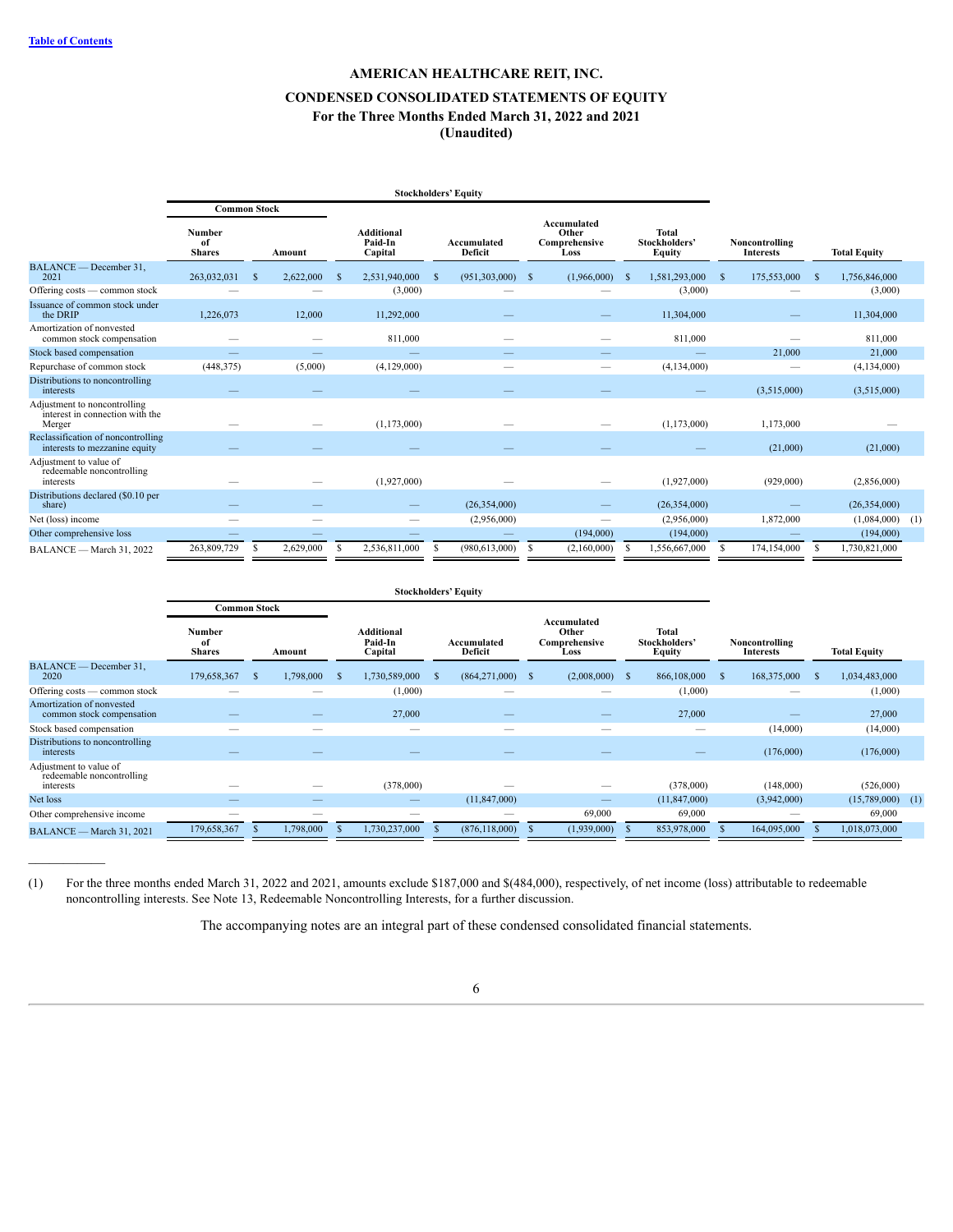## **AMERICAN HEALTHCARE REIT, INC. CONDENSED CONSOLIDATED STATEMENTS OF CASH FLOWS For the Three Months Ended March 31, 2022 and 2021**

**(Unaudited)**

|                                                                                           |    | Three Months Ended March 31, |  |                 |
|-------------------------------------------------------------------------------------------|----|------------------------------|--|-----------------|
|                                                                                           |    | 2022                         |  | 2021            |
| <b>CASH FLOWS FROM OPERATING ACTIVITIES</b>                                               |    |                              |  |                 |
| Net loss                                                                                  | \$ | $(897,000)$ \$               |  | (16,273,000)    |
| Adjustments to reconcile net loss to net cash provided by (used in) operating activities: |    |                              |  |                 |
| Depreciation and amortization                                                             |    | 42,311,000                   |  | 25,723,000      |
| Other amortization                                                                        |    | 6,166,000                    |  | 5,955,000       |
| Deferred rent                                                                             |    | (1,695,000)                  |  | (1,023,000)     |
| Stock based compensation                                                                  |    | (32,000)                     |  | (14,000)        |
| Stock based compensation - nonvested restricted common stock                              |    | 811,000                      |  | 27,000          |
| (Gain) loss from unconsolidated entities                                                  |    | (1,386,000)                  |  | 1,771,000       |
| (Gain) loss on dispositions of real estate investments                                    |    | (756,000)                    |  | 335,000         |
| Foreign currency loss (gain)                                                              |    | 1,335,000                    |  | (416,000)       |
| Loss on extinguishments of debt                                                           |    | 4,591,000                    |  | 2,288,000       |
| Change in fair value of derivative financial instruments                                  |    | (500,000)                    |  | (1,821,000)     |
| Changes in operating assets and liabilities:                                              |    |                              |  |                 |
| Accounts and other receivables                                                            |    | (8,300,000)                  |  | 3,203,000       |
| Other assets                                                                              |    | (1,432,000)                  |  | (4,440,000)     |
| Accounts payable and accrued liabilities                                                  |    | (7,878,000)                  |  | (10, 891, 000)  |
| Accounts payable due to affiliates                                                        |    | (184,000)                    |  | (5,160,000)     |
| Operating lease liabilities                                                               |    | (4,602,000)                  |  | (4,358,000)     |
| Security deposits, prepaid rent and other liabilities                                     |    | (5,192,000)                  |  | (161,000)       |
| Net cash provided by (used in) operating activities                                       |    | 22,360,000                   |  | (5,255,000)     |
| CASH FLOWS FROM INVESTING ACTIVITIES                                                      |    |                              |  |                 |
| Developments and capital expenditures                                                     |    | (20, 856, 000)               |  | (29,196,000)    |
| Acquisitions of real estate investments                                                   |    | (19,878,000)                 |  | (78, 542, 000)  |
| Proceeds from dispositions of real estate investments                                     |    | 14,074,000                   |  | 1,248,000       |
| Investments in unconsolidated entities                                                    |    | (200,000)                    |  | (325,000)       |
| Real estate and other deposits                                                            |    | (507,000)                    |  | (26,000)        |
| Net cash used in investing activities                                                     |    | (27,367,000)                 |  | (106, 841, 000) |
| <b>CASH FLOWS FROM FINANCING ACTIVITIES</b>                                               |    |                              |  |                 |
| Borrowings under mortgage loans payable                                                   |    | 22,489,000                   |  | 104,092,000     |
| Payments on mortgage loans payable                                                        |    | (4,538,000)                  |  | (3,480,000)     |
| Borrowings under the lines of credit and term loan                                        |    | 941,400,000                  |  | 16,600,000      |
| Payments on the lines of credit and term loan                                             |    | (928,900,000)                |  | (18,000,000)    |
| Deferred financing costs                                                                  |    | (4,796,000)                  |  | (799,000)       |
| Debt extinguishment costs                                                                 |    | (2,790,000)                  |  | (125,000)       |
| Payments on financing obligations                                                         |    | (787,000)                    |  | (8,481,000)     |
| Distributions paid to common stockholders                                                 |    | (15,010,000)                 |  |                 |
| Repurchase of common stock                                                                |    | (4,134,000)                  |  |                 |
| Distributions to noncontrolling interests in total equity                                 |    | (3,511,000)                  |  | (172,000)       |
| Contribution from redeemable noncontrolling interest                                      |    | 173,000                      |  |                 |
| Distributions to redeemable noncontrolling interests                                      |    | (695,000)                    |  |                 |
| Security deposits and other                                                               |    | (208,000)                    |  | (30,000)        |
| Net cash (used in) provided by financing activities                                       |    | (1,307,000)                  |  | 89.605.000      |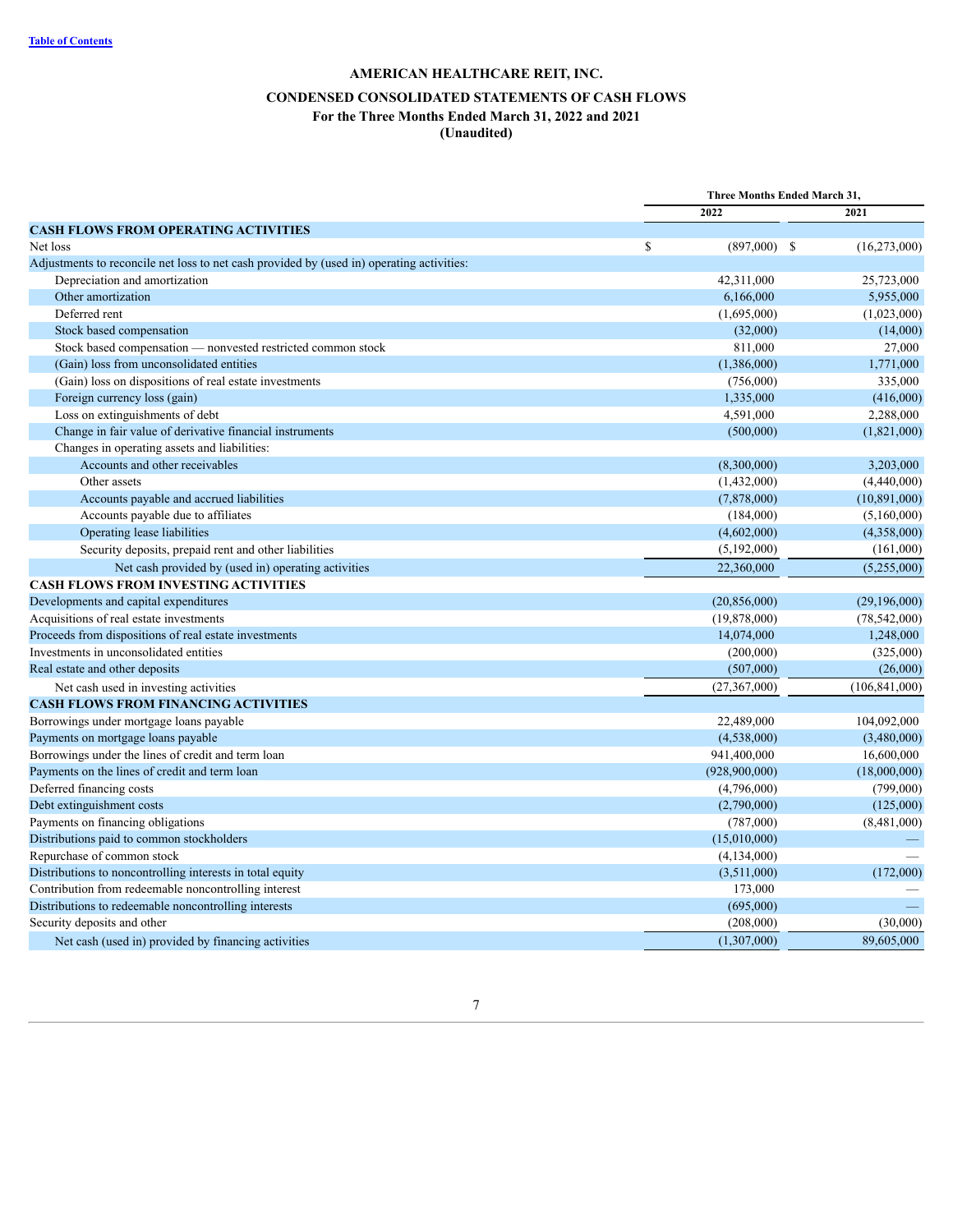## **CONDENSED CONSOLIDATED STATEMENTS OF CASH FLOWS — (Continued)**

**For the Three Months Ended March 31, 2022 and 2021**

**(Unaudited)**

|                                                                                                               |                    | <b>Three Months Ended March 31,</b> |               |                |
|---------------------------------------------------------------------------------------------------------------|--------------------|-------------------------------------|---------------|----------------|
|                                                                                                               |                    | 2022                                |               | 2021           |
| <b>NET CHANGE IN CASH, CASH EQUIVALENTS AND RESTRICTED CASH</b>                                               | $\mathbf{\hat{s}}$ | $(6,314,000)$ \$                    |               | (22, 491, 000) |
| EFFECT OF FOREIGN CURRENCY TRANSLATION ON CASH, CASH EQUIVALENTS AND RESTRICTED<br><b>CASH</b>                |                    | (2,000)                             |               | 7,000          |
| CASH, CASH EQUIVALENTS AND RESTRICTED CASH — Beginning of period                                              |                    | 125,486,000                         |               | 152,190,000    |
| CASH, CASH EQUIVALENTS AND RESTRICTED CASH - End of period                                                    | $\mathbb{S}$       | 119,170,000                         | $\mathbf S$   | 129,706,000    |
|                                                                                                               |                    |                                     |               |                |
| RECONCILIATION OF CASH, CASH EOUIVALENTS AND RESTRICTED CASH                                                  |                    |                                     |               |                |
| <b>Beginning of period:</b>                                                                                   |                    |                                     |               |                |
| Cash and cash equivalents                                                                                     | \$                 | 81,597,000                          | - \$          | 113,212,000    |
| Restricted cash                                                                                               |                    | 43,889,000                          |               | 38,978,000     |
| Cash, cash equivalents and restricted cash                                                                    | \$                 | 125,486,000                         | <sup>\$</sup> | 152,190,000    |
|                                                                                                               |                    |                                     |               |                |
| End of period:                                                                                                |                    |                                     |               |                |
| Cash and cash equivalents                                                                                     | $\mathbf S$        | 75,115,000                          | $\mathbb{S}$  | 89,995,000     |
| Restricted cash                                                                                               |                    | 44,055,000                          |               | 39,711,000     |
| Cash, cash equivalents and restricted cash                                                                    | $\mathbf S$        | 119,170,000                         | $\mathbb{S}$  | 129,706,000    |
| SUPPLEMENTAL DISCLOSURE OF CASH FLOW INFORMATION                                                              |                    |                                     |               |                |
| Cash paid for:                                                                                                |                    |                                     |               |                |
| Interest                                                                                                      | $\mathsf{\$}$      | 18,916,000                          | $^{\circ}$    | 16,079,000     |
|                                                                                                               | \$                 | 191,000                             | - \$          | 169,000        |
| Income taxes<br>SUPPLEMENTAL DISCLOSURE OF NONCASH INVESTING AND FINANCING ACTIVITIES                         |                    |                                     |               |                |
| Accrued developments and capital expenditures                                                                 | \$                 | 14,750,000                          | - \$          | 16,020,000     |
| Tenant improvement overage                                                                                    | $\mathbf S$        | 223,000                             | $^{\circ}$ \$ | 41,000         |
| Issuance of common stock under the DRIP                                                                       | \$                 | 11,304,000                          | -S            |                |
| Distributions declared but not paid — common stockholders                                                     | $\mathcal{S}$      | 8,794,000                           | $^{\circ}$    |                |
| Distributions declared but not paid — limited partnership units                                               | \$                 | 467,000                             | <sup>\$</sup> |                |
| Capital expenditures from financing obligations                                                               | $\mathbf S$        |                                     | $\mathsf{\$}$ | 136,000        |
| The following represents the net (decrease) increase in certain assets and liabilities in connection with our |                    |                                     |               |                |
| acquisitions and dispositions of real estate investments:                                                     |                    |                                     |               |                |
| Accounts and other receivables                                                                                | $\mathsf{\$}$      | $(173,000)$ \$                      |               | 4,000          |
| Other assets, net                                                                                             | \$                 | 5,023,000                           | - \$          | (190,000)      |
| Mortgage loan payable, net                                                                                    | $\mathbb{S}$       | $(12,059,000)$ \$                   |               |                |
| Accounts payable and accrued liabilities                                                                      | \$                 | $(21,000)$ \$                       |               |                |
| Financing obligations                                                                                         | $\mathcal{S}$      | 56,000                              | - \$          |                |
| Security deposits                                                                                             | <sup>\$</sup>      | 7,746,000                           | <sup>\$</sup> |                |

<span id="page-8-0"></span>The accompanying notes are an integral part of these condensed consolidated financial statements.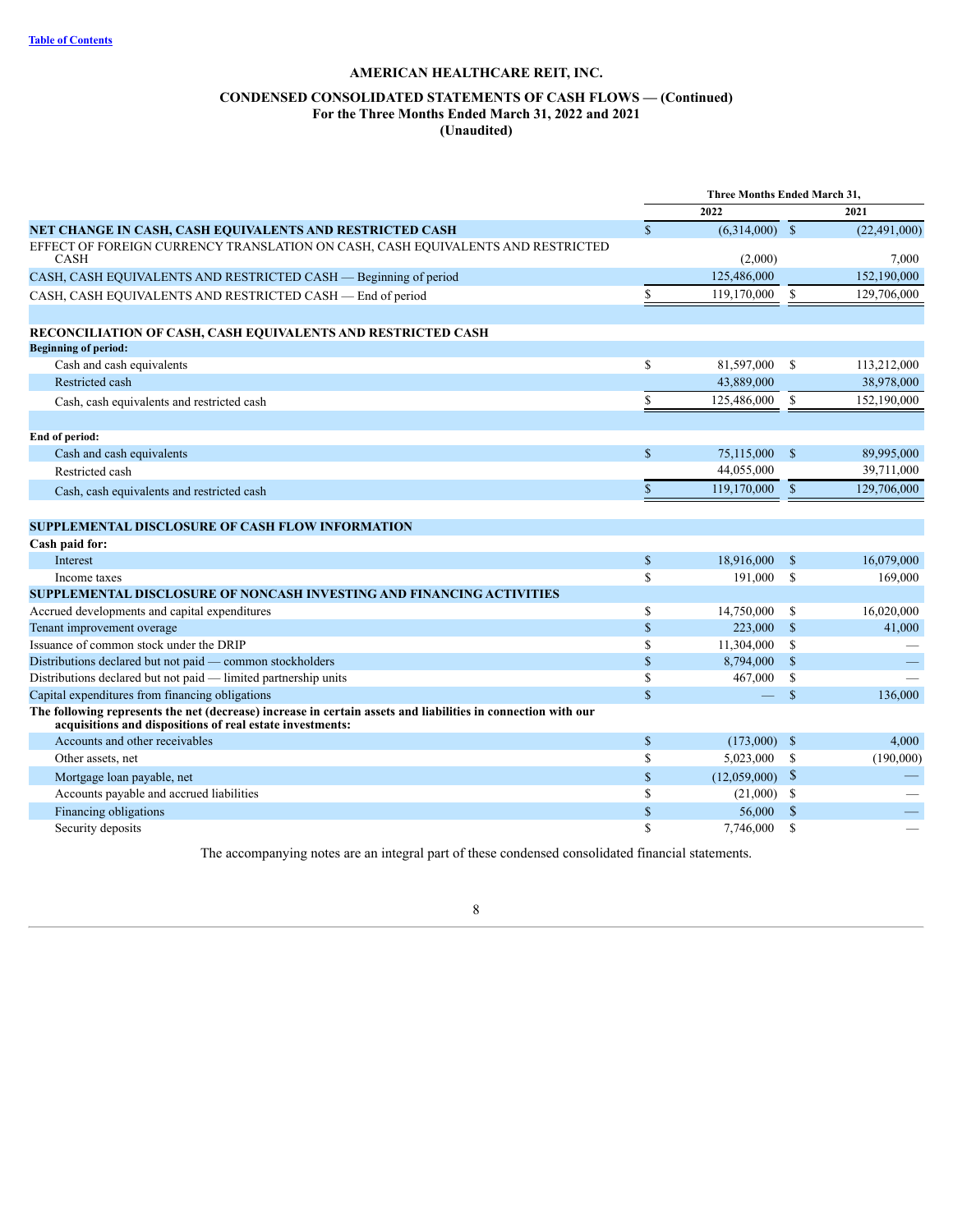## **AMERICAN HEALTHCARE REIT, INC. NOTES TO CONDENSED CONSOLIDATED FINANCIAL STATEMENTS (Unaudited)**

**For the Three Months Ended March 31, 2022 and 2021**

The use of the words "we," "us" or "our" refers to Griffin-American Healthcare REIT III, Inc., or GAHR III, and its subsidiaries, including Griffin-American Healthcare REIT III Holdings, LP, for periods prior to the Merger, as defined below, and American Healthcare REIT, Inc. (formerly known as Griffin-American Healthcare REIT IV, Inc., or GAHR IV) and its subsidiaries, including American Healthcare REIT Holdings, LP (formerly known as Griffin-American Healthcare REIT III Holdings, LP), for periods following the Merger, except where otherwise noted. Certain historical information of GAHR IV is *included for background purposes.*

#### **1. Organization and Description of Business**

#### *Overview and Background*

American Healthcare REIT, Inc., a Maryland corporation, owns a diversified portfolio of clinical healthcare real estate properties, focusing primarily on medical office buildings, skilled nursing facilities, senior housing, hospitals and other healthcare-related facilities. We also operate healthcare-related facilities utilizing the structure permitted by the REIT Investment Diversification and Empowerment Act of 2007, which is commonly referred to as a "RIDEA" structure (the provisions of the Internal Revenue Code of 1986, as amended, or the Code, authorizing the RIDEA structure were enacted as part of the Housing and Economic Recovery Act of 2008). Our healthcare facilities operated under a RIDEA structure include our senior housing operating properties, or SHOP (formerly known as senior housing — RIDEA), and our integrated senior health campuses. We have originated and acquired secured loans and may also originate and acquire other real estate-related investments on an infrequent and opportunistic basis. We generally seek investments that produce current income; however, we have selectively developed, and may continue to selectively develop, healthcare real estate properties. We qualified to be taxed as a real estate investment trust, or REIT, under the Code for federal income tax purposes, and we intend to continue to qualify to be taxed as a REIT.

#### *Merger of Grif in-American Healthcare REIT III, Inc. and Grif in-American Healthcare REIT IV, Inc.*

On October 1, 2021, pursuant to an Agreement and Plan of Merger dated June 23, 2021, or the Merger Agreement, GAHR III merged with and into Continental Merger Sub, LLC, a Maryland limited liability company and newly formed wholly owned subsidiary of GAHR IV, or Merger Sub, with Merger Sub being the surviving company, or the REIT Merger. On October 1, 2021, also pursuant to the Merger Agreement, Griffin-American Healthcare REIT IV Holdings, LP, a Delaware limited partnership and subsidiary and operating partnership of GAHR IV, or GAHR IV Operating Partnership, merged with and into Griffin-American Healthcare REIT III Holdings, LP, a Delaware limited partnership, or our operating partnership, with our operating partnership being the surviving entity, or the Partnership Merger. We collectively refer to the REIT Merger and the Partnership Merger as the Merger. Following the Merger on October 1, 2021, our company, or the Combined Company, was renamed American Healthcare REIT, Inc. and our operating partnership, also referred to as the surviving partnership, was renamed American Healthcare REIT Holdings, LP. The REIT Merger qualified as a reorganization under, and within the meaning of, Section 368(a) of the Code. As a result of and at the effective time of the Merger, the separate corporate existence of GAHR III and GAHR IV Operating Partnership ceased.

At the effective time of the REIT Merger, each issued and outstanding share of GAHR III's common stock, \$0.01 par value per share, converted into the right to receive 0.9266 shares of GAHR IV's Class I common stock, \$0.01 par value per share. At the effective time of the Partnership Merger, (i) each unit of limited partnership interest in our operating partnership outstanding as of immediately prior to the effective time of the Partnership Merger was converted automatically into the right to receive 0.9266 of a Partnership Class I Unit, as defined in the agreement of limited partnership, as amended, of the surviving partnership and (ii) each unit of limited partnership interest in GAHR IV Operating Partnership outstanding as of immediately prior to the effective time of the Partnership Merger was converted automatically into the right to receive one unit of limited partnership interest of the surviving partnership of like class.

#### *AHI Acquisition*

Also on October 1, 2021, immediately prior to the consummation of the Merger, GAHR III acquired a newly formed entity, American Healthcare Opps Holdings, LLC, or NewCo, which we refer to as the AHI Acquisition, pursuant to a contribution and exchange agreement dated June 23, 2021, or the Contribution Agreement, between GAHR III; our operating partnership; American Healthcare Investors, LLC, or AHI; Griffin Capital Company, LLC, or Griffin Capital; Platform Healthcare Investor T-II, LLC; Flaherty Trust; and Jeffrey T. Hanson, our former Chief Executive Officer and current Executive Chairman of the Board of Directors, Danny Prosky, our former Chief Operating Officer and current Chief Executive Officer and President, and Mathieu B. Streiff, our former Executive Vice President, General Counsel and current Chief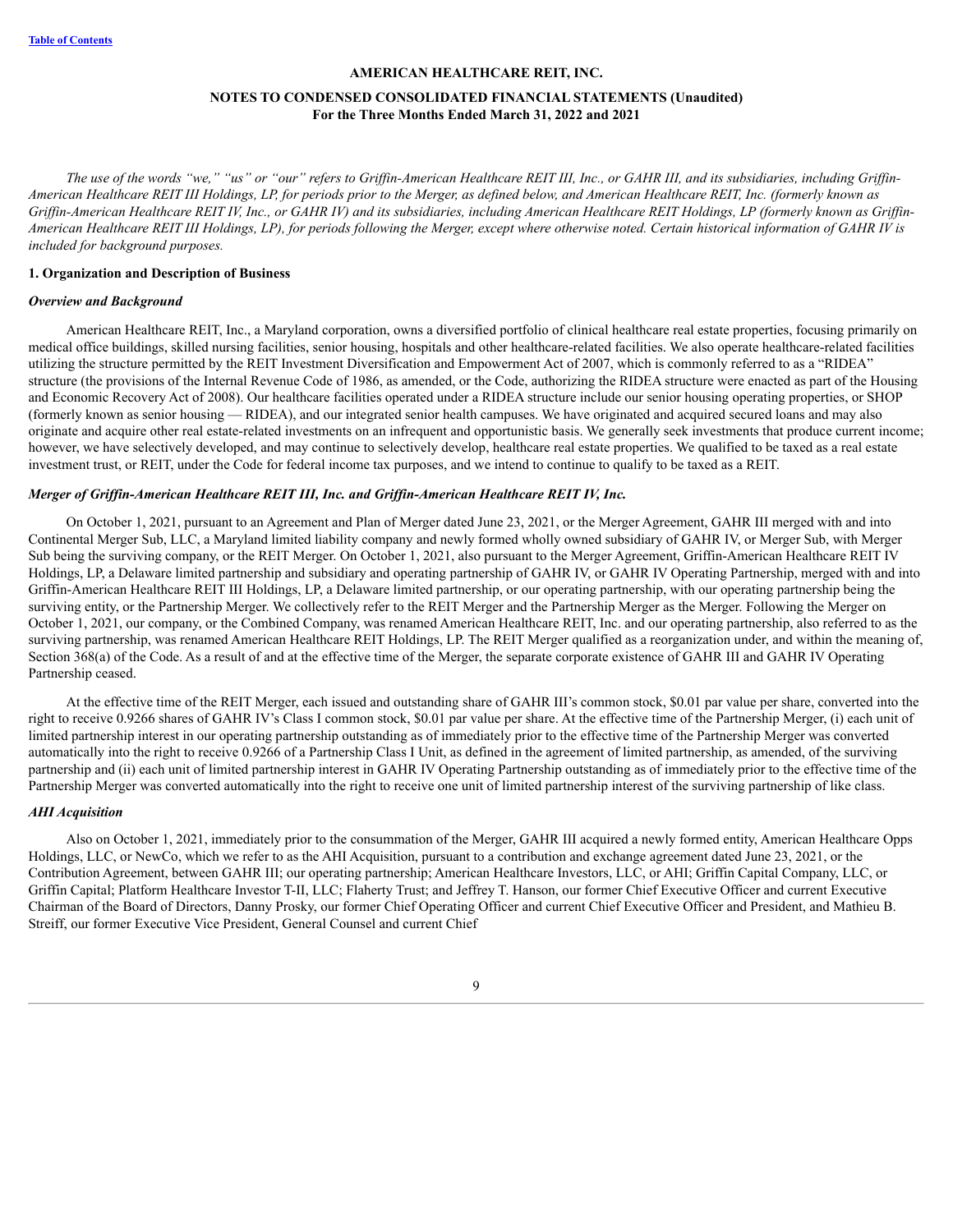#### **NOTES TO CONDENSED CONSOLIDATED FINANCIAL STATEMENTS (Unaudited) — (Continued)**

Operating Officer, or collectively, the AHI Principals. NewCo owned substantially all of the business and operations of AHI, as well as all of the equity interests in (i) Griffin-American Healthcare REIT IV Advisor, LLC, or GAHR IV Advisor, a subsidiary of AHI that served as the external advisor of GAHR IV, and (ii) Griffin-American Healthcare REIT III Advisor, LLC, or GAHR III Advisor, also referred to as our former advisor, a subsidiary of AHI that served as the external advisor of GAHR III. See "Operating Partnership and Former Advisor" below for a further discussion.

Pursuant to the Contribution Agreement, AHI contributed substantially all of its business and operations to the surviving partnership, including its interest in GAHR III Advisor and GAHR IV Advisor, and Griffin Capital contributed its then-current ownership interest in GAHR III Advisor and GAHR IV Advisor to the surviving partnership. In exchange for these contributions, the surviving partnership issued limited partnership units, or surviving partnership OP units. Subject to working capital and other customary adjustments, the total approximate value of these surviving partnership OP units at the time of consummation of the transactions contemplated by the Contribution Agreement was approximately \$131,674,000, with a reference value for purposes thereof of \$8.71 per unit, such that the surviving partnership issued 15,117,529 surviving partnership OP units as consideration, or the Closing Date Consideration. Following the consummation of the Merger and the AHI Acquisition, the Combined Company became self-managed. As of March 31, 2022 and December 31, 2021, such surviving partnership OP units are owned by AHI Group Holdings, LLC, or AHI Group Holdings, which is owned and controlled by the AHI Principals, Platform Healthcare Investor T-II, LLC, Flaherty Trust and a wholly owned subsidiary of Griffin Capital, or collectively, the NewCo Sellers.

The AHI Acquisition was treated as a business combination for accounting purposes, with GAHR III as both the legal and accounting acquiror of NewCo. While GAHR IV was the legal acquiror of GAHR III in the REIT Merger, GAHR III was determined to be the accounting acquiror in the REIT Merger in accordance with Financial Accounting Standards Board Accounting Standards Codification Topic 805, *Business Combinations*, after considering the relative share ownership and the composition of the governing body of the Combined Company. Thus, the financial information set forth herein subsequent to the consummation of the Merger and the AHI Acquisition reflects results of the Combined Company, and the financial information set forth herein prior to the Merger and the AHI Acquisition reflects GAHR III's results. For this reason, period to period comparisons may not be meaningful.

#### *Operating Partnership and Former Advisor*

We conduct substantially all of our operations through our operating partnership. Through September 30, 2021, we were externally advised by our former advisor pursuant to an advisory agreement, as amended, or the Advisory Agreement, between us and our former advisor. Our former advisor used its best efforts, subject to the oversight and review of our board of directors, or our board, to, among other things, provide asset management, property management, acquisition, disposition and other advisory services on our behalf consistent with our investment policies and objectives. Following the Merger and the AHI Acquisition, we became self-managed and are no longer externally advised. As a result, any fees that would have otherwise been payable to our former advisor are no longer being paid. Also, on October 1, 2021 and in connection with the AHI Acquisition, our operating partnership redeemed all 22,222 shares of our common stock owned by our former advisor and the 20,833 shares of our Class T common stock owned by GAHR IV Advisor in GAHR IV.

Prior to the Merger and the AHI Acquisition, our former advisor was 75.0% owned and managed by wholly owned subsidiaries of AHI, and 25.0% owned by a wholly owned subsidiary of Griffin Capital, or collectively, our former co-sponsors. Prior to the AHI Acquisition, AHI was 47.1% owned by AHI Group Holdings, 45.1% indirectly owned by Digital Bridge Group, Inc. (NYSE: DBRG), or Digital Bridge, and 7.8% owned by James F. Flaherty III. We were not affiliated with Griffin Capital, Digital Bridge or Mr. Flaherty; however, we were affiliated with our former advisor, AHI and AHI Group Holdings. Please see the "Merger of Griffin-American Healthcare REIT III, Inc. and Griffin-American Healthcare REIT IV, Inc." and "AHI Acquisition" sections above for a further discussion of our operations effective October 1, 2021. See Note 13, Redeemable Noncontrolling Interests, and Note 14, Equity — Noncontrolling Interests in Total Equity, for a further discussion of the ownership in our operating partnership.

#### *Public Of ering*

Prior to the Merger, we raised \$1,842,618,000 through a best efforts initial public offering that commenced on February 26, 2014, or the GAHR III initial offering, and issued 184,930,598 shares of our common stock. In addition, during the GAHR III initial offering, we issued 1,948,563 shares of our common stock pursuant to our initial distribution reinvestment plan, or the Initial DRIP, for a total of \$18,511,000 in distributions reinvested. Following the deregistration of the GAHR III initial offering on April 22, 2015, we continued issuing shares of our common stock pursuant to subsequent distribution reinvestment plan offerings.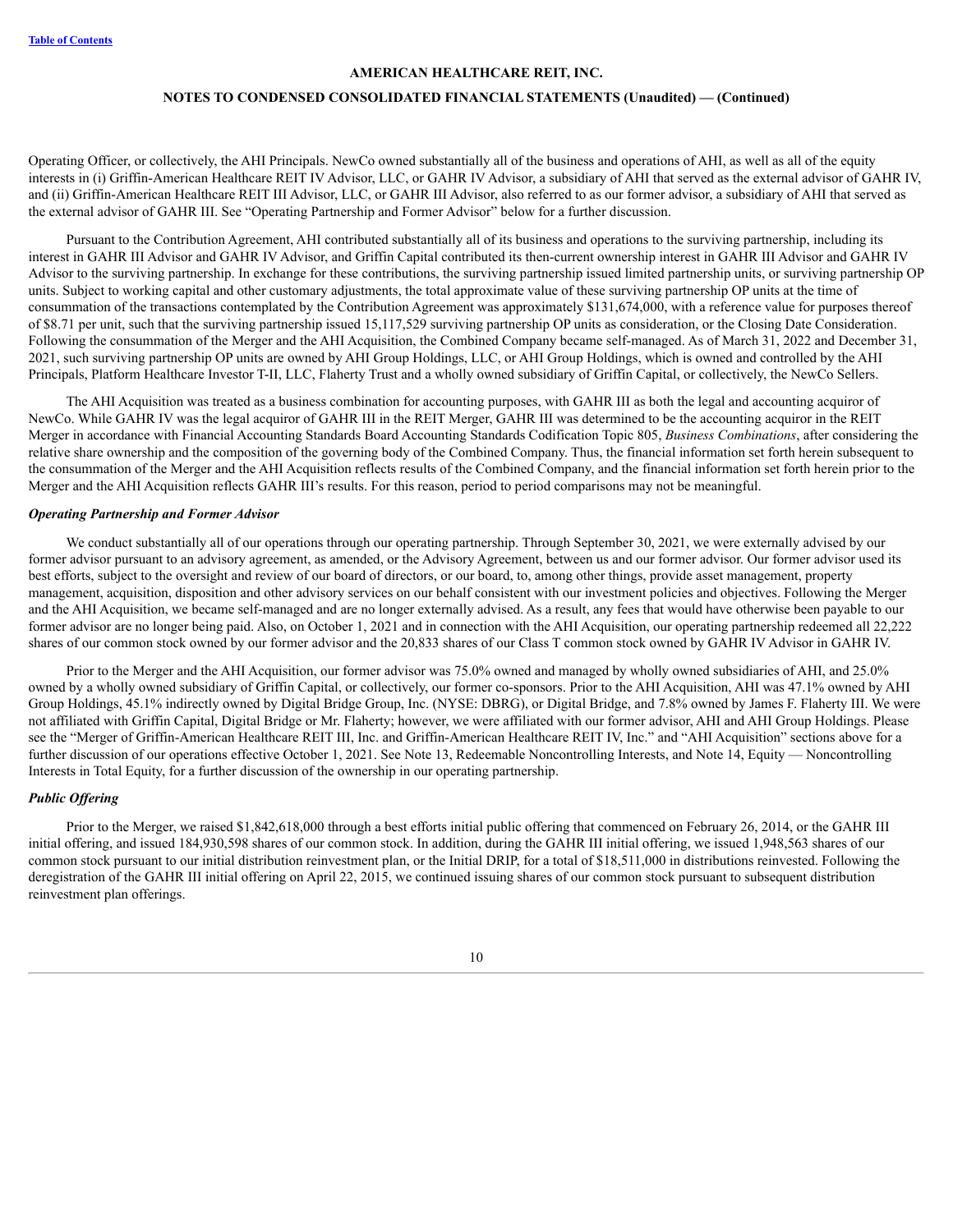#### **NOTES TO CONDENSED CONSOLIDATED FINANCIAL STATEMENTS (Unaudited) — (Continued)**

See Note 14, Equity — Common Stock, and Note 14, Equity — Distribution Reinvestment Plan, for a further discussion of our public offerings.

#### *Our Real Estate Investments Portfolio*

We currently operate through six reportable business segments: medical office buildings, integrated senior health campuses, skilled nursing facilities, SHOP, senior housing and hospitals. As of March 31, 2022, we owned and/or operated 182 properties, comprising 191 buildings, and 122 integrated senior health campuses including completed development projects, or approximately 19,461,000 square feet of gross leasable area, or GLA, for an aggregate contract purchase price of \$4,299,872,000, including the fair value of the properties acquired in the Merger. In addition, as of March 31, 2022, we also owned a real estate-related debt investment purchased for \$60,429,000.

#### *COVID-19*

Our residents, tenants, operating partners and managers, our industry and the U.S. economy continue to be disrupted by the COVID-19 pandemic and related supply chain disruptions and labor shortages. The timing and extent of the economic recovery from the COVID-19 pandemic is dependent upon many factors, including the rate of vaccination, the emergence and severity of COVID-19 variants, the continued effectiveness of the vaccines against those variants, the frequency of booster vaccinations and the duration and implications of continued restrictions and safety measures. As the COVID-19 pandemic is still impacting the healthcare system to a certain extent, it continues to present challenges for us as an owner and operator of healthcare facilities, making it difficult to ascertain the long-term impact the COVID-19 pandemic will have on real estate markets in which we own and/or operate properties and our portfolio of investments.

We have evaluated the impacts of the COVID-19 pandemic on our business thus far and incorporated information concerning such impacts into our assessments of liquidity, impairment and collectability from tenants and residents as of March 31, 2022. We will continue to monitor such impacts and will adjust our estimates and assumptions based on the best available information.

#### **2. Summary of Significant Accounting Policies**

The summary of significant accounting policies presented below is designed to assist in understanding our accompanying condensed consolidated financial statements. Such condensed consolidated financial statements and the accompanying notes thereto are the representations of our management, who are responsible for their integrity and objectivity. These accounting policies conform to accounting principles generally accepted in the United States of America, or GAAP, in all material respects, and have been consistently applied in preparing our accompanying condensed consolidated financial statements.

#### *Basis of Presentation*

Our accompanying condensed consolidated financial statements include our accounts and those of our operating partnership, the wholly owned subsidiaries of our operating partnership and all non-wholly owned subsidiaries in which we have control, as well as any VIEs, in which we are the primary beneficiary. The portion of equity in any subsidiary that is not wholly owned by us is presented in our accompanying condensed consolidated financial statements as a noncontrolling interest. We evaluate our ability to control an entity, and whether the entity is a VIE and we are the primary beneficiary, by considering substantive terms of the arrangement and identifying which enterprise has the power to direct the activities of the entity that most significantly impacts the entity's economic performance.

We operate and intend to continue to operate in an umbrella partnership REIT structure in which our operating partnership, or wholly owned subsidiaries of our operating partnership and all non-wholly owned subsidiaries of which we have control, will own substantially all of the interests in properties acquired on our behalf. We are the sole general partner of our operating partnership and as of March 31, 2022 and December 31, 2021, we owned an approximately 95.0% and 94.9% general partnership interest therein, respectively, and the remaining 5.0% and 5.1%, respectively, was owned by the NewCo Sellers. Prior to the Merger on October 1, 2021, we owned greater than a 99.99% general partnership interest in our operating partnership and our former advisor was a limited partner that owned less than a 0.01% noncontrolling limited partnership interest in our operating partnership. On October 1, 2021, in connection with the AHI Acquisition, we repurchased our former advisor's 222 limited partnership units in our operating partnership.

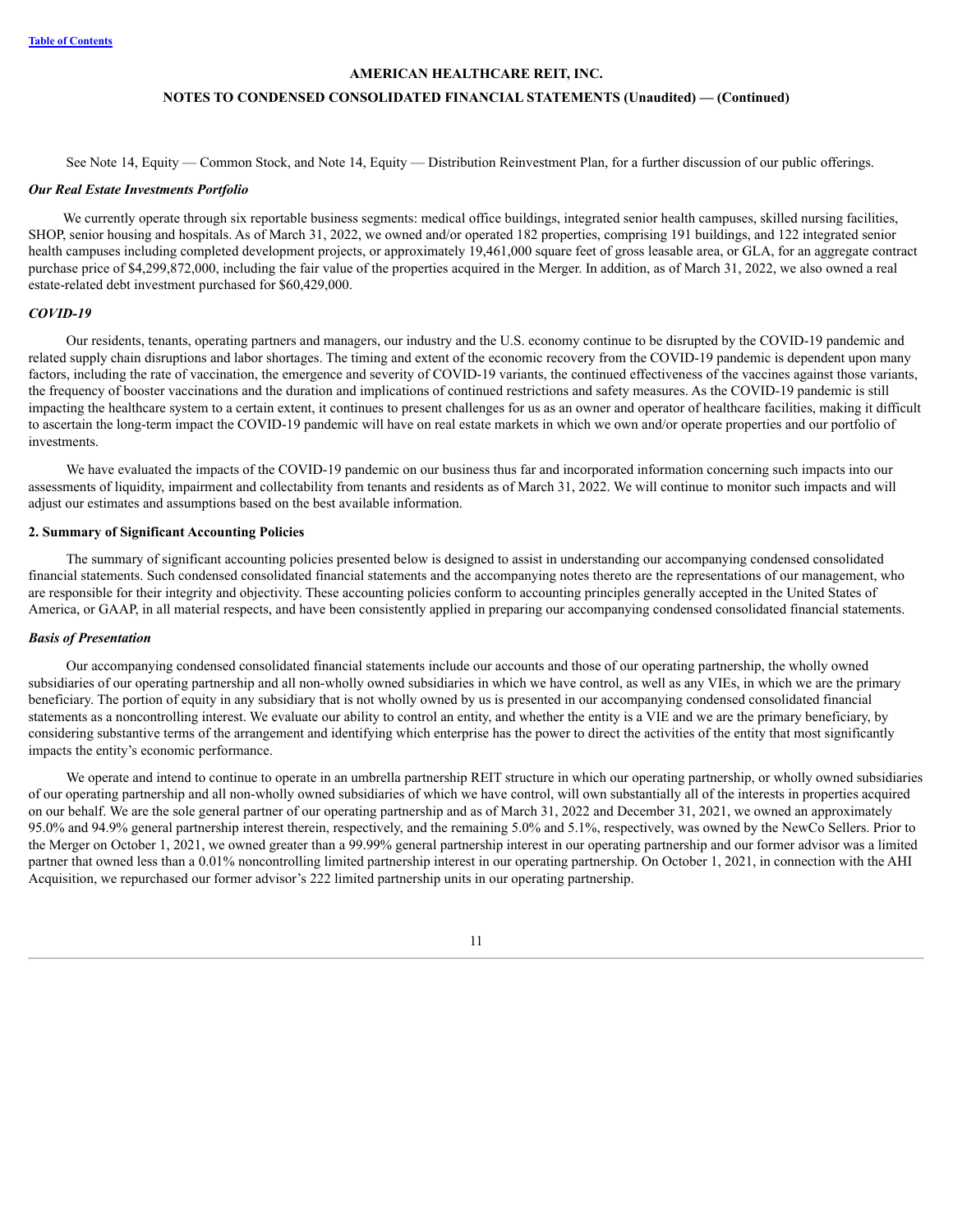#### **NOTES TO CONDENSED CONSOLIDATED FINANCIAL STATEMENTS (Unaudited) — (Continued)**

The accounts of our operating partnership are consolidated in our accompanying condensed consolidated financial statements because we are the sole general partner of our operating partnership and have unilateral control over its management and major operating decisions (even if additional limited partners are admitted to our operating partnership). All intercompany accounts and transactions are eliminated in consolidation.

#### *Interim Unaudited Financial Data*

Our accompanying condensed consolidated financial statements have been prepared by us in accordance with GAAP in conjunction with the rules and regulations of the United States Securities and Exchange Commission, or SEC. Certain information and footnote disclosures required for annual financial statements have been condensed or excluded pursuant to the SEC's rules and regulations. Accordingly, our accompanying condensed consolidated financial statements do not include all of the information and footnotes required by GAAP for complete financial statements. Our accompanying condensed consolidated financial statements reflect all adjustments which are, in our view, of a normal recurring nature and necessary for a fair presentation of our financial position, results of operations and cash flows for the interim period. Interim results of operations are not necessarily indicative of the results to be expected for the full year; such full year results may be less favorable.

In preparing our accompanying condensed consolidated financial statements, management has evaluated subsequent events through the financial statement issuance date. We believe that although the disclosures contained herein are adequate to prevent the information presented from being misleading, our accompanying condensed consolidated financial statements should be read in conjunction with our audited consolidated financial statements and the notes thereto included in our 2021 Annual Report on Form 10-K, as filed with the SEC on March 25, 2022.

#### *Use of Estimates*

The preparation of our accompanying condensed consolidated financial statements in conformity with GAAP requires management to make estimates and assumptions that affect the reported amounts of assets and liabilities, as well as the disclosure of contingent assets and liabilities, at the date of our condensed consolidated financial statements and the reported amounts of revenues and expenses during the reporting period. Significant items subject to such estimates and assumptions include, but are not limited to, the initial and recurring valuation of certain assets acquired and liabilities assumed through property acquisitions, including through business combinations, goodwill and its impairment, revenues and grant income, allowance for credit losses, impairment of long-lived and intangible assets and contingencies. These estimates are made and evaluated on an on-going basis using information that is currently available as well as various other assumptions believed to be reasonable under the circumstances. Actual results could differ from those estimates, perhaps in material adverse ways, and those estimates could be different under different assumptions or conditions.

#### *Revenue Recognition* **—** *Resident Fees and Services Revenue*

#### Disaggregation of Resident Fees and Services Revenue

The following tables disaggregate our resident fees and services revenue by line of business, according to whether such revenue is recognized at a point in time or over time:

|                                  |                                                |            | Three Months Ended March 31. |                                                       |            |             |
|----------------------------------|------------------------------------------------|------------|------------------------------|-------------------------------------------------------|------------|-------------|
|                                  |                                                | 2022       |                              |                                                       | 2021       |             |
|                                  | Integrated<br><b>Senior Health</b><br>Campuses | SHOP(1)    | Total                        | Integrated<br><b>Senior Health</b><br><b>Campuses</b> | SHOP(1)    | Total       |
| Over time                        | 230,534,000                                    | 37,216,000 | 267,750,000                  | 188,258,000                                           | 19,459,000 | 207,717,000 |
| Point in time                    | 50,478,000                                     | 746,000    | 51.224.000                   | 44.968.000                                            | 341,000    | 45,309,000  |
| Total resident fees and services | 281,012,000                                    | 37.962,000 | 318,974,000                  | 233,226,000                                           | 19,800,000 | 253,026,000 |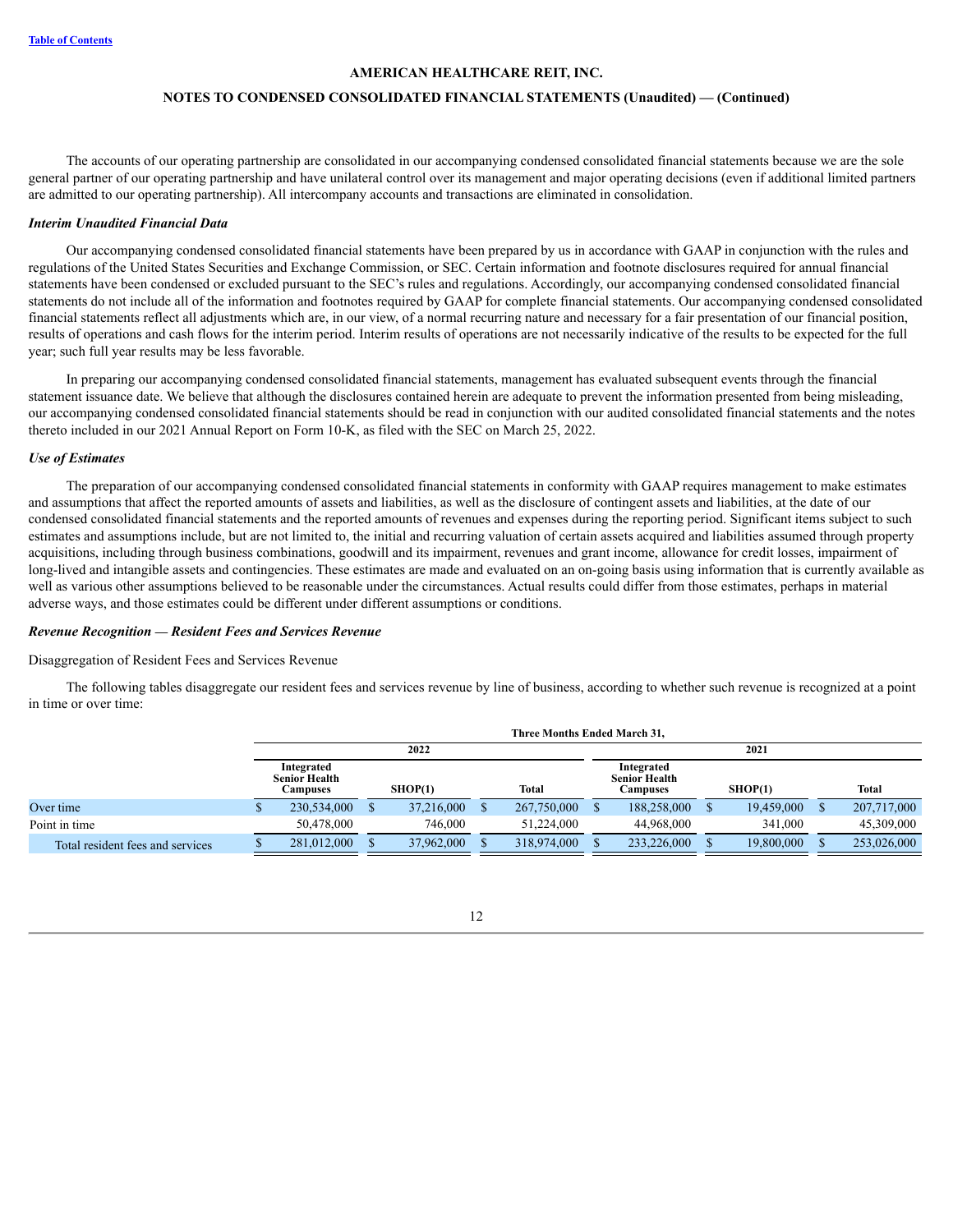#### **NOTES TO CONDENSED CONSOLIDATED FINANCIAL STATEMENTS (Unaudited) — (Continued)**

|                                  |                                                |            | <b>Three Months Ended March 31.</b> |                                                |            |              |
|----------------------------------|------------------------------------------------|------------|-------------------------------------|------------------------------------------------|------------|--------------|
|                                  |                                                | 2022       |                                     |                                                | 2021       |              |
|                                  | Integrated<br><b>Senior Health</b><br>Campuses | SHOP(1)    | Total                               | Integrated<br><b>Senior Health</b><br>Campuses | SHOP(1)    | <b>Total</b> |
| Private and other payors         | 131,803,000                                    | 35,037,000 | 166,840,000                         | 106,110,000                                    | 19,419,000 | 125,529,000  |
| Medicare                         | 94,517,000                                     |            | 94,517,000                          | 84,283,000                                     |            | 84,283,000   |
| Medicaid                         | 54.692,000                                     | 2.925,000  | 57,617,000                          | 42,833,000                                     | 381,000    | 43.214.000   |
| Total resident fees and services | 281,012,000                                    | 37,962,000 | 318,974,000                         | 233,226,000                                    | 19,800,000 | 253,026,000  |

The following tables disaggregate our resident fees and services revenue by payor class:

(1) Includes fees for basic housing and assisted living care. We record revenue when services are rendered at amounts billable to individual residents. Residency agreements are generally for a term of 30 days, with resident fees billed monthly in advance. For patients under reimbursement arrangements with Medicaid, revenue is recorded based on contractually agreed-upon amounts or rates on a per resident, daily basis or as services are rendered.

Accounts Receivable, Net — Resident Fees and Services Revenue

The beginning and ending balances of accounts receivable, net **—** resident fees and services are as follows:

|                                     | Private<br>and<br><b>Other Pavors</b> | Medicare   | Medicaid   | <b>Total</b> |
|-------------------------------------|---------------------------------------|------------|------------|--------------|
| Beginning balance — January 1, 2022 | 42,056,000                            | 35,953,000 | 16.922,000 | 94,931,000   |
| Ending balance — March 31, 2022     | 44.032.000                            | 39.469.000 | 18.448.000 | 101.949.000  |
| Increase                            | 1.976.000                             | 3.516.000  | 1.526.000  | 7,018,000    |

#### Deferred Revenue — Resident Fees and Services Revenue

The beginning and ending balances of deferred revenue **—** resident fees and services, almost all of which relates to private and other payors, are as follows:

|                                     | Total      |
|-------------------------------------|------------|
| Beginning balance — January 1, 2022 | 14.673.000 |
| Ending balance — March 31, 2022     | 16,087,000 |
| Increase                            | .414.000   |

In addition to the deferred revenue above, as of March 31, 2022, we had approximately \$2,069,000 remaining in Medicare advance payments that were received during 2020 through an expanded program of the Centers for Medicare & Medicaid Services. Such amounts were deferred and included in security deposits, prepaid rent and other liabilities in our accompanying condensed consolidated balance sheets, and are applied to future Medicare claims. Our recoupment period commenced in the second quarter of 2021, and for the three months ended March 31, 2022, we recognized \$10,899,000 of resident fees and services revenue pertaining to such Medicare advance payments.

#### *Tenant and Resident Receivables and Allowances*

Resident receivables, which are related to resident fees and services, are carried net of an allowance for credit losses. An allowance is maintained for estimated losses resulting from the inability of residents and payors to meet the contractual obligations under their lease or service agreements. Substantially all of such allowances are recorded as direct reductions of resident fees and services revenue as contractual adjustments provided to third-party payors or implicit price concessions in our accompanying condensed consolidated statements of operations and comprehensive loss. Our determination of the adequacy of these allowances is based primarily upon evaluations of historical loss experience, the residents' financial condition, security deposits, cash collection patterns by payor and by state, current economic conditions, future expectations in estimating credit losses and other relevant factors. Tenant receivables, which are related to real estate revenue, and unbilled deferred rent receivables are reduced for uncollectible amounts, which are recognized as direct reductions of real estate revenue in our accompanying condensed consolidated statements of operations and comprehensive loss.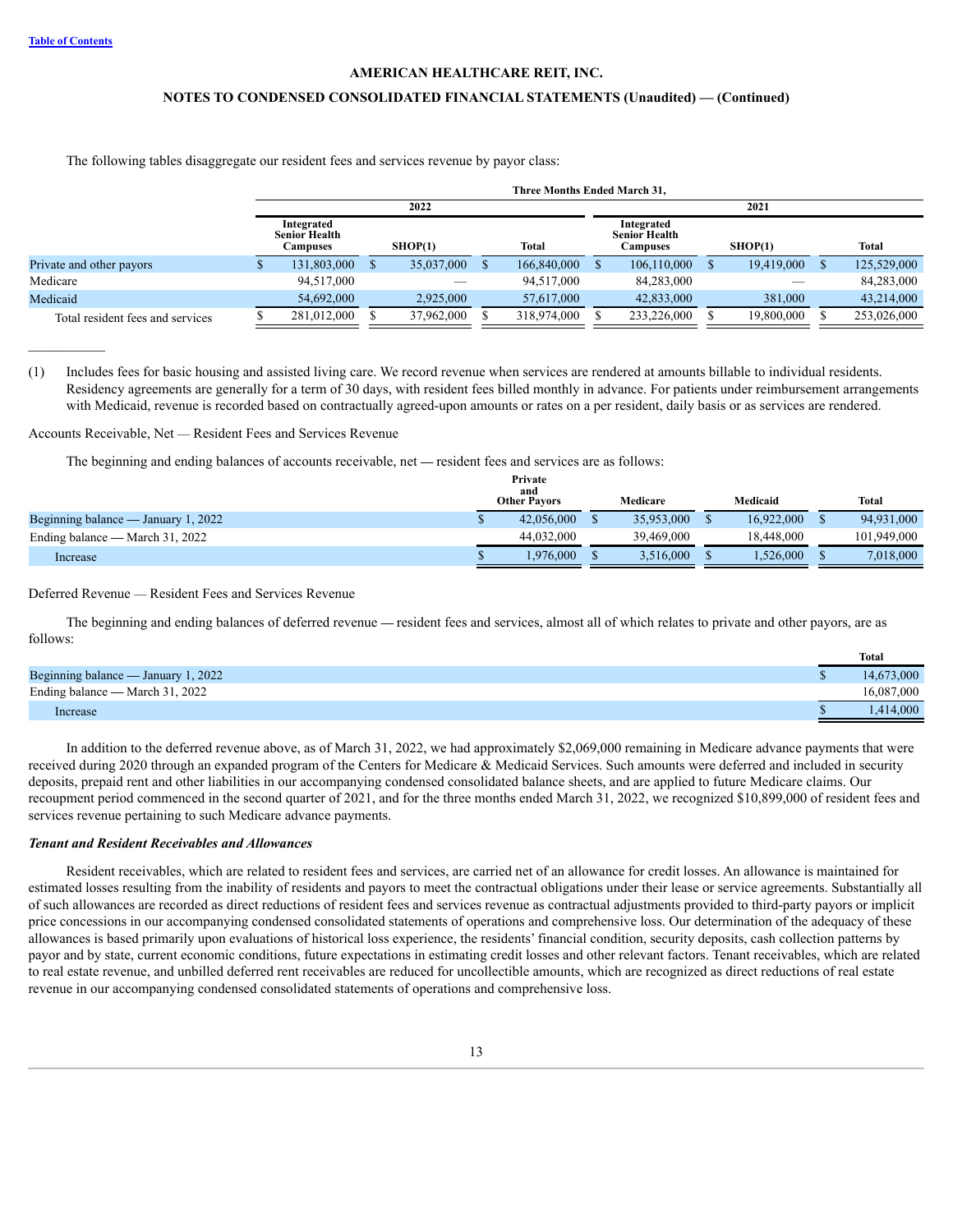#### **NOTES TO CONDENSED CONSOLIDATED FINANCIAL STATEMENTS (Unaudited) — (Continued)**

As of March 31, 2022 and December 31, 2021, we had \$13,872,000 and \$12,378,000, respectively, in allowances, which were determined necessary to reduce receivables by our expected future credit losses. For the three months ended March 31, 2022 and 2021, we increased allowances by \$5,223,000 and \$2,478,000, respectively, and reduced allowances for collections or adjustments by \$2,099,000 and \$1,505,000, respectively. For the three months ended March 31, 2022 and 2021, \$1,630,000 and \$1,606,000, respectively, of our receivables were written off against the related allowances.

#### *Accounts Payable and Accrued Liabilities*

As of March 31, 2022 and December 31, 2021, accounts payable and accrued liabilities primarily include reimbursement of payroll-related costs to the managers of our SHOP and integrated senior health campuses of \$28,456,000 and \$31,101,000, respectively, insurance reserves of \$35,294,000 and \$36,440,000, respectively, accrued property taxes of \$21,654,000 and \$22,102,000, respectively, accrued developments and capital expenditures to unaffiliated third parties of \$14,750,000 and \$22,852,000, respectively, and accrued distributions to common stockholders of \$8,794,000 and \$8,768,000, respectively.

#### *Statement of Cash Flows*

For the three months ended March 31, 2021, amounts totaling \$101,734,000 have been removed from borrowings under mortgage loans payable and early payoff of mortgage loans payable to properly reflect only actual cash flows resulting from borrowings and payments of mortgage loans compared to amounts previously presented. There was no net change in previously disclosed net cash provided by financing activities.

#### **3. Real Estate Investments, Net**

Our real estate investments, net consisted of the following as of March 31, 2022 and December 31, 2021:

|                                                    | March 31,<br>2022 | December 31,<br>2021 |
|----------------------------------------------------|-------------------|----------------------|
| Building, improvements and construction in process | 3,495,979,000     | 3,505,786,000        |
| Land and improvements                              | 332,486,000       | 334,562,000          |
| Furniture, fixtures and equipment                  | 202,965,000       | 198,224,000          |
|                                                    | 4.031.430.000     | 4,038,572,000        |
| Less: accumulated depreciation                     | (555,795,000)     | (523,886,000)        |
|                                                    | 3,475,635,000     | 3,514,686,000        |
|                                                    |                   |                      |

Depreciation expense for the three months ended March 31, 2022 and 2021 was \$34,422,000 and \$24,190,000, respectively. For the three months ended March 31, 2022, we incurred capital expenditures of \$8,248,000 for our integrated senior health campuses, \$2,434,000 for our medical office buildings and \$1,454,000 for our SHOP. We did not incur any capital expenditures for our skilled nursing facilities, senior housing facilities or hospitals for the three months ended March 31, 2022.

#### *Acquisition of Real Estate Investment*

For the three months ended March 31, 2022, we, through a majority-owned subsidiary of Trilogy Investors, LLC, or Trilogy, of which we owned 72.9% at the time of acquisition, acquired an integrated senior health campus located in Kentucky. See Note 4, Business Combination, for a further discussion. The following is a summary of such property acquisition for the three months ended March 31, 2022:

| Location                     | Date<br>Acauired | Contract_<br>Price<br>Purchase | Mortgage<br>Loan Pavable(1<br>. |
|------------------------------|------------------|--------------------------------|---------------------------------|
| Louisville.<br>T/T<br>. IN I | 01/03/22         | 27,790,000                     | 20.800,000                      |

(1) Represents the principal balance of the mortgage loan payable placed on the campus at the time of acquisition.

#### *Sale of Controlling Interests in Real Estate Investments*

On February 8, 2022, we sold approximately 77.0% ownership interests in several real estate assets for development within our integrated senior health campuses segment for an aggregate sales price of \$19,622,000 and a gain on sale of \$756,000. We retained approximately 23.0% ownership interests in such real estate development assets, which interests are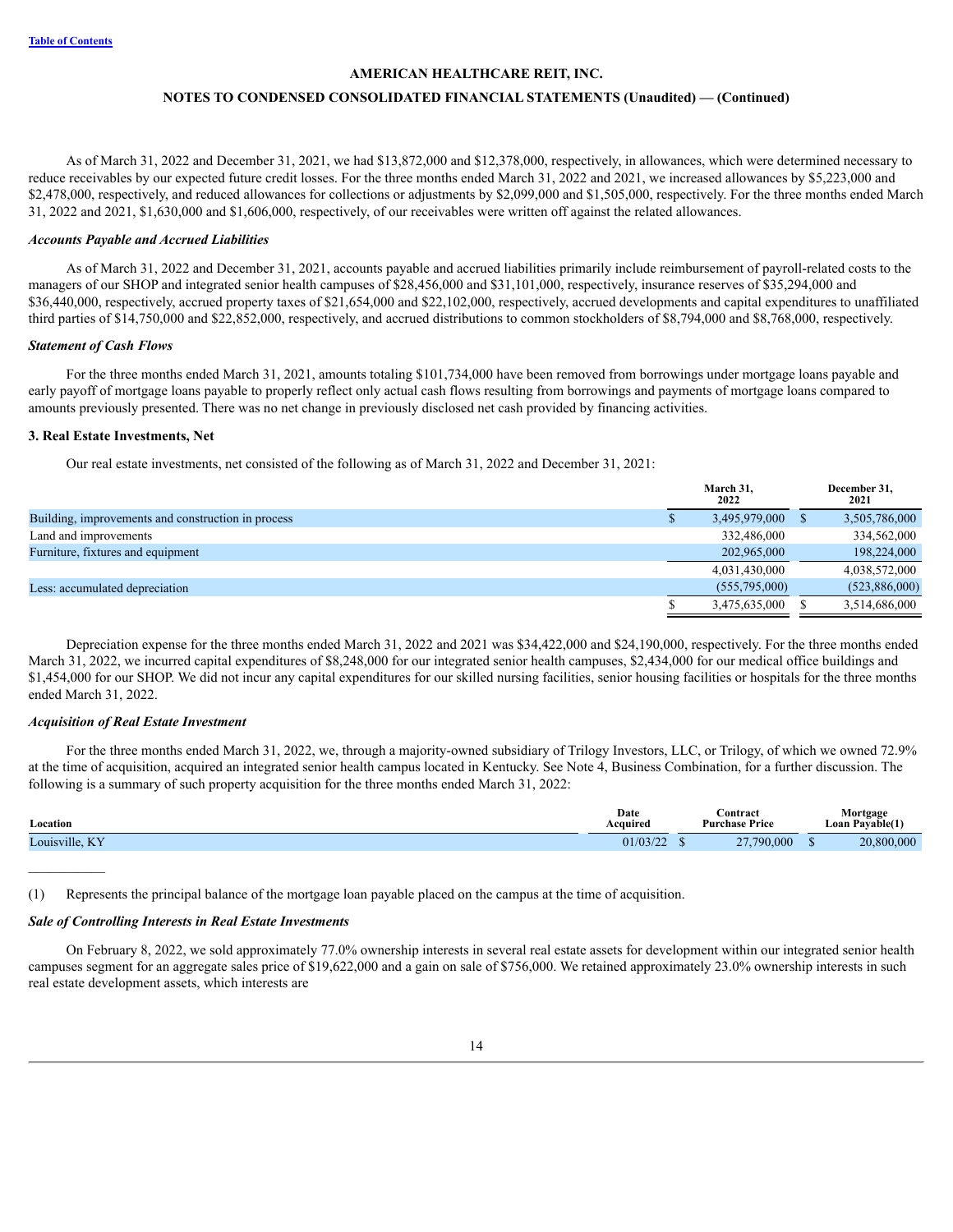#### **NOTES TO CONDENSED CONSOLIDATED FINANCIAL STATEMENTS (Unaudited) — (Continued)**

accounted for as investments in unconsolidated entities within other assets, net in our accompanying condensed consolidated balance sheet as of March 31, 2022. From February 8, 2022 through March 31, 2022, 23.0% interest in the net earnings or losses of such unconsolidated entities were included in net loss from unconsolidated entities in our accompanying condensed consolidated statements of operations and comprehensive loss.

#### **4. Business Combination**

For the three months ended March 31, 2022, using cash on hand and debt financing, we completed the acquisition of an integrated senior healthcare campus, which was accounted for as a business combination. The contract purchase price for such property acquisition was \$27,790,000 plus immaterial transaction costs. See Note 3, Real Estate Investments, Net, for a further discussion. Based on quantitative and qualitative considerations, such business combination was not material to us and, therefore, pro forma financial information is not provided. We did not complete any property acquisitions accounted for as business combinations for the three months ended March 31, 2021.

The fair values of the assets acquired and liabilities assumed during 2022 were preliminary estimates. Any necessary adjustments will be finalized within one year from the date of acquisition. The following table summarizes the acquisition date fair values of the assets acquired and liabilities assumed of our 2022 property acquisition.

**2022**

| 17,235,000<br>D.<br>3,060,000<br>Land<br>3,420,000<br>1,827,000<br>1,558,000<br>690,000<br>588,000<br>28,378,000<br>Total assets acquired<br>(7,747,000)<br>Accounts payable and accrued liabilities<br>(109,000)<br>(56,000)<br>(7,912,000)<br>Total liabilities assumed<br>20,466,000<br>Net assets acquired |                                   | 2022<br>Acquisition |
|----------------------------------------------------------------------------------------------------------------------------------------------------------------------------------------------------------------------------------------------------------------------------------------------------------------|-----------------------------------|---------------------|
|                                                                                                                                                                                                                                                                                                                | Building and improvements         |                     |
|                                                                                                                                                                                                                                                                                                                |                                   |                     |
|                                                                                                                                                                                                                                                                                                                | In-place leases                   |                     |
|                                                                                                                                                                                                                                                                                                                | Goodwill                          |                     |
|                                                                                                                                                                                                                                                                                                                | Furniture, fixtures and equipment |                     |
|                                                                                                                                                                                                                                                                                                                | Certificates of need              |                     |
|                                                                                                                                                                                                                                                                                                                | Cash                              |                     |
|                                                                                                                                                                                                                                                                                                                |                                   |                     |
|                                                                                                                                                                                                                                                                                                                | Security deposits                 |                     |
|                                                                                                                                                                                                                                                                                                                |                                   |                     |
|                                                                                                                                                                                                                                                                                                                | Financing obligations             |                     |
|                                                                                                                                                                                                                                                                                                                |                                   |                     |
|                                                                                                                                                                                                                                                                                                                |                                   |                     |

#### **5. Debt Security Investment, Net**

On October 15, 2015, we acquired a commercial mortgage-backed debt security, or debt security, from an unaffiliated third party. The debt security bears an interest rate on the stated principal amount thereof equal to 4.24% per annum, the terms of which security provide for monthly interest-only payments. The debt security matures on August 25, 2025 at a stated amount of \$93,433,000, resulting in an anticipated yield-to-maturity of 10.0% per annum. The debt security was issued by an unaffiliated mortgage trust and represents a 10.0% beneficial ownership interest in such mortgage trust. The debt security is subordinate to all other interests in the mortgage trust and is not guaranteed by a government-sponsored entity.

As of March 31, 2022 and December 31, 2021, the carrying amount of the debt security investment was \$80,239,000 and \$79,315,000, respectively, net of unamortized closing costs of \$948,000 and \$1,004,000, respectively. Accretion on the debt security for the three months ended March 31, 2022 and 2021 was \$980,000 and \$881,000, respectively, which is recorded as an increase to real estate revenue in our accompanying condensed consolidated statements of operations and comprehensive loss. Amortization expense of closing costs for the three months ended March 31, 2022 and 2021 was \$56,000 and \$47,000, respectively, which is recorded as a decrease to real estate revenue in our accompanying condensed consolidated statements of operations and comprehensive loss. We evaluated credit quality indicators such as the agency ratings and the underlying collateral of such investment in order to determine expected future credit loss. No credit loss was recorded for the three months ended March 31, 2022 and 2021.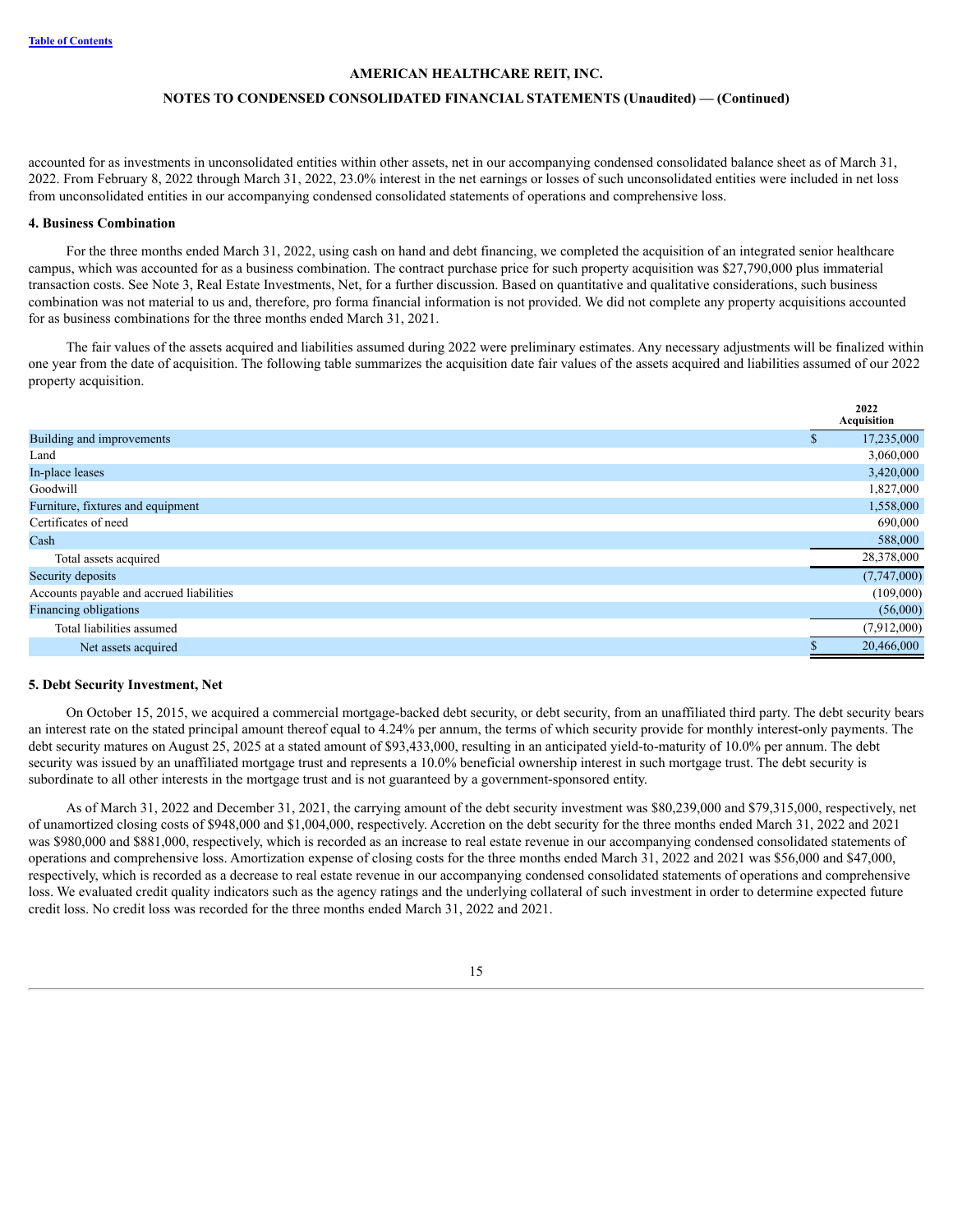## **NOTES TO CONDENSED CONSOLIDATED FINANCIAL STATEMENTS (Unaudited) — (Continued)**

#### **6. Identified Intangible Assets, Net**

Identified intangible assets, net consisted of the following as of March 31, 2022 and December 31, 2021:

|                                                                                                                                                                                                                                                                                                      |    | March 31,<br>2022 |    | December 31,<br>2021 |
|------------------------------------------------------------------------------------------------------------------------------------------------------------------------------------------------------------------------------------------------------------------------------------------------------|----|-------------------|----|----------------------|
| Intangible assets subject to amortization:                                                                                                                                                                                                                                                           |    |                   |    |                      |
| In-place leases, net of accumulated amortization of \$28,703,000 and \$28,120,000 as of March 31, 2022 and<br>December 31, 2021, respectively (with a weighted average remaining life of 8.1 years and 8.2 years as of<br>March 31, 2022 and December 31, 2021, respectively)                        | D. | 77,597,000        | N. | 81,538,000           |
| Above-market leases, net of accumulated amortization of \$3,193,000 and \$2,082,000 as of March 31, 2022 and<br>December 31, 2021, respectively (with a weighted average remaining life of 9.6 years and 9.7 years as of<br>March 31, 2022 and December 31, 2021, respectively                       |    | 33,962,000        |    | 35,106,000           |
| Customer relationships, net of accumulated amortization of \$673,000 and \$635,000 as of March 31, 2022 and<br>December 31, 2021, respectively (with a weighted average remaining life of 14.4 years and 14.7 years as of<br>March 31, 2022 and December 31, 2021, respectively)                     |    | 2,167,000         |    | 2,205,000            |
| Internally developed technology and software, net of accumulated amortization of \$423,000 and \$399,000 as of<br>March 31, 2022 and December 31, 2021, respectively (with a weighted average remaining life of 0.4 years<br>and 0.7 years as of March 31, 2022 and December 31, 2021, respectively) |    | 47,000            |    | 70,000               |
| Intangible assets not subject to amortization:                                                                                                                                                                                                                                                       |    |                   |    |                      |
| Certificates of need                                                                                                                                                                                                                                                                                 |    | 96,580,000        |    | 99,165,000           |
| Trade names                                                                                                                                                                                                                                                                                          |    | 30,787,000        |    | 30,787,000           |
|                                                                                                                                                                                                                                                                                                      |    | 241,140,000       |    | 248,871,000          |

Amortization expense on identified intangible assets for the three months ended March 31, 2022 and 2021 was \$8,239,000 and \$1,196,000, respectively, which included \$1,114,000 and \$83,000, respectively, of amortization recorded as a decrease to real estate revenue for above-market leases in our accompanying condensed consolidated statements of operations and comprehensive loss.

The aggregate weighted average remaining life of the identified intangible assets was 8.7 years and 8.8 years as of March 31, 2022 and December 31, 2021, respectively. As of March 31, 2022, estimated amortization expense on the identified intangible assets for the nine months ending December 31, 2022 and for each of the next four years ending December 31 and thereafter was as follows:

| Year       | Amount      |
|------------|-------------|
| 2022       | 16,985,000  |
| 2023       | 17,202,000  |
| 2024       | 13,673,000  |
| 2025       | 11,034,000  |
| 2026       | 9,864,000   |
| Thereafter | 45,015,000  |
|            | 113,773,000 |

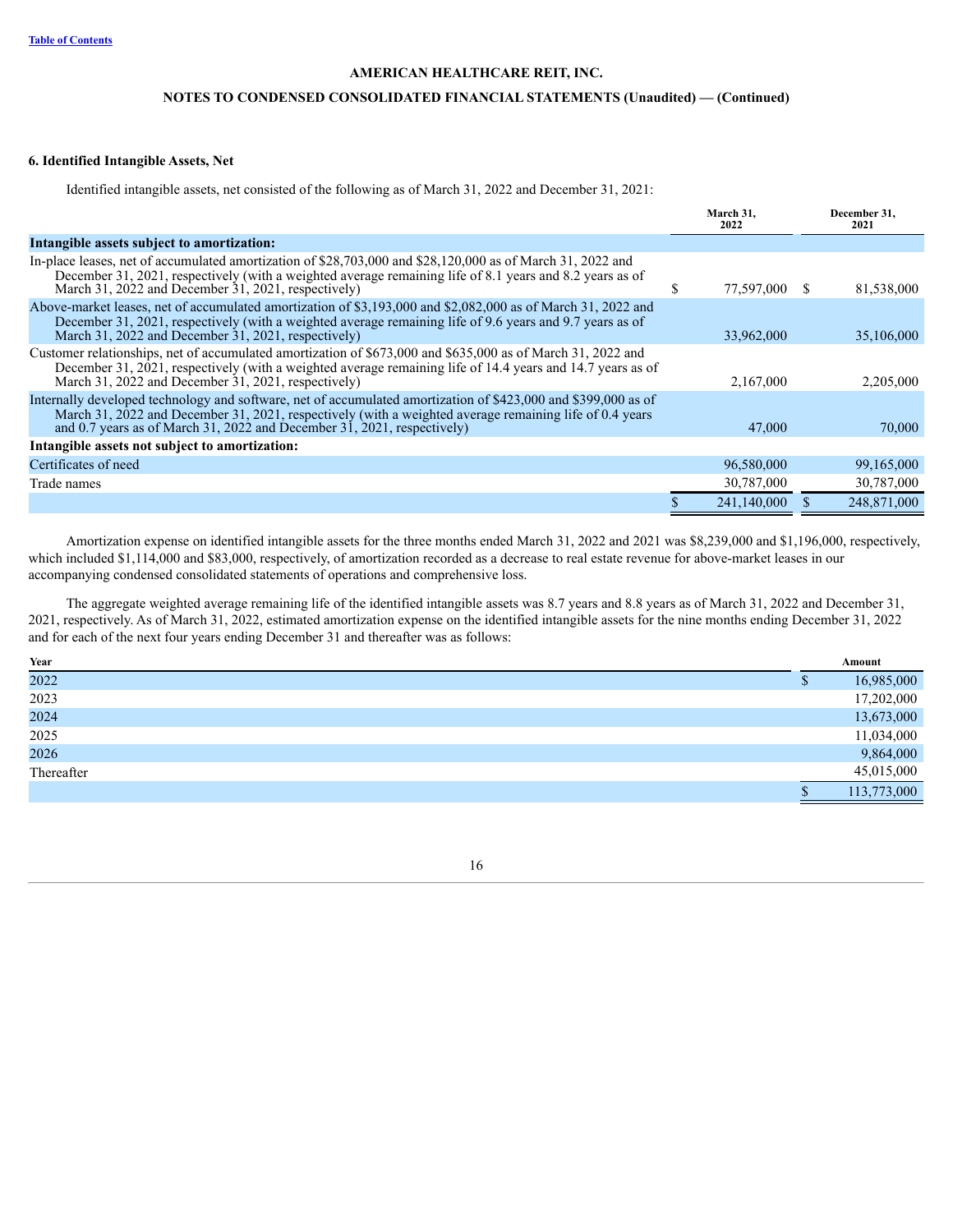## **NOTES TO CONDENSED CONSOLIDATED FINANCIAL STATEMENTS (Unaudited) — (Continued)**

#### **7. Other Assets, Net**

Other assets, net consisted of the following as of March 31, 2022 and December 31, 2021:

|                                                                                                                                                                                                                                                                              | March 31,<br>2022 | December 31.<br>2021 |
|------------------------------------------------------------------------------------------------------------------------------------------------------------------------------------------------------------------------------------------------------------------------------|-------------------|----------------------|
| Deferred rent receivables                                                                                                                                                                                                                                                    | 42,672,000        | 41,061,000           |
| Prepaid expenses, deposits, other assets and deferred tax assets, net                                                                                                                                                                                                        | 33,818,000        | 22,484,000           |
| Investments in unconsolidated entities                                                                                                                                                                                                                                       | 22,726,000        | 15,615,000           |
| Inventory                                                                                                                                                                                                                                                                    | 18,087,000        | 18,929,000           |
| Lease commissions, net of accumulated amortization of \$5,100,000 and \$4,911,000 as of March 31, 2022 and<br>December 31, 2021, respectively                                                                                                                                | 16,283,000        | 16,120,000           |
| Deferred financing costs, net of accumulated amortization of \$3,668,000 and \$8,469,000 as of March 31, 2022<br>and December 31, 2021, respectively                                                                                                                         | 6.130.000         | 3,781,000            |
| Lease inducement, net of accumulated amortization of \$1,930,000 and \$1,842,000 as of March 31, 2022 and<br>December 31, 2021, respectively (with a weighted average remaining life of 8.7 years and 8.9 years as of<br>March 31, 2022 and December 31, 2021, respectively) | 3,070,000         | 3,158,000            |
|                                                                                                                                                                                                                                                                              | 142,786,000       | 121,148,000          |
|                                                                                                                                                                                                                                                                              |                   |                      |

Deferred financing costs included in other assets were related to the 2019 Trilogy Credit Facility and the senior unsecured revolving credit facility portion of the 2022 Credit Facility, each as defined at Note 9, Lines of Credit and Term Loans. Amortization expense on lease inducement for both the three months ended March 31, 2022 and 2021 was \$88,000, and is recorded as a decrease to real estate revenue in our accompanying condensed consolidated statements of operations and comprehensive loss.

#### **8. Mortgage Loans Payable, Net**

As of March 31, 2022 and December 31, 2021, mortgage loans payable were \$1,121,901,000 (\$1,103,006,000, net of discount/premium and deferred financing costs) and \$1,116,216,000 (\$1,095,594,000, net of discount/premium and deferred financing costs), respectively. As of March 31, 2022, we had 67 fixed-rate mortgage loans payable and 11 variable-rate mortgage loans payable with effective interest rates ranging from 2.21% to 5.25% per annum based on interest rates in effect as of March 31, 2022 and a weighted average effective interest rate of 3.16%. As of December 31, 2021, we had 66 fixed-rate mortgage loans payable and 12 variable-rate mortgage loans payable with effective interest rates ranging from 2.21% to 5.25% per annum based on interest rates in effect as of December 31, 2021 and a weighted average effective interest rate of 3.21%. We are required by the terms of certain loan documents to meet certain reporting requirements and covenants, such as net worth ratios, fixed charge coverage ratios and leverage ratios.

Mortgage loans payable, net consisted of the following as of March 31, 2022 and December 31, 2021:

|                                     |   | March 31,<br>2022 | December 31,<br>2021 |
|-------------------------------------|---|-------------------|----------------------|
| Total fixed-rate debt               | D | 862,480,000       | 845,504,000          |
| Total variable-rate debt            |   | 259,421,000       | 270,712,000          |
| Total fixed- and variable-rate debt |   | 1,121,901,000     | 1,116,216,000        |
| Less: deferred financing costs, net |   | (8,314,000)       | (8,680,000)          |
| Add: premium                        |   | 356,000           | 397,000              |
| Less: discount                      |   | (10.937,000)      | (12,339,000)         |
| Mortgage loans payable, net         |   | 1,103,006,000     | 1,095,594,000        |
|                                     |   |                   |                      |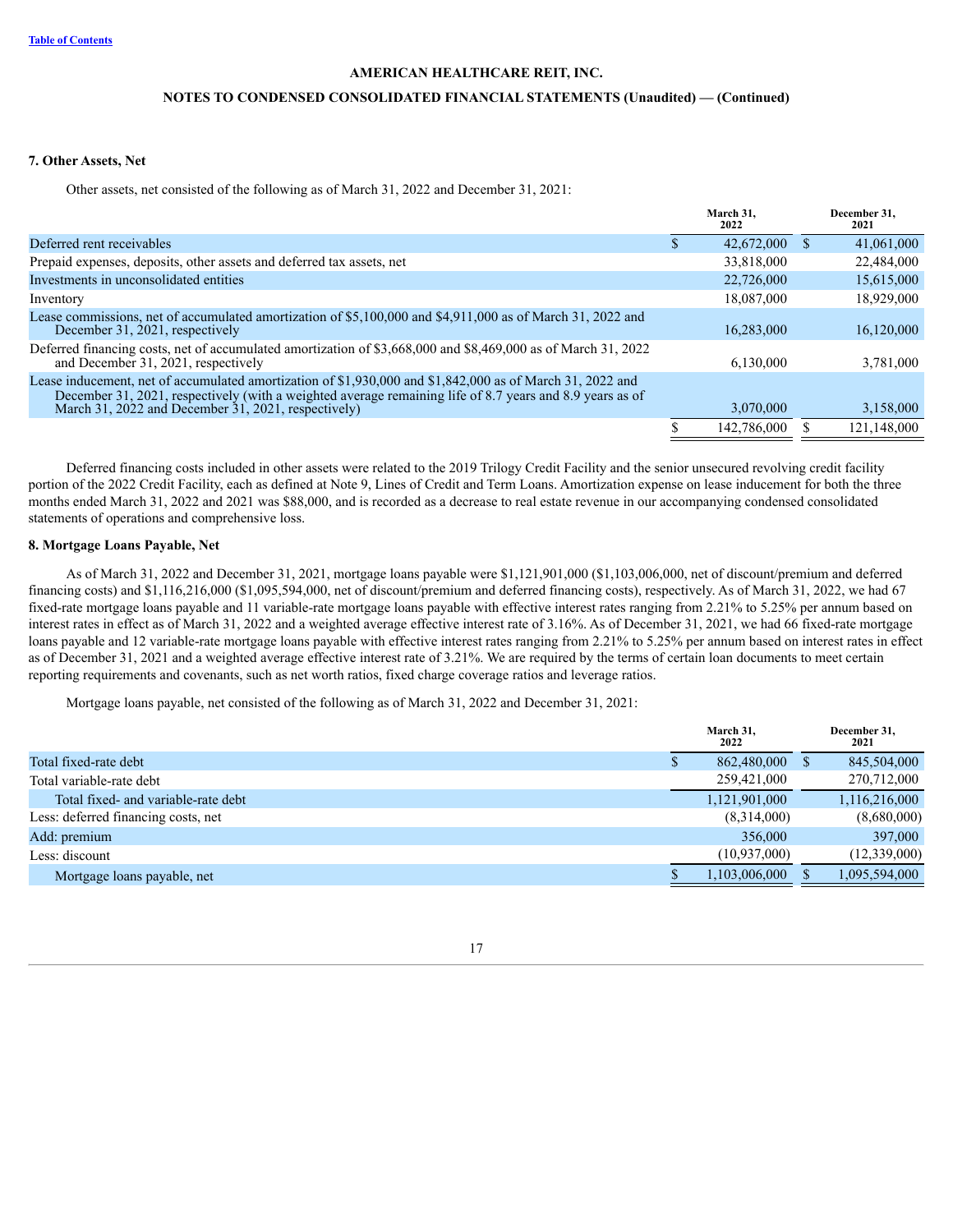#### **NOTES TO CONDENSED CONSOLIDATED FINANCIAL STATEMENTS (Unaudited) — (Continued)**

The following table reflects the changes in the carrying amount of mortgage loans payable, net for the three months ended March 31, 2022 and 2021:

|                                                                 | Three Months Ended March 31. |                 |
|-----------------------------------------------------------------|------------------------------|-----------------|
|                                                                 | 2022                         | 2021            |
| Beginning balance                                               | 1,095,594,000                | 810,478,000     |
| Additions:                                                      |                              |                 |
| Borrowings under mortgage loans payable                         | 88,659,000                   | 205,826,000     |
| Amortization of deferred financing costs                        | 2,078,000                    | 2,627,000       |
| Deductions:                                                     |                              |                 |
| Scheduled principal payments on mortgage loans payable          | (4,538,000)                  | (3,480,000)     |
| Early payoff of mortgage loans payable                          | (78, 437, 000)               | (101, 734, 000) |
| Deferred financing costs                                        | (333,000)                    | (1,037,000)     |
| Amortization of discount/premium on mortgage loans payable, net | (17,000)                     | 203,000         |
| Ending balance                                                  | 1,103,006,000                | 912,883,000     |

For the three months ended March 31, 2022, we incurred an aggregate loss on the extinguishment of mortgage loans payable of \$1,430,000, which is recorded as an increase to interest expense in our accompanying condensed consolidated statements of operations and comprehensive loss. Such loss was primarily related to the write-off of unamortized loan discount related to eight mortgage loans payable that we refinanced on January 1, 2022 that were due to mature in 2044 through 2052.

For the three months ended March 31, 2021, we incurred an aggregate loss on the extinguishment of mortgage loans payable of \$2,288,000, which is recorded as an increase to interest expense in our accompanying condensed consolidated statements of operations and comprehensive loss. Such loss was primarily related to the write-off of unamortized deferred financing costs of 10 mortgage loans payable that we refinanced on January 29, 2021 that were due to mature in 2053.

As of March 31, 2022, the principal payments due on our mortgage loans payable for the nine months ending December 31, 2022 and for each of the next four years ending December 31 and thereafter were as follows:

| Year       | Amount        |
|------------|---------------|
| 2022       | 121,952,000   |
| 2023       | 121,130,000   |
| 2024       | 163,974,000   |
| 2025       | 29,571,000    |
| 2026       | 155,402,000   |
| Thereafter | 529,872,000   |
|            | 1,121,901,000 |

Some of our mortgage loan agreements include a standard loan term requiring lender approval for a change of control event, which was triggered upon the closing of the Merger. All of our mortgage lenders and loan servicers approved such event as of March 31, 2022, except for the servicers of two of our mortgage loans with an aggregate principal balance of \$14,137,000, for which approvals were received in April 2022.

#### **9. Lines of Credit and Term Loans**

#### *2018 Credit Facility*

In order to accommodate the Merger, we amended GAHR IV and its operating partnership's credit agreement, as amended, or the 2018 Credit Agreement, with Bank of America, N.A., or Bank of America; KeyBank, National Association, or KeyBank; Citizens Bank, National Association, or Citizens Bank; Merrill Lynch, Pierce, Fenner & Smith Incorporated; KeyBanc Capital Markets, Inc., or KeyBanc Capital Markets; and the lenders named therein, for a credit facility with an aggregate maximum principal amount of \$530,000,000, or the 2018 Credit Facility. The 2018 Credit Facility, which was further amended on October 1, 2021 to provide for updates regarding the Combined Company subsequent to the Merger, consisted of a senior unsecured revolving credit facility in the amount of \$235,000,000 and senior unsecured term loan facilities in the aggregate amount of \$295,000,000. At our option, the 2018 Credit Facility bore interest at per annum rates equal to (a)(i) the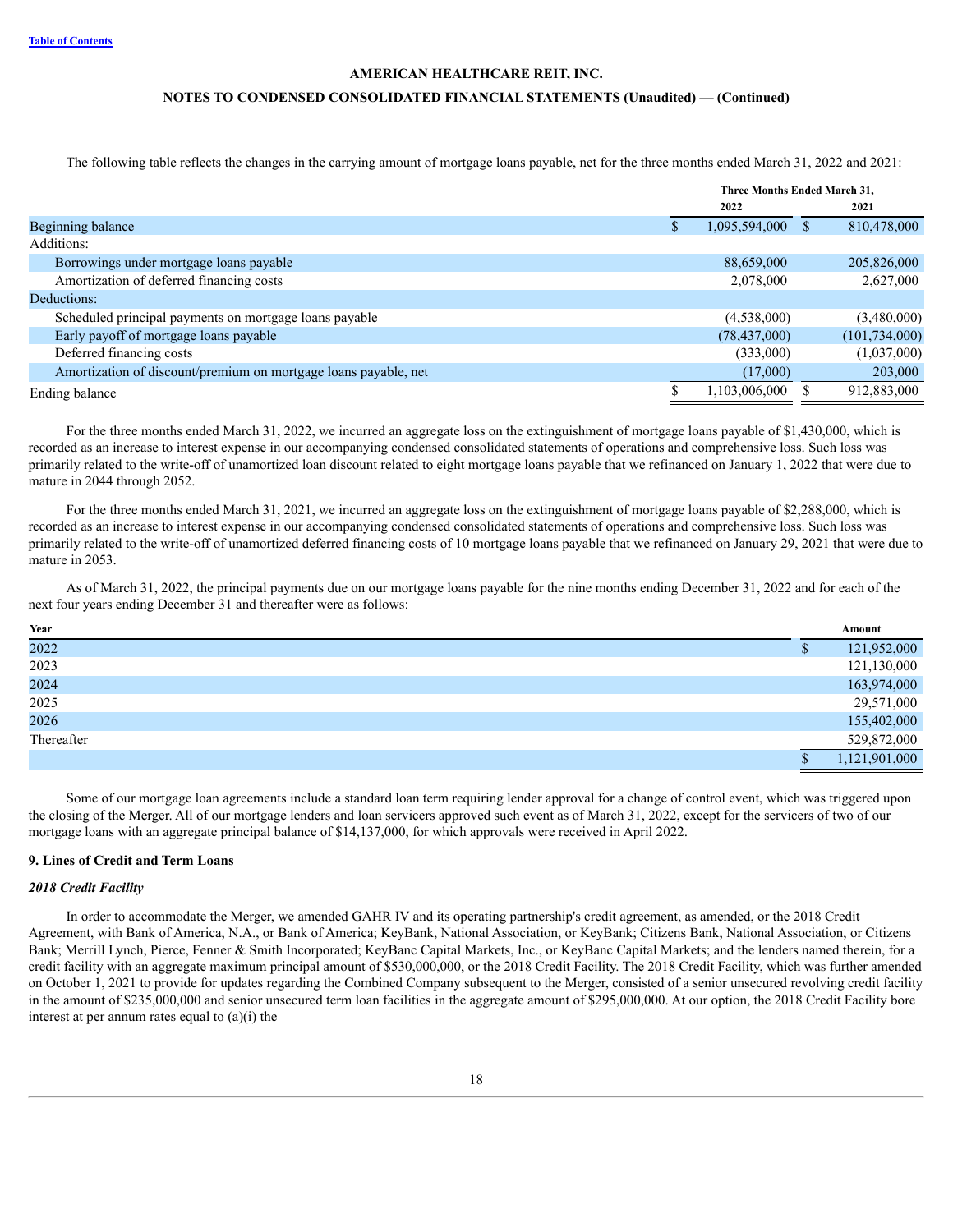#### **NOTES TO CONDENSED CONSOLIDATED FINANCIAL STATEMENTS (Unaudited) — (Continued)**

Eurodollar Rate, as defined in the 2018 Credit Agreement, plus (ii) a margin ranging from 1.70% to 2.20% based on our Consolidated Leverage Ratio, as defined in the 2018 Credit Agreement, or (b)(i) the greater of: (1) the prime rate publicly announced by Bank of America, (2) the Federal Funds Rate, as defined in the 2018 Credit Agreement, plus 0.50%, (3) the one-month Eurodollar Rate plus 1.00%, and (4) 0.00%, plus (ii) a margin ranging from 0.70% to 1.20% based on our Consolidated Leverage Ratio.

The 2018 Credit Facility was due to mature on November 19, 2021; however, pursuant to the terms of the 2018 Credit Agreement, at such time we extended the maturity date for an additional 12 months and paid an extension fee of \$795,000. As of December 31, 2021, borrowings outstanding totaled \$441,900,000 and the weighted average interest rate on such borrowings outstanding was 2.27% per annum. On January 19, 2022, we terminated the 2018 Credit Agreement and entered into the 2022 Credit Agreement, as defined and discussed below under "2022 Credit Facility."

#### *2019 Credit Facility*

On October 1, 2021, upon consummation of the Merger, we, through the surviving partnership, were subject to GAHR III's credit agreement, as amended, or the 2019 Corporate Credit Agreement, with Bank of America; KeyBank; Citizens Bank; and a syndicate of other banks, as lenders, for a credit facility with an aggregate maximum principal amount of \$630,000,000, or the 2019 Credit Facility. The 2019 Credit Facility consisted of a senior unsecured revolving credit facility in an aggregate amount of \$150,000,000 and a senior unsecured term loan facility in an aggregate amount of \$480,000,000. On October 1, 2021, upon consummation of the Merger, the previously available \$150,000,000 senior unsecured revolving credit facility was cancelled and a ratable amendment to certain financial covenants was made to account for the Combined Company.

At our option, the 2019 Credit Facility bore interest at per annum rates equal to (a) (i) the Eurodollar Rate, as defined in the 2019 Corporate Credit Agreement, plus (ii) a margin ranging from 1.85% to 2.80% based on our Consolidated Leverage Ratio, as defined in the 2019 Corporate Credit Agreement, or (b) (i) the greater of: (1) the prime rate publicly announced by Bank of America, (2) the Federal Funds Rate, as defined in the 2019 Corporate Credit Agreement, plus 0.50%, (3) the one-month Eurodollar Rate plus 1.00%, and (4) 0.00%, plus (ii) a margin ranging from 0.85% to 1.80% based on our Consolidated Leverage Ratio.

As of December 31, 2021, borrowings outstanding under the 2019 Credit Facility totaled \$480,000,000 and the weighted average interest rate on such borrowings outstanding was 2.60% per annum. The 2019 Corporate Credit Agreement was due to mature on January 25, 2022. On January 19, 2022, we, through our operating partnership, entered into an agreement that amended and restated the 2019 Corporate Credit Agreement in its entirety, or the 2022 Credit Agreement. See below for a further discussion.

#### *2022 Credit Facility*

On January 19, 2022, we, through our operating partnership, as borrower, and certain of our subsidiaries, or the subsidiary guarantors, collectively as guarantors, entered into the 2022 Credit Agreement that amended, restated, superseded and replaced the 2019 Corporate Credit Agreement and the 2018 Credit Agreement for a credit facility with an aggregate maximum principal amount up to \$1,050,000,000, or the 2022 Credit Facility. The 2022 Credit Facility consists of a senior unsecured revolving credit facility in the initial aggregate amount of \$500,000,000 and a senior unsecured term loan facility in the initial aggregate amount of \$550,000,000. The proceeds of loans made under the 2022 Credit Facility may be used for refinancing existing indebtedness and for general corporate purposes including for working capital, capital expenditures and other corporate purposes not inconsistent with obligations under the 2022 Credit Agreement. We may also obtain up to \$25,000,000 in the form of standby letters of credit pursuant to the 2022 Credit Facility. Unless defined herein, all capitalized terms under this "2022 Credit Facility" subsection are defined in the 2022 Credit Agreement.

Under the terms of the 2022 Credit Agreement, the revolving loans mature on January 19, 2026, and may be extended for one 12-month period, subject to the satisfaction of certain conditions, including payment of an extension fee. The term loan matures on January 19, 2027, and may not be extended. The maximum principal amount of the 2022 Credit Facility may be increased by an aggregate incremental amount of \$700,000,000, subject to: (i) the terms of the 2022 Credit Agreement; and (ii) at least five business days' prior written notice to Bank of America.

The 2022 Credit Facility bears interest at varying rates based upon, at our option, (i) the Daily Simple Secured Overnight Financing Rate, or Daily SOFR, plus the Applicable Rate for Daily SOFR Rate Loans or (ii) the Term Secured Overnight Financing Rate, or the Term SOFR, plus the Applicable Rate for Term SOFR Rate Loans. If, under the terms of the 2022 Credit Agreement, there is an inability to determine the Daily SOFR or the Term SOFR then the 2022 Credit Facility will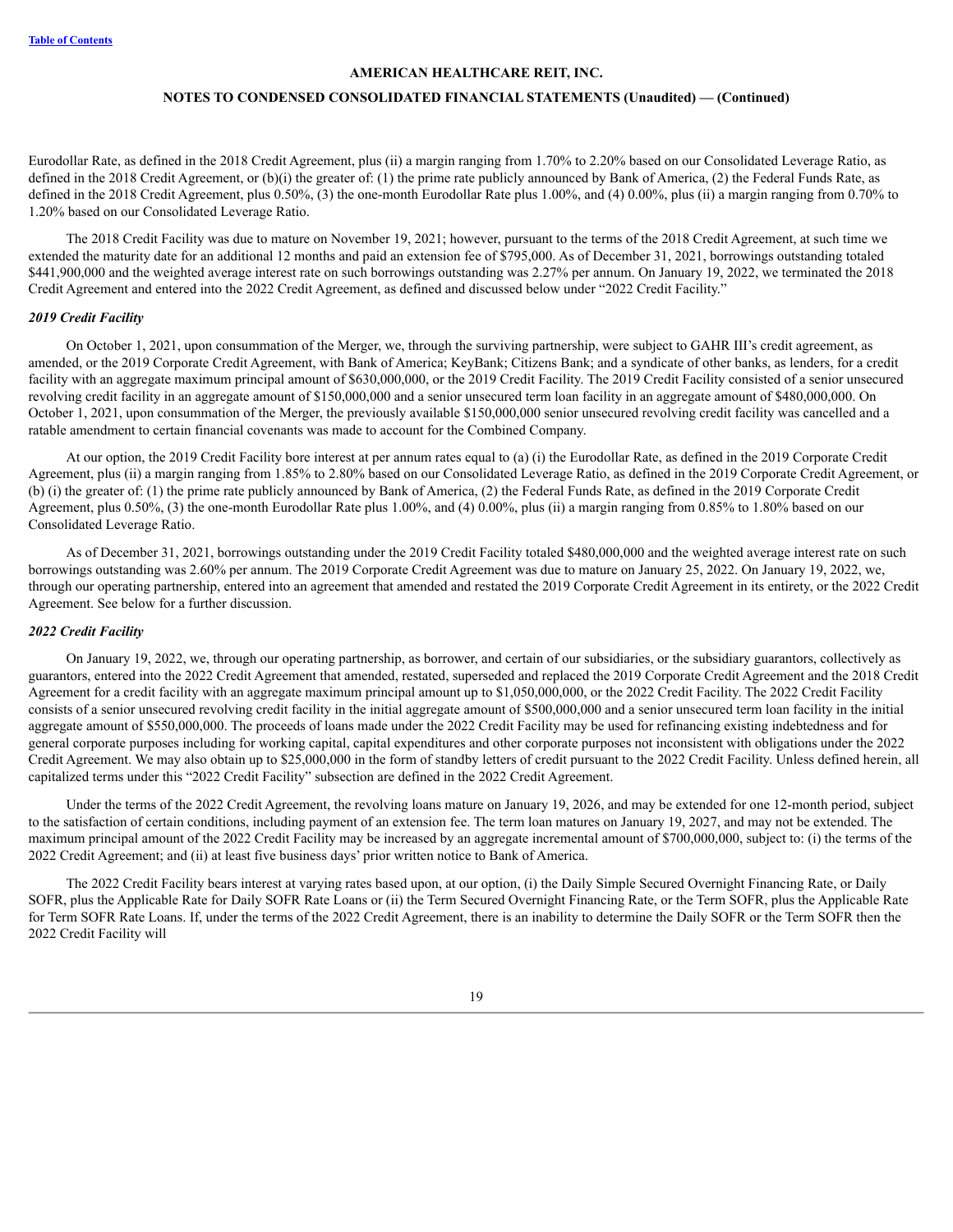#### **NOTES TO CONDENSED CONSOLIDATED FINANCIAL STATEMENTS (Unaudited) — (Continued)**

bear interest at a rate per annum equal to the Base Rate plus the Applicable Rate for Base Rate Loans. The loans may be repaid in whole or in part without prepayment premium or penalty, subject to certain conditions.

The 2022 Credit Agreement requires us to add additional subsidiaries as guarantors in the event the value of the assets owned by the subsidiary guarantors falls below a certain threshold as set forth in the 2022 Credit Agreement. In the event of default, Bank of America has the right to terminate the commitment of each Lender to make Loans and any obligation of the L/C Issuer to make L/C Credit Extensions under the 2022 Credit Agreement, and to accelerate the payment on any unpaid principal amount of all outstanding loans and interest thereon.

As of March 31, 2022, our aggregate borrowing capacity under the 2022 Credit Facility was \$1,050,000,000, excluding the \$25,000,000 in standby letters of credit described above. As of March 31, 2022, borrowings outstanding under the 2022 Credit Facility totaled \$934,400,000 (\$933,413,000, net of deferred financing costs related to the senior unsecured term loan facility portion of the 2022 Credit Facility) and the weighted average interest rate on such borrowings outstanding was 2.04% per annum.

For the three months ended March 31, 2022, in connection with the 2022 Credit Agreement, we incurred an aggregate \$3,161,000 loss on the extinguishment of a portion of senior unsecured term loans which formed part of the 2018 Credit Facility and the 2019 Credit Facility. Such loss on extinguishment of debt is recorded as an increase to interest expense in our accompanying condensed consolidated statements of operations and comprehensive loss, and primarily consisted of lender fees we paid to obtain the 2022 Credit Facility.

#### *2019 Trilogy Credit Facility*

On October 1, 2021, upon consummation of the Merger, through Trilogy RER, LLC, we are subject to an amended and restated loan agreement, or the 2019 Trilogy Credit Agreement, among certain subsidiaries of Trilogy OpCo, LLC, Trilogy RER, LLC, and Trilogy Pro Services, LLC; KeyBank; CIT Bank, N.A.; Regions Bank; KeyBanc Capital Markets, Inc.; Regions Capital Markets; Bank of America; The Huntington National Bank; and a syndicate of other banks, as lenders named therein, with respect to a senior secured revolving credit facility with an aggregate maximum principal amount of \$360,000,000, consisting of: (i) a \$325,000,000 secured revolver supported by real estate assets and ancillary business cash flow and (ii) a \$35,000,000 accounts receivable revolving credit facility supported by eligible accounts receivable, or the 2019 Trilogy Credit Facility. The proceeds of the 2019 Trilogy Credit Facility may be used for acquisitions, debt repayment and general corporate purposes. The maximum principal amount of the 2019 Trilogy Credit Facility may be increased by up to \$140,000,000, for a total principal amount of \$500,000,000, subject to certain conditions. The 2019 Trilogy Credit Facility matures on September 5, 2023 and may be extended for one 12-month period during the term of the 2019 Trilogy Credit Agreement, subject to the satisfaction of certain conditions, including payment of an extension fee.

At our option, the 2019 Trilogy Credit Facility bears interest at per annum rates equal to (a) the London Inter-bank Offered Rate, or LIBOR, plus 2.75% for LIBOR Rate Loans, as defined in the 2019 Trilogy Credit Agreement, and (b) for Base Rate Loans, as defined in the 2019 Trilogy Credit Agreement, 1.75% plus the greater of: (i) the fluctuating annual rate of interest announced from time to time by KeyBank as its prime rate, (ii) 0.50% above the Federal Funds Effective Rate, as defined in the 2019 Trilogy Credit Agreement, and (iii) 1.00% above the one-month LIBOR.

As of both March 31, 2022 and December 31, 2021, our aggregate borrowing capacity under the 2019 Trilogy Credit Facility was \$360,000,000. As of both March 31, 2022 and December 31, 2021, borrowings outstanding under the 2019 Trilogy Credit Facility totaled \$304,734,000, and the weighted average interest rate on such borrowings outstanding was 3.20% and 2.85% per annum, respectively.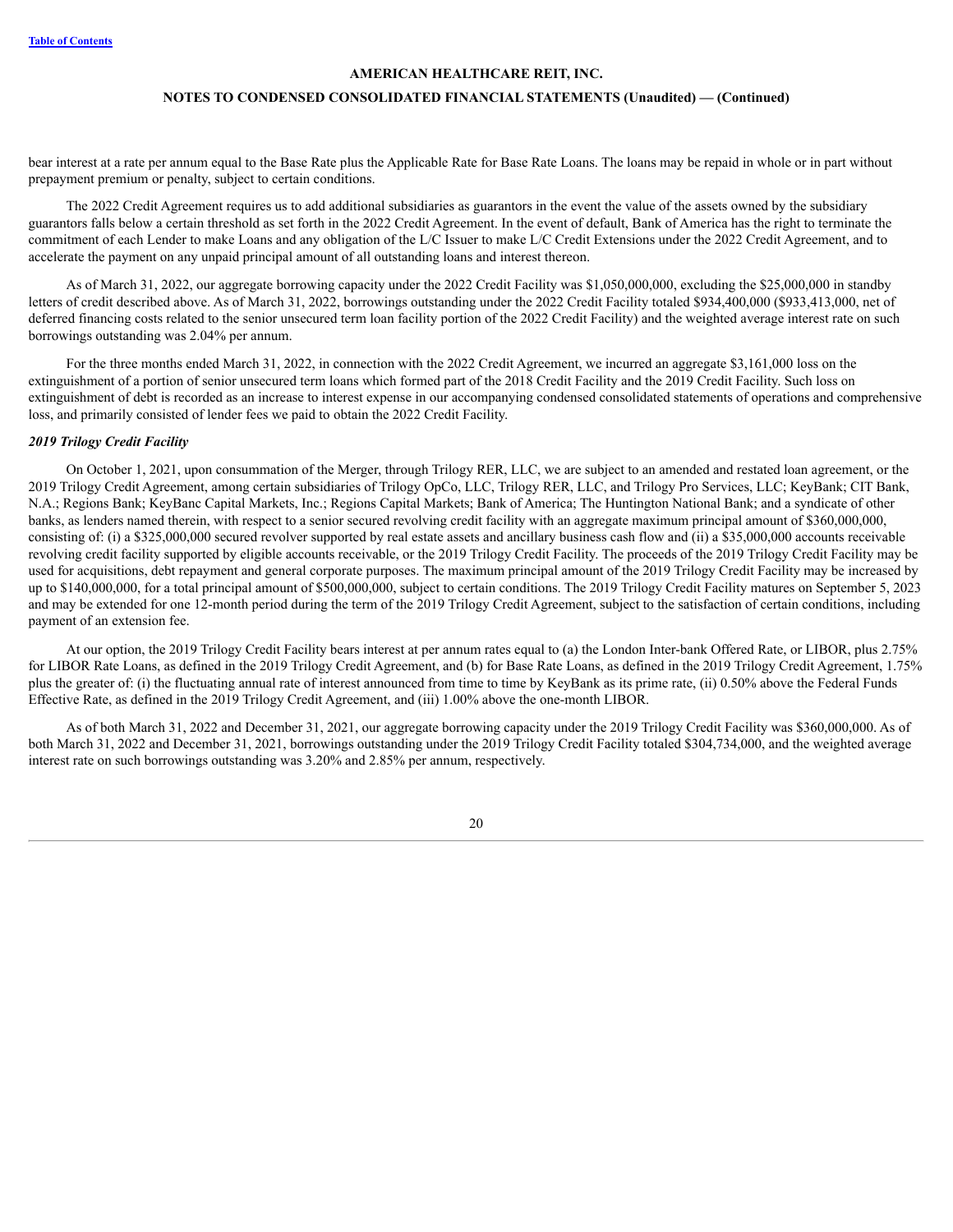#### **NOTES TO CONDENSED CONSOLIDATED FINANCIAL STATEMENTS (Unaudited) — (Continued)**

#### **10. Derivative Financial Instruments**

We have used derivative financial instruments to manage interest rate risk associated with variable-rate debt. We recorded such derivative financial instruments in our accompanying condensed consolidated balance sheets as either an asset or a liability measured at fair value. We did not have any derivative financial instruments as of March 31, 2022. The following table lists the derivative financial instruments held by us as of December 31, 2021, which were included in security deposits, prepaid rent and other liabilities in our accompanying condensed consolidated balance sheets:

| Instrument | Notional Amount | Index           | <b>Interest Rate</b> | <b>Maturity Date</b> | <b>Fair Value</b><br><b>December 31, 2021</b> |
|------------|-----------------|-----------------|----------------------|----------------------|-----------------------------------------------|
| Swap       | 250,000,000     | one month LIBOR | 2.10%                | 01/25/22             | 332,000                                       |
| Swap       | 130.000.000     | one month LIBOR | $.98\%$              | 01/25/22             | 162,000                                       |
| Swap       | 100.000.000     | one month LIBOR | 0.20%                | 01/25/22             | 6.000                                         |
|            |                 |                 |                      |                      | 500.000                                       |

As of December 31, 2021, none of our derivative financial instruments were designated as hedges. Derivative financial instruments not designated as hedges are not speculative and are used to manage our exposure to interest rate movements, but do not meet the strict hedge accounting requirements. For the three months ended March 31, 2022 and 2021, we recorded \$500,000 and \$1,821,000, respectively, as a decrease to interest expense in our accompanying condensed consolidated statements of operations and comprehensive loss related to the change in the fair value of our derivative financial instruments.

See Note 16, Fair Value Measurements, for a further discussion of the fair value of our derivative financial instruments.

#### **11. Identified Intangible Liabilities, Net**

As of March 31, 2022 and December 31, 2021, identified intangible liabilities, net consisted of below-market leases of \$12,077,000 and \$12,715,000, respectively, net of accumulated amortization of \$1,335,000 and \$1,047,000, respectively. Amortization expense on below-market leases for the three months ended March 31, 2022 and 2021 was \$609,000 and \$47,000, respectively, which is recorded as an increase to real estate revenue in our accompanying condensed consolidated statements of operations and comprehensive loss.

The weighted average remaining life of below-market leases was 9.0 years and 9.1 years as of March 31, 2022 and December 31, 2021, respectively. As of March 31, 2022, estimated amortization expense on below-market leases for the nine months ending December 31, 2022 and for each of the next four years ending December 31 and thereafter was as follows:

| Year       |    | Amount     |
|------------|----|------------|
| 2022       | ΨD | 1,239,000  |
| 2023       |    | 1,596,000  |
| 2024       |    | 1,475,000  |
| 2025       |    | 1,347,000  |
| 2026       |    | 1,198,000  |
| Thereafter |    | 5,222,000  |
|            |    | 12,077,000 |

#### **12. Commitments and Contingencies**

#### *Litigation*

We are not presently subject to any material litigation nor, to our knowledge, is any material litigation threatened against us, which if determined unfavorably to us, would have a material adverse effect on our consolidated financial position, results of operations or cash flows.

#### *Environmental Matters*

We follow a policy of monitoring our properties for the presence of hazardous or toxic substances. While there can be no assurance that a material environmental liability does not exist at our properties, we are not currently aware of any environmental liability with respect to our properties that would have a material effect on our consolidated financial position, results of operations or cash flows. Further, we are not aware of any material environmental liability or any unasserted claim or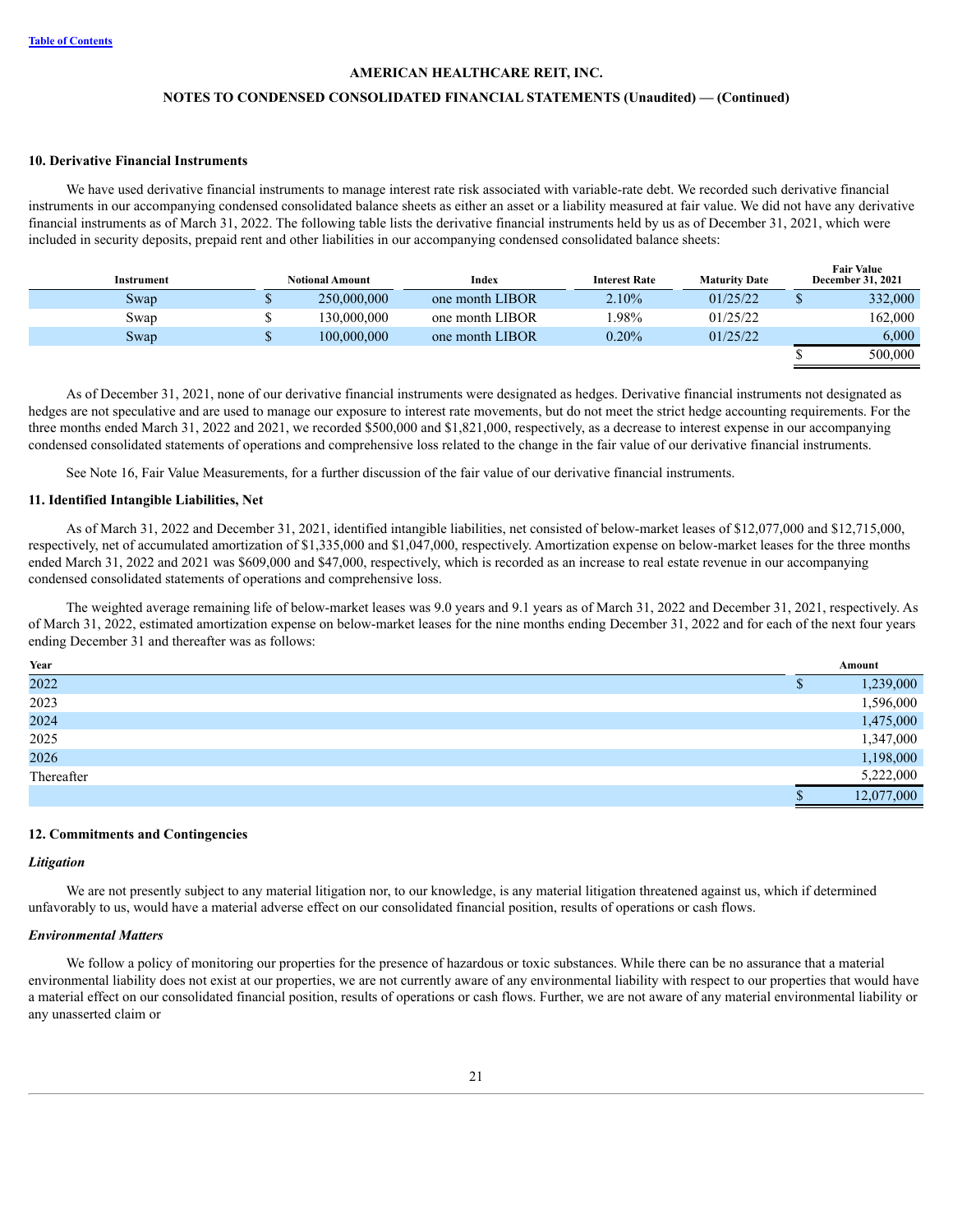#### **NOTES TO CONDENSED CONSOLIDATED FINANCIAL STATEMENTS (Unaudited) — (Continued)**

assessment with respect to an environmental liability that we believe would require additional disclosure or the recording of a loss contingency.

#### *Other*

Our other commitments and contingencies include the usual obligations of real estate owners and operators in the normal course of business, which include calls/puts to sell/acquire properties. In our view, these matters are not expected to have a material adverse effect on our consolidated financial position, results of operations or cash flows.

#### **13. Redeemable Noncontrolling Interests**

As a result of the Merger and the AHI Acquisition, as of March 31, 2022 and December 31, 2021, we, through our direct and indirect subsidiaries, own an approximately 95.0% and 94.9% general partnership interest, respectively, in our operating partnership and the remaining approximate 5.0% and 5.1% limited partnership interest, respectively, in our operating partnership is owned by the NewCo Sellers. Some of the limited partnership units outstanding, which account for approximately 1.0% of our total operating partnership units outstanding, have redemption features outside of our control and are accounted for as redeemable noncontrolling interests presented outside of permanent equity in our accompanying condensed consolidated balance sheets.

As of both March 31, 2022 and December 31, 2021, we, through Trilogy REIT Holdings LLC, or Trilogy REIT Holdings, in which we indirectly hold a 76.0% ownership interest, owned 95.9% of the outstanding equity interests of Trilogy. As of both March 31, 2022 and December 31, 2021, certain members of Trilogy's management and certain members of an advisory committee to Trilogy's board of directors owned approximately 4.1% of the outstanding equity interests of Trilogy. The noncontrolling interests held by such members have redemption features outside of our control and are accounted for as redeemable noncontrolling interests in our accompanying condensed consolidated balance sheets.

As a result of the Merger and through our operating partnership, as of March 31, 2022 and December 31, 2021, we own approximately 98.0% of the joint ventures with an affiliate of Meridian Senior Living, LLC, or Meridian, that own Central Florida Senior Housing Portfolio, Pinnacle Beaumont ALF and Pinnacle Warrenton ALF. Also as a result of the Merger, as of March 31, 2022 and December 31, 2021, we also own approximately 90.0% of the joint venture with Avalon Health Care, Inc., or Avalon, that owns Catalina West Haven ALF and Catalina Madera ALF. The noncontrolling interests held by Meridian and Avalon have redemption features outside of our control and are accounted for as redeemable noncontrolling interests in our accompanying condensed consolidated balance sheets. Both of our joint ventures with an affiliate of Meridian and with Avalon described above were acquired on October 1, 2021, upon consummation of the Merger.

We record the carrying amount of redeemable noncontrolling interests at the greater of: (i) the initial carrying amount, increased or decreased for the noncontrolling interests'share of net income or loss and distributions or (ii) the redemption value. The changes in the carrying amount of redeemable noncontrolling interests consisted of the following for the years ended March 31, 2022 and 2021:

|                                                                       | <b>Three Months Ended March 31.</b> |            |  |            |
|-----------------------------------------------------------------------|-------------------------------------|------------|--|------------|
|                                                                       |                                     | 2022       |  | 2021       |
| Beginning balance                                                     |                                     | 72,725,000 |  | 40,340,000 |
| Additional redeemable noncontrolling interest                         |                                     | 173,000    |  |            |
| Reclassification from equity                                          |                                     | 21,000     |  |            |
| <b>Distributions</b>                                                  |                                     | (695,000)  |  |            |
| Adjustment to redemption value                                        |                                     | 2,856,000  |  | 526,000    |
| Net income (loss) attributable to redeemable noncontrolling interests |                                     | 187,000    |  | (484,000)  |
| <b>Ending balance</b>                                                 |                                     | 75.267.000 |  | 40,382,000 |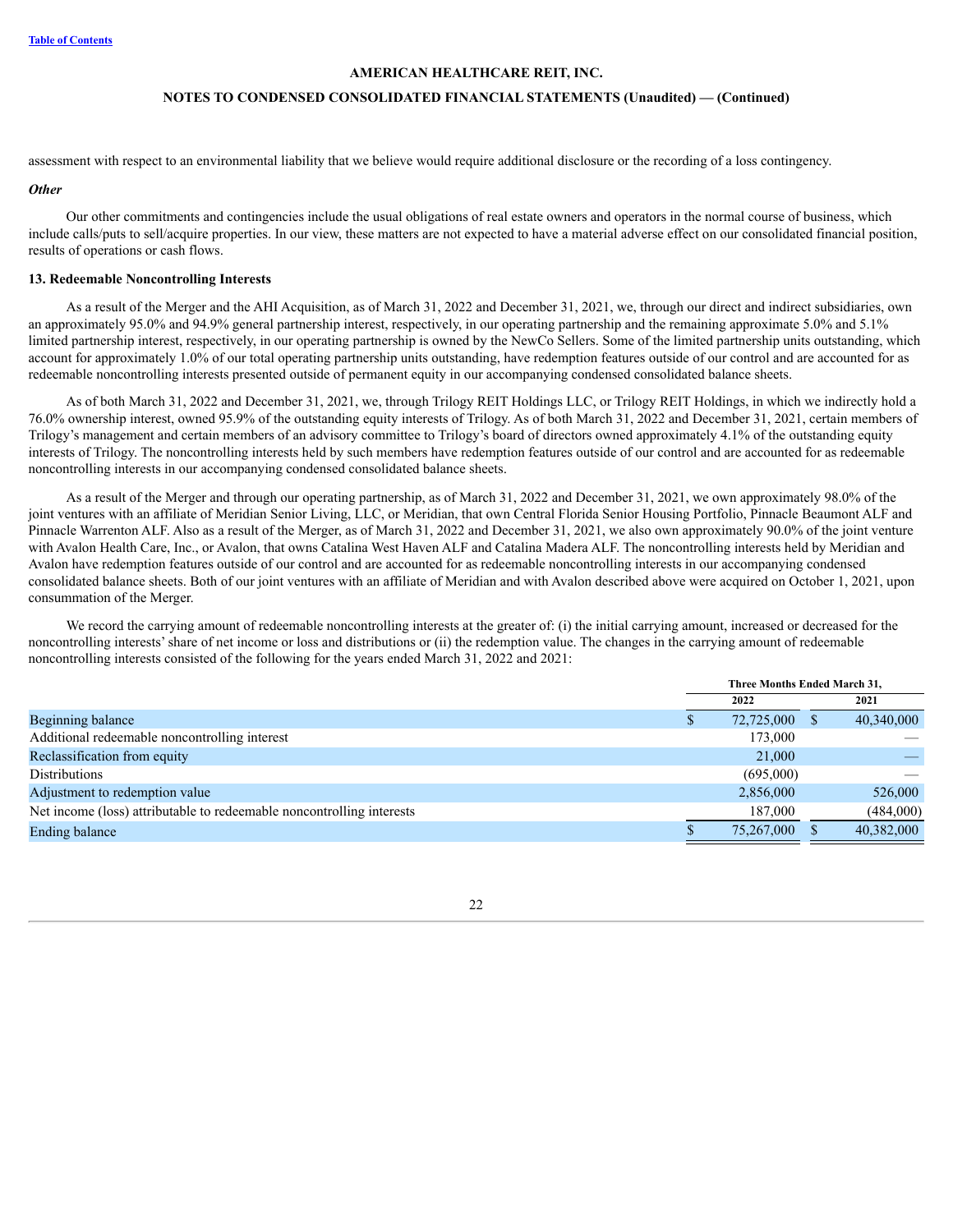#### **NOTES TO CONDENSED CONSOLIDATED FINANCIAL STATEMENTS (Unaudited) — (Continued)**

#### **14. Equity**

## *Preferred Stock*

Pursuant to our charter, we are authorized to issue 200,000,000 shares of our preferred stock, par value \$0.01 per share. As of both March 31, 2022 and December 31, 2021, no shares of preferred stock were issued and outstanding.

#### *Common Stock*

On March 12, 2015, we terminated the primary portion of our initial public offering. We continued to offer shares of our common stock in the GAHR III initial offering pursuant to the Initial DRIP, until the termination of the distribution reinvestment plan portion of the GAHR III initial offering and deregistration of the GAHR III initial offering on April 22, 2015. On March 25, 2015, we filed a Registration Statement on Form S-3 under the Securities Act of 1933, as amended, or the Securities Act, to register a maximum of \$250,000,000 of additional shares of our common stock pursuant to the Initial DRIP through a subsequent offering, or the 2015 GAHR III DRIP Offering, and we commenced offering shares following the deregistration of the GAHR III initial offering until the termination and deregistration of the 2015 GAHR III DRIP Offering on March 29, 2019. Effective October 5, 2016, we amended and restated the Initial DRIP, or the GAHR III Amended and Restated DRIP, to amend the price at which shares of our common stock were issued pursuant to the 2015 GAHR III DRIP Offering.

On January 30, 2019, we filed a Registration Statement on Form S-3 under the Securities Act to register a maximum of \$200,000,000 of additional shares of our common stock to be issued pursuant to the GAHR III Amended and Restated DRIP, or the 2019 GAHR III DRIP Offering, which we commenced offering on April 1, 2019, following the deregistration of the 2015 GAHR III DRIP Offering. On May 29, 2020, our board authorized the suspension of the 2019 GAHR III DRIP Offering, and consequently, ceased issuing shares pursuant to such offering following the distributions paid in June 2020 to stockholders of record on or prior to the close of business on May 31, 2020. As a result of the Merger, we deregistered the 2019 GAHR III DRIP Offering on October 4, 2021. Further, on October 4, 2021, our board authorized the reinstatement of our distribution reinvestment plan, as amended, or the AHR DRIP. We continue to offer up to \$100,000,000 of shares of our common stock to be issued pursuant to the AHR DRIP under an existing Registration Statement on Form S-3 under the Securities Act filed by GAHR IV, or the AHR DRIP Offering. We collectively refer to the Initial DRIP portion of the GAHR III initial offering, the 2015 GAHR III DRIP Offering, the 2019 GAHR III DRIP Offering and the AHR DRIP Offering as our DRIP Offerings. See Note 1, Organization and Description of Business — Public Offering and the "Distribution Reinvestment Plan" section below for a further discussion.

At the effective time of the REIT Merger, on October 1, 2021, each issued and outstanding share of GAHR III's common stock, \$0.01 par value per share, was converted into the right to receive 0.9266 shares of GAHR IV's Class I common stock, \$0.01 par value per share, resulting in the issuance of 179,637,776 shares of Class I common stock to GAHR III's stockholders. Also, on October 1, 2021, we filed the Fourth Articles of Amendment and Restatement to our charter, or the Charter Amendment, which among other things, amended the common stock we are authorized to issue. The Charter Amendment authorized us to issue 1,000,000,000 shares of our common stock, par value \$0.01 per share, whereby 200,000,000 shares are classified as Class T common stock and 800,000,000 shares are classified as Class I common stock.

#### *Distribution Reinvestment Plan*

Following the deregistration of the Initial DRIP on April 22, 2015, we continued to offer shares of our common stock pursuant to the 2015 GAHR III DRIP Offering and 2019 GAHR III DRIP Offering which resulted in a total of \$308,501,000 in distributions being reinvested that resulted in 33,110,893 shares of common stock being issued.

As a result of the Merger, we deregistered the 2019 GAHR III DRIP Offering on October 4, 2021. Further, on October 4, 2021, our board reinstated distributions and authorized the reinstatement of the AHR DRIP Offering. We continue to offer up to \$100,000,000 of shares of our common stock to be issued pursuant to the AHR DRIP under the AHR DRIP Offering. As a result, beginning with the October 2021 distribution, which was paid in November 2021, stockholders who previously enrolled as participants in the AHR DRIP received or will receive distributions in shares of our common stock pursuant to the terms of the AHR DRIP, instead of cash distributions. As of March 31, 2022, a total of \$65,941,000 in distributions were reinvested that resulted in 6,981,086 shares of common stock being issued pursuant to the AHR DRIP Offering.

Since October 5, 2016, our board had approved and established an estimated per share NAV annually. Commencing with the distribution payment to stockholders paid in the month following such board approval, shares of our common stock issued pursuant to our distribution reinvestment plan are issued at the current estimated per share NAV until such time as our board determined an updated estimated per share NAV.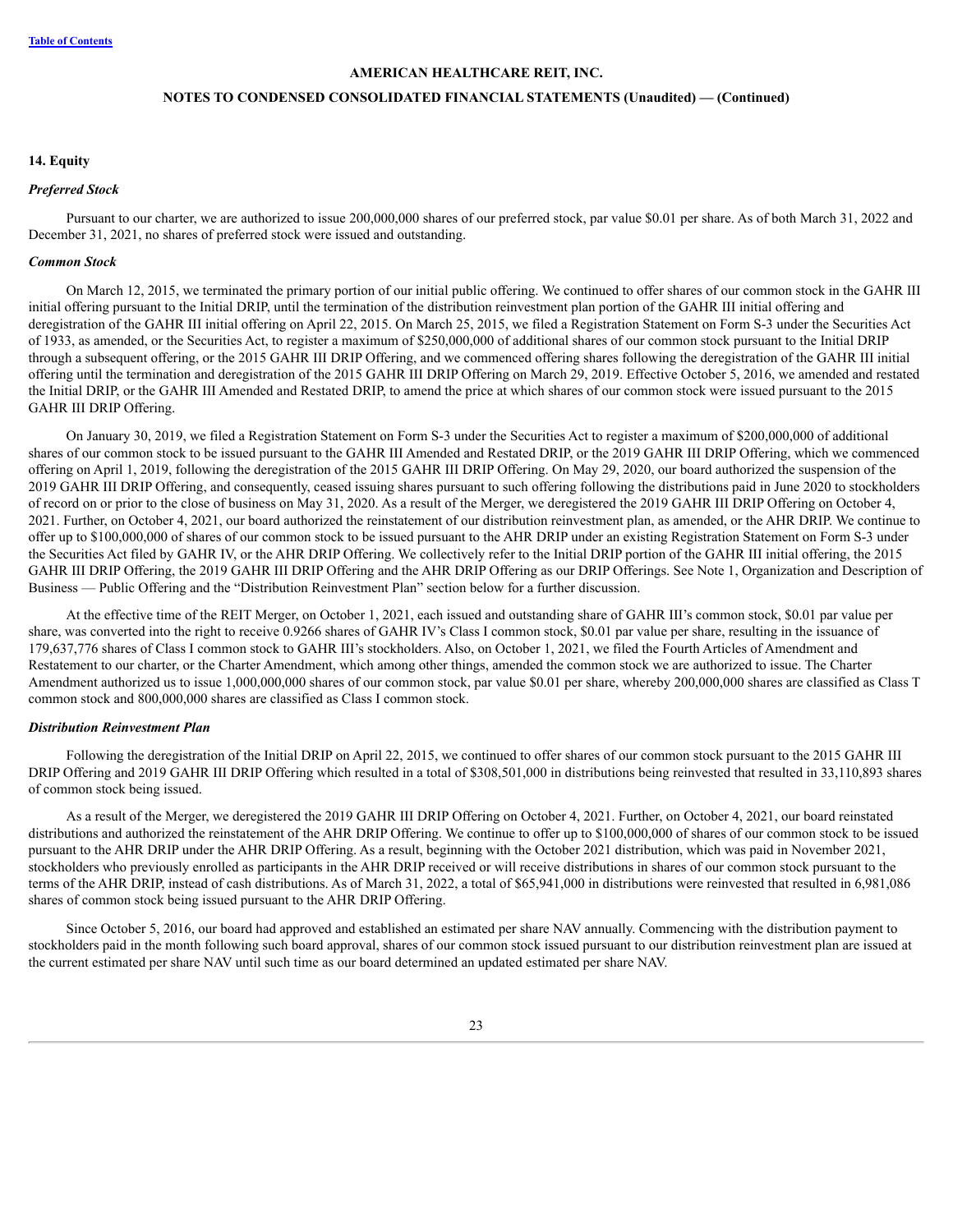#### **NOTES TO CONDENSED CONSOLIDATED FINANCIAL STATEMENTS (Unaudited) — (Continued)**

The following is a summary of the historical estimated per share NAV for GAHR III and the Combined Company, as applicable:

| <b>Estimated Per Share NAV</b><br>(Unaudited) |
|-----------------------------------------------|
| 9.40                                          |
| 3.55                                          |
| 0.20                                          |
|                                               |

For the three months ended March 31, 2022, and 2021, \$11,304,000 and \$0, respectively, in distributions were reinvested and 1,226,073 and 0 shares of our common stock, respectively, were issued pursuant to our DRIP Offerings.

#### *Share Repurchase Plan*

Our share repurchase plan allows for repurchases of shares of our common stock by us when certain criteria are met. Share repurchases are made at the sole discretion of our board. Subject to the availability of the funds for share repurchases and other certain conditions, we generally limit the number of shares of our common stock repurchased during any calendar year to 5.0% of the weighted average number of shares of our common stock outstanding during the prior calendar year; provided however, that shares subject to a repurchase requested upon the death or "qualifying disability," as defined in our share repurchase plan, of a stockholder are not subject to this cap. Funds for the repurchase of shares of our common stock come from the cumulative proceeds we receive from the sale of shares of our common stock pursuant to our DRIP Offerings.

Pursuant to our share repurchase plan, the repurchase price is equal to the lesser of (i) the amount per share that a stockholder paid for their shares of our common stock, or (ii) the most recent estimated value of one share of our common stock, as determined by our board, except that the repurchase price with respect to repurchases resulting from the death or qualifying disability of stockholders is equal to the most recently published estimated per share NAV. On October 4, 2021, as a result of the Merger, our board authorized the partial reinstatement of our share repurchase plan with respect to requests to repurchase shares resulting from the death or qualifying disability of stockholders, effective with respect to qualifying repurchases for the fiscal quarter ending December 31, 2021. All share repurchase requests other than those requests resulting from the death or qualifying disability of stockholders were and shall be rejected.

For the three months ended March 31, 2022, we repurchased 448,375 shares of our common stock, for an aggregate of \$4,134,000, at a repurchase price of \$9.22 per share. For the three months ended March 31, 2021, we did not repurchase any shares of common stock. In April 2022, we repurchased 699,460 shares of our common stock, for an aggregate of \$6,449,000, at a repurchase price of \$9.22 per share. All shares were repurchased using the cumulative proceeds we received from the sale of shares of our common stock pursuant to our DRIP Offerings.

#### *Noncontrolling Interests in Total Equity*

As of both March 31, 2022 and December 31, 2021, Trilogy REIT Holdings owned approximately 95.9% of Trilogy. Prior to October 1, 2021, we were the indirect owner of a 70.0% interest in Trilogy REIT Holdings pursuant to an amended joint venture agreement with an indirect, wholly owned subsidiary of NorthStar Healthcare Income, Inc., or NHI, and a wholly owned subsidiary of GAHR IV Operating Partnership. We serve as the managing member of Trilogy REIT Holdings. As part of the Merger on October 1, 2021, the wholly owned subsidiary of GAHR IV Operating Partnership sold its 6.0% interest in Trilogy REIT Holdings to GAHR III, thereby increasing our indirect ownership in Trilogy REIT Holdings to 76.0%. Through September 30, 2021, 30.0% of the net earnings of Trilogy REIT Holdings were allocated to noncontrolling interests, and since October 1, 2021, 24.0% of the net earnings of Trilogy REIT Holdings were allocated to a noncontrolling interest.

In connection with our acquisition and operation of Trilogy, profit interest units in Trilogy, or the Profit Interests, were issued to Trilogy Management Services, LLC and an independent director of Trilogy, both unaffiliated third parties that manage or direct the day-to-day operations of Trilogy. The Profit Interests consisted of time-based or performance-based commitments. The time-based Profit Interests were measured at their grant date fair value and vest in increments of 20.0% on each anniversary of the respective grant date over a five year period. We amortized the time-based Profit Interests on a straight-line basis over the vesting periods, which are recorded to general and administrative in our accompanying condensed consolidated statements of operations and comprehensive loss. The performance-based Profit Interests were subject to a performance commitment and would have vested upon liquidity events as defined in the Profit Interests agreements. The performance-based Profit Interests were measured at their fair value on the adoption date of Accounting Standards Update 2018-07, *Improvements to Nonemployee Share-Based Payment Accounting*, using a modified retrospective approach. The nonvested awards were presented as noncontrolling interests in total equity in our accompanying condensed consolidated balance sheets, and were re-classified to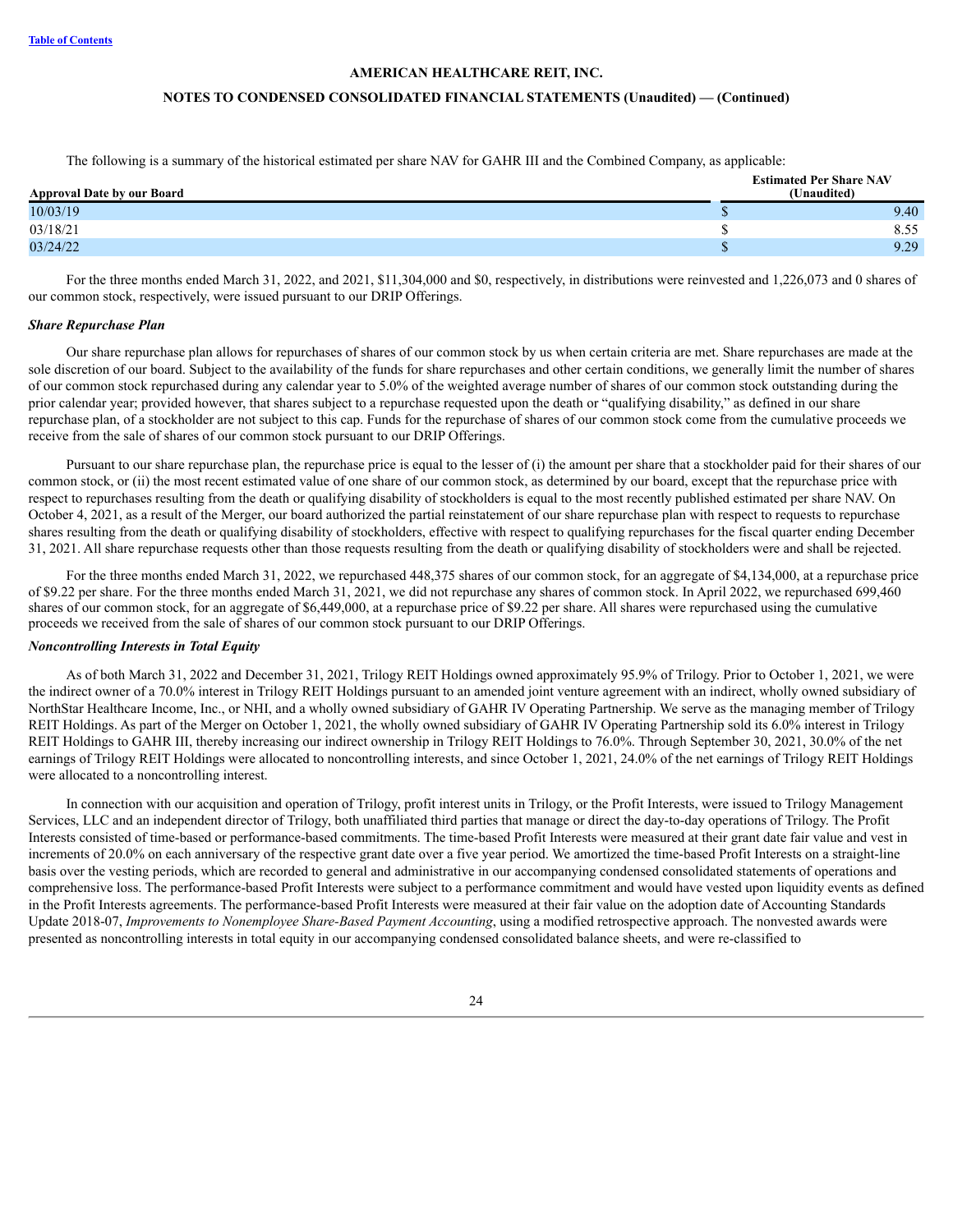#### **NOTES TO CONDENSED CONSOLIDATED FINANCIAL STATEMENTS (Unaudited) — (Continued)**

redeemable noncontrolling interests upon vesting as they had redemption features outside of our control similar to the common stock units held by Trilogy's management. See Note 13, Redeemable Noncontrolling Interests, for a further discussion.

In December 2021, we redeemed a part of the time-based Profit Interests, and all of the performance-based Profit Interests that were included in noncontrolling interests in total equity. We redeemed such Profit Interests in cash and through the issuance of additional equity interests in Trilogy that are classified as redeemable noncontrolling interests in our consolidated balance sheets. There were no canceled, expired or exercised Profit Interests during the three months ended March 31, 2022 and 2021. For the three months ended March 31, 2022 and 2021, we recognized stock compensation expense related to the Profit Interests of \$21,000 and \$(14,000), respectively.

One of our consolidated subsidiaries issued non-voting preferred shares of beneficial interests to qualified investors for total proceeds of \$125,000. These preferred shares of beneficial interests are entitled to receive cumulative preferential cash dividends at the rate of 12.5% per annum. We classify the value of the subsidiary's preferred shares of beneficial interests as noncontrolling interests in our accompanying condensed consolidated balance sheets and the dividends of the preferred shares of beneficial interests in net income or loss attributable to noncontrolling interests in our accompanying condensed consolidated statements of operations and comprehensive loss.

As of both March 31, 2022 and December 31, 2021, we owned an 86.0% interest in a consolidated limited liability company that owns Lakeview IN Medical Plaza, which we acquired on January 21, 2016. As such, 14.0% of the net earnings of Lakeview IN Medical Plaza were allocated to noncontrolling interests for the three months ended March 31, 2022 and 2021.

On April 7, 2020, we sold a 9.4% membership interest in a consolidated limited liability company that owns Southlake TX Hospital to an unaffiliated third party for a contract purchase price of \$11,000,000 and therefore as of both March 31, 2022 and December 31, 2021, we owned a 90.6% membership interest in such consolidated limited liability company. For the three months ended March 31, 2022 and 2021, 9.4% of the net earnings of Southlake TX Hospital were allocated to noncontrolling interests in our accompanying condensed consolidated statements of operations and comprehensive loss.

On October 1, 2021, upon consummation of the Merger, through our operating partnership, we acquired an approximate 90.0% interest in a joint venture that owns the Louisiana Senior Housing Portfolio. As such, 10.0% of the net earnings of the joint venture were allocated to noncontrolling interests in our accompanying condensed consolidated statements of operations and comprehensive loss during the three months ended March 31, 2022.

As discussed in Note 1, Organization and Description of Business, as a result of the Merger and the AHI Acquisition, as of March 31, 2022 and December 31, 2021, we, through our direct and indirect subsidiaries, own an approximately 95.0% and 94.9% general partnership interest, respectively, in our operating partnership and the remaining approximately 5.0% and 5.1% limited partnership interest, respectively, in our operating partnership is owned by the NewCo Sellers. As of March 31, 2022 and December 31, 2021, approximately 4.0% and 4.1% of our total operating partnership units outstanding, respectively, is presented in total equity in our accompanying condensed consolidated balance sheet. See Note 13, Redeemable Noncontrolling Interests, for a further discussion.

#### *2015 Incentive Plan*

Upon consummation of the Merger, we adopted the 2015 Incentive Plan, as amended and restated, or our incentive plan, pursuant to which our board (with respect to options and restricted shares of common stock granted to independent directors), or our compensation committee (with respect to any other award), may make grants of options, restricted shares of common stock, stock purchase rights, stock appreciation rights or other awards to our independent directors, officers, employees and consultants. The maximum number of shares of our common stock that may be issued pursuant to our incentive plan is 4,000,000 shares.

Through March 31, 2022, we granted an aggregate of 1,082,455 shares of our restricted common stock under our incentive plan. Such amount includes: (i) 160,314 shares of our restricted Class T common stock, at a weighted average grant date fair value of \$9.61 per share, to our independent directors; (ii) 477,901 time-based shares of our restricted Class T common stock, at a grant date fair value of \$9.22 per share, to certain executive officers and key employees; and (iii) 319,149 shares of our restricted Class T common stock, at a grant date fair value of \$9.22 per share, to certain of our key employees. Also, through March 31, 2022, we granted 159,301 performance-based restricted units under our incentive plan to certain executive officers representing the right to receive shares of our Class T common stock upon vesting. Prior to the Merger, GAHR III granted an aggregate of 135,000 shares of its restricted common stock, which is equal to 125,091 shares of our restricted Class I common stock, using the conversion ratio of 0.9266 shares of GAHR IV Class I common stock for each share of GAHR III restricted common stock, as determined in the Merger.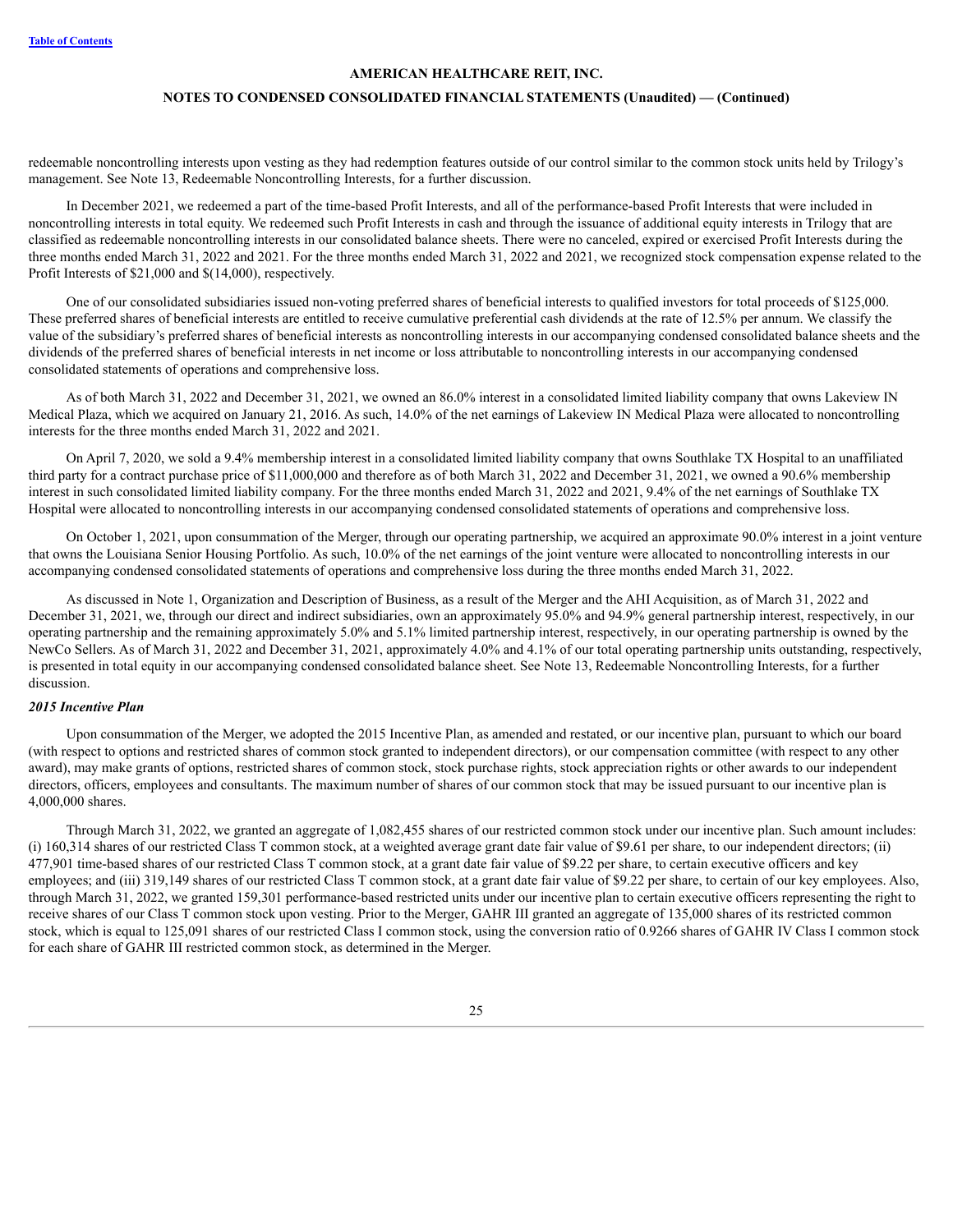#### **NOTES TO CONDENSED CONSOLIDATED FINANCIAL STATEMENTS (Unaudited) — (Continued)**

On April 1, 2022, we granted 76,800 time-based restricted units under our incentive plan to certain employees representing the right to receive shares of our Class T common stock upon vesting. Such time-based restricted units vest in three equal annual installments on April 1, 2023, April 1, 2024 and April 1, 2025.

For the three months ended March 31, 2022 and 2021, we recognized stock compensation expense related to the restricted stock grants to our independent directors, executive officers and key employees of \$811,000 and \$27,000, respectively. Such stock compensation expense is included in general and administrative in our accompanying consolidated statements of operations and comprehensive loss.

#### **15. Related Party Transactions**

#### *Fees and Expenses Paid to Af iliates*

Prior to the closing of the AHI Acquisition on October 1, 2021, our former advisor used its best efforts, subject to the oversight and review of our board, to, among other things, provide asset management, property management, acquisition, disposition and other advisory services on our behalf consistent with our investment policies and objectives. Our former advisor performed its duties and responsibilities under the Advisory Agreement as our fiduciary. Until September 30, 2021, all of our executive officers were officers of our former advisor and officers, limited partners and/or members of one of our former cosponsors and other affiliates of our former advisor.

On December 20, 2021, the Advisory Agreement was assigned to NewCo and as a result, any fees that would have otherwise been payable to our former advisor are now eliminated in consolidation. Following the consummation of the Merger, we became self-managed and as a result, we no longer incur to our former advisor and its affiliates any fees or expense reimbursements arising from the Advisory Agreement.

Fees and expenses incurred to our former advisor or its affiliates for the three months ended March 31, 2021 were as follows:

|                                 | <b>Three Months Ended</b><br>March 31, 2021 |
|---------------------------------|---------------------------------------------|
| Asset management fees $(1)$     | 5,362,000                                   |
| Acquisition fees(2)             | 1,334,000                                   |
| Property management fees(3)     | 654,000                                     |
| Development $fees(4)$           | 283,000                                     |
| Lease fees $(5)$                | 265,000                                     |
| Operating expenses $(6)$        | 63,000                                      |
| Construction management fees(7) | 12,000                                      |
|                                 | 7,973,000                                   |

<sup>(1)</sup> Asset management fees were included in general and administrative in our accompanying condensed consolidated statements of operations and comprehensive loss.

- (2) Acquisition fees in connection with the acquisition of properties accounted for as asset acquisitions or the acquisition of real estate-related investments were capitalized as part of the associated investments in our accompanying condensed consolidated balance sheets.
- (3) Property management fees were included in rental expenses or general and administrative expenses in our accompanying condensed consolidated statements of operations and comprehensive loss, depending on the property type from which the fee was incurred.
- (4) Development fees were capitalized as part of the associated investments in our accompanying condensed consolidated balance sheets.
- (5) Lease fees were capitalized as costs of entering into new leases and included in other assets, net in our accompanying condensed consolidated balance sheets.
- (6) We reimbursed our former advisor or its affiliates for operating expenses incurred in rendering services to us, subject to certain limitations. For the 12 months ended March 31, 2021, our operating expenses did not exceed such limitations.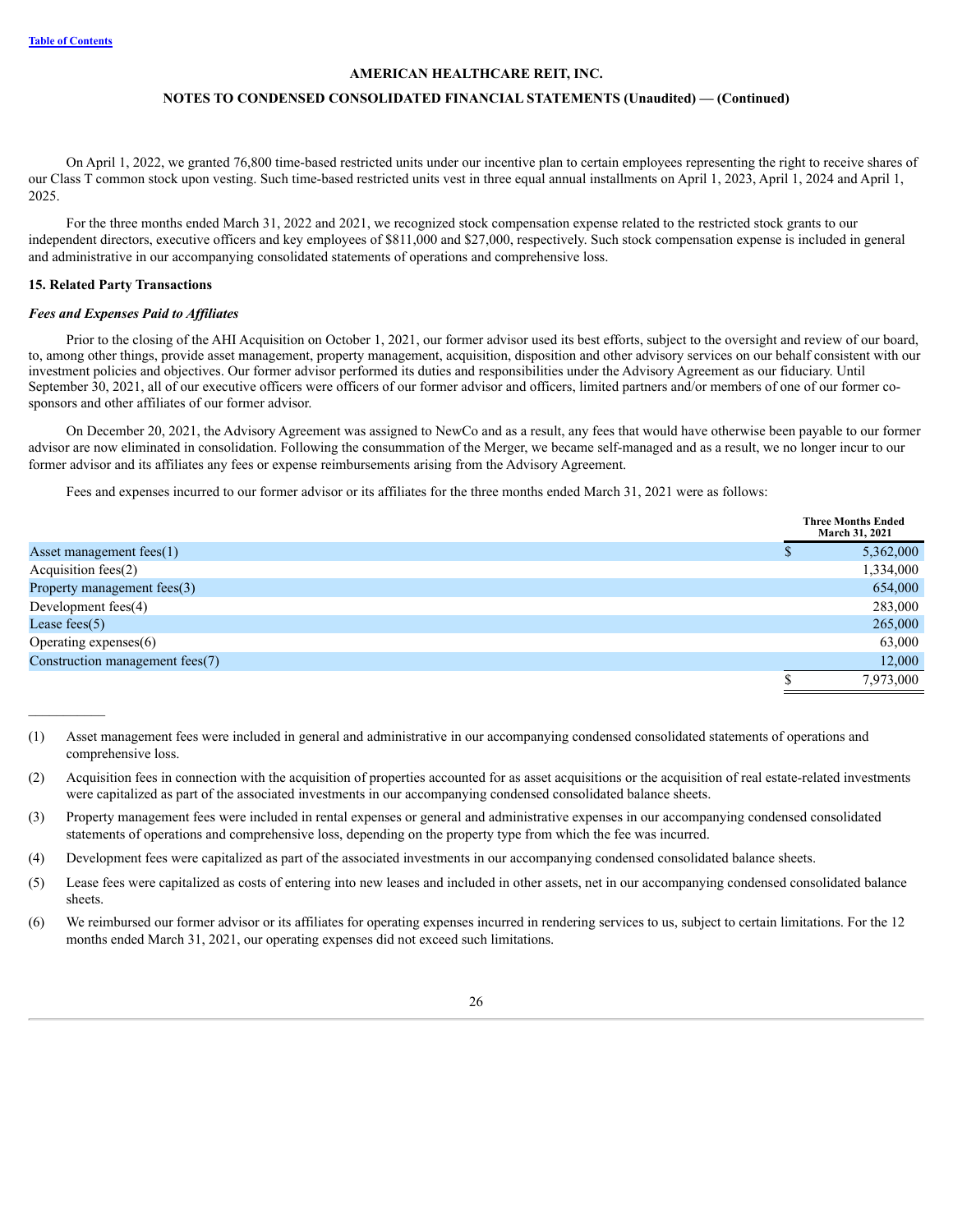## **NOTES TO CONDENSED CONSOLIDATED FINANCIAL STATEMENTS (Unaudited) — (Continued)**

Operating expenses were generally included in general and administrative in our accompanying condensed consolidated statements of operations and comprehensive loss.

(7) Construction management fees were capitalized as part of the associated asset and included in real estate investments, net in our accompanying condensed consolidated balance sheets.

#### *Accounts Payable Due to Af iliates*

We did not have any amounts outstanding to our affiliates as of March 31, 2022. The following amounts were outstanding to our affiliates as of December 31, 2021:

| Fee                                | December 31, 2021 |
|------------------------------------|-------------------|
| Lease commissions                  | 245,000           |
| Development fees                   | 229,000           |
| Construction management fees       | 152,000           |
| Operating expenses                 | 100,000           |
| Asset and property management fees | 83,000            |
| Acquisition fees                   | 57,000            |
|                                    | 866,000           |

#### **16. Fair Value Measurements**

#### *Assets and Liabilities Reported at Fair Value*

The table below presents our assets and liabilities measured at fair value on a recurring basis as of March 31, 2022, aggregated by the level in the fair value hierarchy within which those measurements fall:

|                                 | <b>Ouoted Prices in</b><br><b>Active Markets for</b><br><b>Identical Assets</b><br>and Liabilities<br>(Level 1) | <b>Significant Other</b><br><b>Observable Inputs</b><br>(Level 2) | Significant<br>Unobservable<br>Inputs<br>(Level 3) |         |
|---------------------------------|-----------------------------------------------------------------------------------------------------------------|-------------------------------------------------------------------|----------------------------------------------------|---------|
| <b>Liabilities:</b>             |                                                                                                                 |                                                                   |                                                    |         |
| Warrants                        |                                                                                                                 | $\overbrace{\phantom{12333}}$                                     | 733,000                                            | 733,000 |
| Total liabilities at fair value |                                                                                                                 |                                                                   | 733,000                                            | 733,000 |

The table below presents our assets and liabilities measured at fair value on a recurring basis as of December 31, 2021, aggregated by the level in the fair value hierarchy within which those measurements fall.

|                                  | <b>Ouoted Prices in</b><br><b>Active Markets for</b><br><b>Identical Assets</b><br>and Liabilities<br>(Level 1) | <b>Significant Other</b><br><b>Observable Inputs</b><br>(Level 2) | Significant<br>Unobservable<br>Inputs<br>(Leve13) |                                 |  | Total    |  |  |
|----------------------------------|-----------------------------------------------------------------------------------------------------------------|-------------------------------------------------------------------|---------------------------------------------------|---------------------------------|--|----------|--|--|
| <b>Liabilities:</b>              |                                                                                                                 |                                                                   |                                                   |                                 |  |          |  |  |
| Derivative financial instruments | $\hspace{0.1mm}-\hspace{0.1mm}$                                                                                 | 500,000                                                           |                                                   | $\hspace{0.1mm}-\hspace{0.1mm}$ |  | 500,000  |  |  |
| <b>Warrants</b>                  |                                                                                                                 |                                                                   |                                                   | 786,000                         |  | 786,000  |  |  |
| Total liabilities at fair value  | $\hspace{0.1mm}-\hspace{0.1mm}$                                                                                 | 500,000                                                           |                                                   | 786,000                         |  | .286,000 |  |  |

There were no transfers into and out of fair value measurement levels during the three months ended March 31, 2022 and 2021.

#### *Warrants*

As of March 31, 2022 and December 31, 2021, we have recorded \$733,000 and \$786,000, respectively, related to warrants in Trilogy common units held by certain members of Trilogy's management, which is included in security deposits, prepaid rent and other liabilities in our accompanying condensed consolidated balance sheets. Once exercised, these warrants have redemption features similar to the common units held by members of Trilogy's management. See Note 13, Redeemable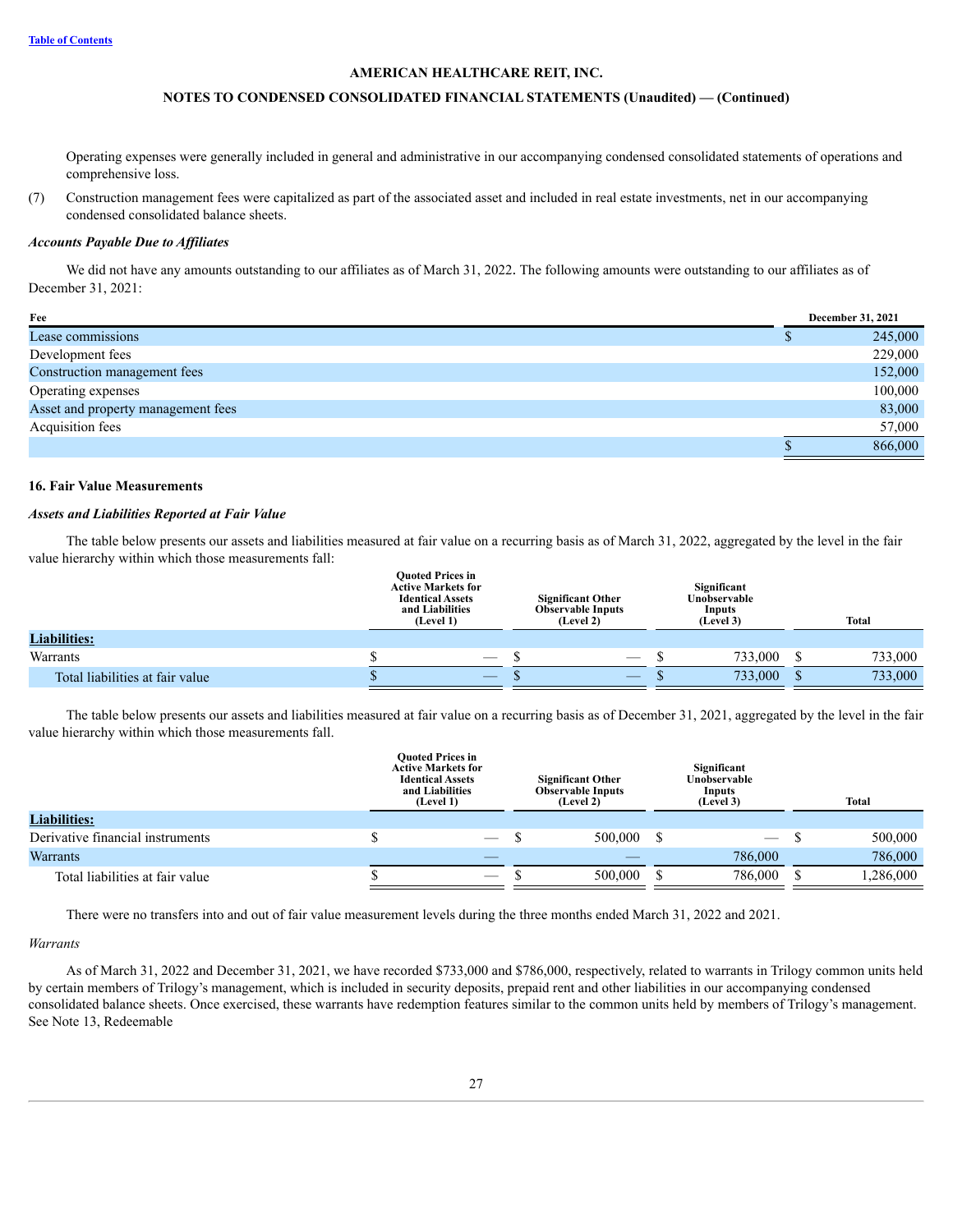#### **NOTES TO CONDENSED CONSOLIDATED FINANCIAL STATEMENTS (Unaudited) — (Continued)**

Noncontrolling Interests, for a further discussion. As of March 31, 2022 and December 31, 2021, the carrying value is a reasonable estimate of fair value.

#### *Derivative Financial Instruments*

We used interest rate swaps and interest rate caps to manage interest rate risk associated with variable-rate debt. The valuation of these instruments was determined using widely accepted valuation techniques including a discounted cash flow analysis on the expected cash flows of each derivative. This analysis reflected the contractual terms of the derivatives, including the period to maturity, and used observable market-based inputs, including interest rate curves, as well as option volatility. The fair values of interest rate swaps were determined by netting the discounted future fixed cash payments and the discounted expected variable cash receipts. The variable cash receipts were based on an expectation of future interest rates derived from observable market interest rate curves.

We incorporated credit valuation adjustments to appropriately reflect both our own nonperformance risk and the respective counterparty's nonperformance risk in the fair value measurements. In adjusting the fair value of our derivative contracts for the effect of nonperformance risk, we considered the impact of netting and any applicable credit enhancements, such as collateral postings, thresholds, mutual puts and guarantees.

Although we determined that the majority of the inputs used to value our derivative financial instruments fell within Level 2 of the fair value hierarchy, the credit valuation adjustments associated with these instruments utilized Level 3 inputs, such as estimates of current credit spreads, to evaluate the likelihood of default by us and our counterparty. However, as of December 31, 2021, we assessed the significance of the impact of the credit valuation adjustments on the overall valuation of our derivative positions and determined that the credit valuation adjustments were not significant to the overall valuation of our derivatives. As a result, we determined that our derivative valuations in their entirety were classified in Level 2 of the fair value hierarchy. As of March 31, 2022, we did not have any derivative financial instruments.

#### *Financial Instruments Disclosed at Fair Value*

 $\frac{1}{2}$ 

Our accompanying condensed consolidated balance sheets include the following financial instruments: debt security investment, cash and cash equivalents, restricted cash, accounts and other receivables, accounts payable and accrued liabilities, accounts payable due to affiliates, mortgage loans payable and borrowings under our lines of credit and term loans.

We consider the carrying values of cash and cash equivalents, restricted cash, accounts and other receivables and accounts payable and accrued liabilities to approximate the fair value for these financial instruments based upon an evaluation of the underlying characteristics, market data and because of the short period of time between origination of the instruments and their expected realization. The fair value of accounts payable due to affiliates is not determinable due to the related party nature of the accounts payable. The fair values of the other financial instruments are classified in Level 2 of the fair value hierarchy.

The fair value of our debt security investment is estimated using a discounted cash flow analysis using interest rates available to us for investments with similar terms and maturities. The fair values of our mortgage loans payable and our lines of credit and term loans are estimated using discounted cash flow analyses using borrowing rates available to us for debt instruments with similar terms and maturities. We have determined that the valuations of our debt security investment, mortgage loans payable and lines of credit and term loans are classified in Level 2 within the fair value hierarchy. The carrying amounts and estimated fair values of such financial instruments as of March 31, 2022 and December 31, 2021 were as follows:

|                                |                       | March 31,<br>2022 |               |    | December 31,          | 2021 |               |  |
|--------------------------------|-----------------------|-------------------|---------------|----|-----------------------|------|---------------|--|
|                                | Carrying<br>Amount(1) |                   | Fair<br>Value |    | Carrying<br>Amount(1` |      | Fair<br>Value |  |
| <b>Financial Assets:</b>       |                       |                   |               |    |                       |      |               |  |
| Debt security investment       | 80.239.000            |                   | 93.859.000    | -S | 79,315,000 \$         |      | 93,920,000    |  |
| <b>Financial Liabilities:</b>  |                       |                   |               |    |                       |      |               |  |
| Mortgage loans payable         | 1,103,006,000         | S                 | 1,039,112,000 |    | 1,095,594,000         |      | 1,075,729,000 |  |
| Lines of credit and term loans | 1,232,017,000         |                   | 1,243,616,000 |    | 1,222,853,000         |      | 1,226,636,000 |  |

(1) Carrying amount is net of any discount/premium and unamortized costs.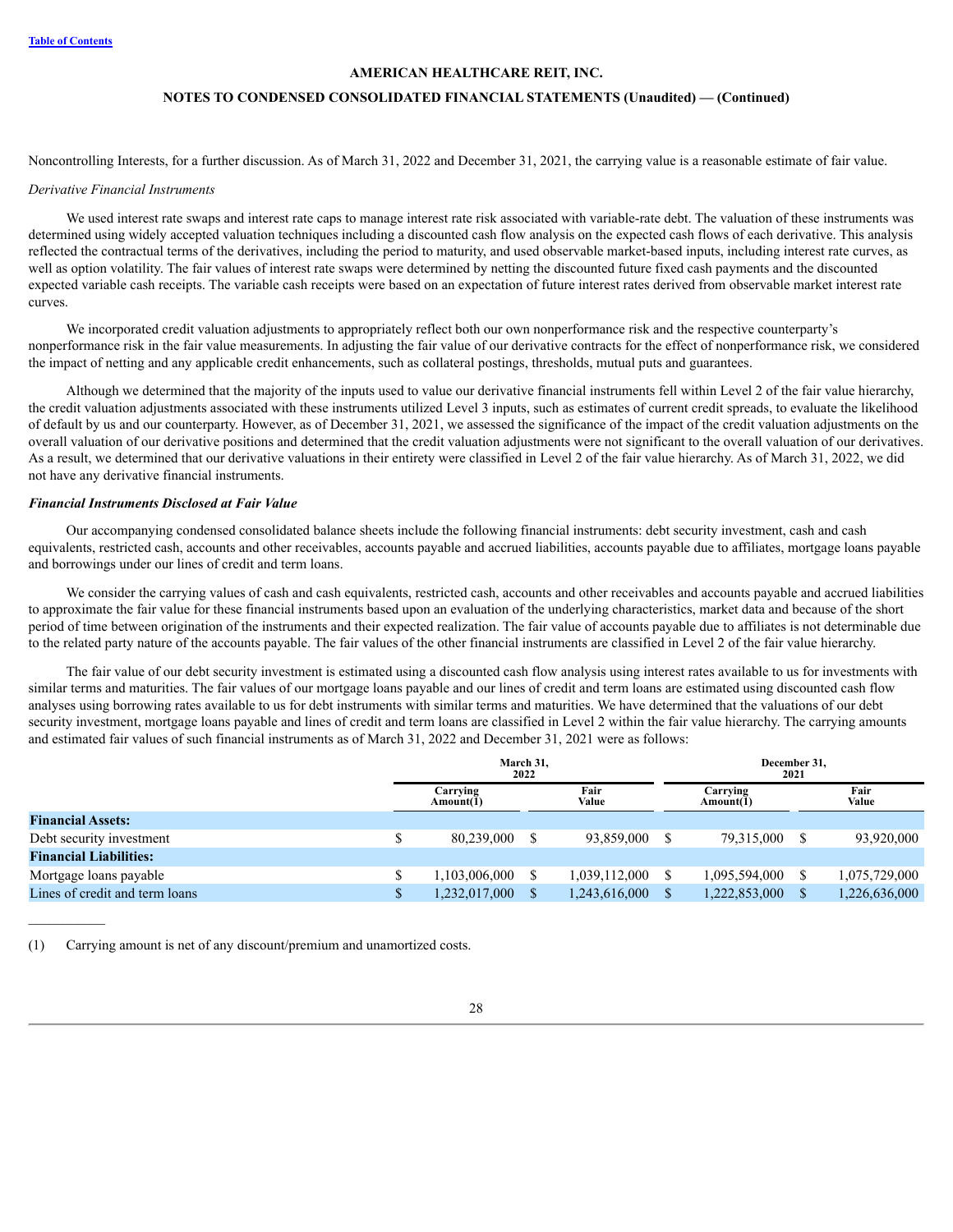#### **NOTES TO CONDENSED CONSOLIDATED FINANCIAL STATEMENTS (Unaudited) — (Continued)**

## **17. Income Taxes**

As a REIT, we generally will not be subject to federal income tax on taxable income that we distribute to our stockholders. We have elected to treat certain of our consolidated subsidiaries as taxable REIT subsidiaries, or TRS, pursuant to the Code. TRS may participate in services that would otherwise be considered impermissible for REITs and are subject to federal and state income tax at regular corporate tax rates.

#### *Current Income Tax*

Federal and state income taxes are generally a function of the level of income recognized by our TRS. Foreign income taxes are generally a function of our income on our real estate located in the United Kingdom, or UK, and Isle of Man.

#### *Deferred Taxes*

Deferred income tax is generally a function of the period's temporary differences (primarily basis differences between tax and financial reporting for real estate assets and equity investments) and generation of tax net operating loss that may be realized in future periods depending on sufficient taxable income.

We recognize the financial statement effects of an uncertain tax position when it is more likely than not, based on the technical merits of the tax position, that such a position will be sustained upon examination by the relevant tax authorities. If the tax benefit meets the "more likely than not" threshold, the measurement of the tax benefit will be based on our estimate of the ultimate tax benefit to be sustained if audited by the taxing authority. As of both March 31, 2022 and December 31, 2021, we did not have any tax benefits or liabilities for uncertain tax positions that we believe should be recognized in our accompanying condensed consolidated financial statements.

We assess the available positive and negative evidence to estimate if sufficient future taxable income will be generated to use the existing deferred tax assets. A valuation allowance is established if we believe it is more likely than not that all or a portion of the deferred tax assets are not realizable. As of March 31, 2022 and December 31, 2021, our valuation allowance fully reserves the net deferred tax assets due to historical losses and inherent uncertainty of future income. We will continue to monitor industry and economic conditions, and our ability to generate taxable income based on our business plan and available tax planning strategies, which would allow us to utilize the tax benefits of the net deferred tax assets and thereby allow us to reverse all, or a portion of, our valuation allowance in the future.

#### **18. Leases**

#### *Lessor*

We have operating leases with tenants that expire at various dates through 2050. For the three months ended March 31, 2022 and 2021, we recognized \$50,731,000 and \$28,667,000, respectively, of revenues related to operating lease payments, of which \$10,413,000 and \$4,350,000, respectively, was for variable lease payments. As of March 31, 2022, the following table sets forth the undiscounted cash flows for future minimum base rents due under operating leases for the nine months ending December 31, 2022 and for each of the next four years ending December 31 and thereafter for properties that we wholly own:

| Year       | Amount        |
|------------|---------------|
| 2022       | 111,923,000   |
| 2023       | 143,369,000   |
| 2024       | 132,178,000   |
| 2025       | 119,475,000   |
| 2026       | 109,477,000   |
| Thereafter | 612,203,000   |
| Total      | 1,228,625,000 |

#### *Lessee*

We lease certain land, buildings, furniture, fixtures, campus equipment, office equipment and automobiles. We have lease agreements with lease and non-lease components, which are generally accounted for separately. Most leases include one or more options to renew, with renewal terms that generally can extend at various dates through 2107, excluding extension options. The exercise of lease renewal options is at our sole discretion. Certain leases also include options to purchase the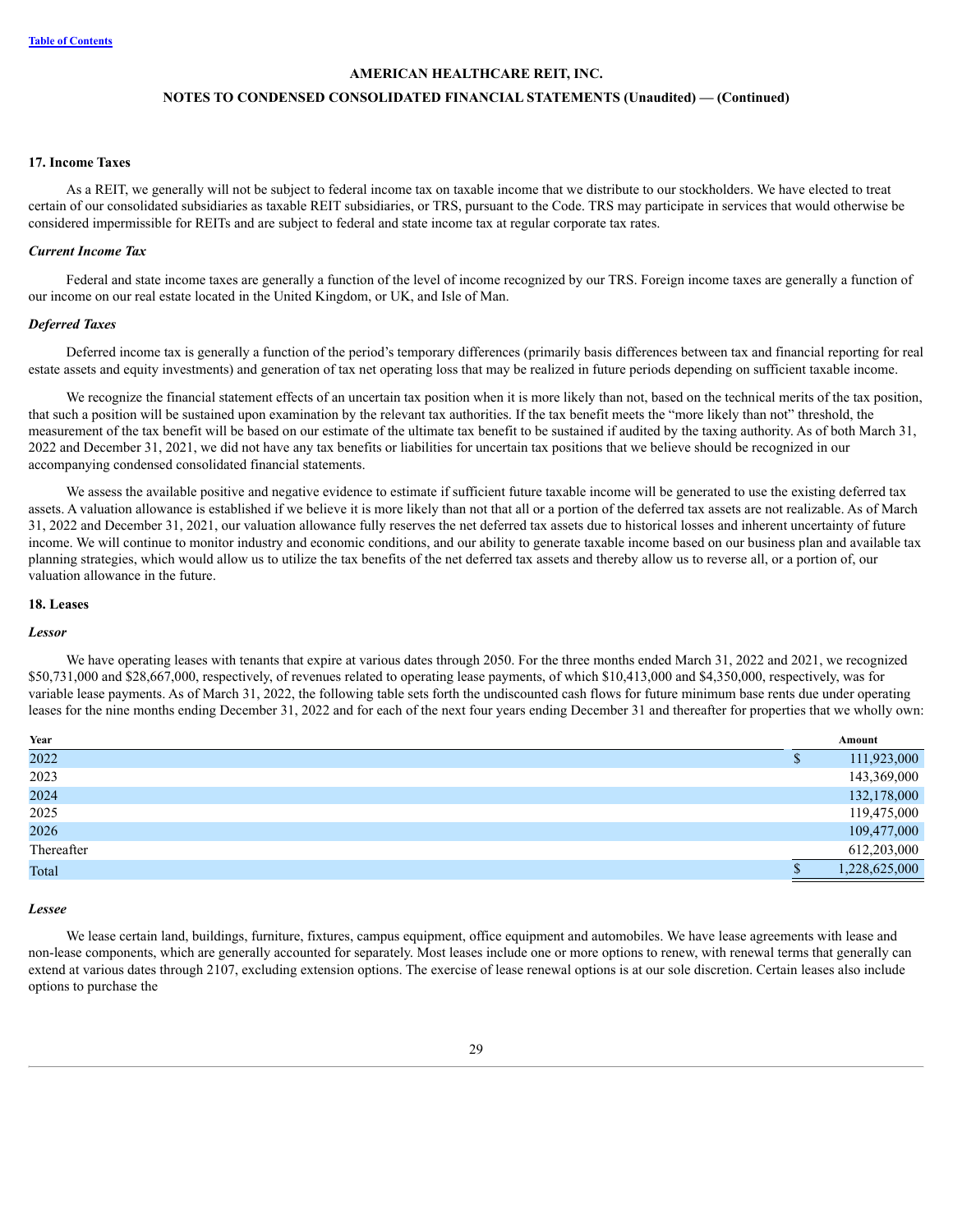$\mathcal{L}_\text{max}$ 

### **AMERICAN HEALTHCARE REIT, INC.**

#### **NOTES TO CONDENSED CONSOLIDATED FINANCIAL STATEMENTS (Unaudited) — (Continued)**

leased property. As of March 31, 2022, we had future lease payments of \$27,229,000 for an operating lease that had not yet commenced. Such operating lease will commence in fiscal year 2022 with a lease term of 15 years.

The depreciable life of assets and leasehold improvements are limited by the expected lease term, unless there is a transfer of title or purchase option reasonably certain of exercise. Certain of our lease agreements include rental payments that are adjusted periodically based on the United States Bureau of Labor Statistics' Consumer Price Index, and may also include other variable lease costs (i.e., common area maintenance, property taxes and insurance). Our lease agreements do not contain any material residual value guarantees or material restrictive covenants.

The components of lease costs were as follows:

| <b>Lease Cost</b>             | <b>Classification</b>                                                                  |  | 2022      |  | 2021      |  |  |
|-------------------------------|----------------------------------------------------------------------------------------|--|-----------|--|-----------|--|--|
| Operating lease $cost(1)$     | Property operating expenses, rental expenses or general and<br>administrative expenses |  | 6,356,000 |  | 6,337,000 |  |  |
| Finance lease cost            |                                                                                        |  |           |  |           |  |  |
| Amortization of leased assets | Depreciation and amortization                                                          |  | 312,000   |  | 412,000   |  |  |
| Interest on lease liabilities | Interest expense                                                                       |  | 74.000    |  | 118,000   |  |  |
| Sublease income               | Resident fees and services revenue or other income                                     |  | (147,000) |  |           |  |  |
| Total lease cost              |                                                                                        |  | 6,595,000 |  | 6,867,000 |  |  |

#### (1) Includes short-term leases and variable lease costs, which are immaterial.

Additional information related to our leases for the periods presented below was as follows:

| <b>Lease Term and Discount Rate</b>              | March 31,<br>2022 | December 31.<br>2021 |
|--------------------------------------------------|-------------------|----------------------|
| Weighted average remaining lease term (in years) |                   |                      |
| Operating leases                                 | 16.9              | 16.9                 |
| Finance leases                                   | 4.4               | 3.6                  |
| Weighted average discount rate                   |                   |                      |
| Operating leases                                 | 5.53 $%$          | 5.52 %               |
| Finance leases                                   | 7.57 %            | 7.68 %               |

|                                                                  | Three Months Ended March 31. |  |         |  |
|------------------------------------------------------------------|------------------------------|--|---------|--|
| <b>Supplemental Disclosure of Cash Flows Information</b>         | 2022                         |  | 2021    |  |
| Operating cash outflows related to finance leases                | 74,000                       |  | 118.000 |  |
| Financing cash outflows related to finance leases                | 13.000                       |  | 60.000  |  |
| Leased assets obtained in exchange for finance lease liabilities | 56,000                       |  | 138.000 |  |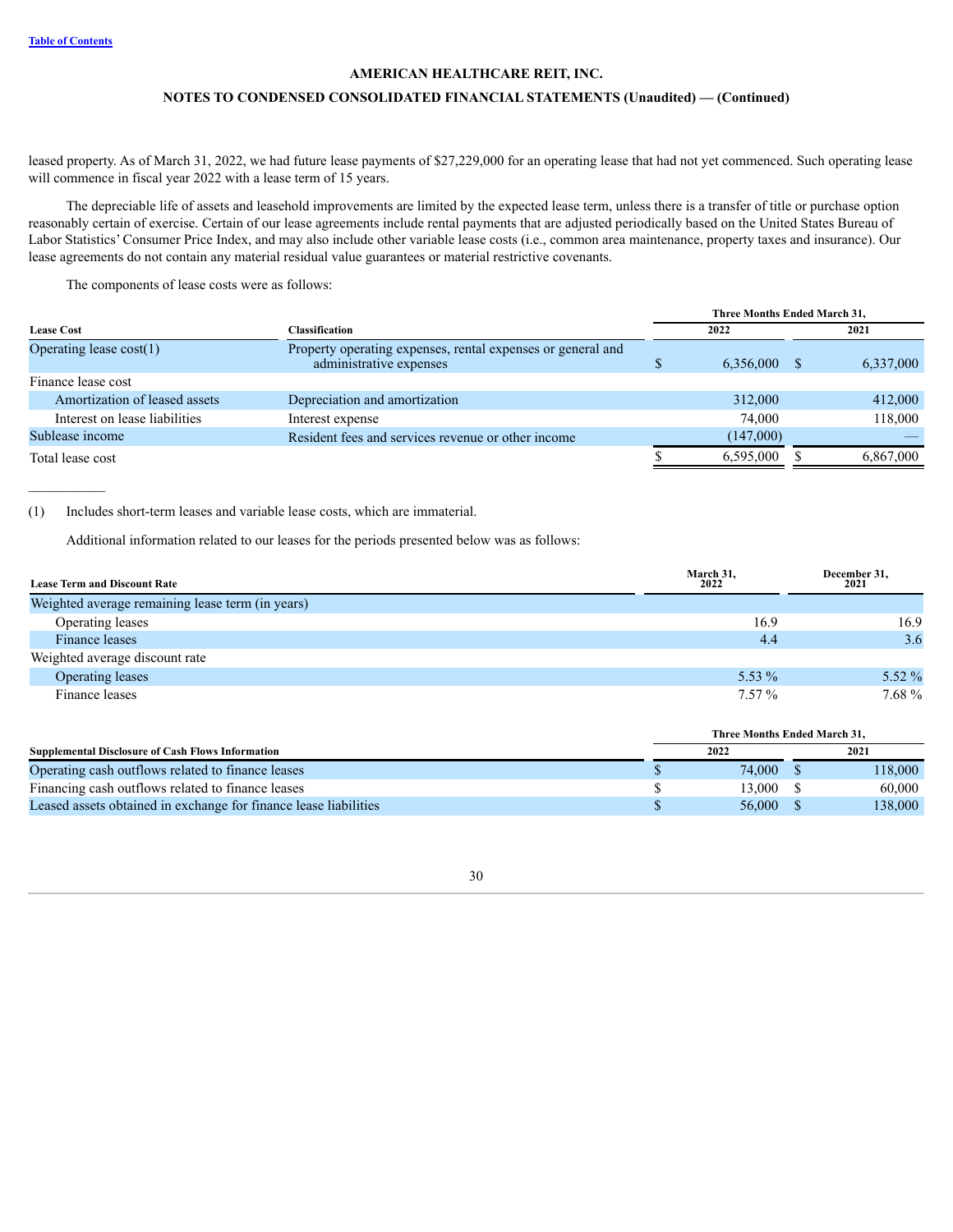#### **NOTES TO CONDENSED CONSOLIDATED FINANCIAL STATEMENTS (Unaudited) — (Continued)**

#### *Operating Leases*

As of March 31, 2022, the following table sets forth the undiscounted cash flows of our scheduled obligations for future minimum payments for the nine months ending December 31, 2022 and for each of the next four years ending December 31 and thereafter, as well as the reconciliation of those cash flows to operating lease liabilities on our accompanying condensed consolidated balance sheet:

| 14,522,000<br>æ<br>19,275,000<br>18,245,000<br>17,190,000<br>16,851,000<br>163,815,000<br>Thereafter<br>249,898,000<br>107,283,000<br>Less: interest<br>142,615,000 | Year                                         | Amount |
|---------------------------------------------------------------------------------------------------------------------------------------------------------------------|----------------------------------------------|--------|
|                                                                                                                                                                     | 2022                                         |        |
|                                                                                                                                                                     | 2023                                         |        |
|                                                                                                                                                                     | 2024                                         |        |
|                                                                                                                                                                     | 2025                                         |        |
|                                                                                                                                                                     | 2026                                         |        |
|                                                                                                                                                                     |                                              |        |
|                                                                                                                                                                     | Total undiscounted operating lease payments  |        |
|                                                                                                                                                                     |                                              |        |
|                                                                                                                                                                     | Present value of operating lease liabilities |        |

#### *Finance Leases*

As of March 31, 2022, the following table sets forth the undiscounted cash flows of our scheduled obligations for future minimum payments for the nine months ending December 31, 2022 and for each of the next four years ending December 31 and thereafter, as well as a reconciliation of those cash flows to finance lease liabilities:

| Year                                       | Amount  |
|--------------------------------------------|---------|
| 2022                                       | 51,000  |
| 2023                                       | 61,000  |
| 2024                                       | 75,000  |
| 2025                                       | 31,000  |
| 2026                                       |         |
| Thereafter                                 |         |
| Total undiscounted finance lease payments  | 218,000 |
| Less: interest                             | 27,000  |
| Present value of finance lease liabilities | 191,000 |

#### **19. Segment Reporting**

As of March 31, 2022, we evaluated our business and made resource allocations based on six reportable business segments: medical office buildings, integrated senior health campuses, skilled nursing facilities, SHOP, senior housing and hospitals. Our medical office buildings are typically leased to multiple tenants under separate leases, thus requiring active management and responsibility for many of the associated operating expenses (much of which are, or can effectively be, passed through to the tenants). Our integrated senior health campuses include a range of assisted living, memory care, independent living, skilled nursing services and certain ancillary businesses that are owned and operated utilizing a RIDEA structure. Our skilled nursing and senior housing facilities are primarily single-tenant properties for which we lease the facilities to unaffiliated tenants under triple-net and generally master leases that transfer the obligation for all facility operating costs (including maintenance, repairs, taxes, insurance and capital expenditures) to the tenant. In addition, our senior housing segment includes our debt security investment. Our SHOP include senior housing facilities that are owned and operated utilizing a RIDEA structure. Our hospital investments are similarly structured to our skilled nursing and senior housing facilities.

While we believe that net income (loss), as defined by GAAP, is the most appropriate earnings measurement, we evaluate our segments' performance based upon segment net operating income, or NOI. We define segment NOI as total revenues and grant income, less property operating expenses and rental expenses, which excludes depreciation and amortization, general and administrative expenses, business acquisition expenses, interest expense, gain or loss on dispositions of real estate investments, impairment of real estate investments, income or loss from unconsolidated entities, foreign currency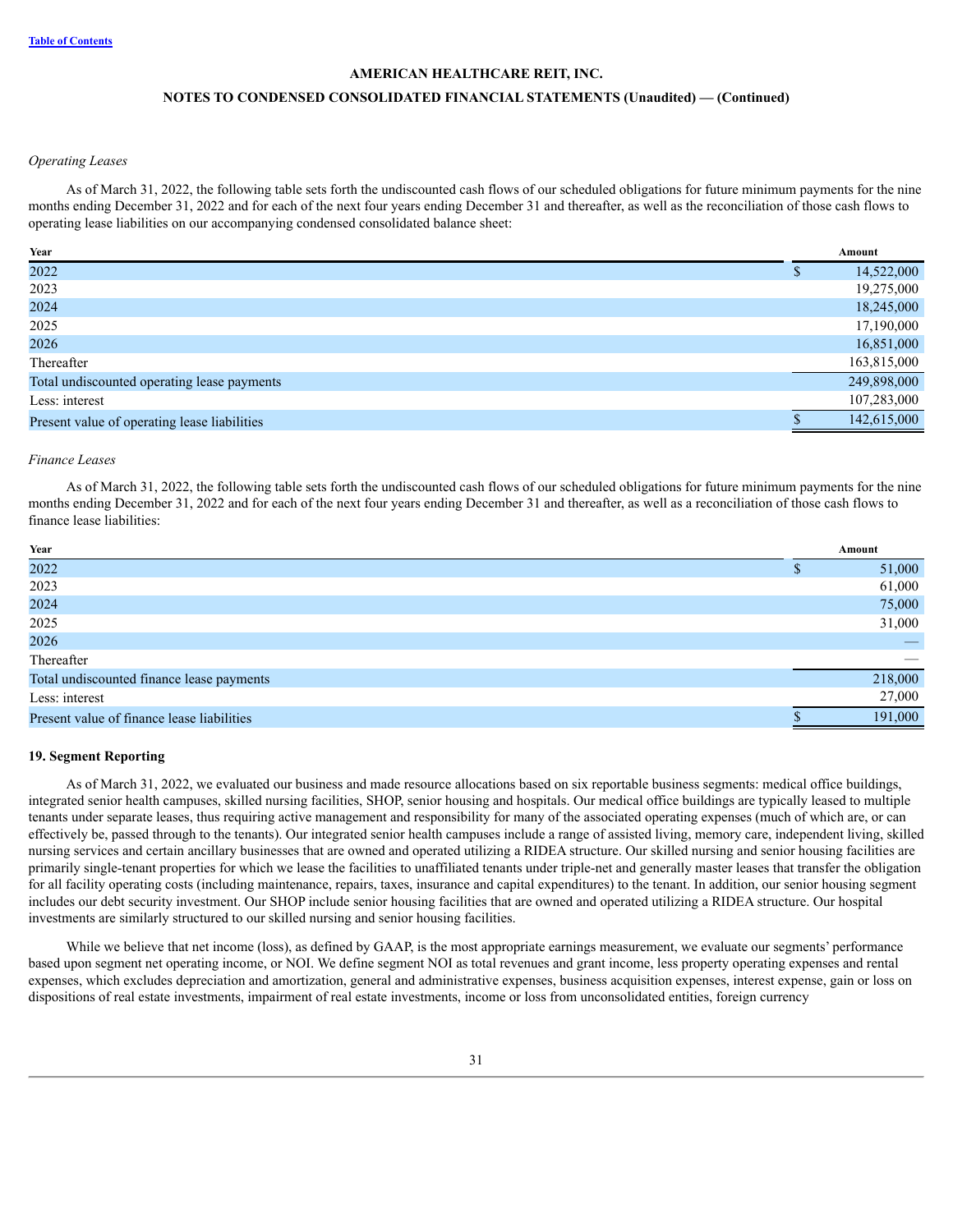#### **NOTES TO CONDENSED CONSOLIDATED FINANCIAL STATEMENTS (Unaudited) — (Continued)**

gain or loss, other income and income tax benefit or expense for each segment. We believe that segment NOI serves as an appropriate supplemental performance measure to net income (loss) because it allows investors and our management to measure unlevered property-level operating results and to compare our operating results to the operating results of other real estate companies and between periods on a consistent basis.

Interest expense, depreciation and amortization and other expenses not attributable to individual properties are not allocated to individual segments for purposes of assessing segment performance. Non-segment assets primarily consist of corporate assets including cash and cash equivalents, other receivables, deferred financing costs and other assets not attributable to individual properties.

On October 1, 2021, as part of the Merger, we acquired 87 properties, comprising 92 buildings, or approximately 4,799,000 square feet of GLA, which expanded our portfolio of real estate properties and SHOP within the segments as outlined above.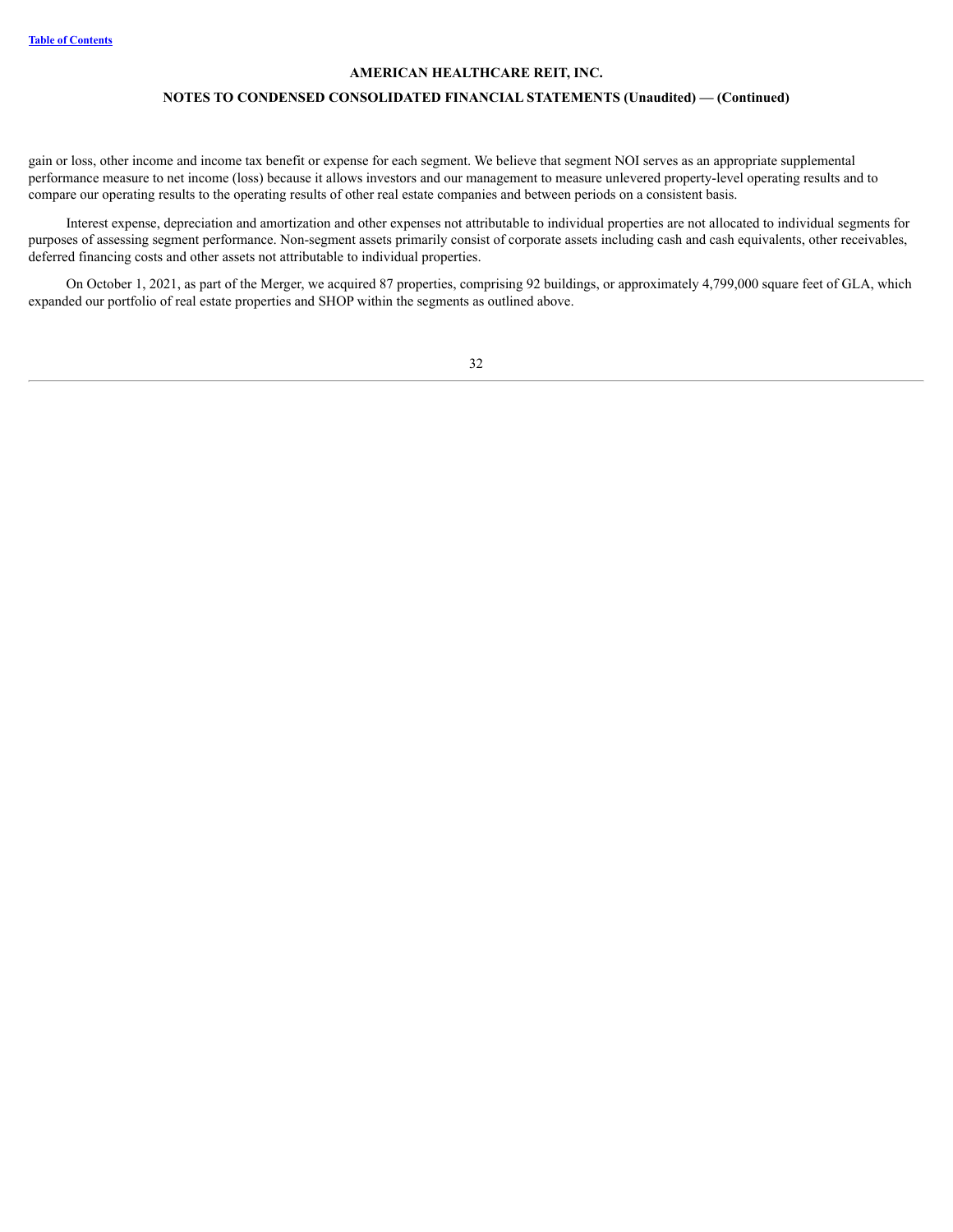## **NOTES TO CONDENSED CONSOLIDATED FINANCIAL STATEMENTS (Unaudited) — (Continued)**

Summary information for the reportable segments during the three months ended March 31, 2022 and 2021 was as follows:

|                                                                                                                                  | Integrated<br><b>Senior Health</b><br><b>Campuses</b> |     | <b>SHOP</b> |          | Medical<br>Office<br><b>Buildings</b> |               | <b>Senior</b><br>Housing |               | <b>Skilled</b><br>Nursing<br><b>Facilities</b> |          | <b>Hospitals</b> |               | <b>Three Months</b><br>Ended<br>March 31, 2022 |
|----------------------------------------------------------------------------------------------------------------------------------|-------------------------------------------------------|-----|-------------|----------|---------------------------------------|---------------|--------------------------|---------------|------------------------------------------------|----------|------------------|---------------|------------------------------------------------|
| Revenues and grant income:                                                                                                       |                                                       |     |             |          |                                       |               |                          |               |                                                |          |                  |               |                                                |
| Resident fees and services                                                                                                       | \$<br>281,012,000                                     | \$. | 37,962,000  | \$       |                                       | S             |                          | <sup>\$</sup> |                                                | <b>S</b> |                  | S             | 318,974,000                                    |
| Real estate revenue                                                                                                              |                                                       |     |             |          | 37,837,000                            |               | 5,298,000                |               | 6,393,000                                      |          | 2,415,000        |               | 51,943,000                                     |
| Grant income                                                                                                                     | 5,096,000                                             |     | 118,000     |          |                                       |               |                          |               |                                                |          |                  |               | 5,214,000                                      |
| Total revenues and grant<br>income                                                                                               | 286,108,000                                           |     | 38,080,000  |          | 37,837,000                            |               | 5,298,000                |               | 6,393,000                                      |          | 2,415,000        |               | 376,131,000                                    |
| Expenses:                                                                                                                        |                                                       |     |             |          |                                       |               |                          |               |                                                |          |                  |               |                                                |
| Property operating<br>expenses                                                                                                   | 253,150,000                                           |     | 34,010,000  |          |                                       |               |                          |               |                                                |          |                  |               | 287,160,000                                    |
| Rental expenses                                                                                                                  |                                                       |     |             |          | 14,313,000                            |               | 179,000                  |               | 686,000                                        |          | 109,000          |               | 15,287,000                                     |
| Segment net operating income                                                                                                     | 32,958,000                                            | S   | 4,070,000   | <b>S</b> | 23,524,000                            | <sup>\$</sup> | 5,119,000                | <sup>S</sup>  | 5,707,000                                      | -S       | 2,306,000        | <sup>\$</sup> | 73,684,000                                     |
| Expenses:                                                                                                                        |                                                       |     |             |          |                                       |               |                          |               |                                                |          |                  |               |                                                |
| General and administrative                                                                                                       |                                                       |     |             |          |                                       |               |                          |               |                                                |          |                  | \$            | 11,119,000                                     |
| Business acquisition expenses                                                                                                    |                                                       |     |             |          |                                       |               |                          |               |                                                |          |                  |               | 173,000                                        |
| Depreciation and amortization                                                                                                    |                                                       |     |             |          |                                       |               |                          |               |                                                |          |                  |               | 42,311,000                                     |
| Other income (expense):                                                                                                          |                                                       |     |             |          |                                       |               |                          |               |                                                |          |                  |               |                                                |
| Interest expense:                                                                                                                |                                                       |     |             |          |                                       |               |                          |               |                                                |          |                  |               |                                                |
| Interest expense (including amortization of deferred financing costs, debt discount/premium and loss on debt<br>extinguishments) |                                                       |     |             |          |                                       |               |                          |               |                                                |          |                  |               | (23,325,000)                                   |
| Gain in fair value of derivative financial instruments                                                                           |                                                       |     |             |          |                                       |               |                          |               |                                                |          |                  |               | 500,000                                        |
| Gain on dispositions of real estate investments                                                                                  |                                                       |     |             |          |                                       |               |                          |               |                                                |          |                  |               | 756,000                                        |
| Income from unconsolidated entities                                                                                              |                                                       |     |             |          |                                       |               |                          |               |                                                |          |                  |               | 1,386,000                                      |
| Foreign currency loss                                                                                                            |                                                       |     |             |          |                                       |               |                          |               |                                                |          |                  |               | (1,387,000)                                    |
| Other income                                                                                                                     |                                                       |     |             |          |                                       |               |                          |               |                                                |          |                  |               | 1,260,000                                      |
| Total net other expense                                                                                                          |                                                       |     |             |          |                                       |               |                          |               |                                                |          |                  |               | (20, 810, 000)                                 |
| Loss before income taxes                                                                                                         |                                                       |     |             |          |                                       |               |                          |               |                                                |          |                  |               | (729,000)                                      |
| Income tax expense                                                                                                               |                                                       |     |             |          |                                       |               |                          |               |                                                |          |                  |               | (168,000)                                      |
| Net loss                                                                                                                         |                                                       |     |             |          |                                       |               |                          |               |                                                |          |                  |               | (897,000)                                      |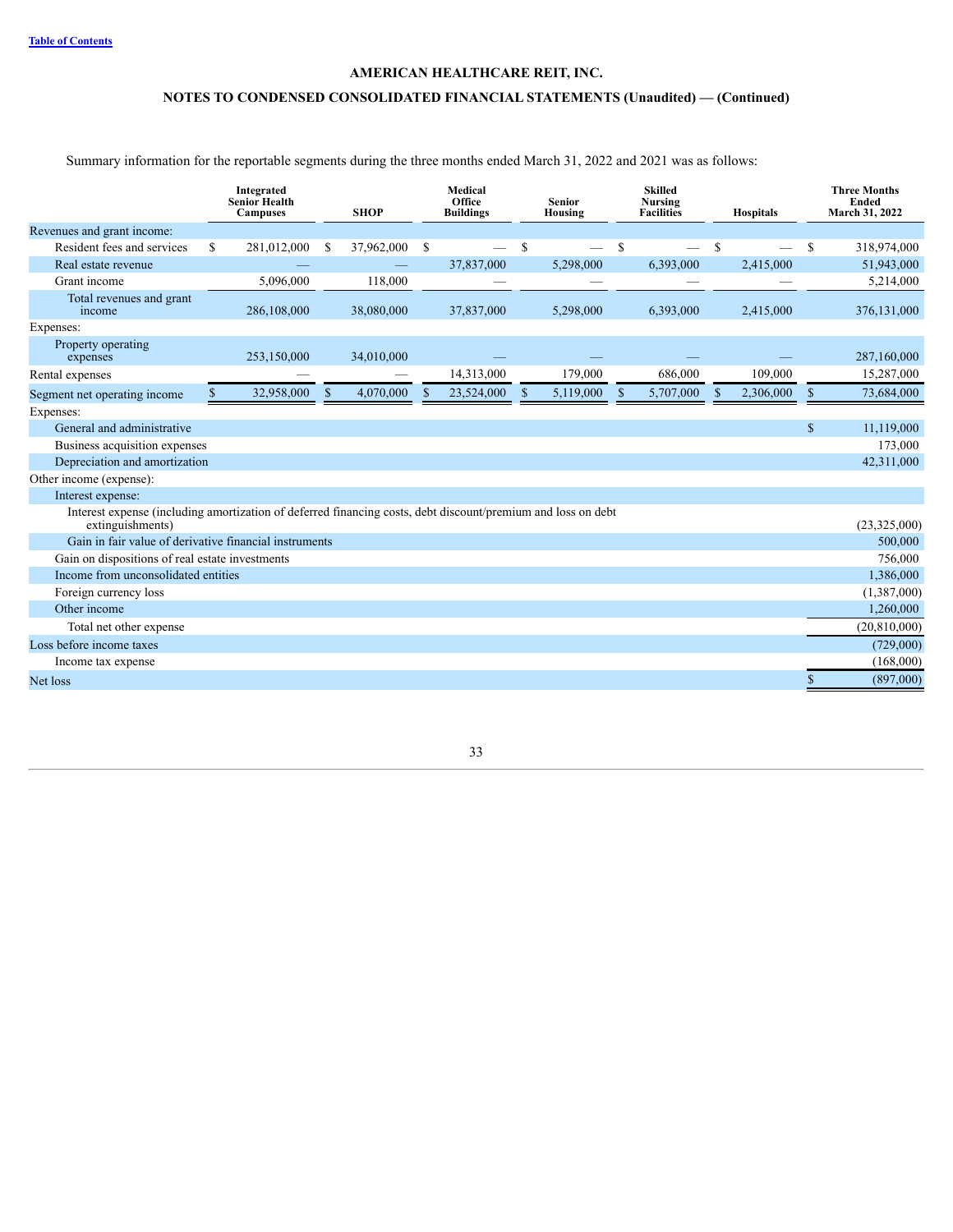## **NOTES TO CONDENSED CONSOLIDATED FINANCIAL STATEMENTS (Unaudited) — (Continued)**

|                                                                                                                              |              | Integrated<br><b>Senior Health</b><br><b>Campuses</b> |               | <b>SHOP</b> |              | Medical<br>Office<br><b>Buildings</b> |              | <b>Senior</b><br>Housing |               | <b>Skilled</b><br><b>Nursing</b><br><b>Facilities</b> |               | <b>Hospitals</b> |              | <b>Three Months</b><br><b>Ended</b><br>March 31, 2021 |
|------------------------------------------------------------------------------------------------------------------------------|--------------|-------------------------------------------------------|---------------|-------------|--------------|---------------------------------------|--------------|--------------------------|---------------|-------------------------------------------------------|---------------|------------------|--------------|-------------------------------------------------------|
| Revenues and grant income:                                                                                                   |              |                                                       |               |             |              |                                       |              |                          |               |                                                       |               |                  |              |                                                       |
| Resident fees and services                                                                                                   | S.           | 233,226,000                                           | S             | 19,800,000  | S            |                                       | \$           |                          | S             |                                                       | S             |                  | S            | 253,026,000                                           |
| Real estate revenue                                                                                                          |              |                                                       |               |             |              | 20,023,000                            |              | 3,570,000                |               | 3,667,000                                             |               | 2,763,000        |              | 30,023,000                                            |
| Grant income                                                                                                                 |              | 8,229,000                                             |               |             |              |                                       |              |                          |               |                                                       |               |                  |              | 8,229,000                                             |
| Total revenues and grant<br>income                                                                                           |              | 241,455,000                                           |               | 19,800,000  |              | 20,023,000                            |              | 3,570,000                |               | 3,667,000                                             |               | 2,763,000        |              | 291,278,000                                           |
| Expenses:                                                                                                                    |              |                                                       |               |             |              |                                       |              |                          |               |                                                       |               |                  |              |                                                       |
| Property operating<br>expenses                                                                                               |              | 228,639,000                                           |               | 16,503,000  |              |                                       |              |                          |               |                                                       |               |                  |              | 245,142,000                                           |
| Rental expenses                                                                                                              |              |                                                       |               |             |              | 7,537,000                             |              | 15,000                   |               | 369,000                                               |               | 134,000          |              | 8,055,000                                             |
| Segment net operating income                                                                                                 | <sup>S</sup> | 12,816,000                                            | <sup>\$</sup> | 3,297,000   | <sup>S</sup> | 12,486,000                            | $\mathbb{S}$ | 3,555,000                | <sup>\$</sup> | 3,298,000                                             | <sup>\$</sup> | 2,629,000        | <sup>S</sup> | 38,081,000                                            |
| Expenses:                                                                                                                    |              |                                                       |               |             |              |                                       |              |                          |               |                                                       |               |                  |              |                                                       |
| General and administrative                                                                                                   |              |                                                       |               |             |              |                                       |              |                          |               |                                                       |               |                  | $\mathbb{S}$ | 7,257,000                                             |
| Business acquisition expenses                                                                                                |              |                                                       |               |             |              |                                       |              |                          |               |                                                       |               |                  |              | 1,248,000                                             |
| Depreciation and amortization                                                                                                |              |                                                       |               |             |              |                                       |              |                          |               |                                                       |               |                  |              | 25,723,000                                            |
| Other income (expense):                                                                                                      |              |                                                       |               |             |              |                                       |              |                          |               |                                                       |               |                  |              |                                                       |
| Interest expense:                                                                                                            |              |                                                       |               |             |              |                                       |              |                          |               |                                                       |               |                  |              |                                                       |
| Interest expense (including amortization of deferred financing costs, debt discount/premium and loss on debt extinguishment) |              |                                                       |               |             |              |                                       |              |                          |               |                                                       |               |                  |              | (20, 365, 000)                                        |
| Gain in fair value of derivative financial instruments                                                                       |              |                                                       |               |             |              |                                       |              |                          |               |                                                       |               |                  |              | 1,821,000                                             |
| Loss on disposition of real estate investment                                                                                |              |                                                       |               |             |              |                                       |              |                          |               |                                                       |               |                  |              | (335,000)                                             |
| Loss from unconsolidated entities                                                                                            |              |                                                       |               |             |              |                                       |              |                          |               |                                                       |               |                  |              | (1,771,000)                                           |
| Foreign currency gain                                                                                                        |              |                                                       |               |             |              |                                       |              |                          |               |                                                       |               |                  |              | 415,000                                               |
| Other income                                                                                                                 |              |                                                       |               |             |              |                                       |              |                          |               |                                                       |               |                  |              | 272,000                                               |
| Total net other expense                                                                                                      |              |                                                       |               |             |              |                                       |              |                          |               |                                                       |               |                  |              | (19,963,000)                                          |
| Loss before income taxes                                                                                                     |              |                                                       |               |             |              |                                       |              |                          |               |                                                       |               |                  |              | (16, 110, 000)                                        |
| Income tax expense                                                                                                           |              |                                                       |               |             |              |                                       |              |                          |               |                                                       |               |                  |              | (163,000)                                             |
| Net loss                                                                                                                     |              |                                                       |               |             |              |                                       |              |                          |               |                                                       |               |                  | S            | (16, 273, 000)                                        |

Total assets by reportable segment as of March 31, 2022 and December 31, 2021 were as follows:

|                                   | March 31.<br>2022 |    | December 31,<br>2021 |
|-----------------------------------|-------------------|----|----------------------|
| Integrated senior health campuses | 1,898,886,000     | S. | 1,896,608,000        |
| Medical office buildings          | 1,396,556,000     |    | 1,412,247,000        |
| <b>SHOP</b>                       | 621,835,000       |    | 625,164,000          |
| Senior housing                    | 253,850,000       |    | 255,555,000          |
| Skilled nursing facilities        | 251,058,000       |    | 252,869,000          |
| Hospitals                         | 108,602,000       |    | 109,834,000          |
| Other                             | 25,398,000        |    | 28,062,000           |
| Total assets                      | 4,556,185,000     |    | 4,580,339,000        |

In connection with the AHI Acquisition, we recorded goodwill of \$134,589,000, which was allocated across our reporting segments. As discussed in Note 4, Business Combination, in connection with the acquisition of Springhurst, we recorded goodwill of \$1,827,000, which was allocated to our integrated senior health campuses segment. As of March 31, 2022, goodwill of \$47,812,000, \$8,640,000, \$4,389,000, \$23,277,000, \$5,924,000 and \$121,684,000 was allocated to our medical office buildings, skilled nursing facilities, hospitals, SHOP, senior housing facilities and integrated senior health campuses,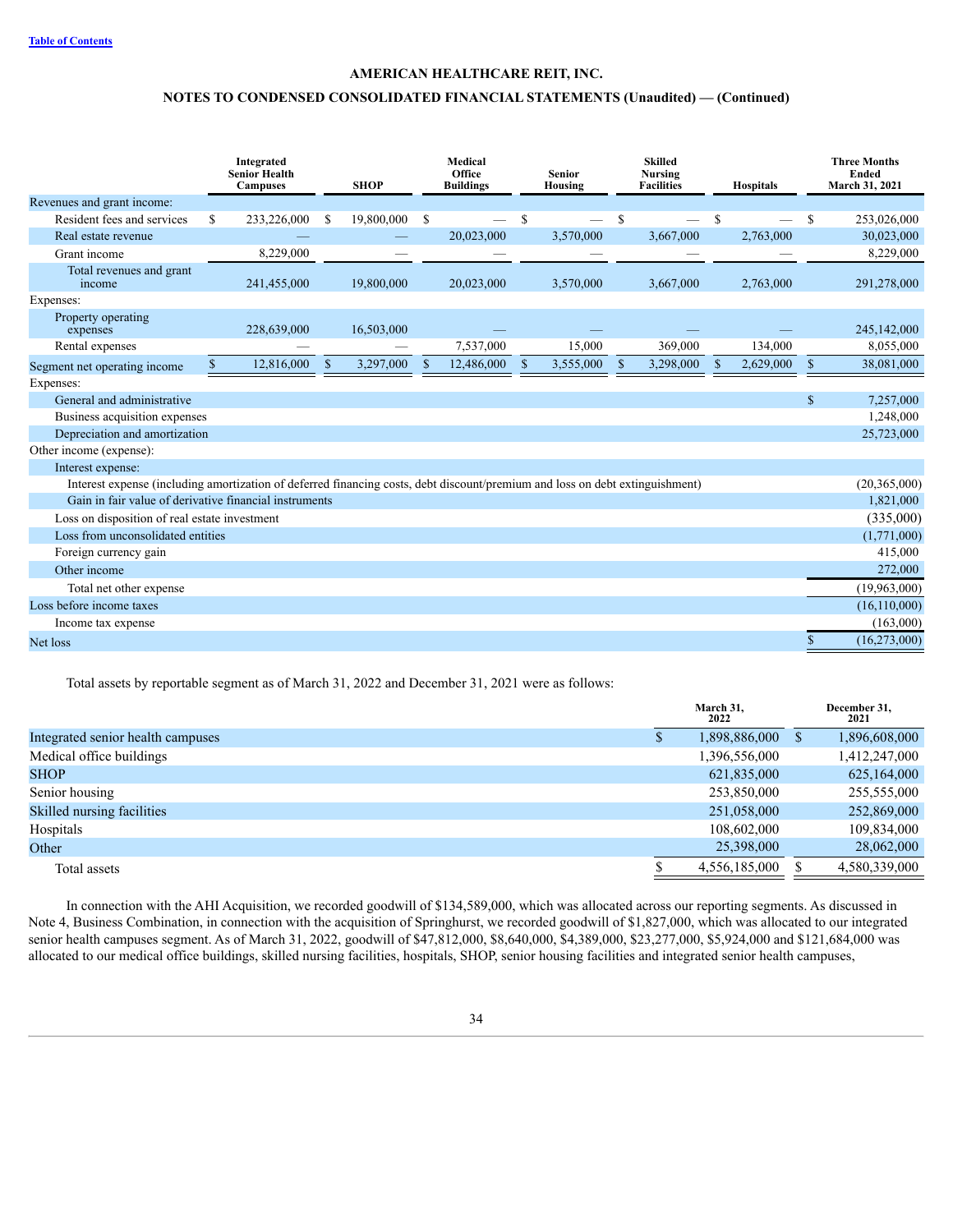#### **NOTES TO CONDENSED CONSOLIDATED FINANCIAL STATEMENTS (Unaudited) — (Continued)**

respectively. As of December 31, 2021, goodwill of \$47,812,000, \$8,640,000, \$4,389,000, \$23,277,000, \$5,924,000 and \$119,856,000 was allocated to our medical office buildings, skilled nursing facilities, hospitals, SHOP, senior housing facilities and integrated senior health campuses, respectively.

Our portfolio of properties and other investments are located in the United States, the UK and Isle of Man. Revenues and grant income and assets are attributed to the country in which the property is physically located. The following is a summary of geographic information for our operations for the periods presented:

|                                   | Three Months Ended March 31, |  |             |  |  |
|-----------------------------------|------------------------------|--|-------------|--|--|
|                                   | 2022<br>2021                 |  |             |  |  |
| <b>Revenues and grant income:</b> |                              |  |             |  |  |
| <b>United States</b>              | 374,879,000                  |  | 289,986,000 |  |  |
| International                     | 1,252,000                    |  | 1,292,000   |  |  |
|                                   | 376, 131, 000                |  | 291,278,000 |  |  |

The following is a summary of real estate investments, net by geographic regions as of March 31, 2022 and December 31, 2021:

|                               | March 31,<br>2022 | December 31,<br>2021 |
|-------------------------------|-------------------|----------------------|
| Real estate investments, net: |                   |                      |
| <b>United States</b>          | 3,428,705,000     | 3,466,019,000        |
| International                 | 46,930,000        | 48,667,000           |
|                               | 3,475,635,000     | 3,514,686,000        |

#### **20. Concentration of Credit Risk**

Financial instruments that potentially subject us to a concentration of credit risk are primarily our debt security investment, cash and cash equivalents, restricted cash and accounts and other receivables. We are exposed to credit risk with respect to our debt security investment, but we believe collection of the outstanding amount is probable. Cash and cash equivalents are generally invested in investment-grade, short-term instruments with a maturity of three months or less when purchased. We have cash and cash equivalents in financial institutions that are insured by the Federal Deposit Insurance Corporation, or FDIC. As of March 31, 2022 and December 31, 2021, we had cash and cash equivalents in excess of FDIC insured limits. We believe this risk is not significant. Concentration of credit risk with respect to accounts receivable from tenants is limited. We perform credit evaluations of prospective tenants and security deposits are obtained at the time of property acquisition and upon lease execution.

Based on leases in effect as of March 31, 2022, properties in one state in the United States accounted for 10.0% or more of our total property portfolio's annualized base rent or annualized NOI. Properties located in Indiana accounted for 31.4% of our total property portfolio's annualized base rent or annualized NOI. Accordingly, there is a geographic concentration of risk subject to fluctuations in such state's economy.

Based on leases in effect as of March 31, 2022, our six reportable business segments, medical office buildings, integrated senior health campuses, skilled nursing facilities, SHOP, senior housing and hospitals accounted for 39.3%, 39.1%, 8.4%, 5.7%, 4.3% and 3.2%, respectively, of our total property portfolio's annualized base rent or annualized NOI. As of March 31, 2022, none of our tenants at our properties accounted for 10.0% or more of our total property portfolio's annualized base rent or annualized NOI, which is based on contractual base rent from leases in effect for our non-RIDEA properties and annualized NOI for our SHOP and integrated senior health campuses operations as of March 31, 2022.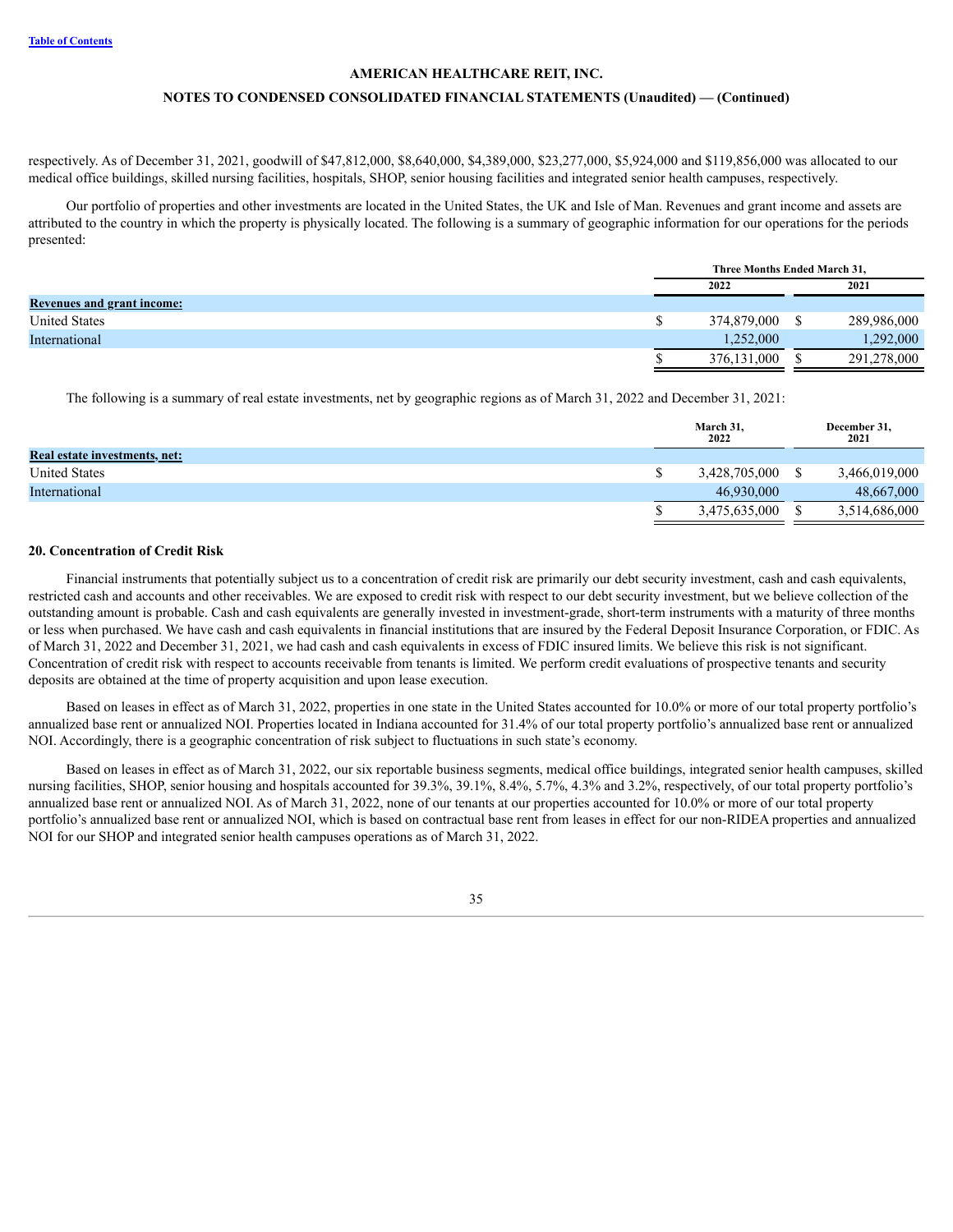#### **NOTES TO CONDENSED CONSOLIDATED FINANCIAL STATEMENTS (Unaudited) — (Continued)**

## **21. Per Share Data**

Basic earnings (loss) per share for all periods presented are computed by dividing net income (loss) applicable to common stock by the weighted average number of shares of our common stock outstanding during the period. Net income (loss) applicable to common stock is calculated as net income (loss) attributable to controlling interest less distributions allocated to participating securities of \$1,490,000 and \$0, respectively, for the three months ended March 31, 2022 and 2021. Diluted earnings (loss) per share are computed based on the weighted average number of shares of our common stock and all potentially dilutive securities, if any. Nonvested shares of our restricted common stock and limited partnership units of our operating partnership are participating securities and give rise to potentially dilutive shares of our common stock.

<span id="page-36-0"></span>As of March 31, 2022 and 2021, there were 891,543 and 33,000 nonvested shares, respectively, of our restricted common stock outstanding, but such shares were excluded from the computation of diluted earnings per share because such shares were anti-dilutive during these periods. As of March 31, 2022 and 2021, there were 14,007,903 and 222 limited partnership units, respectively, of our operating partnership outstanding, but such units were also excluded from the computation of diluted earnings per share because such units were anti-dilutive during these periods.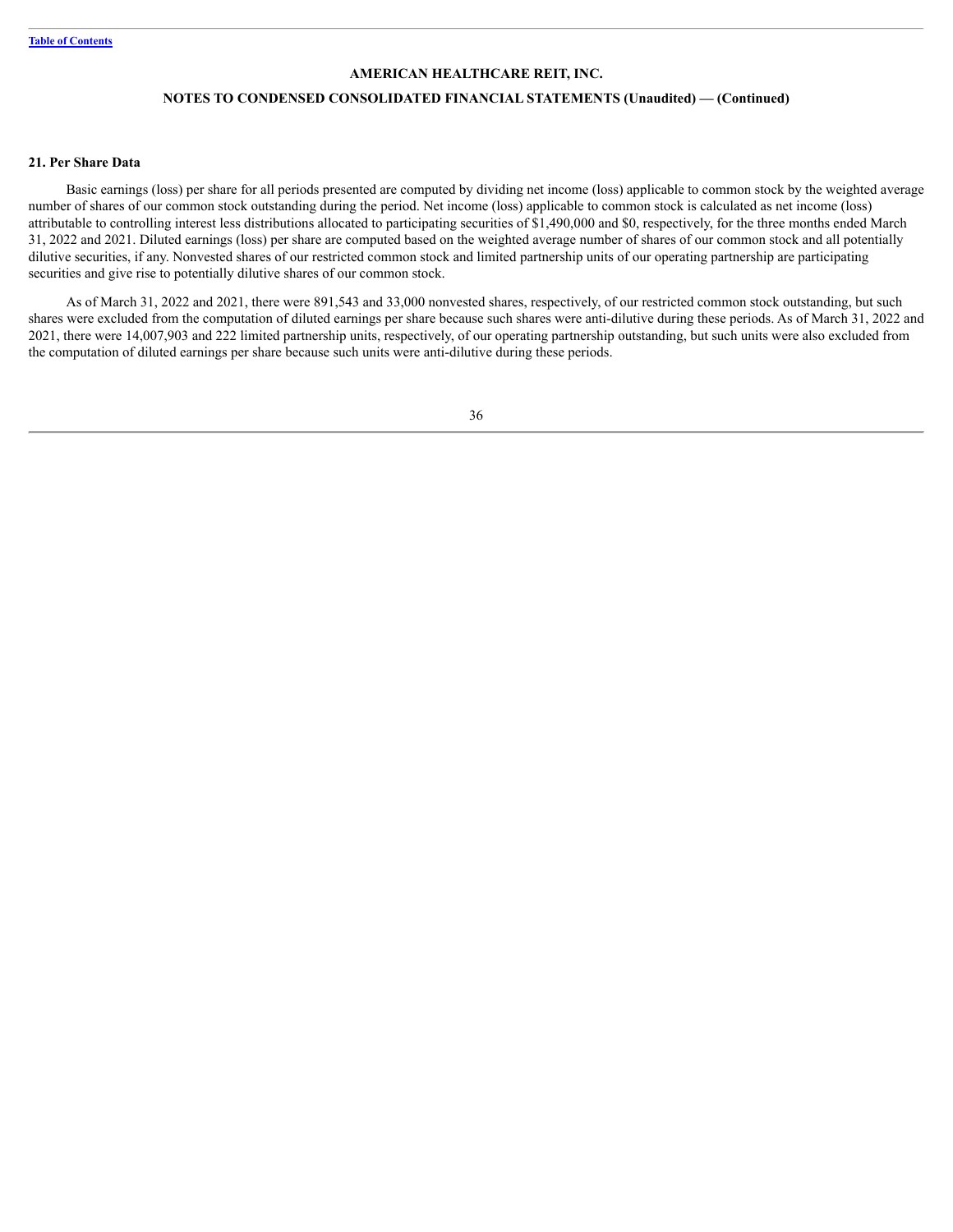#### **Item 2. Management's Discussion and Analysis of Financial Condition and Results of Operations.**

The use of the words "we," "us" or "our" refers to Griffin-American Healthcare REIT III, Inc., or GAHR III, and its subsidiaries, including Griffin-American Healthcare REIT III Holdings, LP, for periods prior to the Merger, as defined below, and American Healthcare REIT, Inc. (formerly known as Griffin-American Healthcare REIT IV, Inc., or GAHR IV) and its subsidiaries, including American Healthcare REIT Holdings, LP (formerly known as Griffin-American Healthcare REIT III Holdings, LP), for periods following the Merger, except where otherwise noted. Certain historical information of GAHR IV is *included for background purposes.*

The following Management's Discussion and Analysis of Financial Condition and Results of Operations is intended to promote understanding of our results of operations and financial condition. The following discussion is provided as a supplement to, and should be read in conjunction with our accompanying condensed consolidated financial statements and notes thereto appearing elsewhere in this Quarterly Report on Form 10-Q and in our 2021 Annual Report on Form 10-K, as filed with the United States Securities and Exchange Commission, or SEC, on March 25, 2022. Such condensed consolidated financial statements and information have been prepared to reflect our financial position as of March 31, 2022 and December 31, 2021, together with our results of operations and cash flows for the three months ended March 31, 2022 and 2021.

In connection with the Merger as discussed and defined below, GAHR IV was the legal acquiror of GAHR III, whereas GAHR III was the accounting acquiror of GAHR IV in accordance with accounting principles generally accepted in the United States of America, or GAAP, and as discussed in Note 1, Organization and Description of Business, to our accompanying condensed consolidated financial statements. Thus, the financial information set forth herein subsequent to the Merger reflects results of the Combined Company (as defined below), and the financial information set forth herein prior to the Merger reflects GAHR III's results. For this reason, period to period comparisons may not be meaningful.

#### **Forward-Looking Statements**

Historical results and trends should not be taken as indicative of future operations. Our statements contained in this report that are not historical facts are forward-looking. Actual results may differ materially from those included in the forward-looking statements. Forward-looking statements, which are based on certain assumptions and describe future plans, strategies and expectations, are generally identifiable by use of the words "expect," "project," "may," "will," "should," "could," "would," "intend," "plan," "anticipate," "estimate," "believe," "continue," "opinion," "predict," "potential," "seek" and any other comparable and derivative terms or the negatives thereof. Our ability to predict results or the actual effect of future plans and strategies is inherently uncertain. Factors which could have a material adverse effect on our operations on a consolidated basis include, but are not limited to: changes in economic conditions generally and the real estate market specifically; the company's ability to recover from the continuing adverse effects of the coronavirus, or COVID-19, pandemic, including its effects on the healthcare industry, senior housing and skilled nursing facilities and the economy in general; legislative and regulatory changes, including changes to laws governing the taxation of real estate investment trusts, or REITs; the availability of capital; changes in interest rates and foreign currency risk; uncertainty from the discontinuance of the London Inter-bank Offered Rate, or LIBOR, and the transition to the Secured Overnight Financing Rate, or SOFR; competition in the real estate industry; changes in GAAP policies and guidelines applicable to REITs; the success of our investment strategy; the availability of financing; our ability to retain our executives and key employees; and unexpected labor costs and inflationary pressures. These risks and uncertainties should be considered in evaluating forward-looking statements and undue reliance should not be placed on such statements. Forward-looking statements in this Quarterly Report on Form 10-Q speak only as of the date on which such statements are made, and undue reliance should not be placed on such statements. We undertake no obligation to update any such statements that may become untrue because of subsequent events. Additional information concerning us and our business, including additional factors that could materially affect our financial results, is included herein and in our other filings with the SEC.

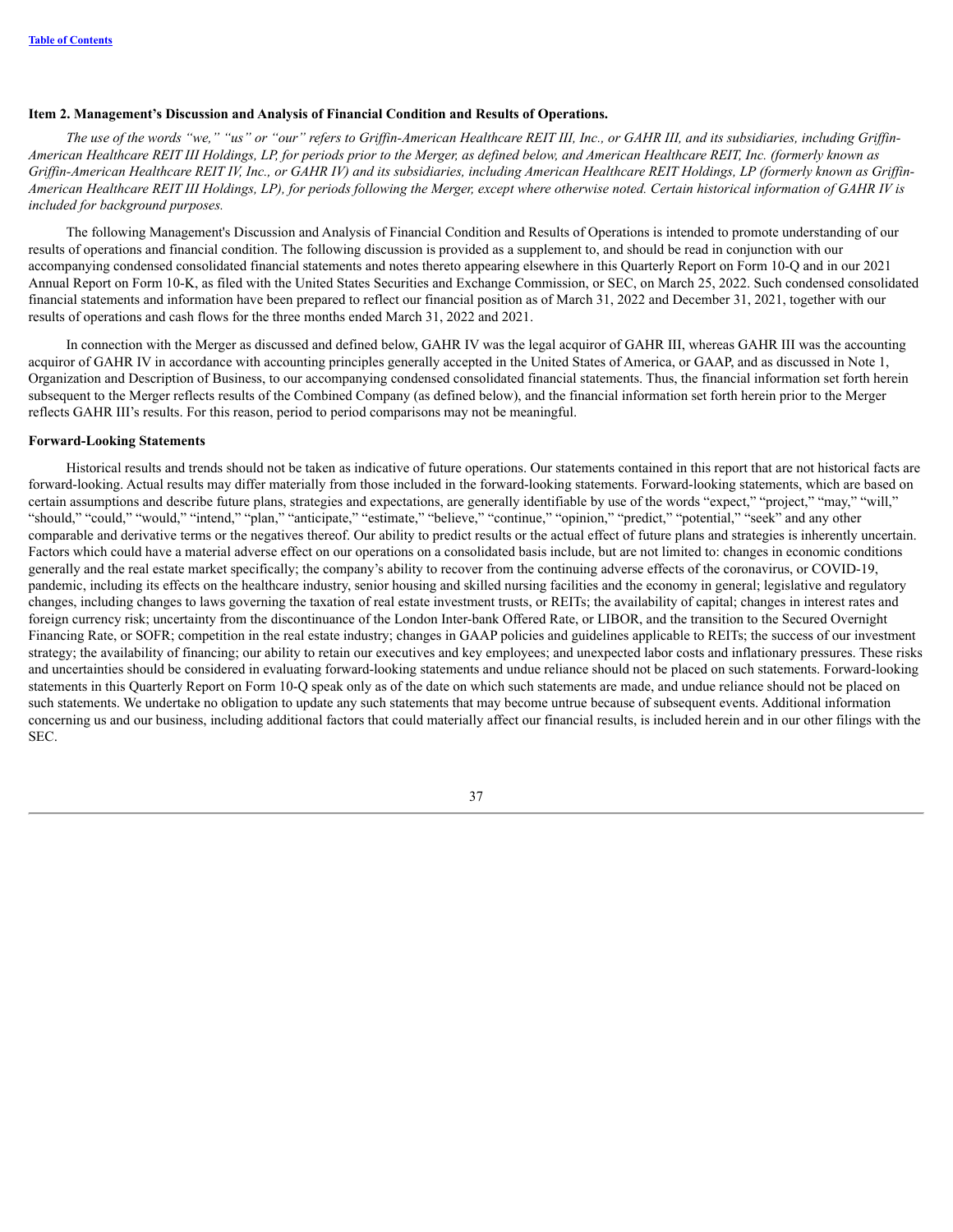#### **Overview and Background**

American Healthcare REIT, Inc., a Maryland corporation, owns a diversified portfolio of clinical healthcare real estate properties, focusing primarily on medical office buildings, skilled nursing facilities, senior housing, hospitals and other healthcare-related facilities. We also operate healthcare-related facilities utilizing the structure permitted by the REIT Investment Diversification and Empowerment Act of 2007, which is commonly referred to as a "RIDEA" structure (the provisions of the Internal Revenue Code of 1986, as amended, or the Code, authorizing the RIDEA structure were enacted as part of the Housing and Economic Recovery Act of 2008). Our healthcare facilities operated under a RIDEA structure include our senior housing operating properties, or SHOP (formerly known as senior housing — RIDEA), and our integrated senior health campuses. We have originated and acquired secured loans and may also originate and acquire other real estate-related investments on an infrequent and opportunistic basis. We generally seek investments that produce current income; however, we have selectively developed, and may continue to selectively develop, healthcare real estate properties. We qualified to be taxed as a real estate investment trust, or REIT, under the Code for federal income tax purposes, and we intend to continue to qualify to be taxed as a REIT.

## *Merger of Grif in-American Healthcare REIT III, Inc. and Grif in-American Healthcare REIT IV, Inc.*

On October 1, 2021, pursuant to an Agreement and Plan of Merger dated June 23, 2021, or the Merger Agreement, GAHR III merged with and into Continental Merger Sub, LLC, a Maryland limited liability company and newly formed wholly owned subsidiary of GAHR IV, or Merger Sub, with Merger Sub being the surviving company, or the REIT Merger. On October 1, 2021, also pursuant to the Merger Agreement, Griffin-American Healthcare REIT IV Holdings, LP, a Delaware limited partnership and subsidiary and operating partnership of GAHR IV, or GAHR IV Operating Partnership, merged with and into Griffin-American Healthcare REIT III Holdings, LP, a Delaware limited partnership, or our operating partnership, with our operating partnership being the surviving entity, or the Partnership Merger. We collectively refer to the REIT Merger and the Partnership Merger as the Merger. Following the Merger on October 1, 2021, our company, or the Combined Company, was renamed American Healthcare REIT, Inc. and our operating partnership, also referred to as the surviving partnership, was renamed American Healthcare REIT Holdings, LP. The REIT Merger qualified as a reorganization under, and within the meaning of, Section 368(a) of the Code. As a result of and at the effective time of the Merger, the separate corporate existence of GAHR III and GAHR IV Operating Partnership ceased.

At the effective time of the REIT Merger, each issued and outstanding share of GAHR III's common stock, \$0.01 par value per share, converted into the right to receive 0.9266 shares of GAHR IV's Class I common stock, \$0.01 par value per share. Further, at the effective time of the Partnership Merger, (i) each unit of limited partnership interest in the surviving partnership outstanding as of immediately prior to the effective time of the Partnership Merger was converted automatically into the right to receive 0.9266 of a Partnership Class I Unit, as defined in the agreement of limited partnership, as amended, of the surviving partnership, and (ii) each unit of limited partnership interest in GAHR IV Operating Partnership outstanding as of immediately prior to the effective time of the Partnership Merger was converted automatically into the right to receive one unit of limited partnership interest of the surviving partnership of like class.

#### *AHI Acquisition*

Also on October 1, 2021, immediately prior to the consummation of the Merger, GAHR III acquired a newly formed entity, American Healthcare Opps Holdings, LLC, or NewCo, which we refer to as the AHI Acquisition, pursuant to a contribution and exchange agreement dated June 23, 2021, or the Contribution Agreement, between GAHR III; our operating partnership; American Healthcare Investors, LLC, or AHI; Griffin Capital Company, LLC, or Griffin Capital; Platform Healthcare Investor T-II, LLC; Flaherty Trust; and Jeffrey T. Hanson, our former Chief Executive Officer and current Executive Chairman of the Board of Directors, Danny Prosky, our former Chief Operating Officer and current Chief Executive Officer and President, and Mathieu B. Streiff, our former Executive Vice President, General Counsel and current Chief Operating Officer, or collectively, the AHI Principals. NewCo owned substantially all of the business and operations of AHI, as well as all of the equity interests in (i) Griffin-American Healthcare REIT IV Advisor, LLC, or GAHR IV Advisor, a subsidiary of AHI that served as the external advisor of GAHR IV, and (ii) Griffin-American Healthcare REIT III Advisor, LLC, or GAHR III Advisor, also referred to as our former advisor, a subsidiary of AHI that served as the external advisor of GAHR III. See "Operating Partnership and Former Advisor" below for a further discussion.

Pursuant to the Contribution Agreement, AHI contributed substantially all of its business and operations to the surviving partnership, including its interest in GAHR III Advisor and GAHR IV Advisor, and Griffin Capital contributed its then-current ownership interest in GAHR III Advisor and GAHR IV Advisor to the surviving partnership. In exchange for these contributions, the surviving partnership issued limited partnership units, or surviving partnership OP units. Subject to working capital and other customary adjustments, the total approximate value of these surviving partnership OP units at the time of consummation of the transactions contemplated by the Contribution Agreement was approximately \$131,674,000, with a reference value for purposes thereof of \$8.71 per unit, such that the surviving partnership issued 15,117,529 surviving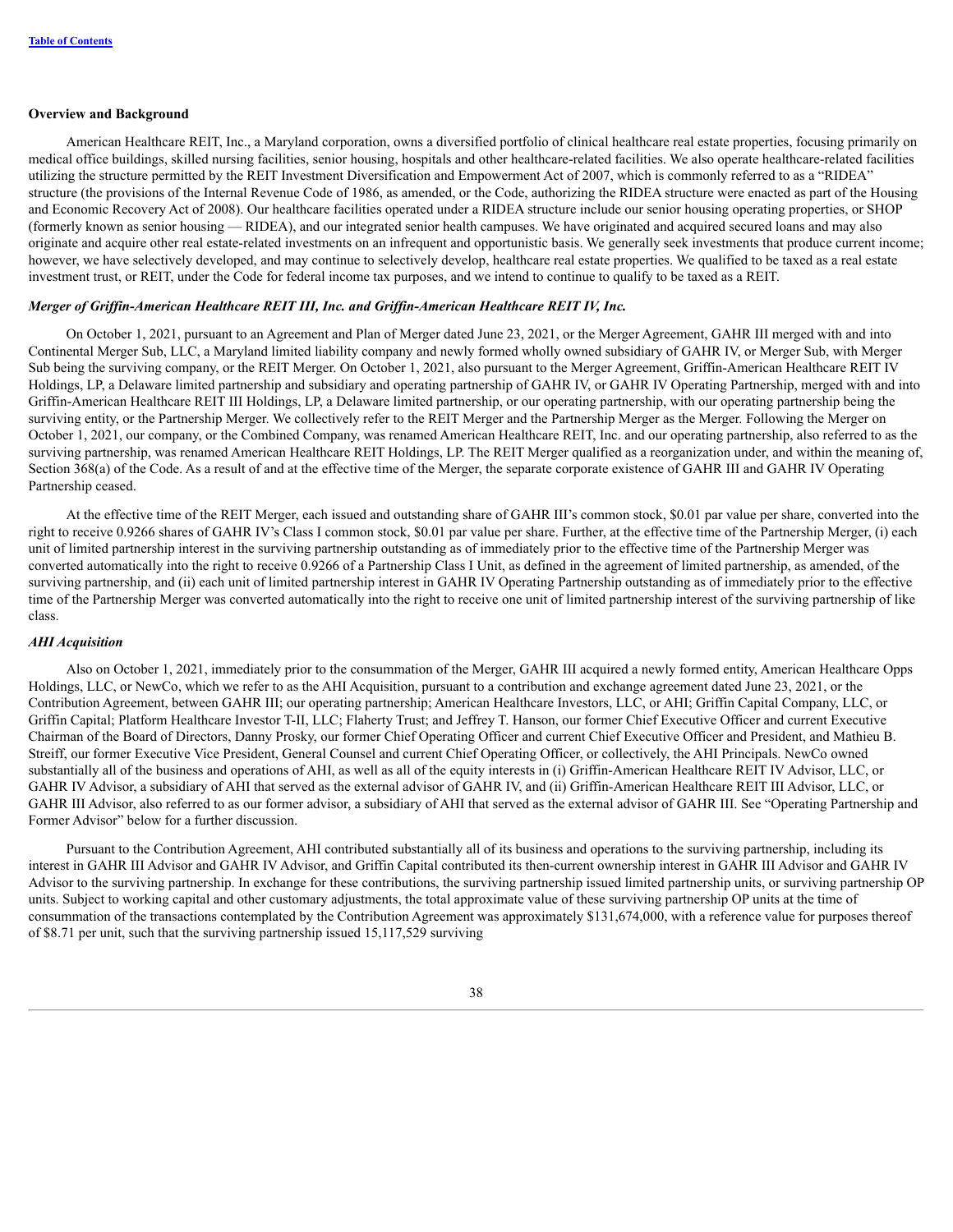partnership OP units as consideration, or the Closing Date Consideration. Following the consummation of the Merger and the AHI Acquisition, the Combined Company became self-managed. As of March 31, 2022 and December 31, 2021, such surviving partnership OP units are owned by AHI Group Holdings, LLC, or AHI Group Holdings, which is owned and controlled by the AHI Principals, Platform Healthcare Investor T-II, LLC, Flaherty Trust and a wholly owned subsidiary of Griffin Capital, or collectively, the NewCo Sellers.

The AHI Acquisition was treated as a business combination for accounting purposes, with GAHR III as both the legal and accounting acquiror of NewCo. While GAHR IV was the legal acquiror of GAHR III in the REIT Merger, GAHR III was determined to be the accounting acquiror in the REIT Merger in accordance with Financial Accounting Standards Board, Accounting Standards Codification, Topic 805, *Business Combinations*, after considering the relative share ownership and the composition of the governing body of the Combined Company. Thus, the financial information set forth herein subsequent to the consummation of the Merger and the AHI Acquisition reflects results of the Combined Company, and the financial information set forth herein prior to the Merger and the AHI Acquisition reflects GAHR III's results. For this reason, period to period comparisons may not be meaningful.

#### *Operating Partnership and Former Advisor*

We conduct substantially all of our operations through our operating partnership. Through September 30, 2021, we were externally advised by our former advisor pursuant to an advisory agreement, as amended, or the Advisory Agreement, between us and our former advisor. Our former advisor used its best efforts, subject to the oversight and review of our board of directors, or our board, to, among other things, provide asset management, property management, acquisition, disposition and other advisory services on our behalf consistent with our investment policies and objectives. Following the Merger and the AHI Acquisition, we became self-managed and are no longer externally advised. As a result, any fees that would have otherwise been payable to our former advisor are no longer being paid. Also, on October 1, 2021 and in connection with the AHI Acquisition, our operating partnership redeemed all 22,222 shares of our common stock owned by our former advisor and the 20,833 shares of our Class T common stock owned by GAHR IV Advisor in GAHR IV.

Prior to the Merger and the AHI Acquisition, our former advisor was 75.0% owned and managed by wholly owned subsidiaries of AHI, and 25.0% owned by a wholly owned subsidiary of Griffin Capital, or collectively, our former co-sponsors. Prior to the AHI Acquisition, AHI was 47.1% owned by AHI Group Holdings, 45.1% indirectly owned by Digital Bridge Group, Inc. (NYSE: DBRG), or Digital Bridge, and 7.8% owned by James F. Flaherty III. We were not affiliated with Griffin Capital, Digital Bridge or Mr. Flaherty; however, we were affiliated with our former advisor, AHI and AHI Group Holdings. Please see the "Merger of Griffin-American Healthcare REIT III, Inc. and Griffin-American Healthcare REIT IV, Inc." and "AHI Acquisition" sections above for a further discussion of our operations effective October 1, 2021. See Note 13, Redeemable Noncontrolling Interests, and Note 14, Equity — Noncontrolling Interests in Total Equity, to our accompanying condensed consolidated financial statements for a further discussion of the ownership in our operating partnership.

#### *Public Of ering*

GAHR IV raised \$754,118,000 through a best efforts initial public offering, or the initial offering, and issued 75,639,681 aggregate shares of its Class T and Class I common stock. In addition, during the initial offering, GAHR IV issued 3,253,535 aggregate shares of its Class T and Class I common stock pursuant to GAHR IV's distribution reinvestment plan, as amended, or the DRIP, for a total of \$31,021,000 in distributions reinvested. Following the deregistration of the initial offering, GAHR IV continued issuing shares of its common stock pursuant to the DRIP through a subsequent offering, or the 2019 GAHR IV DRIP Offering. GAHR IV commenced offering shares pursuant to the 2019 GAHR IV DRIP Offering on March 1, 2019, following the termination of the initial offering on February 15, 2019. On March 18, 2021, the GAHR IV board of directors authorized the suspension of the DRIP, effective as of April 1, 2021.

On October 4, 2021, our board authorized the reinstatement of the DRIP, as amended, or the AHR DRIP. We continue to offer up to \$100,000,000 of shares of our common stock to be issued pursuant to the AHR DRIP under an existing Registration Statement on Form S-3 under the Securities Act of 1933, as amended, or the Securities Act, previously filed by GAHR IV. As of March 31, 2022, a total of \$65,941,000 in distributions were reinvested that resulted in 6,981,086 shares of common stock being issued pursuant to the AHR DRIP. See Note 14, Equity — Distribution Reinvestment Plan, to our accompanying condensed consolidated financial statements for a further discussion.

On March 24, 2022, our board, at the recommendation of the audit committee of our board, comprised solely of independent directors, unanimously approved and established an updated estimated per share net asset value, or NAV, of our common stock of \$9.29. We provide this updated estimated per share NAV annually to assist broker-dealers in connection with their obligations under Financial Industry Regulatory Authority, or FINRA, Rule 2231 with respect to customer account statements. The updated estimated per share NAV is based on the estimated value of our assets less the estimated value of our liabilities, divided by the number of shares outstanding on a fully diluted basis, calculated as of December 31, 2021. The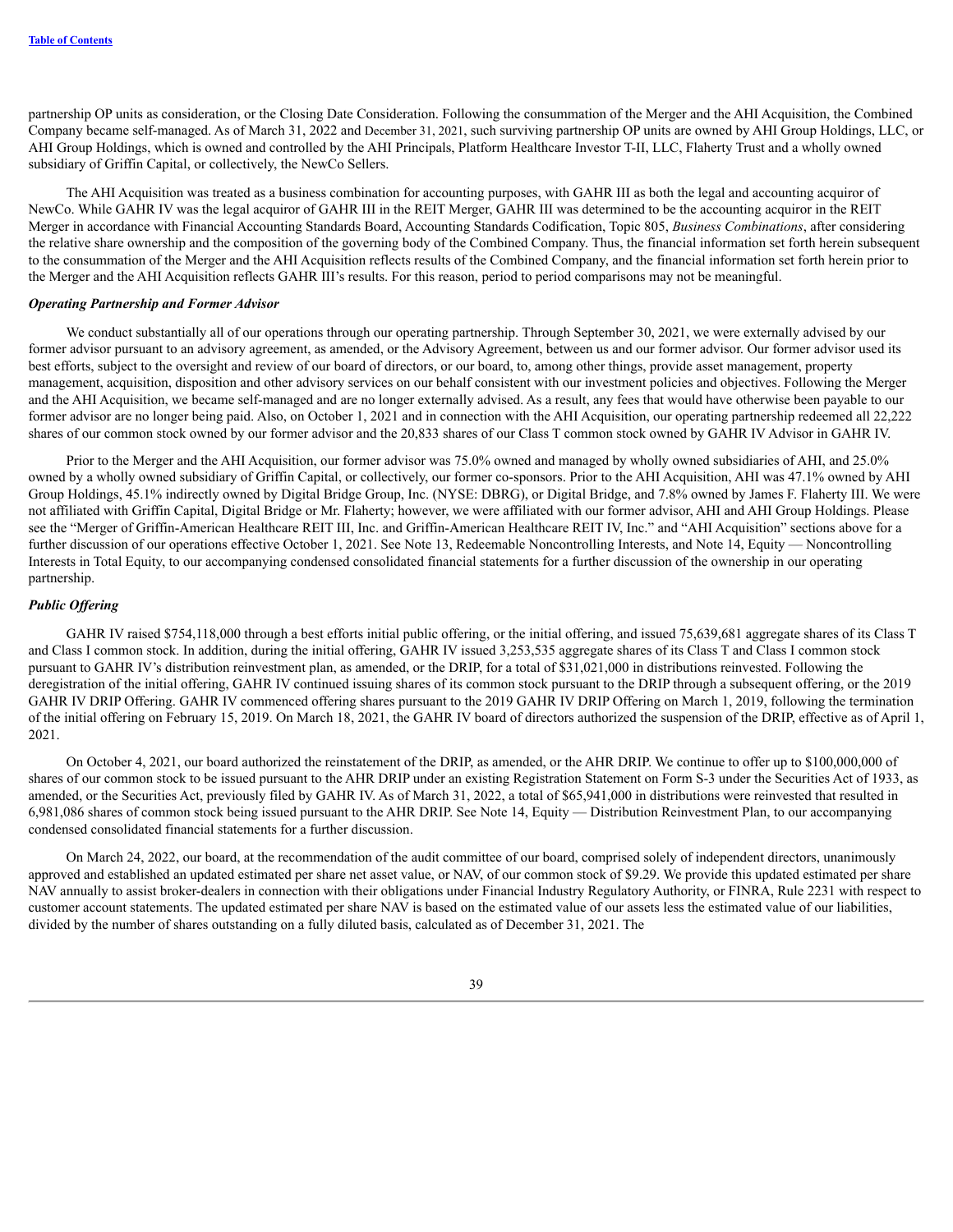valuation was performed in accordance with the methodology provided in Practice Guideline 2013-01, *Valuations of Publicly Registered Non-Listed REITs,* issued by the Institute for Portfolio Alternatives, or the IPA, in April 2013, in addition to guidance from the SEC. See our Current Report on Form 8-K filed with the SEC on March 25, 2022 for more information on the methodologies and assumptions used to determine, and the limitations and risks of, our updated estimated per share NAV.

#### *Our Real Estate Investments Portfolio*

We currently operate through six reportable business segments: medical office buildings, integrated senior health campuses, skilled nursing facilities, SHOP, senior housing and hospitals. As of March 31, 2022, we owned and/or operated 182 properties, comprising 191 buildings, and 122 integrated senior health campuses including completed development projects, or approximately 19,461,000 square feet of gross leasable area, or GLA, for an aggregate contract purchase price of \$4,299,872,000, including the fair value of the properties acquired in the Merger. In addition, as of March 31, 2022, we also owned a real estate-related debt investment purchased for \$60,429,000.

#### **Critical Accounting Estimates**

The complete listing of our Critical Accounting Estimates was previously disclosed in our 2021 Annual Report on Form 10-K, as filed with the SEC on March 25, 2022, and there have been no material changes to our Critical Accounting Estimates as disclosed therein, except as noted below or included within Note 2, Summary of Significant Accounting Policies, to our accompanying condensed consolidated financial statements.

#### *Interim Unaudited Financial Data*

For a discussion of interim unaudited financial data, see Note 2, Summary of Significant Accounting Policies — Interim Unaudited Financial Data, to our accompanying condensed consolidated financial statements. Our accompanying condensed consolidated financial statements should be read in conjunction with our audited consolidated financial statements and the notes thereto included in our 2021 Annual Report on Form 10-K, as filed with the SEC on March 25, 2022.

#### **Acquisition and Dispositions in 2022**

For a discussion of our acquisition and dispositions of investments in 2022, see Note 3, Real Estate Investments, Net, and Note 4, Business Combination, to our accompanying condensed consolidated financial statements.

#### **Factors Which May Influence Results of Operations**

In connection with the Merger, GAHR IV was the legal acquiror and GAHR III was the accounting acquiror for financial reporting purposes, as discussed in Note 1, Organization and Description of Business, to our accompanying condensed consolidated financial statements. Thus, the financial information set forth herein subsequent to the Merger reflects results of the Combined Company, and the financial information set forth herein prior to the Merger reflects GAHR III's results. Furthermore, as a result of the closing of the AHI Acquisition on October 1, 2021, and following the Merger, our company is now self-managed and employs all the employees necessary to operate as a self-managed company. The impact of being a self-managed company on our results of operations is predominantly an increase in general and administrative costs related to employing the workforce necessary to operate as a selfmanaged company and cost savings associated with no longer paying advisory fees to our former advisor. For these reasons, period to period comparisons may not be meaningful.

Other than the effects of the Merger and the AHI Acquisition discussed above, and the COVID-19 pandemic discussed below, as well as other national economic conditions affecting real estate generally, we are not aware of any material trends or uncertainties that may reasonably be expected to have a material impact, favorable or unfavorable, on revenues or income from the acquisition, disposition, management and operation of our properties. For a further discussion of these and other factors that could impact our future results or performance, see Part I, Item 1A, Risk Factors, previously disclosed in our 2021 Annual Report on Form 10-K, as filed with the SEC on March 25, 2022.

#### *COVID-19*

Our residents, tenants, operating partners and managers, our industry and the U.S. economy continue to be disrupted by the COVID-19 pandemic and related supply chain disruptions and labor shortages. The timing and extent of the economic recovery from the COVID-19 pandemic is dependent upon many factors, including the rate of vaccination, the emergence and severity of COVID-19 variants, the continued effectiveness of the vaccines against those variants, the frequency of booster vaccinations and the duration and implications of continued restrictions and safety measures. As the COVID-19 pandemic is still impacting the healthcare system to a certain extent, it continues to present challenges for us as an owner and operator of healthcare facilities, making it difficult to ascertain the long-term impact the COVID-19 pandemic will have on real estate markets in which we own and/or operate properties and our portfolio of investments. COVID-19 is particularly dangerous among the senior population and results in heightened risk to our senior housing and skilled nursing facilities, and we continue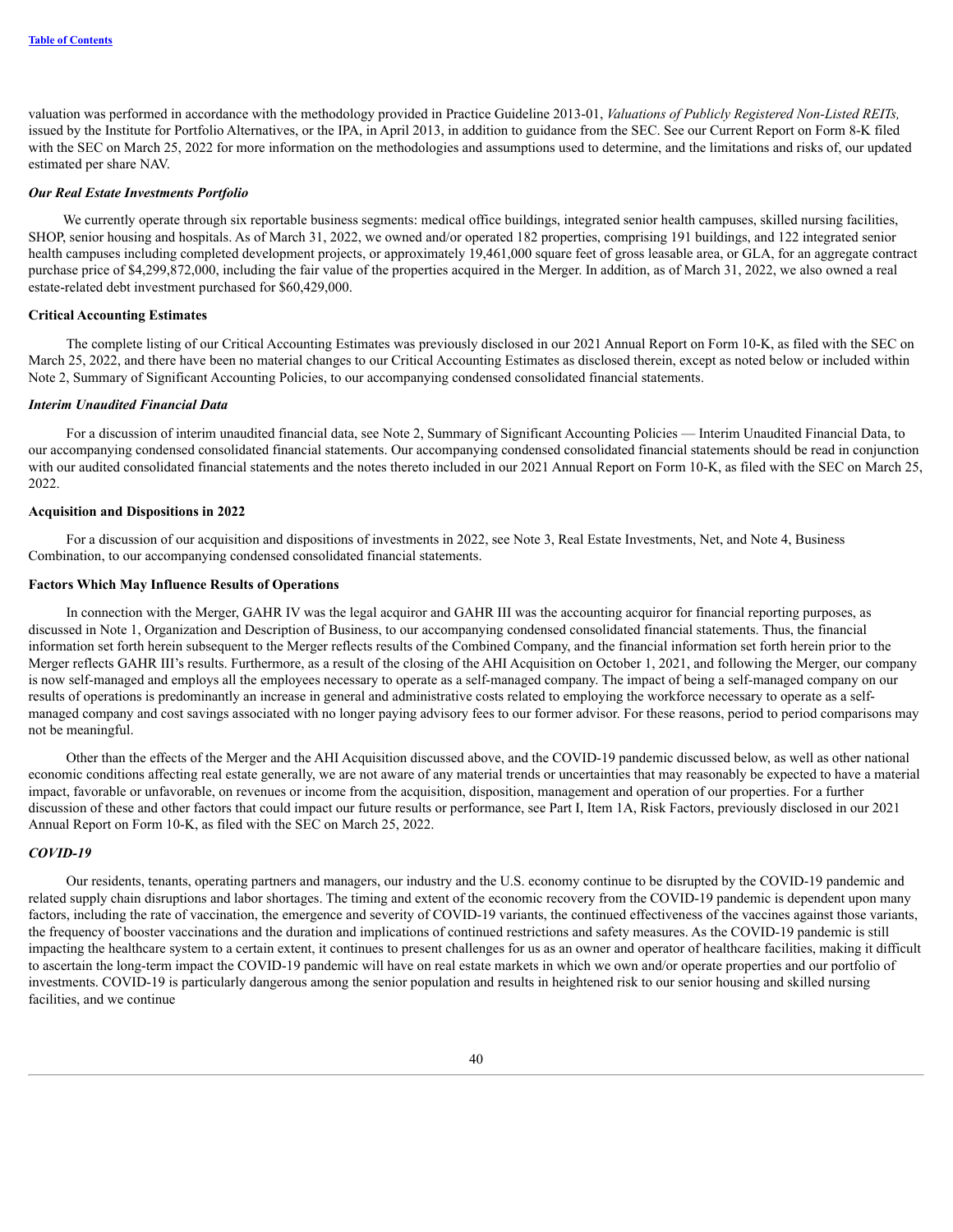to work diligently to maintain aggressive protocols at such facilities as well as actively collaborate with our tenants, operating partners and managers to respond and take action to mitigate the impact of the COVID-19 pandemic.

We have evaluated the impacts of the COVID-19 pandemic on our business thus far and incorporated information concerning such impacts into our assessments of liquidity, impairment and collectability from tenants and residents as of March 31, 2022. We will continue to monitor such impacts and will adjust our estimates and assumptions based on the best available information.

Since March 2020, we have taken actions to strengthen our balance sheet and preserve liquidity in response to the COVID-19 pandemic, including reducing the stockholder distribution rate and temporarily suspending our share repurchase plan. We believe that the long-term stability of our portfolio of investments will return once the virus has been controlled. Each type of real estate asset we own has been impacted by the COVID-19 pandemic to varying degrees.

The COVID-19 pandemic has resulted in a significant decline in resident occupancies at our senior housing facilities, SHOP, integrated senior health campuses and skilled nursing facilities, and an increase in COVID-19 related operating expenses with more costly short-term hires due to the shortage of healthcare personnel. Therefore, our focus at such properties continues to be on resident occupancy recovery and operating expense management. While resident occupancies at our integrated senior health campuses and skilled nursing facilities have gradually improved to near pre-pandemic levels, our SHOP have been slower to recover. Based on information available to management as of April 29, 2022, resident occupancy at our SHOP has declined by approximately 11.5% since February 2020, prior to COVID-19 shutdowns.

To date, the impacts of the COVID-19 pandemic have been significant, rapidly evolving and may continue into the future. The information in this Quarterly Report on Form 10-Q is based on data currently available to us and will likely change as the COVID-19 pandemic progresses. Future actions that may be taken by state and local governments to mitigate the impact of COVID-19 variants that may emerge could disrupt our business, activities and operations, the extent to which are highly uncertain. We continue to closely monitor COVID-19 developments and are continuously assessing the implications to our business, residents, tenants, operating partners, managers and our portfolio of investments. We cannot predict with reasonable certainty when demand for healthcare services at our senior housing and skilled nursing facility segments will return to pre-COVID-19 pandemic levels.

The lasting effect of the COVID-19 pandemic over the next 12 months could be significant and will largely depend on future developments, including COVID-19 vaccination and booster rates; the long term efficacy of COVID-19 vaccinations and boosters; and the potential emergence of new, more transmissible or severe variants, which cannot be predicted with confidence at this time. See the "Results of Operations" and "Liquidity and Capital Resources" sections below, for a further discussion.

#### *Scheduled Lease Expirations*

Excluding our SHOP and integrated senior health campuses, as of March 31, 2022, our properties were 92.7% leased and during the remainder of 2022, 6.5% of the leased GLA is scheduled to expire. Our leasing strategy focuses on negotiating renewals for leases scheduled to expire during the next twelve months. In the future, if we are unable to negotiate renewals, we will try to identify new tenants or collaborate with existing tenants who are seeking additional space to occupy. As of March 31, 2022, our remaining weighted average lease term was 7.1 years, excluding our SHOP and integrated senior health campuses.

Our combined SHOP and integrated senior health campuses were 77.8% leased as of March 31, 2022. Substantially all of our leases with residents at such properties are for a term of one year or less.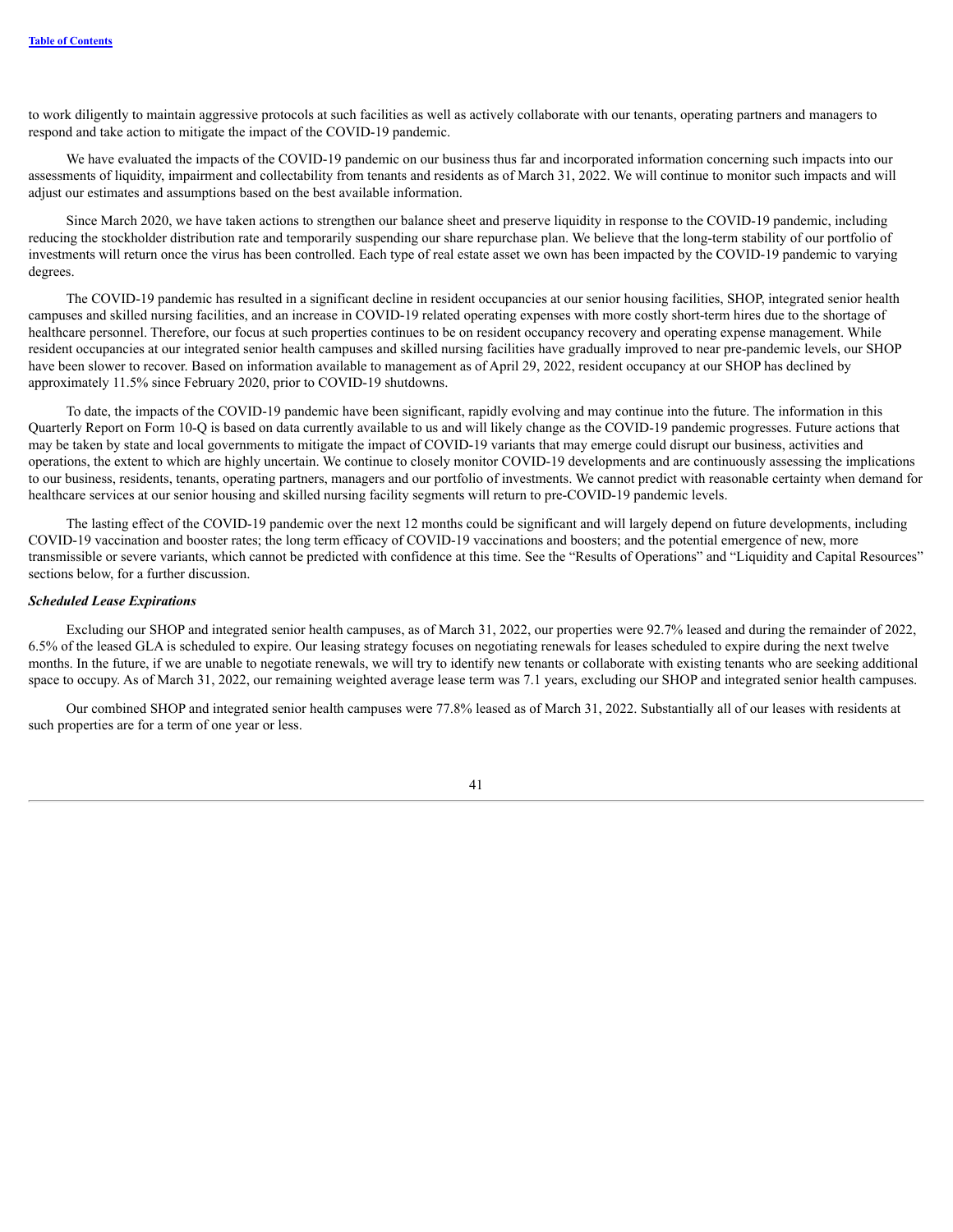$\mathcal{L}_\text{max}$ 

#### **Results of Operations**

#### *Comparison of Three Months Ended March 31, 2022 and 2021*

Our operating results are primarily comprised of income derived from our portfolio of properties and expenses in connection with the acquisition and operation of such properties. Our primary sources of revenue include rent generated by our leased, non-RIDEA properties, and resident fees and services revenue from our RIDEA properties. Our primary expenses include property operating expenses and rental expenses. In addition, beginning in the fourth quarter of 2021, following the AHI Acquisition that resulted in our company being self managed, general and administrative expenses include payroll and other corporate operating expenses but no longer include advisory fees to our former advisor. In general, and under a normal operating environment without the disruption of the COVID-19 pandemic, we expect amounts related to our portfolio of operating properties to increase in the future due to fixed annual rent escalations on our portfolio of properties. The ability to compare one period to another is also impacted by the closing of the AHI Acquisition and the increase in size of our real estate portfolio as a result of the Merger. See Note 1, Organization and Description of Business, to our accompanying condensed consolidated financial statements for a further discussion.

We segregate our operations into reporting segments in order to assess the performance of our business in the same way that management reviews our performance and makes operating decisions. As of March 31, 2022, we operated through six reportable business segments: medical office buildings, integrated senior health campuses, skilled nursing facilities, SHOP, senior housing and hospitals.

Except where otherwise noted, the changes in our consolidated results of operations for 2022 as compared to 2021 are primarily due to the acquisition of GAHR IV's portfolio of 87 properties, comprising 92 buildings, or approximately 4,799,000 square feet of GLA, as a result of the Merger on October 1, 2021, the disruption to our normal operations as a result of the COVID-19 pandemic and grant income received. As of March 31, 2022 and 2021, we owned and/or operated the following types of properties:

|                                   |                                                   |   |                                                | March 31.      |                                                    |                                                |               |                         |
|-----------------------------------|---------------------------------------------------|---|------------------------------------------------|----------------|----------------------------------------------------|------------------------------------------------|---------------|-------------------------|
|                                   |                                                   |   | 2022                                           |                |                                                    |                                                | 2021          |                         |
|                                   | Number of<br><b>Buildings/</b><br><b>Campuses</b> |   | Aggregate<br>Contract<br><b>Purchase Price</b> | Leased<br>$\%$ | Number of<br><b>Buildings</b> /<br><b>Campuses</b> | Aggregate<br>Contract<br><b>Purchase Price</b> |               | Leased<br>$\frac{0}{0}$ |
| Integrated senior health campuses | 122                                               | æ | 1,795,199,000                                  | (1)            | 120                                                |                                                | 1,732,058,000 | (1)                     |
| Medical office buildings          | 105                                               |   | 1,249,658,000                                  | 89.7%          | 63                                                 |                                                | 657,885,000   | 89.1 %                  |
| <b>SHOP</b>                       | 47                                                |   | 708,050,000                                    | (2)            | 20                                                 |                                                | 433,891,000   | (2)                     |
| Senior housing                    | 20                                                |   | 169,885,000                                    | $100\%$        | 9                                                  |                                                | 89,535,000    | $100\%$                 |
| Skilled nursing facilities        | 17                                                |   | 237,300,000                                    | $100\%$        | 6                                                  |                                                | 119,500,000   | $100\%$                 |
| Hospitals                         |                                                   |   | 139,780,000                                    | 100 %          |                                                    |                                                | 139,780,000   | $100\%$                 |
| Total/weighted average $(3)$      | 313                                               |   | 4,299,872,000                                  | $92.7\%$       | 220                                                |                                                | 3,172,649,000 | $91.7\%$                |

(1) The leased percentage for the resident units of our integrated senior health campuses was 80.0% and 70.7% as of March 31, 2022 and 2021, respectively.

(2) The leased percentage for the resident units of our SHOP was 71.9% and 70.3% as of March 31, 2022 and 2021, respectively.

(3) Leased percentage excludes our SHOP and integrated senior health campuses.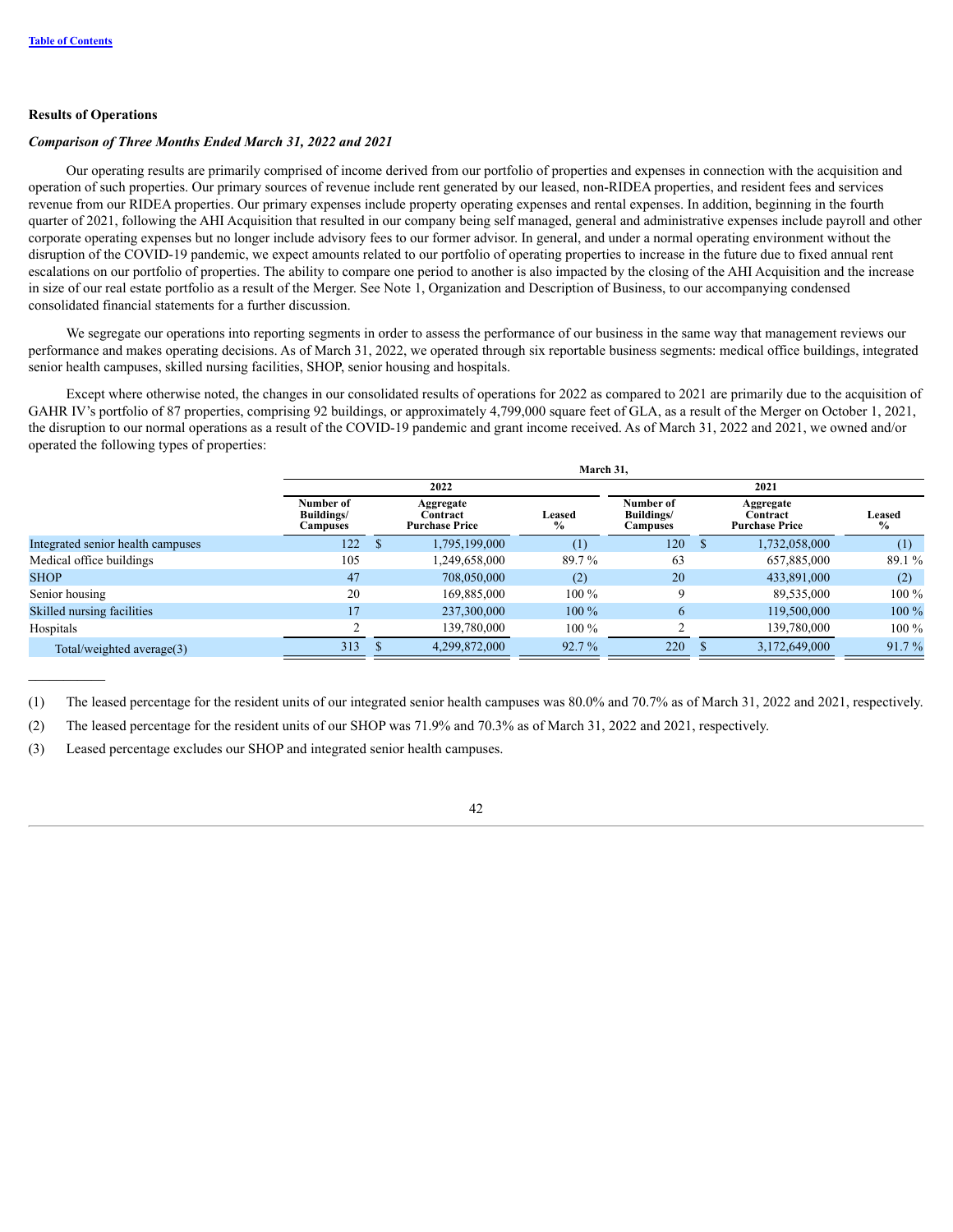#### *Revenues and Grant Income*

Our primary sources of revenue include rent generated by our leased, non-RIDEA properties, and resident fees and services revenue from our RIDEA properties. The amount of revenues generated by our properties depends principally on our ability to maintain the occupancy rates of currently leased space and to lease available space at the then existing rental rates. We also receive grant income. Revenues and grant income by reportable segment consisted of the following for the periods then ended:

|                                           | Three Months Ended March 31, |             |    |             |  |
|-------------------------------------------|------------------------------|-------------|----|-------------|--|
|                                           |                              | 2022        |    | 2021        |  |
| <b>Resident Fees and Services Revenue</b> |                              |             |    |             |  |
| Integrated senior health campuses         | \$                           | 281,012,000 | -S | 233,226,000 |  |
| <b>SHOP</b>                               |                              | 37,962,000  |    | 19,800,000  |  |
| Total resident fees and services revenue  |                              | 318,974,000 |    | 253,026,000 |  |
| <b>Real Estate Revenue</b>                |                              |             |    |             |  |
| Medical office buildings                  |                              | 37,837,000  |    | 20,023,000  |  |
| Skilled nursing facilities                |                              | 6,393,000   |    | 3,667,000   |  |
| Senior housing                            |                              | 5,298,000   |    | 3,570,000   |  |
| Hospitals                                 |                              | 2,415,000   |    | 2,763,000   |  |
| Total real estate revenue                 |                              | 51,943,000  |    | 30,023,000  |  |
| <b>Grant Income</b>                       |                              |             |    |             |  |
| Integrated senior health campuses         |                              | 5,096,000   |    | 8,229,000   |  |
| <b>SHOP</b>                               |                              | 118,000     |    |             |  |
| Total grant income                        |                              | 5,214,000   |    | 8,229,000   |  |
| Total revenues and grant income           |                              | 376,131,000 |    | 291,278,000 |  |

For the three months ended March 31, 2022 and 2021, resident fees and services revenue primarily consisted of rental fees related to resident leases, extended health care fees and other ancillary services, and real estate revenue primarily consisted of base rent and expense recoveries. For the three months ended March 31, 2022, \$14,113,000 in resident fees and services revenue for our SHOP was due to the increase in the size of our portfolio as a result of the Merger. The remaining increase in resident fees and services revenue was primarily attributable to improved occupancy and higher reimbursement rates from both Medicare and Medicaid programs for our integrated senior health campuses and SHOP. In addition, for the three months ended March 31, 2022, \$22,332,000 of real estate revenue was primarily due to the increase in the size of our portfolio as a result of the Merger.

For the three months ended March 31, 2022 and 2021, we recognized \$5,214,000 and \$8,229,000, respectively, of grant income at our integrated senior health campuses and SHOP related to government grants received through the Coronavirus Aid, Relief, and Economic Security Act, or CARES Act, economic stimulus programs.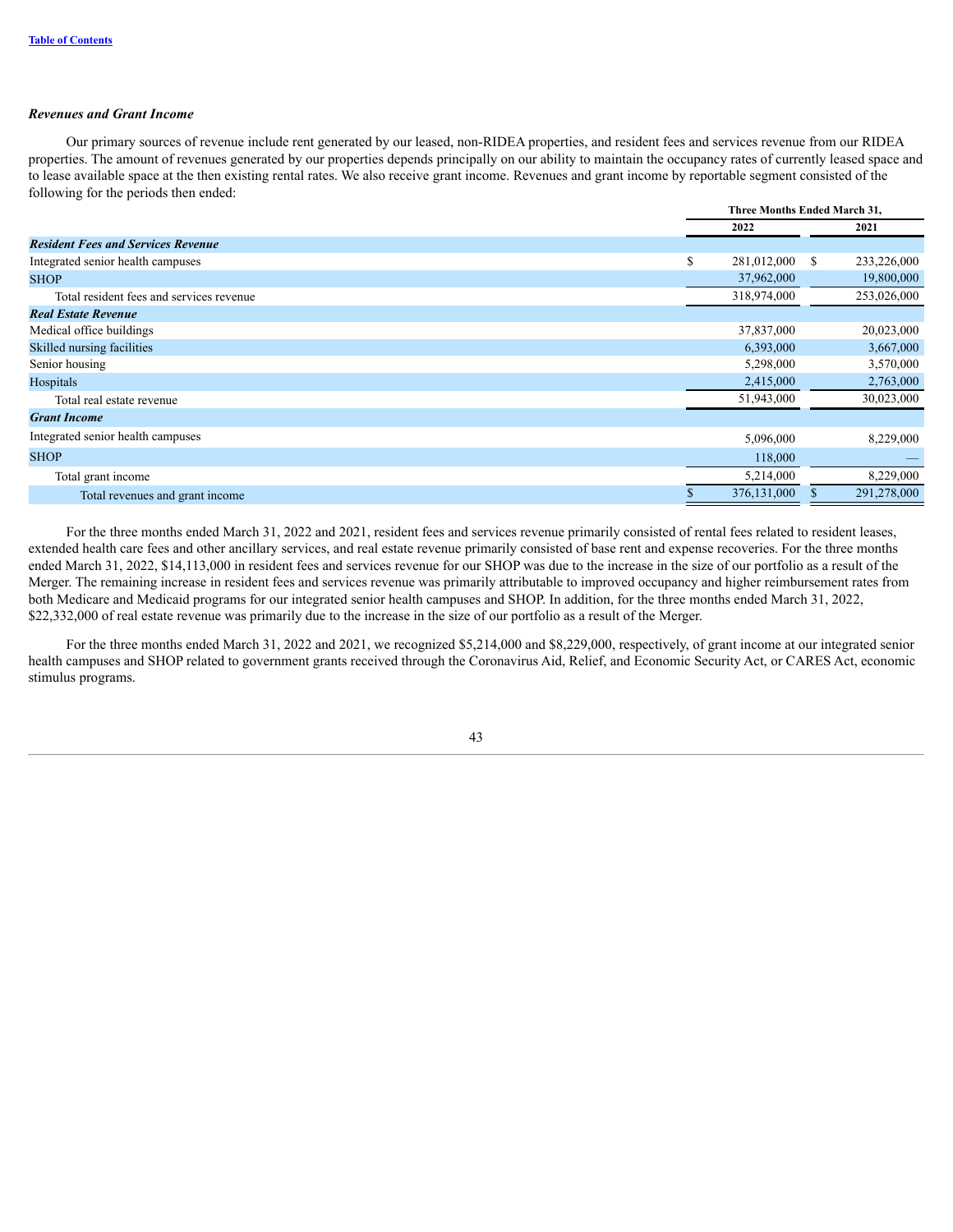#### *Property Operating Expenses and Rental Expenses*

Property operating expenses and property operating expenses as a percentage of resident fees and services revenue and grant income, as well as rental expenses and rental expenses as a percentage of real estate revenue, by reportable segment consisted of the following for the periods then ended:

|                                    | Three Months Ended March 31, |             |             |  |             |          |
|------------------------------------|------------------------------|-------------|-------------|--|-------------|----------|
|                                    | 2022                         |             |             |  | 2021        |          |
| <b>Property Operating Expenses</b> |                              |             |             |  |             |          |
| Integrated senior health campuses  | \$                           | 253.150.000 | 88.5% \$    |  | 228,639,000 | 94.7%    |
| <b>SHOP</b>                        |                              | 34,010,000  | 89.3 %      |  | 16,503,000  | 83.3 %   |
| Total property operating expenses  |                              | 287,160,000 | $88.6\%$ \$ |  | 245,142,000 | 93.8%    |
| <b>Rental Expenses</b>             |                              |             |             |  |             |          |
| Medical office buildings           | $\mathbb{S}$                 | 14,313,000  | $37.8\%$ \$ |  | 7,537,000   | 37.6 %   |
| Skilled nursing facilities         |                              | 686,000     | $10.7\%$    |  | 369,000     | $10.1\%$ |
| Hospitals                          |                              | 109,000     | $4.5\%$     |  | 134,000     | 4.8 $%$  |
| Senior housing                     |                              | 179,000     | $3.4\%$     |  | 15,000      | $0.4\%$  |
| Total rental expenses              |                              | 15,287,000  | 29.4 %      |  | 8,055,000   | 26.8%    |

Integrated senior health campuses and SHOP typically have a higher percentage of direct operating expenses to revenue than medical office buildings, hospitals, and leased senior housing and skilled nursing facilities due to the nature of RIDEA — type facilities where we conduct day-to-day operations. For the three months ended March 31, 2022, as compared to the three months ended March 31, 2021, rental expenses increased by \$6,542,000 and property operating expenses increased by \$14,460,000 for our SHOP due to the increase in the size of our portfolio as a result of the Merger. Further, the remaining increase in total property operating expenses was due to an increase in labor costs at our SHOP and integrated senior health campuses.

#### *General and Administrative*

For the three months ended March 31, 2022, general and administrative expenses were \$11,119,000 compared to \$7,257,000 for the three months ended March 31, 2021. The increase in general and administrative expenses of \$3,862,000 was primarily the result of an increase of: (i) \$6,468,000 in payroll and compensation costs for the acquired employees as a result of the AHI Acquisition; (ii) \$1,319,000 in professional and legal fees; and (iii) \$958,000 in corporate operating expenses. Such increases were partially offset by a decrease in our asset management and property management oversight fees of \$5,678,000 as a result of the AHI Acquisition.

#### *Business Acquisition Expenses*

For the three months ended March 31, 2022 and 2021, we recorded business acquisition expense of \$173,000 and \$1,248,000, respectively. The decrease in such expenses primarily related to a \$1,195,000 decrease in third-party advisory costs and fees to our special committee related to the Merger and the AHI Acquisition.

#### *Depreciation and Amortization*

For the three months ended March 31, 2022 and 2021, depreciation and amortization was \$42,311,000 and \$25,723,000, respectively, which primarily consisted of depreciation on our operating properties of \$34,422,000 and \$24,190,000, respectively, and amortization of our identified intangible assets of \$7,125,000 and \$1,113,000, respectively. The increase in depreciation and amortization of \$16,588,000 was primarily the result of the increase in depreciable assets in our portfolio as a result of the Merger resulting in depreciation and amortization expense of \$14,954,000.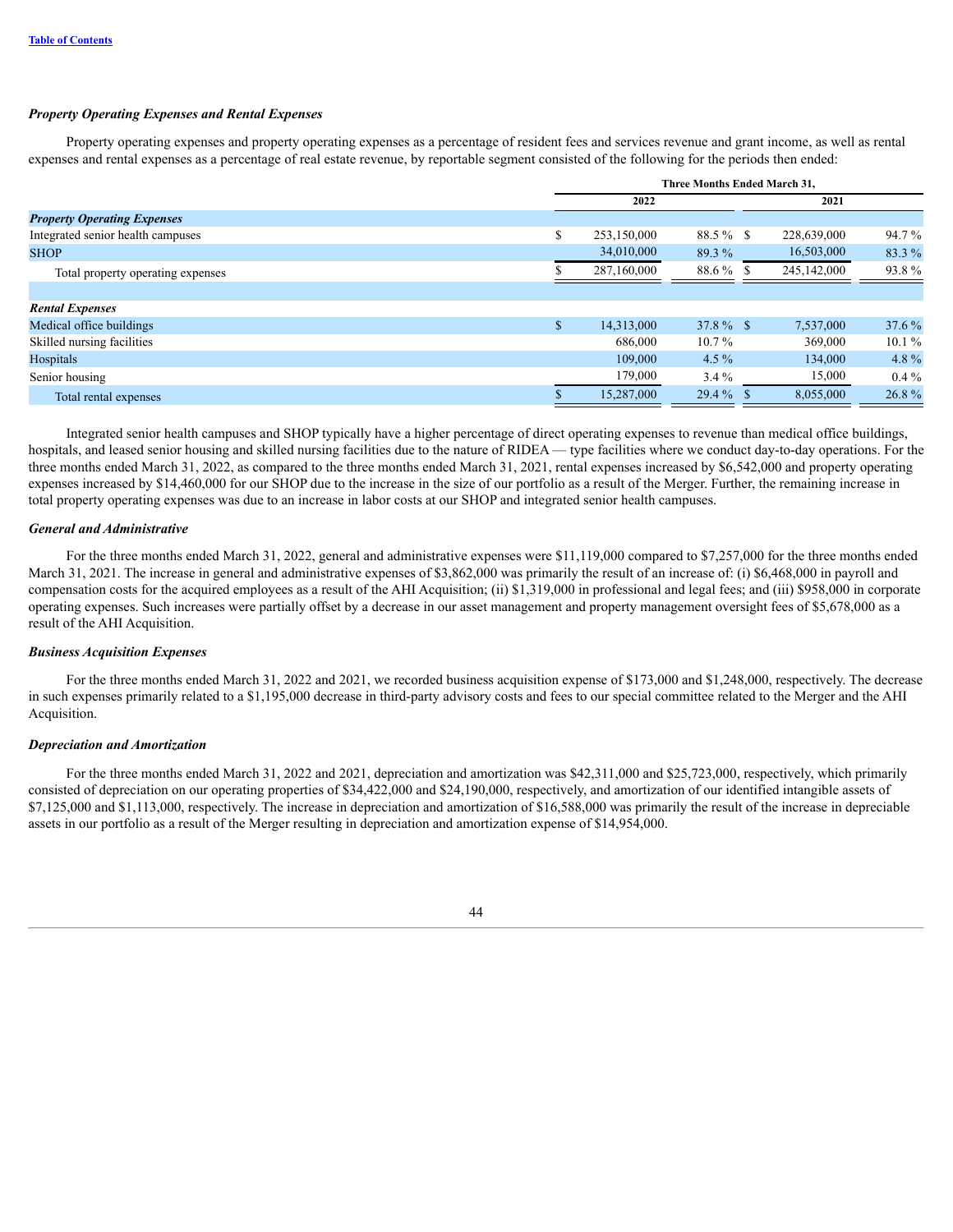#### *Interest Expense*

Interest expense, including gain or loss in fair value of derivative financial instruments, consisted of the following for the periods presented:

|                                                                     |   | Three Months Ended March 31, |     |             |  |
|---------------------------------------------------------------------|---|------------------------------|-----|-------------|--|
|                                                                     |   | 2022                         |     | 2021        |  |
| Interest expense:                                                   |   |                              |     |             |  |
| Lines of credit and term loans and derivative financial instruments | S | 7,549,000                    | - S | 7,594,000   |  |
| Mortgage loans payable                                              |   | 9,544,000                    |     | 8,585,000   |  |
| Amortization of deferred financing costs:                           |   |                              |     |             |  |
| Lines of credit and term loans                                      |   | 809,000                      |     | 1,075,000   |  |
| Mortgage loans payable                                              |   | 441,000                      |     | 339,000     |  |
| Amortization of debt discount/premium, net                          |   | (17,000)                     |     | 203,000     |  |
| Gain in fair value of derivative financial instruments              |   | (500,000)                    |     | (1,821,000) |  |
| Loss on extinguishments of debt                                     |   | 4,591,000                    |     | 2,288,000   |  |
| Interest on finance lease liabilities                               |   | 74,000                       |     | 118,000     |  |
| Interest expense on financing obligations and other liabilities     |   | 334,000                      |     | 163,000     |  |
| Total                                                               |   | 22,825,000                   |     | 18,544,000  |  |
|                                                                     |   |                              |     |             |  |

For the three months ended March 31, 2022, interest expense was \$22,825,000 compared to \$18,544,000 for the three months ended March 31, 2021. The increase in interest expense was primarily related to a decrease in the gain in fair value recognized on our derivative financial instruments of \$1,321,000 and an increase in loss on debt extinguishment of \$2,303,000. See Note 8, Mortgage Loans Payable, Net, and Note 9, Lines of Credit and Term Loans, to our accompanying condensed consolidated financial statements for a further discussion on debt extinguishments.

#### **Liquidity and Capital Resources**

In the normal course of business, our material cash requirements consist of payment of operating expenses, capital improvement expenditures, interest on our indebtedness, distributions to our stockholders and repurchases of our common stock. Our sources of funds primarily consist of operating cash flows and borrowings.

Absent our requirements to make distributions to maintain our REIT qualification, we do not have any material off-balance sheet arrangements that we expect would materially affect our liquidity and capital resources.

#### *Material Cash Requirements*

#### *Capital Improvement Expenditures*

A capital plan for each investment is established upon acquisition that contemplates the estimated capital needs of that investment, including costs of refurbishment, tenant improvements or other major capital expenditures. The capital plan also sets forth the anticipated sources of the necessary capital, which may include operating cash generated by the investment, capital reserves, a line of credit or other loan established with respect to the investment, other borrowings or additional equity investments from us and joint venture partners. The capital plan for each investment is adjusted through ongoing, regular reviews of our portfolio or as necessary to respond to unanticipated additional capital needs. As of March 31, 2022, we had \$16,673,000 of restricted cash in loan impounds and reserve accounts to fund a portion of such capital expenditures. Based on the budget for the properties we own as of March 31, 2022, we estimate that our discretionary expenditures for capital and tenant improvements could require up to \$96,038,000 for the remaining nine months of 2022.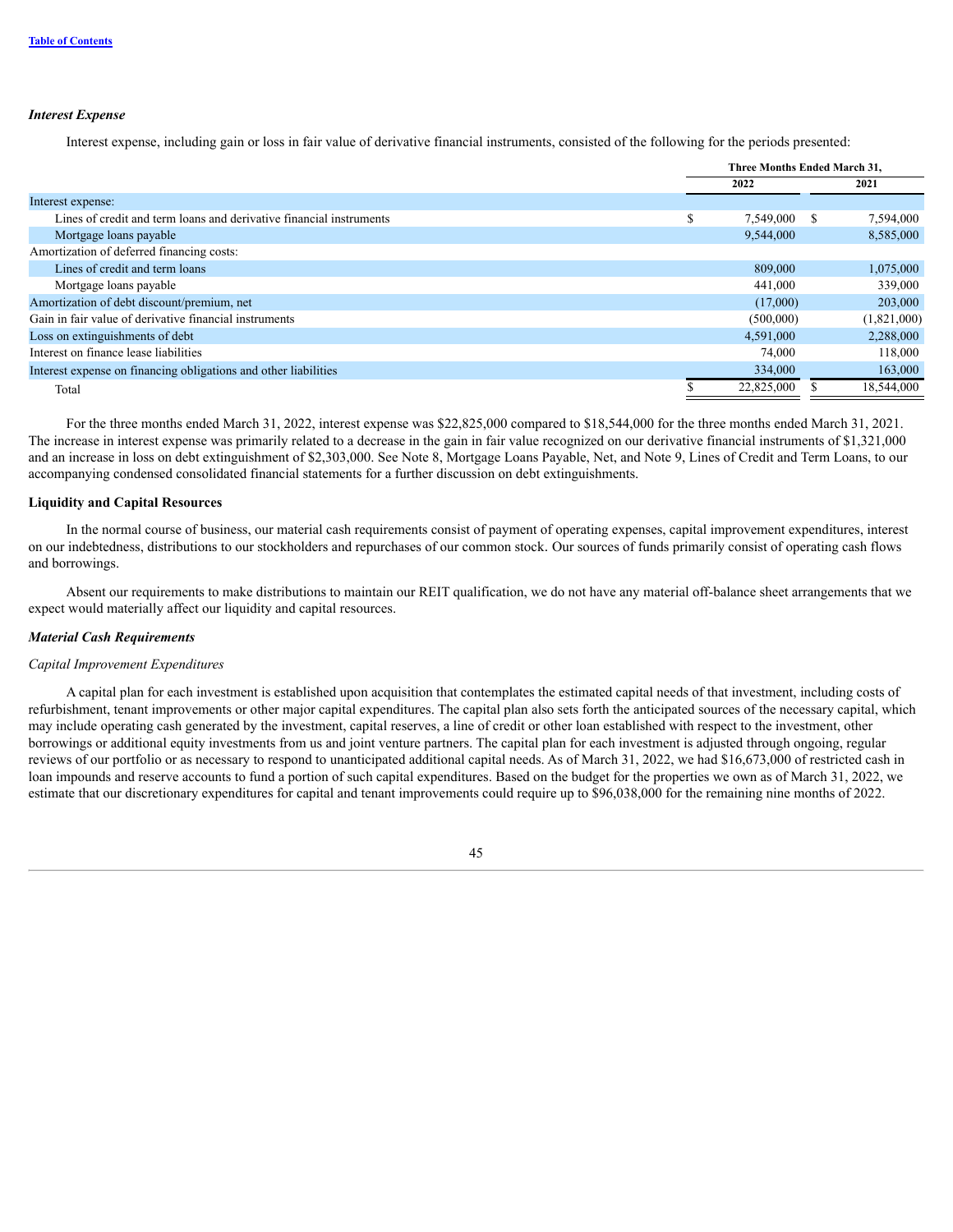#### *Contractual Obligations*

The following table provides information with respect to: (i) the maturity and scheduled principal repayment of our secured mortgage loans payable and our lines of credit and term loans; (ii) interest payments on our mortgage loans payable, lines of credit and term loans; (iii) ground and other lease obligations; and (iv) financing obligations as of March 31, 2022:

|                                                                                           | <b>Payments Due by Period</b> |             |  |             |  |             |   |                   |  |               |  |  |
|-------------------------------------------------------------------------------------------|-------------------------------|-------------|--|-------------|--|-------------|---|-------------------|--|---------------|--|--|
|                                                                                           |                               | 2022        |  | 2023-2024   |  | 2025-2026   |   | <b>Thereafter</b> |  | Total         |  |  |
| Principal payments — fixed-rate debt                                                      |                               | 61,521,000  |  | 106,157,000 |  | 184,034,000 | ъ | 510,768,000       |  | 862,480,000   |  |  |
| Interest payments — fixed-rate debt                                                       |                               | 19,960,000  |  | 46,823,000  |  | 38,564,000  |   | 202,140,000       |  | 307,487,000   |  |  |
| Principal payments — variable-rate debt                                                   |                               | 60,431,000  |  | 483,681,000 |  | 385,339,000 |   | 569,104,000       |  | 1,498,555,000 |  |  |
| Interest payments — variable-rate debt (based<br>on rates in effect as of March 31, 2022) |                               | 27,483,000  |  | 50.914.000  |  | 32,030,000  |   | 2.561.000         |  | 112,988,000   |  |  |
| Ground and other lease obligations                                                        |                               | 14,522,000  |  | 37,520,000  |  | 34,041,000  |   | 163,815,000       |  | 249,898,000   |  |  |
| Financing obligations                                                                     |                               | 13,837,000  |  | 5,366,000   |  | 3,048,000   |   | 16,241,000        |  | 38,492,000    |  |  |
| Total                                                                                     |                               | 197,754,000 |  | 730,461,000 |  | 677,056,000 |   | 1,464,629,000     |  | 3,069,900,000 |  |  |

#### *Distributions and Share Repurchases*

For information on distributions, see the "Distributions" section below. For information on our share repurchase plan, see Note 14, Equity — Share Repurchase Plan, to our accompanying condensed consolidated financial statements.

#### *Credit Facilities*

On January 19, 2022, we terminated our credit agreement, as amended, for our line of credit and term loans with an aggregate maximum principal amount of \$530,000,000, or the 2018 Credit Facility, and, through our operating partnership, entered into an agreement that superseded and replaced our amended credit facility with a maximum principal amount of \$480,000,000, or the 2019 Credit Facility, with a credit facility with an aggregate maximum principal amount of up to \$1,050,000,000, or the 2022 Credit Facility. See Note 9, Lines of Credit and Term Loans, to our accompanying condensed consolidated financial statements for a further discussion. In addition, we are subject to an amended and restated loan agreement regarding a senior secured revolving credit facility with an aggregate maximum principal amount of \$360,000,000, or the 2019 Trilogy Credit Facility. Our total capacity to pay operating expenses, capital improvement expenditures, interest, distributions and repurchases is a function of our current cash position, our borrowing capacity on our lines of credit and term loans, as well as any future indebtedness that we may incur.

As of March 31, 2022, our aggregate borrowing capacity under the 2022 Credit Facility and the 2019 Trilogy Credit Facility was \$1,410,000,000. As of March 31, 2022, our aggregate borrowings outstanding under our credit facilities was \$1,239,134,000 and we had an aggregate of \$170,866,000 available on such facilities. We believe that the resources described above will be sufficient to satisfy our cash requirements for the foreseeable future.

#### *Cash Flows*

The following table sets forth changes in cash flows:

|                                                                                      | Three Months Ended March 31, |              |  |                 |  |
|--------------------------------------------------------------------------------------|------------------------------|--------------|--|-----------------|--|
|                                                                                      | 2022                         |              |  | 2021            |  |
| Cash, cash equivalents and restricted cash — beginning of period                     |                              | 125,486,000  |  | 152,190,000     |  |
| Net cash provided by (used in) operating activities                                  |                              | 22,360,000   |  | (5,255,000)     |  |
| Net cash used in investing activities                                                |                              | (27,367,000) |  | (106, 841, 000) |  |
| Net cash (used in) provided by financing activities                                  |                              | (1,307,000)  |  | 89,605,000      |  |
| Effect of foreign currency translation on cash, cash equivalents and restricted cash |                              | (2,000)      |  | 7.000           |  |
| Cash, cash equivalents and restricted cash — end of period                           |                              | 119,170,000  |  | 129,706,000     |  |
|                                                                                      |                              |              |  |                 |  |

The following summary discussion of our changes in our cash flows is based on our accompanying condensed consolidated statements of cash flows and is not meant to be an all-inclusive discussion of the changes in our cash flows for the periods presented below.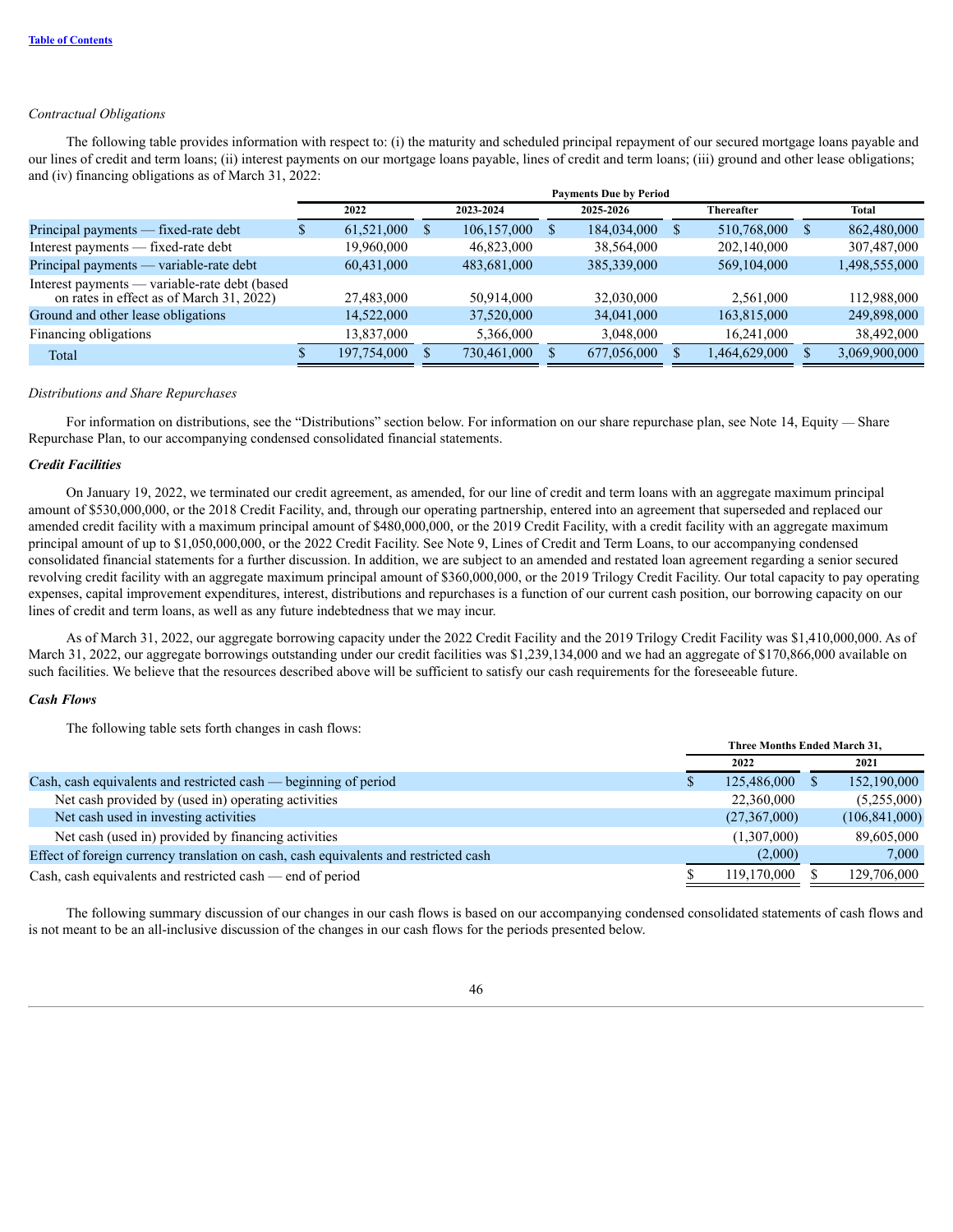#### *Operating Activities*

The change from net cash used in operating activities to net cash provided by operating activities of \$27,615,000 was primarily due to the increase in the size of our portfolio as a result of the Merger on October 1, 2021, thereby increasing our net operating income during the three months ended March 31, 2022, as compared to the prior year period. In general, cash flows from operating activities is affected by the timing of cash receipts and payments. See the "Results of Operations" section above for a further discussion.

#### *Investing Activities*

The decrease in net cash used in investing activities of \$79,474,000 was primarily due to a \$58,664,000 decrease in property acquisitions, a \$12,826,000 increase in proceeds from dispositions of real estate and an \$8,340,000 decrease in developments and capital expenditures during the three months ended March 31, 2022 as compared to the prior year period.

#### *Financing Activities*

The change from net cash provided by financing activities to net cash used in financing activities of \$90,912,000 was primarily due to a decrease in net borrowings under our mortgage loans payable of \$82,661,000 during the three months ended March 31, 2022 as compared to the prior year period, as well as the \$15,010,000 payment of distributions to our common stockholders and \$4,134,000 payment to repurchase our common stock for the three months ended March 31, 2022. Such amounts were partially offset by a decrease in net borrowings under our lines of credit and term loans of \$13,900,000 during the three months ended March 31, 2022 as compared to the prior year period. The change in distributions paid to common stockholders was due to the suspension of all stockholder distributions on May 29, 2020 in response to the impact of the COVID-19 pandemic, which the board of directors of GAHR III subsequently reinstated in June 2021. The change in share repurchases was due to the suspension of the GAHR III share repurchase plan from May 31, 2020 through October 4, 2021, when the partial reinstatement of our share repurchase plan was approved by our board.

#### *Distributions*

The following information represents distributions of GAHR IV for the period before the consummation of the Merger between GAHR III and GAHR IV on October 1, 2021. Since October 1, 2021, the information included below represents the distributions of the Combined Company.

Prior to March 31, 2020, the GAHR IV board authorized a daily distribution to our stockholders of record as of the close of business on each day of the period commencing on May 1, 2016 and ending on March 31, 2020. The daily distributions were calculated based on 365 days in the calendar year and were equal to \$0.001643836 per share of our Class T and Class I common stock, which was equal to an annualized distribution rate of \$0.60 per share. These distributions were aggregated and paid in cash or shares of our common stock pursuant to the DRIP on a monthly basis, in arrears, only from legally available funds.

In response to the COVID-19 pandemic and its effects to our business and operations, at the end of the first quarter of 2020, the GAHR IV board decided to take steps to protect our capital and maximize our liquidity in an effort to strengthen our long-term financial prospects by reducing our distribution payments to stockholders. Consequently, the GAHR IV board authorized a daily distribution to our stockholders of record as of the close of business on each day of the period commencing on April 1, 2020 and ending on August 31, 2021, which was calculated based on 365 days in the calendar year and was equal to \$0.001095890 per share of our Class T and Class I common stock. Such daily distribution was equal to an annualized distribution rate of \$0.40 per share. The distributions were aggregated and paid in cash or shares of our common stock pursuant to the DRIP on a monthly basis, in arrears, only from legally available funds.

The GAHR IV board of directors also authorized distributions to our Class T and Class I stockholders of record as of the close of business on September 17, 2021, equal to \$0.0328767 per share of our common stock, which was equal to an annualized distribution of \$0.40 per share. Further, our board authorized record date distributions to our Class T and Class I stockholders of record as of each monthly record date from October 2021 through June 2022, equal to \$0.033333333 per share of our common stock, which is equal to an annualized distribution rate of \$0.40 per share. The distributions were or will be paid in cash or shares of our common stock pursuant to the DRIP. Beginning with the third quarter of 2022, distributions, if any, shall be authorized by our board on a quarterly basis, in such amounts as our board shall determine, and each quarterly record date for purposes of such distributions shall be determined and declared by our board in the last month of each calendar quarter until such time as our board changes such policy. Stockholders who have elected to participate in our DRIP will continue to have their distributions reinvested to purchase additional shares of our common stock, but on a quarterly basis beginning with any third quarter 2022 distribution declared.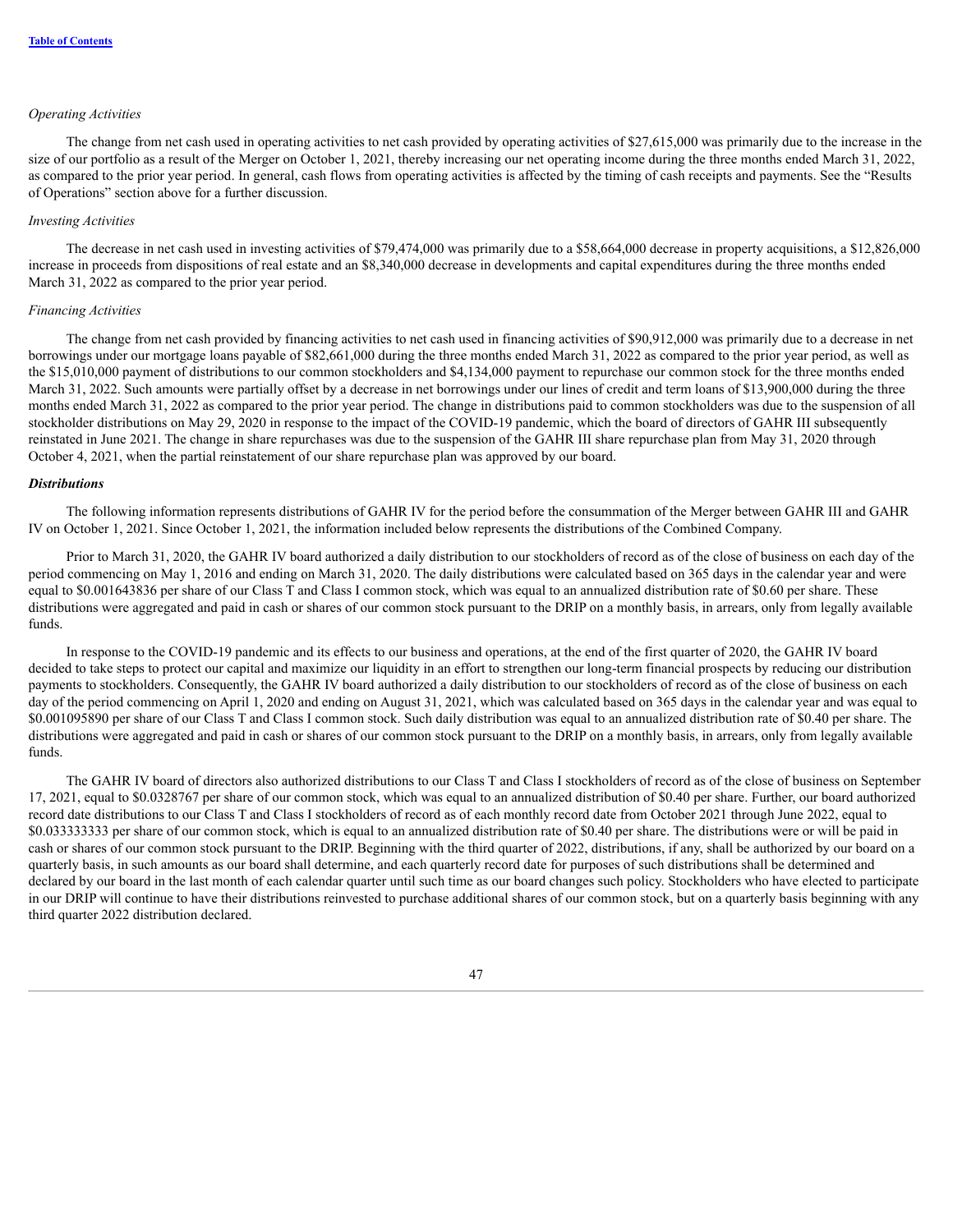On March 18, 2021, in connection with the GAHR IV special committee's strategic alternative review process, the GAHR IV board of directors authorized the suspension of the DRIP, effective as of April 1, 2021. As a result, beginning with the April 2021 distributions, which were paid in May 2021, there were no further issuances of shares pursuant to the DRIP, and stockholders who were participants in the DRIP received cash distributions instead. On October 4, 2021, our board authorized the reinstatement of the DRIP and as a result, beginning with the October 2021 distribution, which was paid in November 2021, stockholders who previously enrolled as participants in the DRIP (including former GAHR III stockholders who participated in the GAHR III distribution reinvestment plan) received distributions in shares of our common stock pursuant to the terms of the DRIP, instead of cash distributions.

The amount of the distributions paid to our common stockholders was determined quarterly or monthly, as applicable, by our board and was dependent on a number of factors, including funds available for payment of distributions, our financial condition, capital expenditure requirements and annual distribution requirements needed to maintain our qualification as a REIT under the Code. We have not established any limit on the amount of borrowings that may be used to fund distributions, except that, in accordance with our organizational documents and Maryland law, we may not make distributions that would: (i) cause us to be unable to pay our debts as they become due in the usual course of business or (ii) cause our total assets to be less than the sum of our total liabilities plus senior liquidation preferences.

GAHR III did not pay any distributions for the three months ended March 31, 2021. The distributions paid for the three months ended March 31, 2022, along with the amount of distributions reinvested pursuant to the AHR DRIP, and the sources of our distributions as compared to cash flows from operations were as follows:

|                            | <b>Three Months Ended</b><br><b>March 31, 2022</b> |        |
|----------------------------|----------------------------------------------------|--------|
| Distributions paid in cash | 15,010,000                                         |        |
| Distributions reinvested   | 11,304,000                                         |        |
|                            | 26,314,000                                         |        |
| Sources of distributions:  |                                                    |        |
| Cash flows from operations | 22,360,000                                         | 85.0 % |
| Proceeds from borrowings   | 3,954,000                                          | 15.0   |
|                            | 26,314,000                                         | 100 %  |

As of March 31, 2022, any distributions of amounts in excess of our current and accumulated earnings and profits have resulted in a return of capital to our stockholders, and all or any portion of a distribution to our stockholders may have been paid from borrowings.

GAHR III did not pay any distributions for the three months ended March 31, 2021. The distributions paid for the three months ended March 31, 2022, along with the amount of distributions reinvested pursuant to the AHR DRIP, and the sources of our distributions as compared to funds from operations attributable to controlling interest, or FFO, a non-GAAP financial measure, were as follows:

| <b>Three Months Ended</b><br><b>March 31, 2022</b> |       |  |  |
|----------------------------------------------------|-------|--|--|
| 15,010,000                                         |       |  |  |
| 11,304,000                                         |       |  |  |
| 26,314,000                                         |       |  |  |
|                                                    |       |  |  |
| 26,314,000                                         | 100 % |  |  |
|                                                    |       |  |  |
| 26,314,000                                         | 100 % |  |  |
|                                                    |       |  |  |

For a further discussion of FFO, including a reconciliation of our GAAP net loss to FFO, see "Funds from Operations and Modified Funds from Operations" below.

#### *Financing*

We anticipate that our overall leverage will not exceed 50.0% of the combined fair market value of all of our properties, and other real estate-related investments, as determined at the end of each calendar year. For these purposes, the market value of each asset will be equal to the contract purchase price paid for the asset or, if the asset was appraised subsequent to the date of purchase, then the market value will be equal to the value reported in the most recent independent appraisal of the asset. Our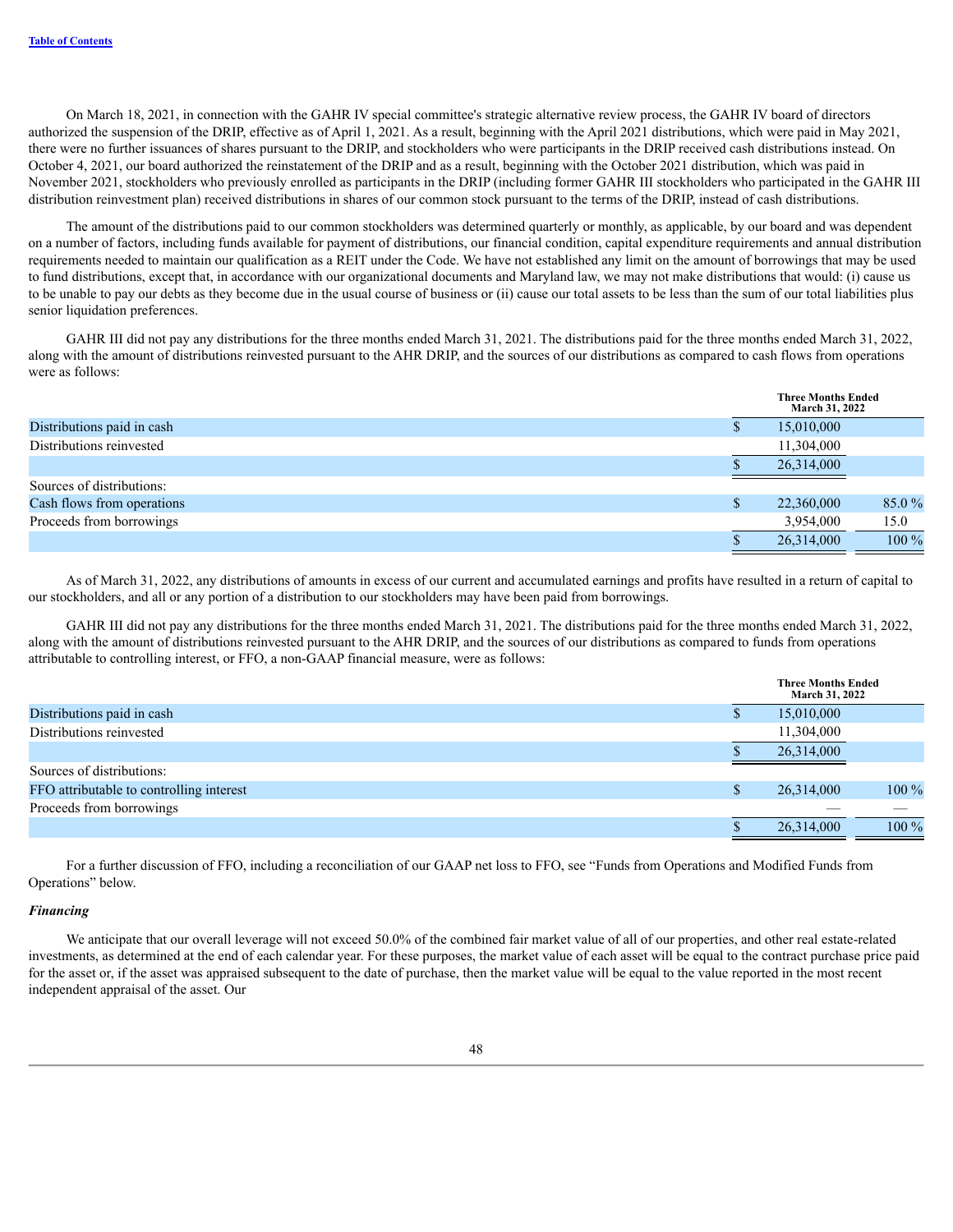policies do not limit the amount we may borrow with respect to any individual investment. As of March 31, 2022, our aggregate borrowings were 46.9% of the combined market value of all of our real estate and real estate-related investments.

#### *Mortgage Loans Payable, Net*

For a discussion of our mortgage loans payable, see Note 8, Mortgage Loans Payable, Net, to our accompanying condensed consolidated financial statements.

#### *Lines of Credit and Term Loans*

For a discussion of our lines of credit and term loans, see Note 9, Lines of Credit and Term Loans, to our accompanying condensed consolidated financial statements.

#### **REIT Requirements**

In order to maintain our qualification as a REIT for federal income tax purposes, we are required to distribute to our stockholders a minimum of 90.0% of our annual taxable income, excluding net capital gains. Existing Internal Revenue Service, or IRS, guidance includes a safe harbor pursuant to which publicly offered REITs can satisfy the distribution requirement by distributing a combination of cash and stock to stockholders. In general, to qualify under the safe harbor, each stockholder must elect to receive either cash or stock, and the aggregate cash component of the distribution to stockholders must represent at least 20.0% of the total distribution. In the event that there is a shortfall in net cash available due to factors including, without limitation, the timing of such distributions or the timing of the collection of receivables, we may seek to obtain capital to pay distributions by means of secured and unsecured debt financing through one or more unaffiliated third parties. We may also pay distributions from cash from capital transactions including, without limitation, the sale of one or more of our properties.

#### **Commitments and Contingencies**

For a discussion of our commitments and contingencies, see Note 12, Commitments and Contingencies, to our accompanying condensed consolidated financial statements.

#### **Debt Service Requirements**

A significant liquidity need is the payment of principal and interest on our outstanding indebtedness. As of March 31, 2022, we had \$1,121,901,000 of fixed-rate and variable-rate mortgage loans payable outstanding secured by our properties. As of March 31, 2022, we had \$1,239,134,000 outstanding and \$170,866,000 remained available under our lines of credit. The weighted average effective interest rate on our outstanding debt was 2.72% per annum as of March 31, 2022. See Note 8, Mortgage Loans Payable, Net and Note 9, Lines of Credit and Term Loans, to our accompanying condensed consolidated financial statements.

We are required by the terms of certain loan documents to meet various financial and non-financial covenants, such as leverage ratios, net worth ratios, debt service coverage ratios and fixed charge coverage ratios. Except as explained below, as of March 31, 2022, we were in compliance with all such covenants and requirements on our mortgage loans payable and our lines of credit and term loans. While the extent and severity of the COVID-19 pandemic on our business is subsiding, any potential future deterioration of operations in excess of management's projections as a result of COVID-19 could impact future compliance with these covenants. If any future covenants are violated, we anticipate seeking a waiver or amending the debt covenants with the lenders when and if such event should occur. However, there can be no assurances that management will be able to effectively achieve such plans. Some of our mortgage loan agreements include a standard loan term requiring lender approval for a change of control event, which was triggered upon the closing of the Merger. All of our mortgage lenders and loan servicers approved such event, except for the servicers of two of our mortgage loans with an aggregate principal balance of \$14,137,000, for which approvals were received in April 2022.

#### **Inflation**

During the three months ended March 31, 2022 and 2021, inflation has not significantly affected our operations; however, the annual rate of inflation in the United States reached 8.3% in April 2022, the highest rate in more than four decades, as measured by the Consumer Price Index, and while we believe inflation has not significantly impacted our operations, we have experienced, and continue to experience, increases in the cost of labor, services and personal protective equipment and therefore continued inflationary pressures could impact our profitability in future periods. There are provisions in the majority of our tenant leases that will protect us from the impact of inflation. These provisions include negotiated rental increases, reimbursement billings for operating expense pass-through charges and real estate tax and insurance reimbursements. However, due to the long-term nature of the anticipated leases, among other factors, the leases may not reset frequently enough to cover inflation.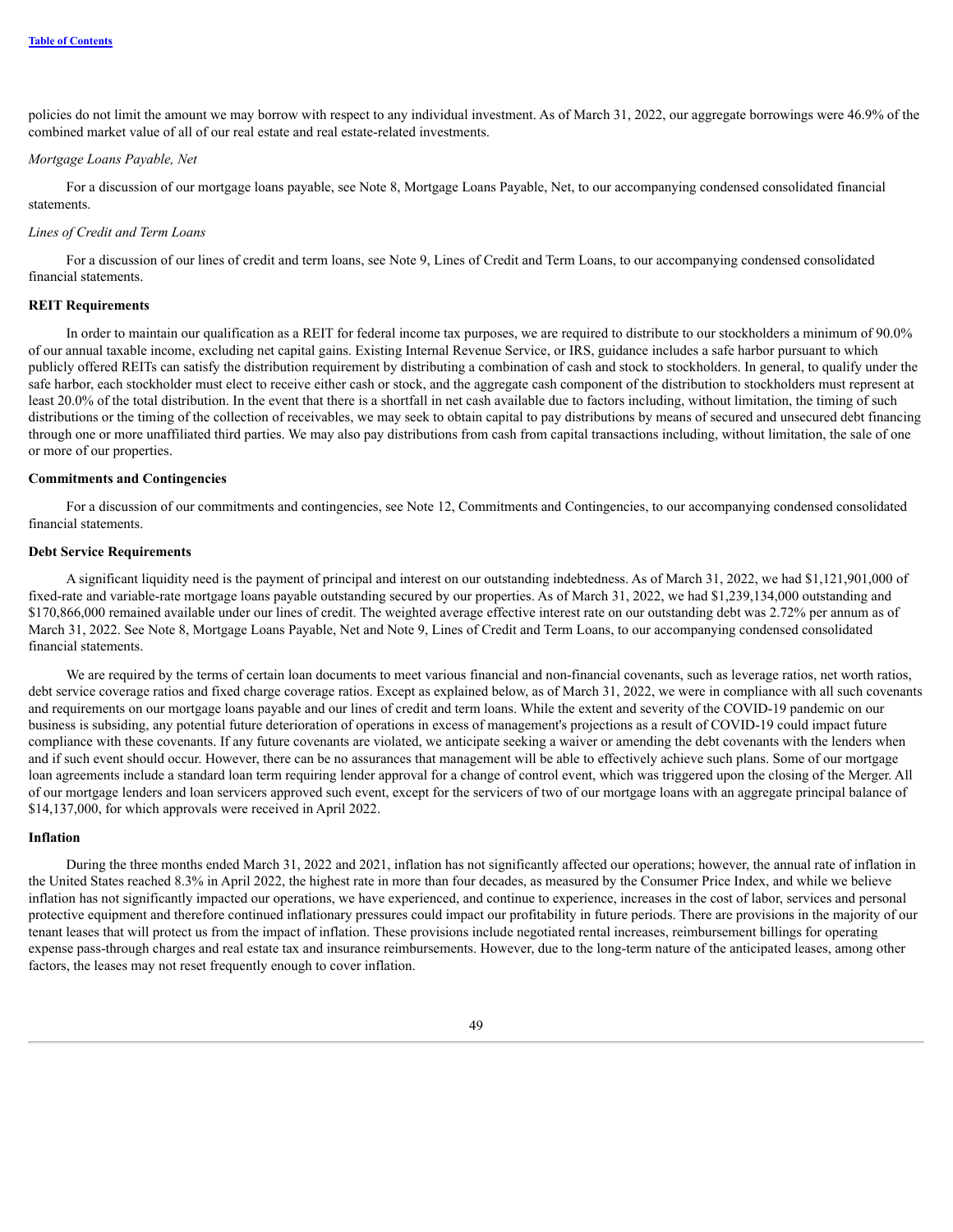#### **Related Party Transactions**

For a summary of related party transactions, see Note 15, Related Party Transactions, to our accompanying condensed consolidated financial statements, and Note 15, Related Party Transactions, to the consolidated financial statements that are a part of our 2021 Annual Report on Form 10-K, as filed with the SEC on March 25, 2022.

#### **Funds from Operations and Modified Funds from Operations**

Due to certain unique operating characteristics of real estate companies, the National Association of Real Estate Investment Trusts, or NAREIT, an industry trade group, has promulgated a measure known as funds from operations, a non-GAAP measure, which we believe to be an appropriate supplemental performance measure to reflect the operating performance of a REIT. The use of funds from operations is recommended by the REIT industry as a supplemental performance measure, and our management uses FFO to evaluate our performance over time. FFO is not equivalent to our net income (loss) as determined under GAAP.

We define FFO, a non-GAAP measure, consistent with the standards established by the White Paper on funds from operations approved by the Board of Governors of NAREIT, or the White Paper. The White Paper defines funds from operations as net income (loss) computed in accordance with GAAP, excluding gains or losses from sales of certain real estate assets and impairment writedowns of certain real estate assets and investments, plus depreciation and amortization related to real estate, and after adjustments for unconsolidated partnerships and joint ventures. While impairment charges are excluded from the calculation of FFO as described above, investors are cautioned that impairments are based on estimated future undiscounted cash flows. Adjustments for unconsolidated partnerships and joint ventures are calculated to reflect funds from operations. Our FFO calculation complies with NAREIT's policy described above.

Historical accounting for real estate involves the use of GAAP. Any other method of accounting for real estate such as the fair value method cannot be construed to be any more accurate or relevant than the comparable methodologies of real estate valuation found in GAAP. Nevertheless, we believe that the use of FFO, which excludes the impact of real estate-related depreciation and amortization and impairments, provides a further understanding of our performance to investors and to our management, and when compared year over year, reflects the impact on our operations from trends in occupancy rates, rental rates, operating costs, general and administrative expenses and interest costs, which may not be immediately apparent from net income (loss).

However, FFO and modified funds from operations attributable to controlling interest, or MFFO, as described below, should not be construed to be more relevant or accurate than the current GAAP methodology in calculating net income (loss) or in its applicability in evaluating our operating performance. The method utilized to evaluate the value and performance of real estate under GAAP should be construed as a more relevant measure of operational performance and considered more prominently than the non-GAAP FFO and MFFO measures and the adjustments to GAAP in calculating FFO and MFFO.

The IPA, an industry trade group, has standardized a measure known as modified funds from operations, which the IPA has recommended as a supplemental performance measure for publicly registered, non-listed REITs and which we believe to be another appropriate supplemental performance measure to reflect the operating performance of a publicly registered, non-listed REIT having the characteristics described above. MFFO is not equivalent to our net income (loss) as determined under GAAP, and MFFO may not be a useful measure of the impact of long-term operating performance on value if we do not continue to operate with a limited life and targeted exit strategy, as currently intended. We believe that, because MFFO excludes expensed acquisition fees and expenses that affect our operations only in periods in which properties are acquired and that we consider more reflective of investing activities, as well as other non-operating items included in FFO, MFFO can provide, on a going forward basis, an indication of the sustainability (that is, the capacity to continue to be maintained) of our operating performance after the period in which we are acquiring our properties and once our portfolio is in place. By providing MFFO, we believe we are presenting useful information that assists investors and analysts to better assess the sustainability of our operating performance after the initial offering stage has been completed and our properties have been acquired. We also believe that MFFO is a recognized measure of sustainable operating performance by the publicly registered, non-listed REIT industry. Further, we believe MFFO is useful in comparing the sustainability of our operating performance after our offering stage and acquisitions are completed with the sustainability of the operating performance of other real estate companies that are not as involved in acquisition activities. Investors are cautioned that MFFO should only be used to assess the sustainability of our operating performance after the initial offering stage has been completed and properties have been acquired, as it excludes expensed acquisition fees and expenses that have a negative effect on our initial operating performance during the periods in which properties are acquired.

We define MFFO, a non-GAAP measure, consistent with the Practice Guideline 2010-01, *Supplemental Performance Measure for Publicly Registered, Non-Listed REITs: Modified Funds from Operations*, or the Practice Guideline, issued by the IPA in November 2010. The Practice Guideline defines modified funds from operations as funds from operations further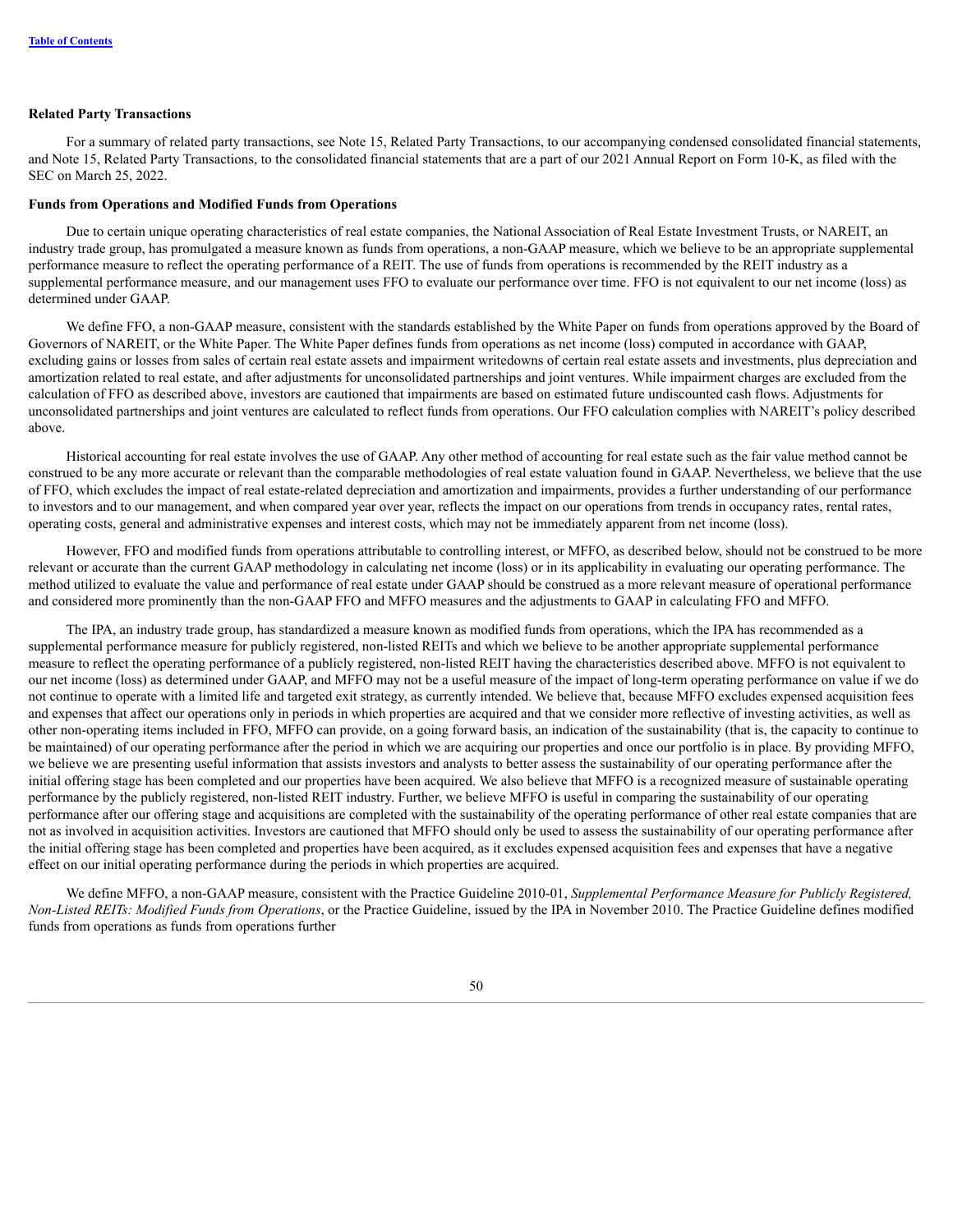adjusted for the following items included in the determination of GAAP net income (loss): expensed acquisition fees and costs; amounts relating to deferred rent and amortization of above- and below-market leases and liabilities (which are adjusted in order to reflect such payments from a GAAP accrual basis to closer to an expected to be received cash basis of disclosing the rent and lease payments); accretion of discounts and amortization of premiums on debt investments; mark-to-market adjustments included in net income (loss); gains or losses included in net income (loss) from the extinguishment or sale of debt, hedges, foreign exchange, derivatives or securities holdings where trading of such holdings is not a fundamental attribute of the business plan; unrealized gains or losses resulting from consolidation from, or deconsolidation to, equity accounting; and after adjustments for consolidated and unconsolidated partnerships and joint ventures, with such adjustments calculated to reflect modified funds from operations on the same basis. Our MFFO calculation complies with the IPA's Practice Guideline described above.

Our management uses MFFO and the adjustments used to calculate it in order to evaluate our performance against other publicly registered, non-listed REITs which intend to have limited lives with short and defined acquisition periods and targeted exit strategies shortly thereafter. As noted above, MFFO may not be a useful measure of the impact of long-term operating performance if we do not continue to operate in this manner. We believe that our use of MFFO and the adjustments used to calculate it allow us to present our performance in a manner that reflects certain characteristics that are unique to publicly registered, non-listed REITs, such as their limited life, limited and defined acquisition period and targeted exit strategy, and hence, that the use of such measures may be useful to investors.

Presentation of this information is intended to provide useful information to investors as they compare the operating performance of different REITs, although it should be noted that not all REITs calculate funds from operations and modified funds from operations the same way, so comparisons with other REITs may not be meaningful. Furthermore, FFO and MFFO are not necessarily indicative of cash flow available to fund cash needs and should not be considered as an alternative to net income (loss) as an indication of our performance, as an alternative to cash flows from operations, which is an indication of our liquidity, or indicative of funds available to fund our cash needs including our ability to make distributions to our stockholders. FFO and MFFO should be reviewed in conjunction with other measurements as an indication of our performance. MFFO may be useful in assisting management and investors in assessing the sustainability of operating performance in future operating periods, and in particular, after the offering and acquisition stages are complete. FFO and MFFO are not useful measures in evaluating net asset value because impairments are taken into account in determining net asset value but not in determining FFO and MFFO.

Neither the SEC, NAREIT nor any other regulatory body has passed judgment on the acceptability of the adjustments that we use to calculate FFO or MFFO. In the future, the SEC, NAREIT or another regulatory body may decide to standardize the allowable adjustments across the publicly registered, nonlisted REIT industry and we would have to adjust our calculation and characterization of FFO or MFFO.

For the three months ended March 31, 2022 and 2021, we recognized government grants as grant income or as a reduction of property operating expenses, as applicable, and within loss from unconsolidated entities. Such amounts were granted through federal and state government programs, such as through the CARES Act, and which were established for eligible healthcare providers to preserve liquidity in response to the COVID-19 pandemic. See the "Results of Operations" section above for a further discussion. The government grants helped mitigate some of the negative impact that the COVID-19 pandemic had on our financial condition and results of operations. Without such relief funds, the COVID-19 pandemic would have had a material adverse impact to our FFO and MFFO. For the three months ended March 31, 2022 and 2021, FFO would have been approximately \$28,244,000 and \$4,458,000, respectively, excluding government grants recognized. For the three months ended March 31, 2022 and 2021, MFFO would have been approximately \$32,722,000 and \$4,707,000, respectively, excluding government grants recognized.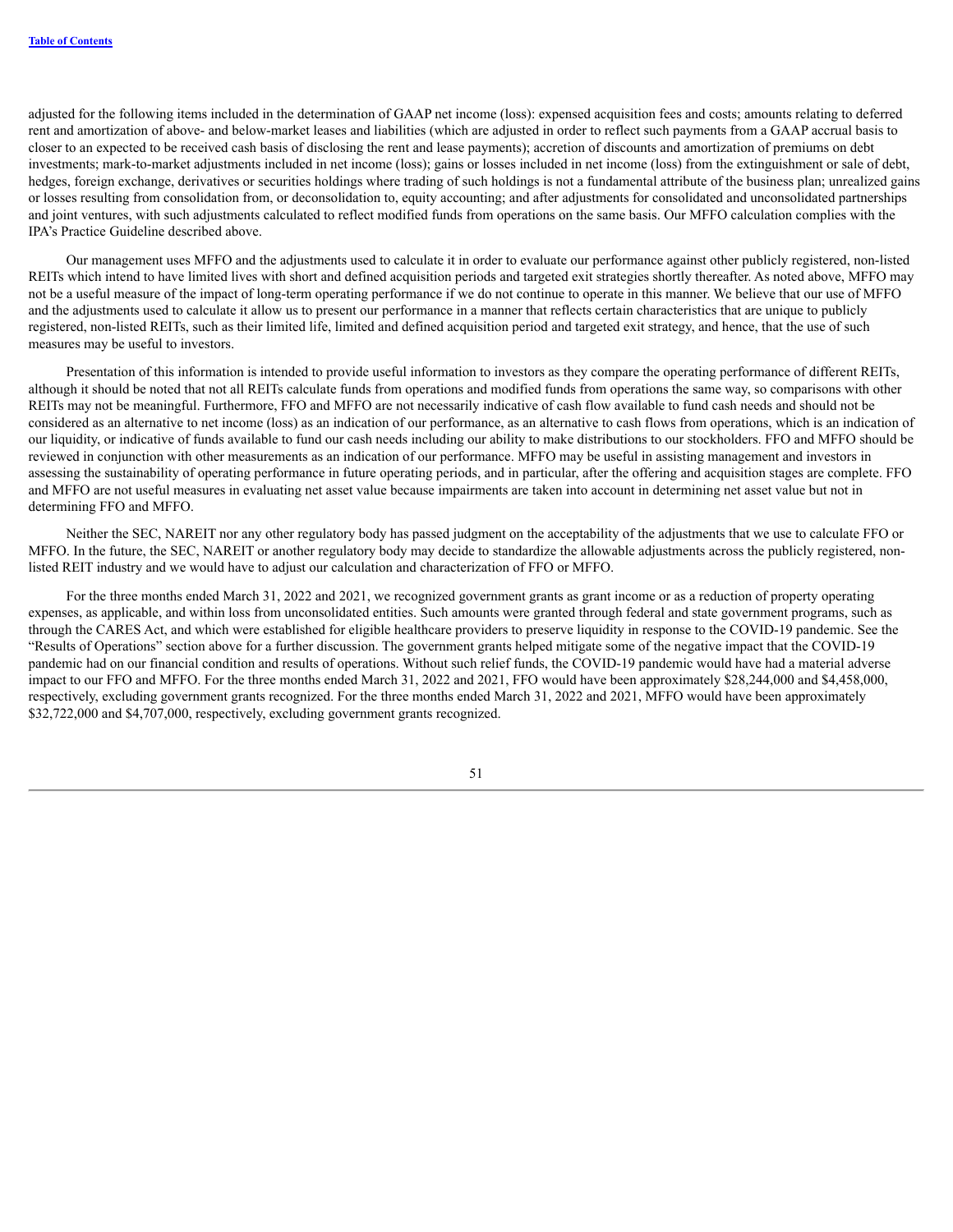$\mathcal{L}_\text{max}$ 

The following is a reconciliation of net income or loss, which is the most directly comparable GAAP financial measure, to FFO and MFFO for the periods presented below:

|                                                                                     | Three Months Ended March 31, |                |               |                |  |
|-------------------------------------------------------------------------------------|------------------------------|----------------|---------------|----------------|--|
|                                                                                     |                              | 2022           |               | 2021           |  |
| Net loss                                                                            | \$                           | $(897,000)$ \$ |               | (16, 273, 000) |  |
| Add:                                                                                |                              |                |               |                |  |
| Depreciation and amortization related to real estate — consolidated properties      |                              | 42,311,000     |               | 25,723,000     |  |
| Depreciation and amortization related to real estate — unconsolidated entities      |                              | 426,000        |               | 806,000        |  |
| Less:                                                                               |                              |                |               |                |  |
| (Gain) loss on dispositions of real estate investments - consolidated properties    |                              | (756,000)      |               | 335,000        |  |
| Net (income) loss attributable to noncontrolling interests                          |                              | (2,059,000)    |               | 4,426,000      |  |
| Depreciation, amortization and gain/loss on dispositions — noncontrolling interests |                              | (6,409,000)    |               | (4,765,000)    |  |
| FFO attributable to controlling interest                                            | \$                           | 32,616,000     | $\mathcal{S}$ | 10,252,000     |  |
|                                                                                     |                              |                |               |                |  |
| Business acquisition expenses(1)                                                    | \$                           | 173,000        | $\mathbf S$   | 1,248,000      |  |
| Amortization of above- and below-market leases(2)                                   |                              | 505,000        |               | 36,000         |  |
| Amortization of closing costs(3)                                                    |                              | 56,000         |               | 47,000         |  |
| Change in deferred rent $(4)$                                                       |                              | (1,026,000)    |               | (334,000)      |  |
| Loss on debt extinguishments $(5)$                                                  |                              | 4,591,000      |               | 2,288,000      |  |
| Gain in fair value of derivative financial instruments(6)                           |                              | (500,000)      |               | (1,821,000)    |  |
| Foreign currency loss (gain)(7)                                                     |                              | 1,387,000      |               | (415,000)      |  |
| Adjustments for unconsolidated entities(8)                                          |                              | 105,000        |               | 171,000        |  |
| Adjustments for noncontrolling interests(8)                                         |                              | (813,000)      |               | (971,000)      |  |
| MFFO attributable to controlling interest                                           | \$                           | 37,094,000     | <sup>\$</sup> | 10,501,000     |  |
| Weighted average common shares outstanding — basic and diluted                      |                              | 262,516,815    |               | 179,627,778    |  |
| Net loss per common share — basic and diluted                                       |                              |                |               | (0.09)         |  |
| FFO attributable to controlling interest per common share — basic and diluted       |                              | 0.12           | <sup>\$</sup> | 0.06           |  |
| MFFO attributable to controlling interest per common share — basic and diluted      |                              | 0.14           | S             | 0.06           |  |

<sup>(1)</sup> In evaluating investments in real estate, we differentiate the costs to acquire the investment from the operations derived from the investment. Such information would be comparable only for publicly registered, non-listed REITs that have completed their acquisition activity and have other similar operating characteristics. By excluding business acquisition expenses that have been deducted as expenses in the determination of GAAP net income or loss, we believe MFFO provides useful supplemental information that is comparable for each type of real estate investment and is consistent with management's analysis of the investing and operating performance of our properties. Business acquisition expenses include payments to our former advisor or its affiliates and third parties.

<sup>(2)</sup> Under GAAP, above- and below-market leases are assumed to diminish predictably in value over time and amortized, similar to depreciation and amortization of other real estate related assets that are excluded from FFO. However, because real estate values and market lease rates historically rise or fall with market conditions, including inflation, interest rates, the business cycle, unemployment and consumer spending, we believe that by excluding charges relating to the amortization of above- and below-market leases, MFFO may provide useful supplemental information on the performance of the real estate.

<sup>(3)</sup> Under GAAP, closing costs are amortized over the term of our debt security investment as an adjustment to the yield on our debt security investment. This may result in income recognition that is different than the contractual cash flows under our debt security investment. By adjusting for the amortization of the closing costs, MFFO may provide useful supplemental information on the realized economic impact of our debt security investment, providing insight on the expected contractual cash flows of such investment, and aligns results with management's analysis of operating performance.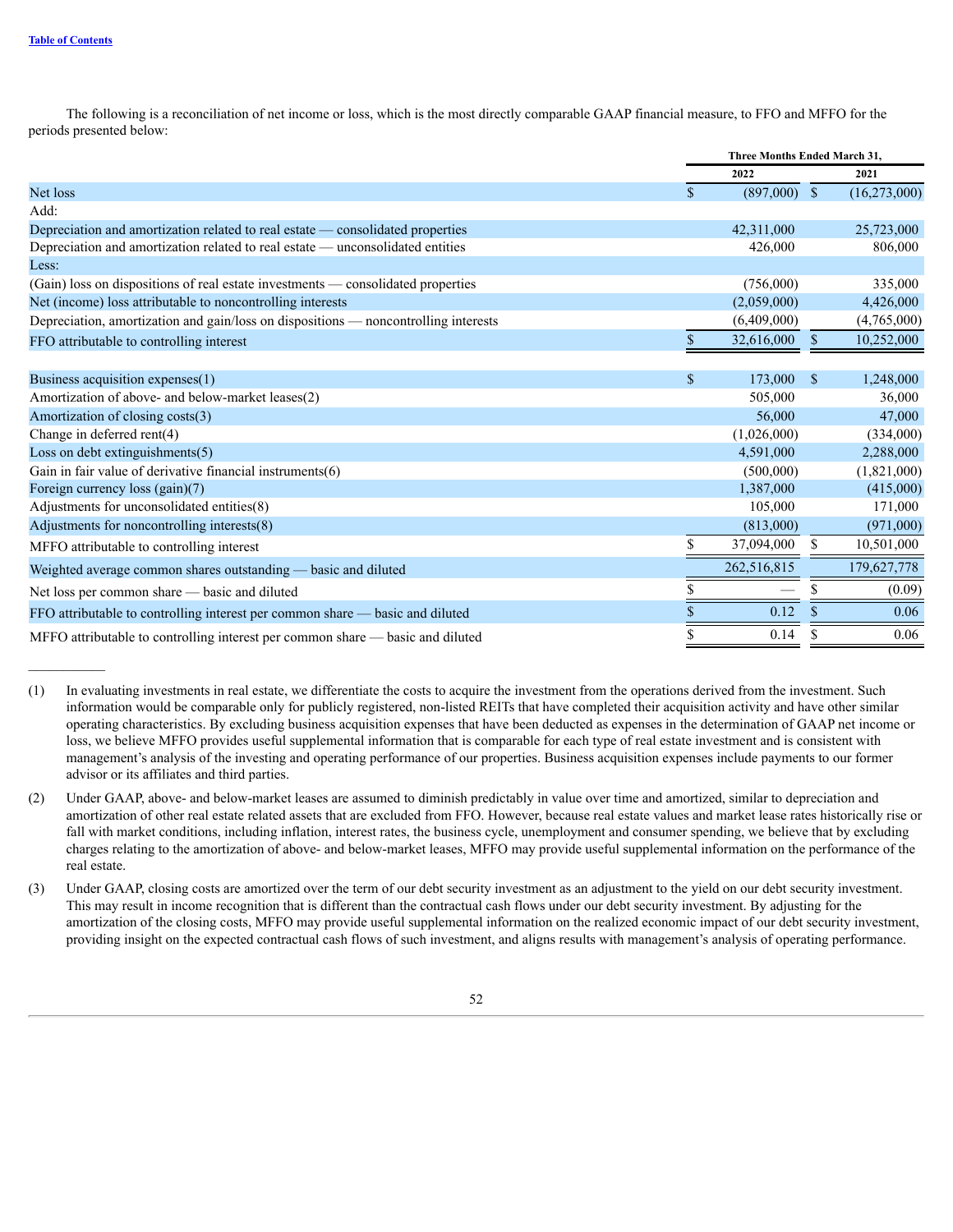- (4) Under GAAP, as a lessor, rental revenue is recognized on a straight-line basis over the terms of the related lease (including rent holidays). As a lessee, we record amortization of right-of-use assets and accretion of lease liabilities for our operating leases. This may result in income or expense recognition that is significantly different than the underlying contract terms. By adjusting such amounts, MFFO may provide useful supplemental information on the realized economic impact of lease terms, providing insight on the expected contractual cash flows of such lease terms, and aligns results with management's analysis of operating performance.
- (5) The loss associated with the early extinguishment of debt primarily relates to the write-off of unamortized deferred financing fees, write-off of unamortized debt discount or premium, penalties, or other fees incurred. We believe that adjusting for such non-recurring losses provides useful supplemental information because such charges (or losses) may not be reflective of on-going business transactions and operations and is consistent with management's analysis of our operating performance.
- (6) Under GAAP, we are required to include changes in fair value of our derivative financial instruments in the determination of net income or loss. We believe that adjusting for the change in fair value of our derivative financial instruments to arrive at MFFO is appropriate because such adjustments may not be reflective of on-going operations and reflect unrealized impacts on value based only on then current market conditions, although they may be based upon general market conditions. The need to reflect the change in fair value of our derivative financial instruments is a continuous process and is analyzed on a quarterly basis in accordance with GAAP.
- (7) We believe that adjusting for the change in foreign currency exchange rates provides useful information because such adjustments may not be reflective of on-going operations.
- (8) Includes all adjustments to eliminate the unconsolidated entities'share or noncontrolling interests'share, as applicable, of the adjustments described in notes  $(1) - (7)$  above to convert our FFO to MFFO.

#### **Net Operating Income**

Net operating income, or NOI, is a non-GAAP financial measure that is defined as net income (loss), computed in accordance with GAAP, generated from properties before general and administrative expenses, business acquisition expenses, depreciation and amortization, interest expense, gain or loss on dispositions, impairment of real estate investments, income or loss from unconsolidated entities, foreign currency gain or loss, other income and income tax benefit or expense.

NOI is not equivalent to our net income (loss) as determined under GAAP and may not be a useful measure in measuring operational income or cash flows. Furthermore, NOI should not be considered as an alternative to net income (loss) as an indication of our performance, as an alternative to cash flows from operations, as an indication of our liquidity, or indicative of cash flow available to fund our cash needs including our ability to make distributions to our stockholders. NOI should not be construed to be more relevant or accurate than the current GAAP methodology in calculating net income (loss) or in its applicability in evaluating our operating performance. Investors are also cautioned that NOI should only be used to assess our operational performance in periods in which we have not incurred or accrued any business acquisition expenses.

We believe that NOI is an appropriate supplemental performance measure to reflect the performance of our operating assets because NOI excludes certain items that are not associated with the operations of the properties. We believe that NOI is a widely accepted measure of comparative operating performance in the real estate community. However, our use of the term NOI may not be comparable to that of other real estate companies as they may have different methodologies for computing this amount.

For the three months ended March 31, 2022 and 2021, we recognized government grants as grant income or as a reduction of property operating expenses, as applicable. The government grants helped mitigate some of the negative impact that the COVID-19 pandemic had on our financial condition and results of operations. Without such relief funds, the COVID-19 pandemic would have had a material adverse impact to our NOI. For the three months ended March 31, 2022 and 2021, NOI would have been approximately \$68,470,000 and \$29,852,000, respectively, excluding government grants recognized.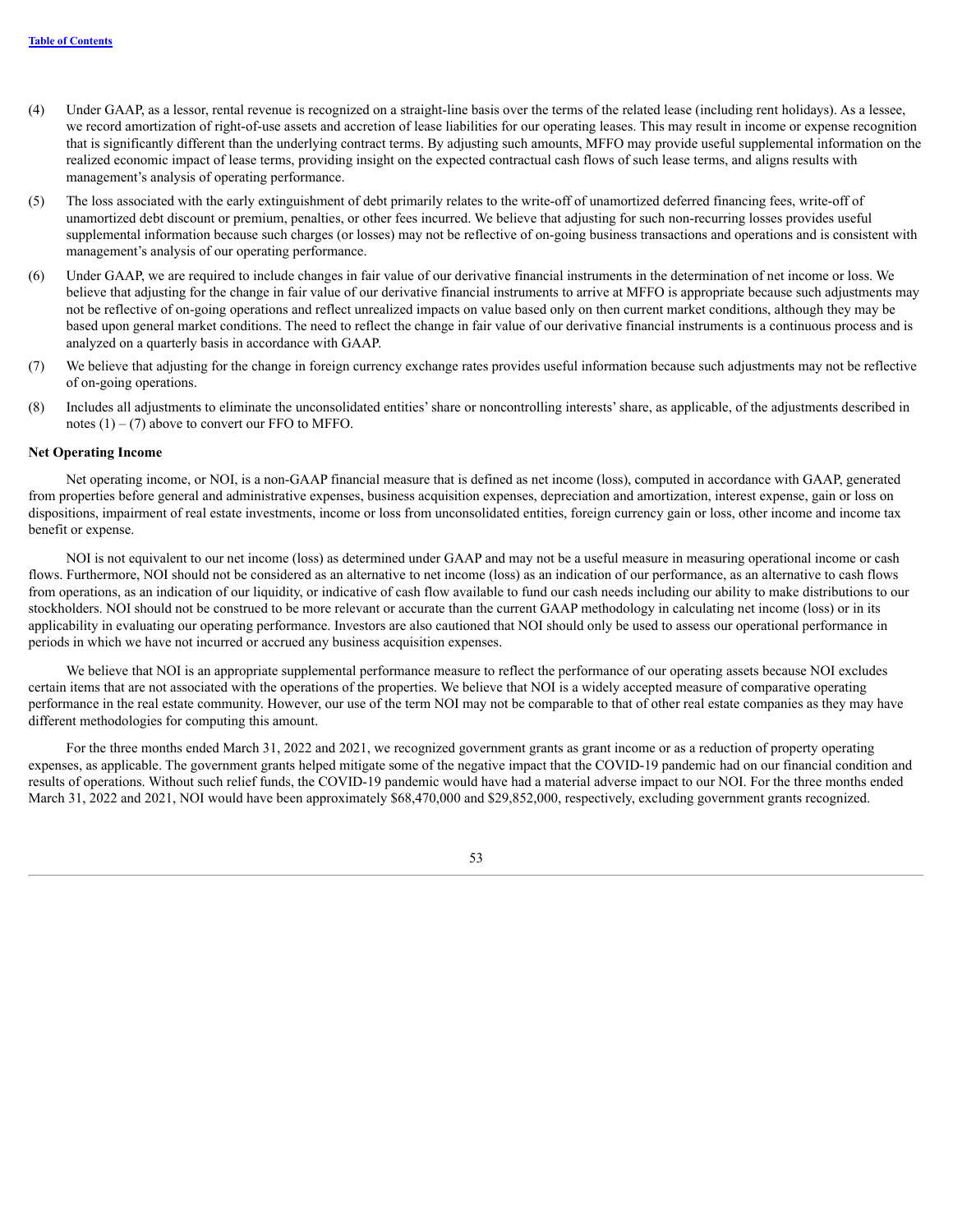To facilitate understanding of this financial measure, the following is a reconciliation of net income or loss, which is the most directly comparable GAAP financial measure, to NOI for the periods presented below:

|                                                        | Three Months Ended March 31, |                |  |                |  |
|--------------------------------------------------------|------------------------------|----------------|--|----------------|--|
|                                                        |                              | 2022           |  | 2021           |  |
| Net loss                                               | аĐ.                          | $(897,000)$ \$ |  | (16, 273, 000) |  |
| General and administrative                             |                              | 11,119,000     |  | 7,257,000      |  |
| Business acquisition expenses                          |                              | 173,000        |  | 1,248,000      |  |
| Depreciation and amortization                          |                              | 42,311,000     |  | 25,723,000     |  |
| Interest expense                                       |                              | 22,825,000     |  | 18,544,000     |  |
| (Gain) loss on dispositions of real estate investments |                              | (756,000)      |  | 335,000        |  |
| (Income) loss from unconsolidated entities             |                              | (1,386,000)    |  | 1,771,000      |  |
| Foreign currency loss (gain)                           |                              | 1,387,000      |  | (415,000)      |  |
| Other income                                           |                              | (1,260,000)    |  | (272,000)      |  |
| Income tax expense                                     |                              | 168,000        |  | 163,000        |  |
| Net operating income                                   |                              | 73,684,000     |  | 38,081,000     |  |

#### <span id="page-54-0"></span>**Item 3. Quantitative and Qualitative Disclosures About Market Risk.**

Market risk includes risks that arise from changes in interest rates, foreign currency exchange rates, commodity prices, equity prices and other market changes that affect market sensitive instruments. In pursuing our business plan, we expect that the primary market risk to which we will be exposed is interest rate risk. There were no material changes in our market risk exposures, or in the methods we use to manage market risk, from those that were provided for in our 2021 Annual Report on Form 10-K, as filed with the SEC on March 25, 2022.

#### **Interest Rate Risk**

We are exposed to the effects of interest rate changes primarily as a result of long-term debt used to acquire and develop properties and other permitted investments. Our interest rate risk is monitored using a variety of techniques. Our interest rate risk management objectives are to limit the impact of interest rate increases on earnings, prepayment penalties and cash flows and to lower overall borrowing costs while taking into account variable interest rate risk. To achieve our objectives, we may borrow or lend at fixed or variable rates.

We entered into, and may continue to enter into, derivative financial instruments such as interest rate swaps and interest rate caps in order to mitigate our interest rate risk on a related financial instrument, and for which we have not and may not elect hedge accounting treatment. We did not elect to apply hedge accounting treatment to these derivatives; therefore, changes in the fair value of interest rate derivative financial instruments were recorded as a component of interest expense in gain or loss in fair value of derivative financial instruments in our accompanying condensed consolidated statements of operations and comprehensive income (loss). As of March 31, 2022, we did not have any derivative financial instruments. We do not enter into derivative transactions for speculative purposes.

In July 2017, the Financial Conduct Authority, or FCA, that regulates LIBOR announced its intention to stop compelling banks to submit rates for the calculation of LIBOR after 2021. As a result, the Federal Reserve Board and the Federal Reserve Bank of New York organized the Alternative Reference Rates Committee, which identified SOFR as its preferred alternative to United States dollar LIBOR in derivatives and other financial contracts. The FCA ceased publishing one-week and two-month LIBOR after December 31, 2021 and intends to cease publishing all remaining LIBOR after June 30, 2023. On January 19, 2022, we entered into the 2022 Credit Agreement that bears interest at varying rates based upon SOFR. Please see Note 9, Lines of Credit and Term Loans — 2022 Credit Facility, to our accompanying condensed consolidated financial statements for a further discussion.

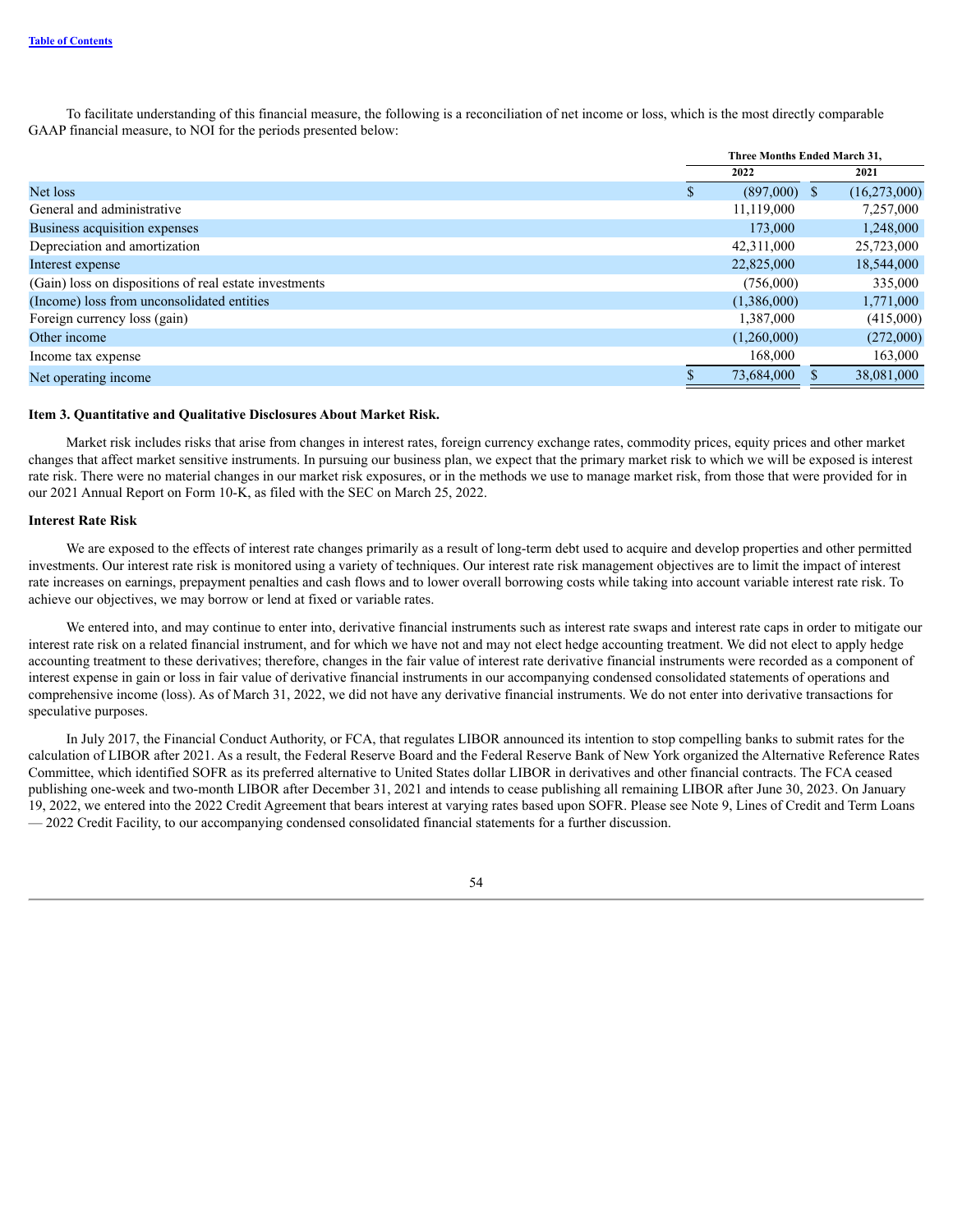We have variable rate debt outstanding and maturing on various dates from 2022 to 2031 that are indexed to LIBOR. As such, we are monitoring and evaluating the related risks of the discontinuation of LIBOR, which include possible changes to the interest on loans or amounts received and paid on derivative instruments we may enter into in the future. These risks arise in connection with transitioning contracts to a new alternative rate, including any resulting value transfer that may occur. The value of loans or derivative instruments tied to LIBOR could also be impacted by the discontinuation of LIBOR. For some instruments, the method of transitioning to an alternative rate may be challenging, as they may require negotiation with the respective counterparty. If a contract is not transitioned to an alternative rate, upon LIBOR's discontinuation the impact on our contracts is likely to vary. Currently we cannot estimate the overall impact of the phase-out of LIBOR on our current debt agreements, although it is possible that an alternative variable rate could raise our borrowing costs. It is not possible to predict whether LIBOR will continue to be viewed as an acceptable market "benchmark" prior to June 30, 2023, and it is possible that LIBOR will become unavailable prior to that point. This could result, for example, if a sufficient number of banks decline to make submissions to the LIBOR administrator. In that case, the risks associated with the transition to an alternative reference rate will be accelerated and magnified.

As of March 31, 2022, the table below presents the principal amounts and weighted average interest rates by year of expected maturity to evaluate the expected cash flows and sensitivity to interest rate changes.

|                                                                                                                        | <b>Expected Maturity Date</b> |                 |  |                |  |                 |     |            |               |                          |                    |                 |   |               |    |                   |
|------------------------------------------------------------------------------------------------------------------------|-------------------------------|-----------------|--|----------------|--|-----------------|-----|------------|---------------|--------------------------|--------------------|-----------------|---|---------------|----|-------------------|
|                                                                                                                        |                               | 2022            |  | 2023           |  | 2024            |     | 2025       |               | 2026                     |                    |                 |   | Total         |    | <b>Fair Value</b> |
| <b>Assets</b>                                                                                                          |                               |                 |  |                |  |                 |     |            |               |                          |                    |                 |   |               |    |                   |
| Debt security held-to-maturity                                                                                         | s                             | $\qquad \qquad$ |  | -              |  | $\qquad \qquad$ |     | 93,433,000 | <sup>\$</sup> | $\overline{\phantom{a}}$ |                    | $\qquad \qquad$ | S | 93,433,000    | \$ | 93,859,000        |
| Weighted average interest rate on<br>maturing fixed-rate debt<br>security                                              |                               | $-\frac{6}{6}$  |  | $-\frac{9}{6}$ |  | $-\frac{6}{6}$  |     | 4.24%      |               | $-\frac{9}{6}$           |                    | $-\frac{9}{6}$  |   | 4.24%         |    |                   |
| <b>Liabilities</b>                                                                                                     |                               |                 |  |                |  |                 |     |            |               |                          |                    |                 |   |               |    |                   |
| Fixed-rate debt — principal<br>payments                                                                                | S                             | 61,521,000      |  | 34,521,000     |  | 71,636,000      |     | 29,107,000 |               | 154,927,000              | $\mathbf{\hat{S}}$ | 510,768,000     |   | 862,480,000   |    | 777,535,000       |
| Weighted average interest rate on<br>maturing fixed-rate debt                                                          |                               | 4.05 %          |  | 3.78 %         |  | 3.53 %          |     | 3.35 %     |               | 2.98%                    |                    | 3.01%           |   | 3.16%         |    |                   |
| Variable-rate debt — principal<br>payments                                                                             | S                             | 60,431,000      |  | 391,343,000    |  | 92,338,000      | \$. | 464,000    |               | 384,875,000              |                    | 569,104,000     |   | 1,498,555,000 |    | 1,505,193,000     |
| Weighted average interest rate on<br>maturing variable-rate debt<br>(based on rates in effect as of<br>March 31, 2022) |                               | 2.33 %          |  | 3.20 %         |  | 3.76 %          |     | 2.33 %     |               | $2.07\%$                 |                    | $2.03\%$        |   | 2.46 %        |    |                   |

#### *Debt Security Investment, Net*

As of March 31, 2022, the net carrying value of our debt security investment was \$80,239,000. As we expect to hold our debt security investment to maturity and the amounts due under such debt security investment would be limited to the outstanding principal balance and any accrued and unpaid interest, we do not expect that fluctuations in interest rates, and the resulting change in fair value of our debt security investment, would have a significant impact on our operations. See Note 16, Fair Value Measurements, to our accompanying condensed consolidated financial statements, for a discussion of the fair value of our investment in a held-to-maturity debt security. The effective interest rate on our debt security investment was 4.24% per annum as of March 31, 2022.

#### *Mortgage Loans Payable, Net and Lines of Credit and Term Loans*

Mortgage loans payable were \$1,121,901,000 as of March 31, 2022. As of March 31, 2022, we had 67 fixed-rate mortgage loans payable and 11 variable-rate mortgage loans payable with effective interest rates ranging from 2.21% to 5.25% per annum and a weighted average effective interest rate of 3.16%. In addition, as of March 31, 2022, we had \$1,239,134,000 outstanding under our lines of credit and term loans, at a weighted average interest rate of 2.32% per annum.

As of March 31, 2022, the weighted average effective interest rate on our outstanding debt was 2.72% per annum. An increase in the variable interest rate on our variable-rate mortgage loans payable and lines of credit and term loans constitutes a market risk. As of March 31, 2022, a 0.50% increase in the market rates of interest would have increased our overall annualized interest expense on all of our other variable-rate mortgage loans payable and lines of credit and term loans by \$7,597,000, or 11.7% of total annualized interest expense on our mortgage loans payable and lines of credit and term loans. See Note 8, Mortgage Loans Payable, Net and Note 9, Lines of Credit and Term Loans, to our accompanying condensed consolidated financial statements.

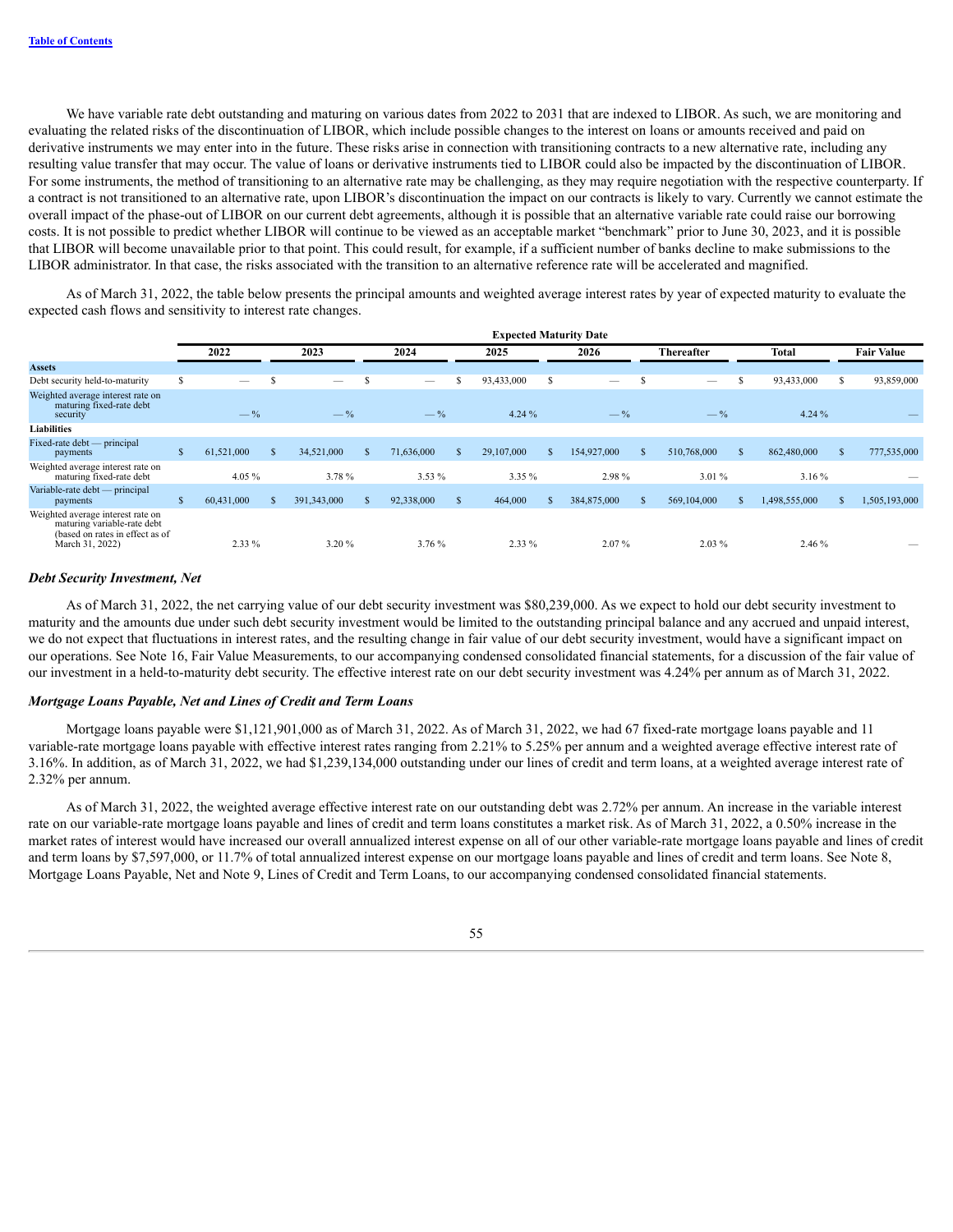#### *Other Market Risk*

In addition to changes in interest rates and foreign currency exchange rates, the value of our future investments is subject to fluctuations based on changes in local and regional economic conditions and changes in the creditworthiness of tenants, which may affect our ability to refinance our debt if necessary.

#### <span id="page-56-0"></span>**Item 4. Controls and Procedures.**

(a) *Evaluation of disclosure controls and procedures.* We maintain disclosure controls and procedures that are designed to ensure that information required to be disclosed in our reports under the Securities Exchange Act of 1934, as amended, or the Exchange Act, is recorded, processed, summarized and reported within the time periods specified in the rules and forms, and that such information is accumulated and communicated to us, including our Chief Executive Officer and Chief Financial Officer, as appropriate, to allow timely decisions regarding required disclosure. In designing and evaluating the disclosure controls and procedures, we recognize that any controls and procedures, no matter how well designed and operated, can provide only reasonable assurance of achieving the desired control objectives, as ours are designed to do, and we necessarily are required to apply our judgment in evaluating whether the benefits of the controls and procedures that we adopt outweigh their costs.

As required by Rules 13a-15(b) and 15d-15(b) of the Exchange Act, an evaluation as of March 31, 2022 was conducted under the supervision and with the participation of our management, including our Chief Executive Officer and Chief Financial Officer, of the effectiveness of our disclosure controls and procedures (as defined in Rules 13a-15(e) and 15d-15(e) under the Exchange Act). Based on this evaluation, our Chief Executive Officer and Chief Financial Officer concluded that our disclosure controls and procedures, as of March 31, 2022, were effective at the reasonable assurance level.

<span id="page-56-1"></span>(b) *Changes in internal control over financial reporting.* There were no changes in internal control over financial reporting that occurred during the fiscal quarter ended March 31, 2022 that have materially affected, or are reasonably likely to materially affect, our internal control over financial reporting.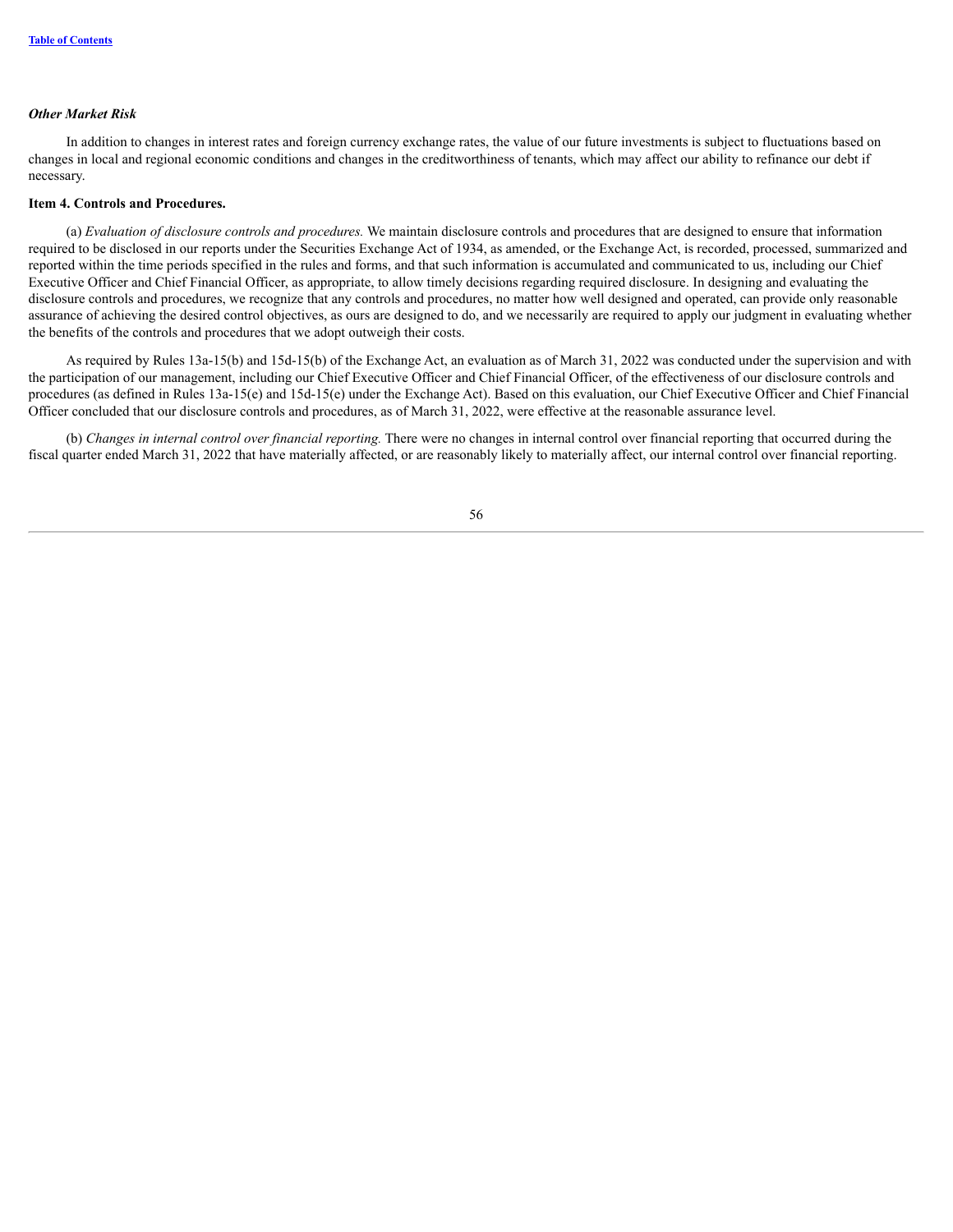#### **PART II — OTHER INFORMATION**

#### <span id="page-57-0"></span>**Item 1. Legal Proceedings.**

For a discussion of our legal proceedings, see Note 12, Commitments and Contingencies — Litigation, to our accompanying condensed consolidated financial statements.

#### <span id="page-57-1"></span>**Item 1A. Risk Factors.**

There were no material changes from the risk factors previously disclosed in our 2021 Annual Report on Form 10-K, as filed with the SEC on March 25, 2022.

#### <span id="page-57-2"></span>**Item 2. Unregistered Sales of Equity Securities and Use of Proceeds.**

#### **Recent Sales of Unregistered Securities**

None.

#### **Purchase of Equity Securities by the Issuer and Affiliated Purchasers**

Our share repurchase plan allows for repurchases of shares of our common stock by us when certain criteria are met. Share repurchases will be made at the sole discretion of our board. Funds for the repurchase of shares of our common stock will come exclusively from the cumulative proceeds we receive from the sale of shares of our common stock pursuant to the AHR DRIP.

On October 4, 2021, our board approved our amended and restated share repurchase plan that included a change in the repurchase price with respect to repurchases resulting from the death or qualifying disability (as such term is defined in our share repurchase plan) of stockholders, to the most recently published estimated per share NAV. In addition, on October 4, 2021, our board authorized the partial reinstatement of our share repurchase plan with respect to requests to repurchase shares resulting from the death or qualifying disability of stockholders, effective with respect to qualifying repurchases for the fiscal quarter ending December 31, 2021. All share repurchase requests other than those requests resulting from the death or qualifying disability of stockholders were and shall be rejected.

During the three months ended March 31, 2022, we repurchased shares of our common stock as follows:

| <b>Total Number of</b><br><b>Shares Purchased</b> | <b>Average Price</b><br>Paid per Share | <b>Total Number of Shares</b><br><b>Purchased As Part of</b><br><b>Publicly Announced</b><br><b>Plan or Program</b> | <b>Maximum Approximate</b><br><b>Dollar Value</b><br>of Shares that May<br><b>Yet Be Purchased</b><br>Under the<br><b>Plans or Programs</b> |
|---------------------------------------------------|----------------------------------------|---------------------------------------------------------------------------------------------------------------------|---------------------------------------------------------------------------------------------------------------------------------------------|
| 448,375                                           | 9.22                                   | 448,375                                                                                                             | $\left(1\right)$                                                                                                                            |
| $\hspace{0.05cm}$                                 |                                        |                                                                                                                     | $\left(1\right)$                                                                                                                            |
|                                                   |                                        |                                                                                                                     | $\left(1\right)$                                                                                                                            |
| 448,375                                           | 9.22                                   | 448,375                                                                                                             |                                                                                                                                             |
|                                                   |                                        |                                                                                                                     |                                                                                                                                             |

(1) A description of the maximum number of shares that may be purchased under our share repurchase plan is included in Note 14, Equity — Share Repurchase Plan, to our accompanying condensed consolidated financial statements.

#### <span id="page-57-3"></span>**Item 3. Defaults Upon Senior Securities.**

None.

#### <span id="page-57-4"></span>**Item 4. Mine Safety Disclosures.**

Not applicable.

#### <span id="page-57-5"></span>**Item 5. Other Information.**

<span id="page-57-6"></span>None.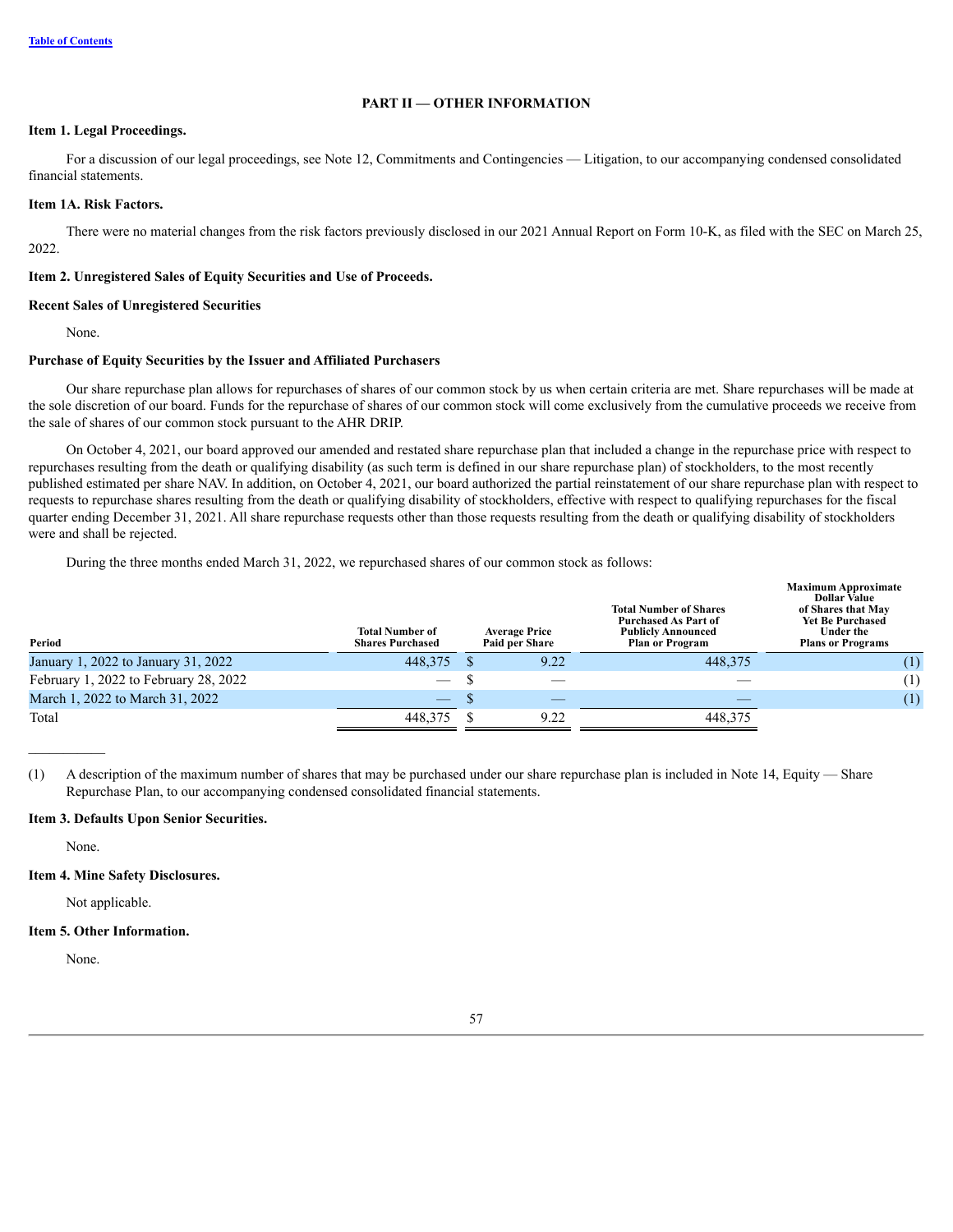#### **Item 6. Exhibits.**

The following exhibits are included, or incorporated by reference, in this Quarterly Report on Form 10-Q for the period ended March 31, 2022 (and are numbered in accordance with Item 601 of Regulation S-K).

- [3.1](https://content.edgar-online.com/ExternalLink/EDGAR/0001632970-21-000095.html?hash=18bb9b85c09d37fad25a90ad3c9ef513d80e7b8c4b06aab72328d55ef22fe4af&dest=exh31ahrmergerclosinggahri_htm) Fourth Articles of Amendment and Restatement of [Griffin-American](https://content.edgar-online.com/ExternalLink/EDGAR/0001632970-21-000095.html?hash=18bb9b85c09d37fad25a90ad3c9ef513d80e7b8c4b06aab72328d55ef22fe4af&dest=exh31ahrmergerclosinggahri_htm) Healthcare REIT IV, Inc., dated October 1, 2021 (included as Exhibit 3.1 to our Current Report on Form 8-K (File No. 000-55775) filed October 1, 2021 and [incorporated](https://content.edgar-online.com/ExternalLink/EDGAR/0001632970-21-000095.html?hash=18bb9b85c09d37fad25a90ad3c9ef513d80e7b8c4b06aab72328d55ef22fe4af&dest=exh31ahrmergerclosinggahri_htm) herein by reference)
- [3.2](https://content.edgar-online.com/ExternalLink/EDGAR/0001632970-21-000099.html?hash=fd3f4c5d82d1b61806bed6aa56e1b12a8cd93375509432c027a87cdb12802ec2&dest=exh31ahrformpostmergerbyla_htm) Bylaws of American Healthcare REIT, Inc. (included as Exhibit 3.1 to our Current Report on Form 8-K (File No. [000-55775\)](https://content.edgar-online.com/ExternalLink/EDGAR/0001632970-21-000099.html?hash=fd3f4c5d82d1b61806bed6aa56e1b12a8cd93375509432c027a87cdb12802ec2&dest=exh31ahrformpostmergerbyla_htm) filed October 2021 and [incorporated](https://content.edgar-online.com/ExternalLink/EDGAR/0001632970-21-000099.html?hash=fd3f4c5d82d1b61806bed6aa56e1b12a8cd93375509432c027a87cdb12802ec2&dest=exh31ahrformpostmergerbyla_htm) herein by reference)
- [4.1](https://content.edgar-online.com/ExternalLink/EDGAR/0001632970-19-000019.html?hash=18c27024ff803d42ea75dc1c8355e0d37ae8112cff1526be0a8e5dfdc5363613&dest=gahr4forms-3drip_htm_s1992693DF88150049C808945212EE540) Amended and Restated Distribution Reinvestment Plan of [Griffin-American](https://content.edgar-online.com/ExternalLink/EDGAR/0001632970-19-000019.html?hash=18c27024ff803d42ea75dc1c8355e0d37ae8112cff1526be0a8e5dfdc5363613&dest=gahr4forms-3drip_htm_s1992693DF88150049C808945212EE540) Healthcare REIT IV, Inc. (included as Exhibit 4.6 to our Registration Statement on Form S-3 (File No. [333-229301\)](https://content.edgar-online.com/ExternalLink/EDGAR/0001632970-19-000019.html?hash=18c27024ff803d42ea75dc1c8355e0d37ae8112cff1526be0a8e5dfdc5363613&dest=gahr4forms-3drip_htm_s1992693DF88150049C808945212EE540) filed January 18, 2019 and incorporated herein by reference)
- [10.1](https://content.edgar-online.com/ExternalLink/EDGAR/0001632970-22-000004.html?hash=497b90f0d5529817ee5f951e56295edca2f68695c317b9b709b645e7a8148070&dest=ex101ahrformreamendedandre_htm) Amended and Restated Credit [Agreement](https://content.edgar-online.com/ExternalLink/EDGAR/0001632970-22-000004.html?hash=497b90f0d5529817ee5f951e56295edca2f68695c317b9b709b645e7a8148070&dest=ex101ahrformreamendedandre_htm) by and among American Healthcare REIT Holdings, L.P., American [Healthcare](https://content.edgar-online.com/ExternalLink/EDGAR/0001632970-22-000004.html?hash=497b90f0d5529817ee5f951e56295edca2f68695c317b9b709b645e7a8148070&dest=ex101ahrformreamendedandre_htm) REIT, Inc. and certain [subsidiaries,](https://content.edgar-online.com/ExternalLink/EDGAR/0001632970-22-000004.html?hash=497b90f0d5529817ee5f951e56295edca2f68695c317b9b709b645e7a8148070&dest=ex101ahrformreamendedandre_htm) Bank of America, N.A., KeyBank, National Association, Citizens Bank, National [Association,](https://content.edgar-online.com/ExternalLink/EDGAR/0001632970-22-000004.html?hash=497b90f0d5529817ee5f951e56295edca2f68695c317b9b709b645e7a8148070&dest=ex101ahrformreamendedandre_htm) Bank of the West, Fifth Third Bank, National [Association,](https://content.edgar-online.com/ExternalLink/EDGAR/0001632970-22-000004.html?hash=497b90f0d5529817ee5f951e56295edca2f68695c317b9b709b645e7a8148070&dest=ex101ahrformreamendedandre_htm) Truist Bank, Regions Bank, KeyBanc Capital Markets and BofA Securities, Inc. dated January 19, 2022 (included as Exhibit 10.1 to our Current Report on Form 8-K (File No. [000-055775\)](https://content.edgar-online.com/ExternalLink/EDGAR/0001632970-22-000004.html?hash=497b90f0d5529817ee5f951e56295edca2f68695c317b9b709b645e7a8148070&dest=ex101ahrformreamendedandre_htm) filed January 25, 2022 and incorporated herein by [reference\)](https://content.edgar-online.com/ExternalLink/EDGAR/0001632970-22-000004.html?hash=497b90f0d5529817ee5f951e56295edca2f68695c317b9b709b645e7a8148070&dest=ex101ahrformreamendedandre_htm)
- [10.2](https://content.edgar-online.com/ExternalLink/EDGAR/0001632970-22-000020.html?hash=e4aa20ea36d9fb539fc789ffb209e1ef87cba45a83f9de7efeac2e78cab98dd2&dest=ex1015-2021xq410xkahr_htm) Transition Services [Agreement](https://content.edgar-online.com/ExternalLink/EDGAR/0001632970-22-000020.html?hash=e4aa20ea36d9fb539fc789ffb209e1ef87cba45a83f9de7efeac2e78cab98dd2&dest=ex1015-2021xq410xkahr_htm) by and among American Healthcare REIT, Inc., American Healthcare Opps Holdings, LLC and Jeffrey T. Hanson, dated March 24, 2022 (included as Exhibit 10.15 to our Annual Report on Form 10-K for the year ended [December](https://content.edgar-online.com/ExternalLink/EDGAR/0001632970-22-000020.html?hash=e4aa20ea36d9fb539fc789ffb209e1ef87cba45a83f9de7efeac2e78cab98dd2&dest=ex1015-2021xq410xkahr_htm) 31, 2021 filed on March 25, 2022 and [incorporated](https://content.edgar-online.com/ExternalLink/EDGAR/0001632970-22-000020.html?hash=e4aa20ea36d9fb539fc789ffb209e1ef87cba45a83f9de7efeac2e78cab98dd2&dest=ex1015-2021xq410xkahr_htm) herein by reference)
- [31.1\\*](#page-60-0) Certification of Chief Executive Officer, pursuant to Section 302 of the [Sarbanes-Oxley](#page-60-0) Act of 2002
- [31.2\\*](#page-61-0) Certification of Chief Financial Officer, pursuant to Section 302 of the [Sarbanes-Oxley](#page-61-0) Act of 2002
- [32.1\\*\\*](#page-62-0) Certification of Chief Executive Officer, pursuant to 18 U.S.C. Section 1350, as created by Section 906 of the [Sarbanes-Oxley](#page-62-0) Act of 2002
- [32.2\\*\\*](#page-63-0) Certification of Chief Financial Officer, pursuant to 18 U.S.C. Section 1350, as created by Section 906 of the [Sarbanes-Oxley](#page-63-0) Act of 2002
- 101.INS\* Inline XBRL Instance Document the instance document does not appear in the Interactive Data File because its XBRL tags are embedded within the Inline XBRL Document
- 101.SCH\* Inline XBRL Taxonomy Extension Schema Document
- 101.CAL\* Inline XBRL Taxonomy Extension Calculation Linkbase Document
- 101.DEF\* Inline XBRL Taxonomy Extension Definition Linkbase Document
- 101.LAB\* Inline XBRL Taxonomy Extension Label Linkbase Document
- 101.PRE\* Inline XBRL Taxonomy Extension Presentation Linkbase Document
- 104\* Cover Page Interactive Data File (formatted as Inline XBRL and contained in Exhibit 101)

 $\mathcal{L}_\text{max}$ 

Filed herewith.

<span id="page-58-0"></span>Furnished herewith. In accordance with Item 601(b)(32) of Regulation S-K, this Exhibit is not deemed "filed" for purposes of Section 18 of the Exchange Act or otherwise subject to the liabilities of that section. Such certifications will not be deemed incorporated by reference into any filing under the Securities Act of 1933, as amended, or the Securities Exchange Act of 1934, as amended, except to the extent that the registrant specifically incorporates it by reference.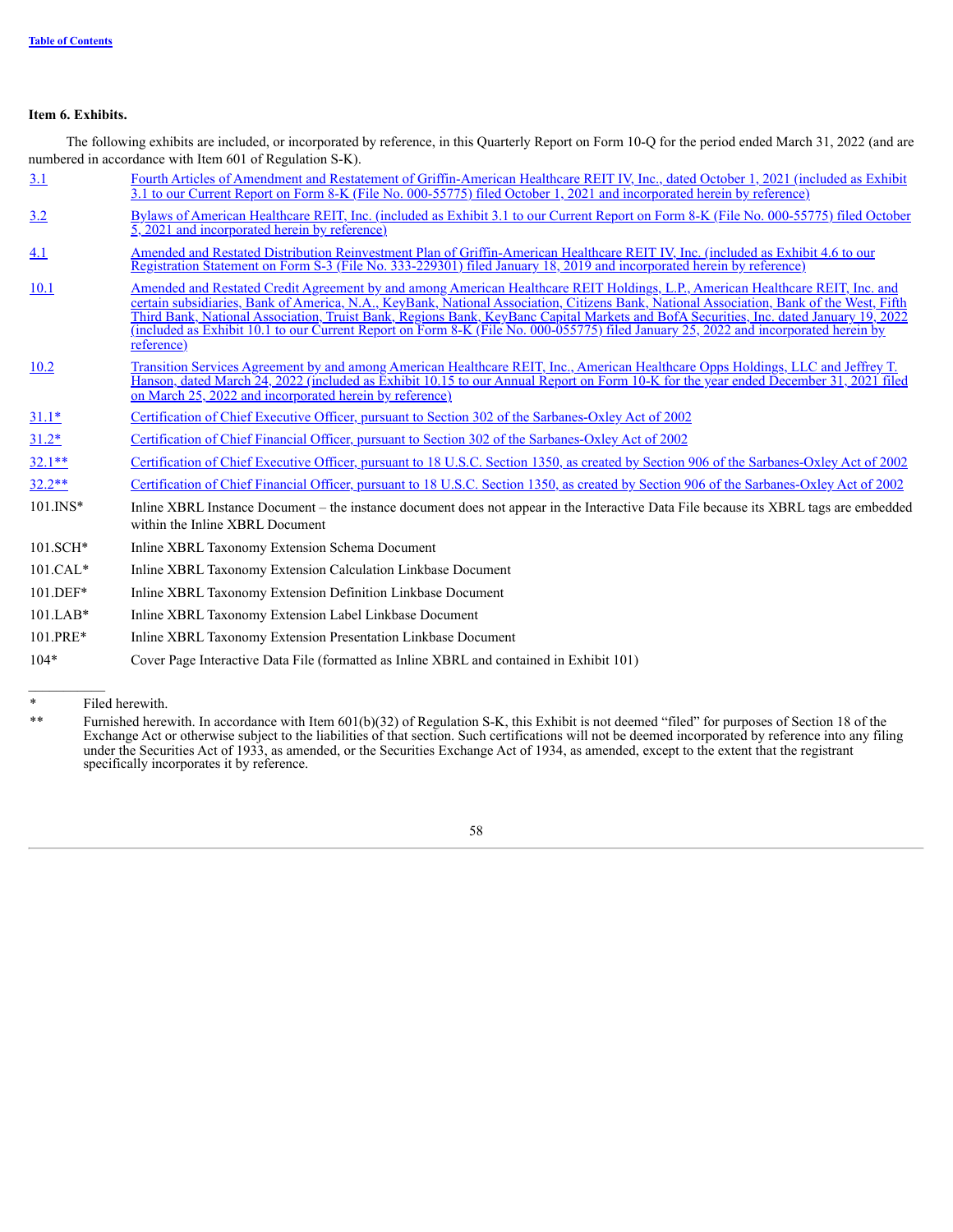## **SIGNATURES**

Pursuant to the requirements of Section 13 or 15(d) of the Securities Exchange Act of 1934, the registrant has duly caused this report to be signed on its behalf by the undersigned, thereunto duly authorized.

May 16, 2022 By: /s/ DANNY PROSKY Date Danny Prosky

*(Registrant)*

Chief Executive Officer, President and Director (Principal Executive Officer)

American Healthcare REIT, Inc.

Date Brian S. Peay

## May 16, 2022 BRIAN S. PEAY

Chief Financial Officer (Principal Financial Officer and Principal Accounting Officer)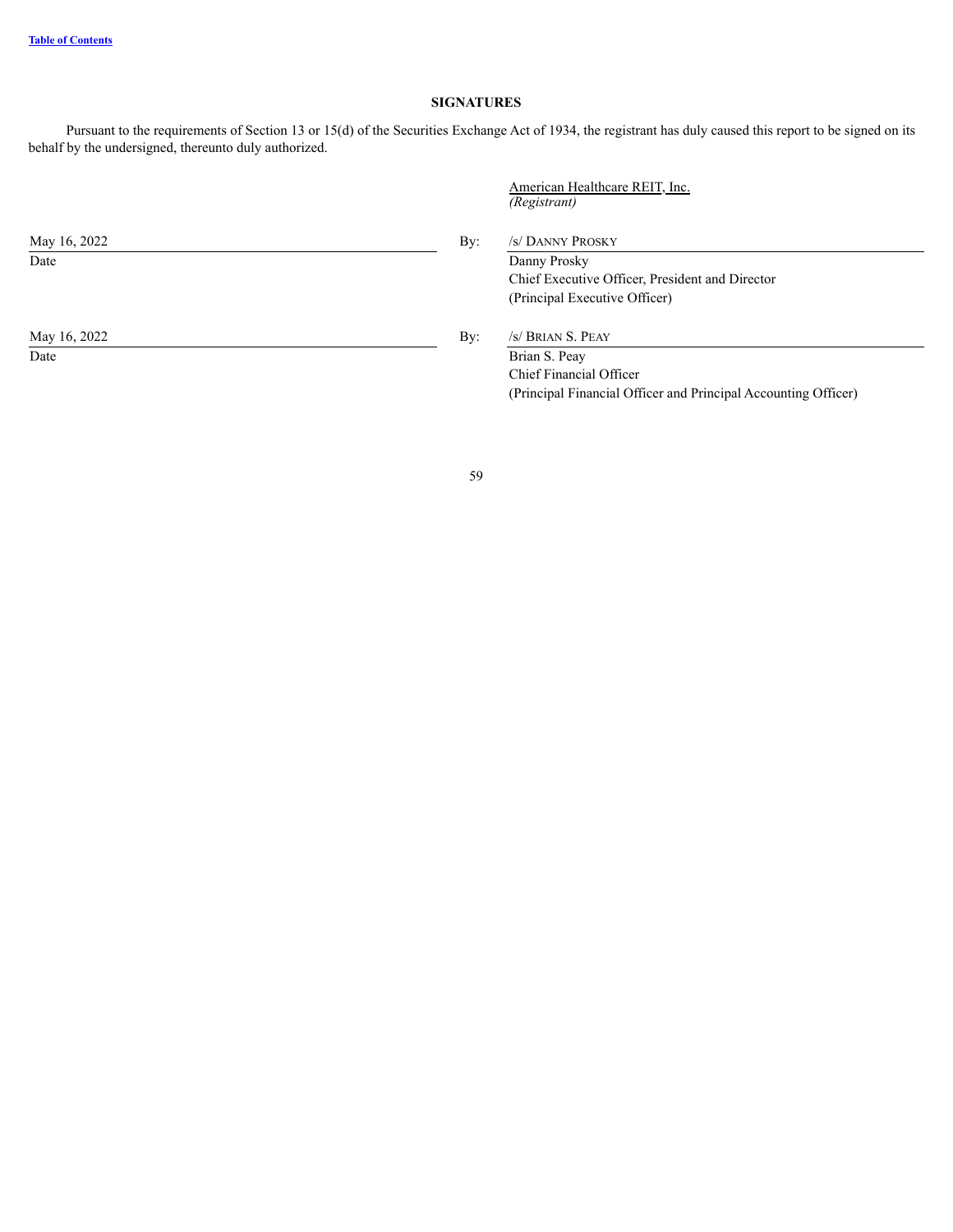#### **CERTIFICATION OF CHIEF EXECUTIVE OFFICER Pursuant to Section 302 of the Sarbanes-Oxley Act of 2002**

<span id="page-60-0"></span>I, Danny Prosky, certify that:

1. I have reviewed this Quarterly Report on Form 10-Q of American Healthcare REIT, Inc.;

2. Based on my knowledge, this report does not contain any untrue statement of a material fact or omit to state a material fact necessary to make the statements made, in light of the circumstances under which such statements were made, not misleading with respect to the period covered by this report;

3. Based on my knowledge, the financial statements, and other financial information included in this report, fairly present in all material respects the financial condition, results of operations and cash flows of the registrant as of, and for, the periods presented in this report;

4. The registrant's other certifying officer and I are responsible for establishing and maintaining disclosure controls and procedures (as defined in Exchange Act Rules 13a-15(e) and 15d-15(e)) and internal control over financial reporting (as defined in Exchange Act Rules 13a-15(f) and 15d-15(f)) for the registrant and have:

a) Designed such disclosure controls and procedures, or caused such disclosure controls and procedures to be designed under our supervision, to ensure that material information relating to the registrant, including its consolidated subsidiaries, is made known to us by others within those entities, particularly during the period in which this report is being prepared;

b) Designed such internal control over financial reporting, or caused such internal control over financial reporting to be designed under our supervision, to provide reasonable assurance regarding the reliability of financial reporting and the preparation of financial statements for external purposes in accordance with generally accepted accounting principles;

c) Evaluated the effectiveness of the registrant's disclosure controls and procedures and presented in this report our conclusions about the effectiveness of the disclosure controls and procedures, as of the end of the period covered by this report based on such evaluation; and

d) Disclosed in this report any change in the registrant's internal control over financial reporting that occurred during the registrant's most recent fiscal quarter (the registrant's fourth fiscal quarter in the case of an annual report) that has materially affected, or is reasonably likely to materially affect, the registrant's internal control over financial reporting; and

5. The registrant's other certifying officer and I have disclosed, based on our most recent evaluation of internal control over financial reporting, to the registrant's auditors and the audit committee of the registrant's board of directors (or persons performing the equivalent functions):

a) All significant deficiencies and material weaknesses in the design or operation of internal control over financial reporting which are reasonably likely to adversely affect the registrant's ability to record, process, summarize and report financial information; and

b) Any fraud, whether or not material, that involves management or other employees who have a significant role in the registrant's internal control over financial reporting.

May 16, 2022 By: /s/ DANNY PROSKY

Date Danny Prosky Chief Executive Officer and President (Principal Executive Officer)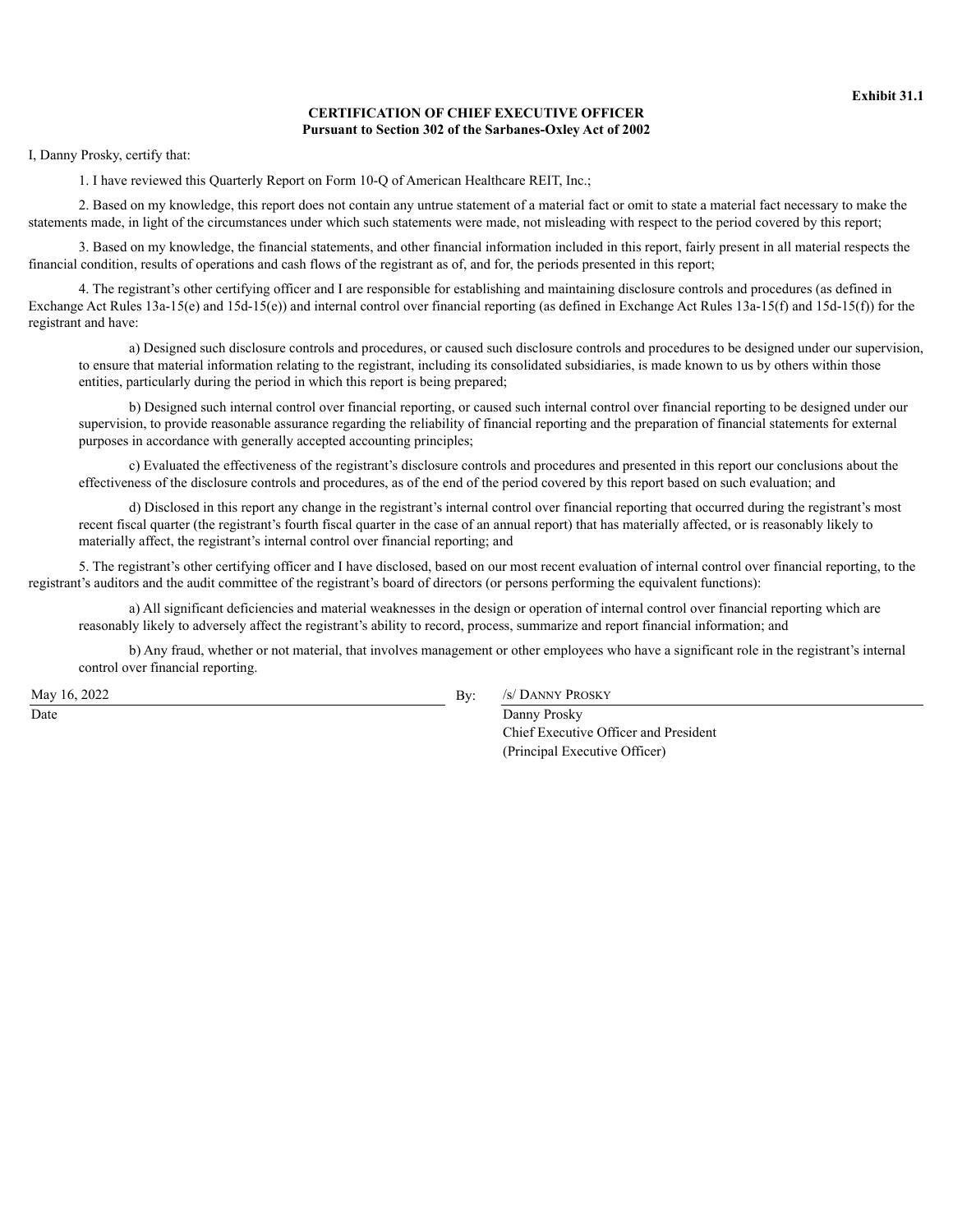#### **CERTIFICATION OF CHIEF FINANCIAL OFFICER Pursuant to Section 302 of the Sarbanes-Oxley Act of 2002**

<span id="page-61-0"></span>I, Brian S. Peay, certify that:

1. I have reviewed this Quarterly Report on Form 10-Q of American Healthcare REIT, Inc.;

2. Based on my knowledge, this report does not contain any untrue statement of a material fact or omit to state a material fact necessary to make the statements made, in light of the circumstances under which such statements were made, not misleading with respect to the period covered by this report;

3. Based on my knowledge, the financial statements, and other financial information included in this report, fairly present in all material respects the financial condition, results of operations and cash flows of the registrant as of, and for, the periods presented in this report;

4. The registrant's other certifying officer and I are responsible for establishing and maintaining disclosure controls and procedures (as defined in Exchange Act Rules 13a-15(e) and 15d-15(e)) and internal control over financial reporting (as defined in Exchange Act Rules 13a-15(f) and 15d-15(f)) for the registrant and have:

a) Designed such disclosure controls and procedures, or caused such disclosure controls and procedures to be designed under our supervision, to ensure that material information relating to the registrant, including its consolidated subsidiaries, is made known to us by others within those entities, particularly during the period in which this report is being prepared;

b) Designed such internal control over financial reporting, or caused such internal control over financial reporting to be designed under our supervision, to provide reasonable assurance regarding the reliability of financial reporting and the preparation of financial statements for external purposes in accordance with generally accepted accounting principles;

c) Evaluated the effectiveness of the registrant's disclosure controls and procedures and presented in this report our conclusions about the effectiveness of the disclosure controls and procedures, as of the end of the period covered by this report based on such evaluation; and

d) Disclosed in this report any change in the registrant's internal control over financial reporting that occurred during the registrant's most recent fiscal quarter (the registrant's fourth fiscal quarter in the case of an annual report) that has materially affected, or is reasonably likely to materially affect, the registrant's internal control over financial reporting; and

5. The registrant's other certifying officer and I have disclosed, based on our most recent evaluation of internal control over financial reporting, to the registrant's auditors and the audit committee of the registrant's board of directors (or persons performing the equivalent functions):

a) All significant deficiencies and material weaknesses in the design or operation of internal control over financial reporting which are reasonably likely to adversely affect the registrant's ability to record, process, summarize and report financial information; and

b) Any fraud, whether or not material, that involves management or other employees who have a significant role in the registrant's internal control over financial reporting.

May  $16, 2022$  BRIAN S. PEAY

Date Brian S. Peav Chief Financial Officer (Principal Financial Officer and Principal Accounting Officer)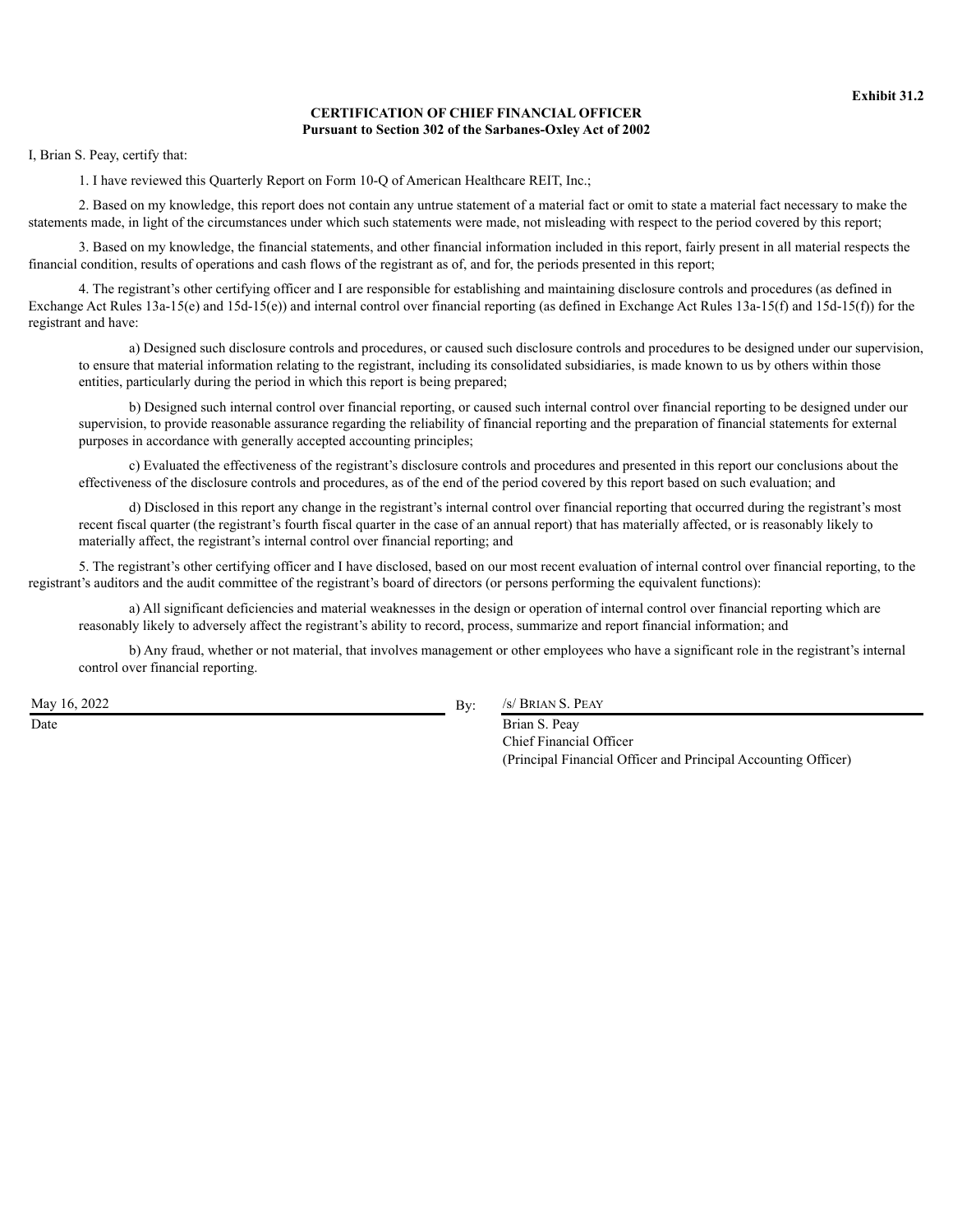## **CERTIFICATION OF CHIEF EXECUTIVE OFFICER Pursuant to Section 906 of the Sarbanes-Oxley Act of 2002**

<span id="page-62-0"></span>Pursuant to 18 U.S.C. § 1350, as created by Section 906 of the Sarbanes-Oxley Act of 2002, the undersigned officer of American Healthcare REIT, Inc., or the Company, hereby certifies, to his knowledge, that:

(1) the accompanying Quarterly Report on Form 10-Q of the Company for the period ended March 31, 2022 (the "Report") fully complies with the requirements of Section 13(a) or Section 15(d), as applicable, of the Securities Exchange Act of 1934, as amended; and

(2) the information contained in the Report fairly presents, in all material respects, the financial condition and results of operations of the Company.

May 16, 2022 By: /s/ DANNY PROSKY

Date Danny Prosky Chief Executive Officer and President (Principal Executive Officer)